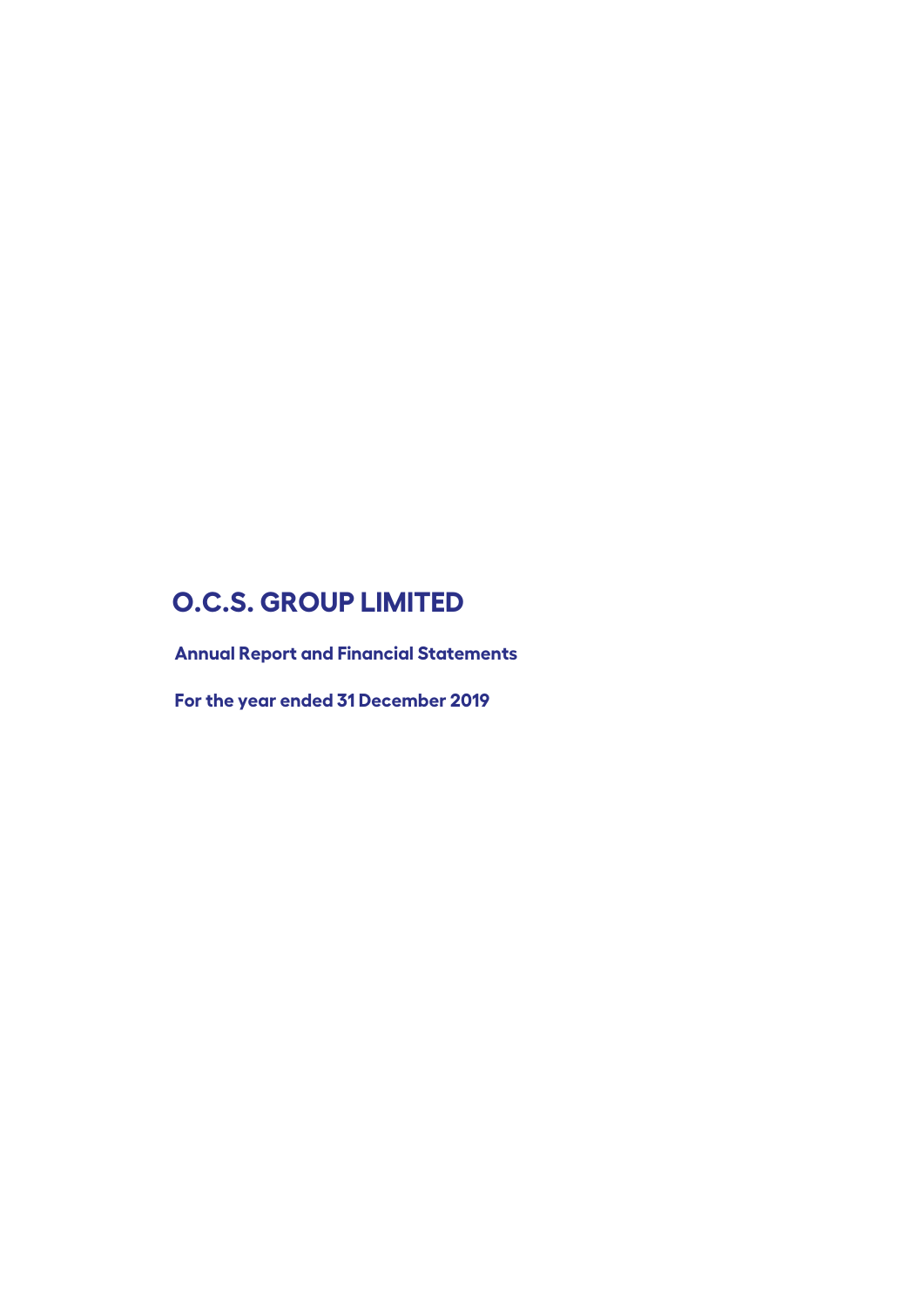# **REPORT AND FINANCIAL STATEMENTS**

| <b>CONTENTS</b>                                | Page         |
|------------------------------------------------|--------------|
| Officers and Professional Advisors             | 1            |
| Strategic Report                               | $\mathbf{2}$ |
| Directors' Report                              | 9            |
| Independent Auditor's Report                   | 26           |
| <b>Consolidated Profit and Loss Account</b>    | 28           |
| Consolidated Statement of Comprehensive Income | 29           |
| <b>Consolidated Balance Sheet</b>              | 30           |
| Company Balance Sheet                          | 31           |
| Consolidated Statement of Changes in Equity    | 32           |
| Company Statement of Changes in Equity         | 33           |
| <b>Consolidated Cash Flow Statement</b>        | 34           |
| Notes to the Financial Statements              | 35           |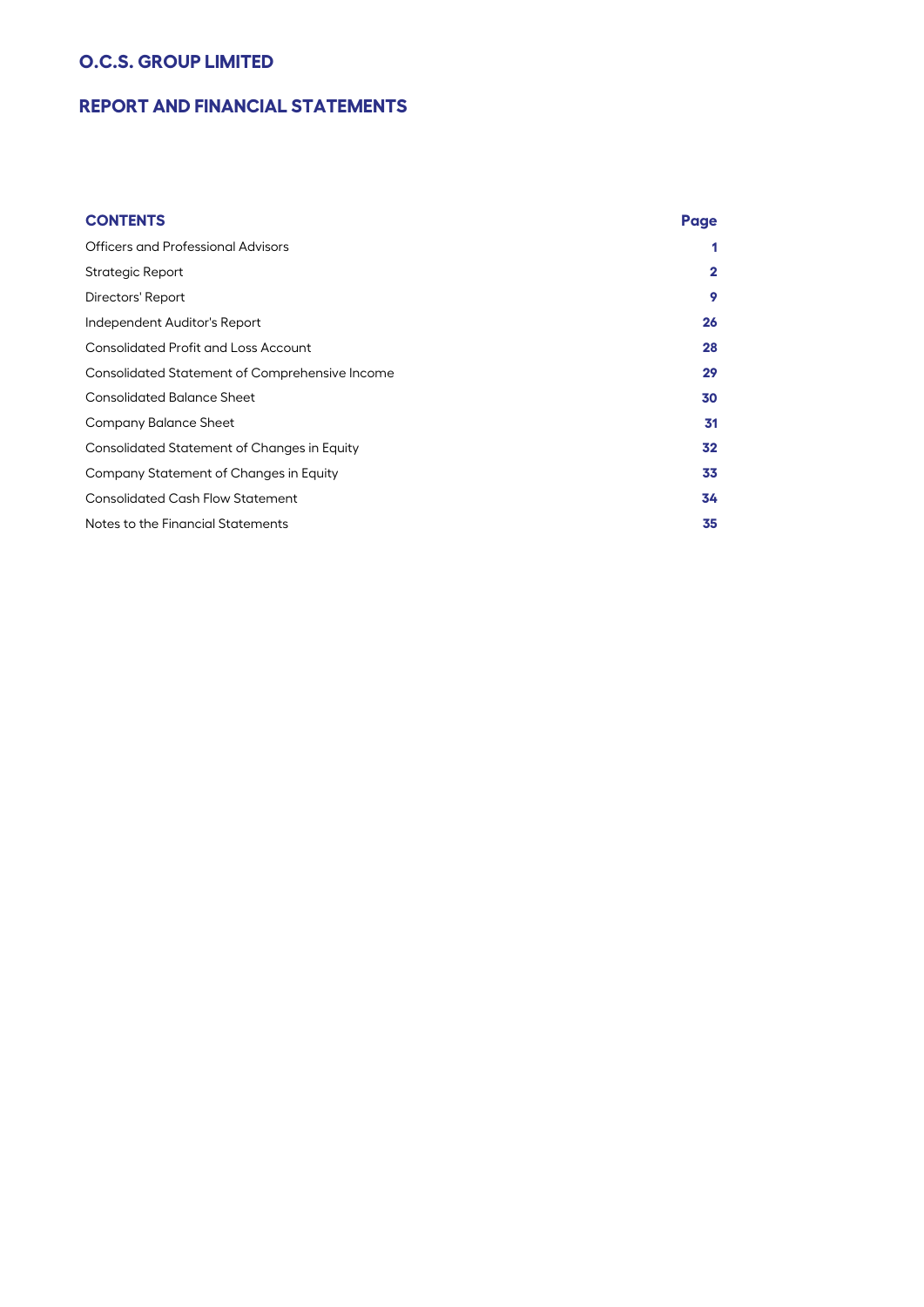# **OFFICERS AND PROFESSIONAL ADVISORS**

## **DIRECTORS**

P. Slator (Chairman) J. Hunter (Group Chief Executive) J. Darnton (Group Finance Director)<br>C.B. Stephens CBE (Senior Independent Dire (Senior Independent Director) W.J. Barnes J.B. Coghlan I.A. Hemming L. Stewart

### **COMPANY SECRETARY**

M. Clark

## **EXECUTIVE LEADERSHIP TEAM**

J. Hunter J. Darnton R.I. Baylie M. Clark J.I. Corner M.G. Holgate G.C.B. Mahe J.R. Spencer R.J. Taylor

### **REGISTERED OFFICE**

4 Tilgate Forest Business Park Brighton Road **Crawley** West Sussex RH11 9BP

### **BANKERS**

HSBC Bank plc, London Barclays Bank PLC, London Santander UK plc, London

### **INDEPENDENT AUDITOR**

Deloitte LLP Statutory Auditor London

#### **COMPANY REGISTRATION NUMBER**

01298292

### **WEBSITE**

www.ocs.com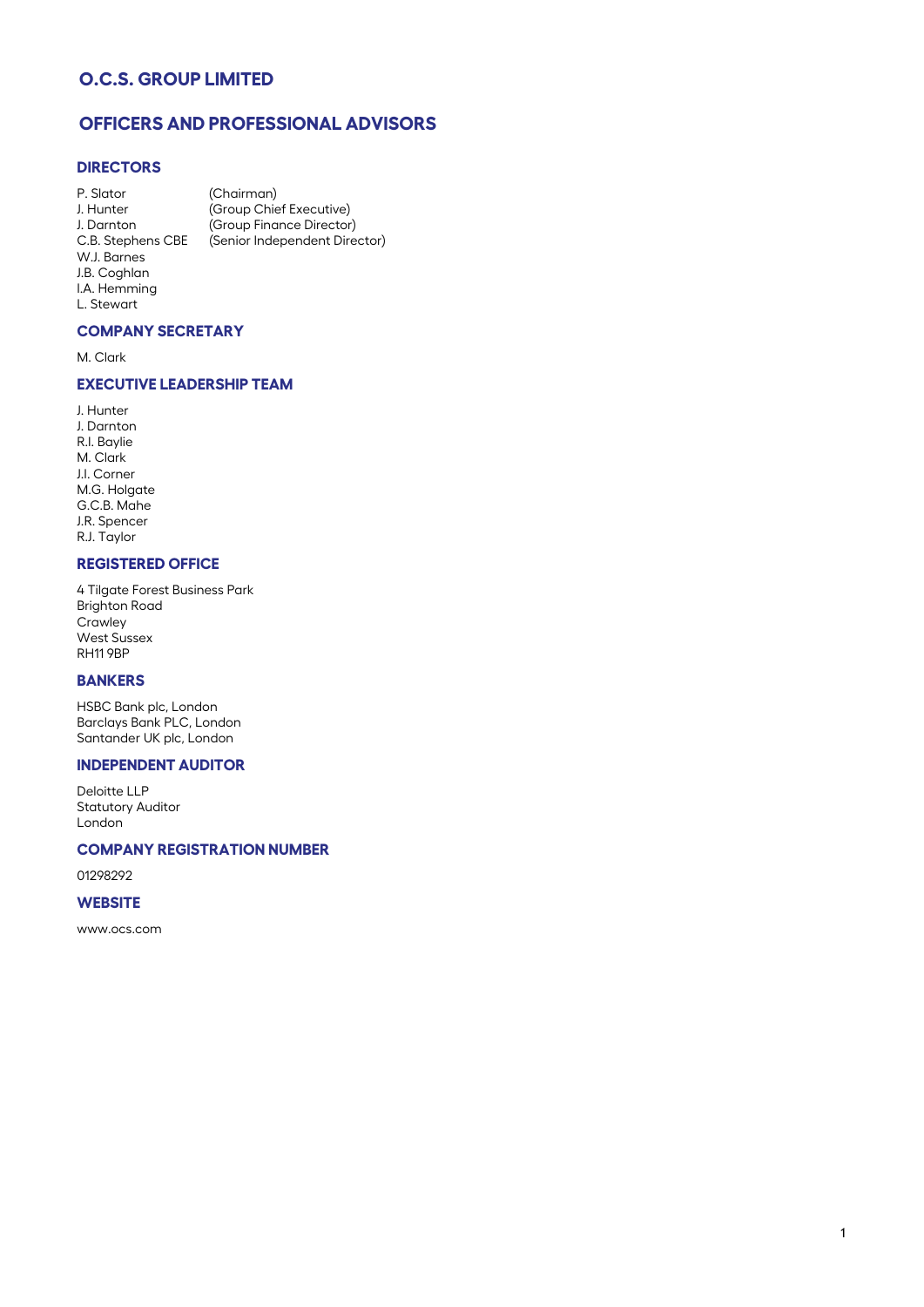## **STRATEGIC REPORT**

The Directors present their Strategic Report for the year ended 31 December 2019.

#### **PRINCIPAL ACTIVITIES**

The OCS Group is a fifth-generation 120 year old family owned business delivering vital facilities services including security, cleaning, passenger assistance, aviation support services, catering, front of house, support services, mechanical engineering and electrical services. The Group also delivers serviced office solutions through its Landmark business. The Group has a strong focus on offering sustainable value adding solutions and has operations across Asia-Pacific, the United Kingdom, Ireland and the Middle East.

### **BUSINESS REVIEW**

Following significant moves to focus its portfolio of businesses in recent years, the Group has a strong market presence across prioritised industry sectors which include business and industry, destinations and venues, financial and professional, government, healthcare, aviation, manufacturing and technology, alongside a robust serviced office business in the UK.

The Group's core values of "Care, Safety, Trustworthy and Expert" were launched at the beginning of 2019 and are brought to life for customers every day, to ensure solutions are delivered that support the success of our customers in delivering compelling service propositions and customer experience to their customers or employees. The Group wants to service customers who need us for the long term and the business is proud to be a trusted service partner of choice for a diverse range of customers across our chosen markets. These core values are important to the way we operate and are fully embraced by our colleagues around the world.

Several new and important clients have elected to adopt OCS as their service partner of choice in 2019 and in the first half of 2020. We have been delighted to continue to expand the customer base of the Group in the UK and internationally in a period of continued uncertainty both for the facilities services and serviced office sectors and the broader global economy. The Group has continued to evolve its different service offers to customers in its chosen priority markets, deciding where it is most capable of winning new customers by delivering compelling value propositions and service.

The development of the Landmark serviced office business has been an important value driver in the transformation of OCS in the last two years and the acquisition of The Space Holdings London Limited in 2019 added eight highly desirable locations to the portfolio, with the acquired sites delivering beyond expectations in year.

During the year some small divestments were concluded, including the sale of our Singapore business.

The OCS Group exited 2019 as a strong, net debt free business that is ready to further scale and grow in its priority geographies and sectors. The Group has capacity to invest both organically and through bolt-on acquisitions. The Group will remain highly disciplined in its bid protocols and utilisation of capital to ensure that any opportunities pursued are earnings accretive, cash generative and offer a fair reward for the services performed and the associated contractual risks.

#### **COVID-19 pandemic**

Following the year end, the COVID-19 pandemic has created an unprecedented period of disruption with significant impact on people's health and well-being, the global healthcare system, the global economy and the freedom of movement of people.

The Group entered the pandemic period in a robust operational and financial position and results for the first five months of 2020 are ahead of prior year, both in terms of EBITDA profit and cash flow liquidity. The Group's strengths in facilities management and strong heritage in cleaning, security and hygiene result in our services remaining in high demand in most of the markets we operate in. Our serviced office business is forecast to be the most adversely affected part of the Group. Although temporarily impacted by lower levels of new sales activity and ancillary revenues, it is ideally placed to take advantage of the continuing trend towards flexible working solutions and helping businesses adapt to a new future. Where clients operate in sectors hardest hit by the pandemic, we have moved swiftly to restructure and flex our business model and we have drawn on government support where available and relevant. As a result of the Group's rapid response to the challenges of the pandemic, financial projections to mid-2021 demonstrate that the Group will maintain strong levels of liquidity and remain within bank covenant requirements, even when stress tested against alternative downside scenarios.

Across the Group we have overcome logistical challenges, invoking our business continuity plans and delivering services during a time when conditions in the global economy and governments' responses around the world are continuing to change rapidly. We have maintained or enhanced our processes of control and governance where necessary, while we are challenged to think, work and live differently. Based on the trends of reported healthcare data and observed changes in the territories in which the Group operates, we expect that the pandemic will subside and the activities of the Group will return to a similar level to the pre COVID-19 period in many sectors, most likely following a general U shaped economic recovery pattern in line with many economists' forecasts. In some sectors such as aviation and hospitality we expect recovery will take much longer.

The Group is primarily focused during this period on the safety and well-being of its employees, many of whom have continued to work on the front line and are performing critical and highly valued tasks in healthcare, government and other environments which are vital to our clients in continuing to operate their own businesses. The importance and value our clients place on our services has been strongly evident during the crisis and we expect this to be retained into the future, underpinning the confidence we have in the longer-term prospects of the Group.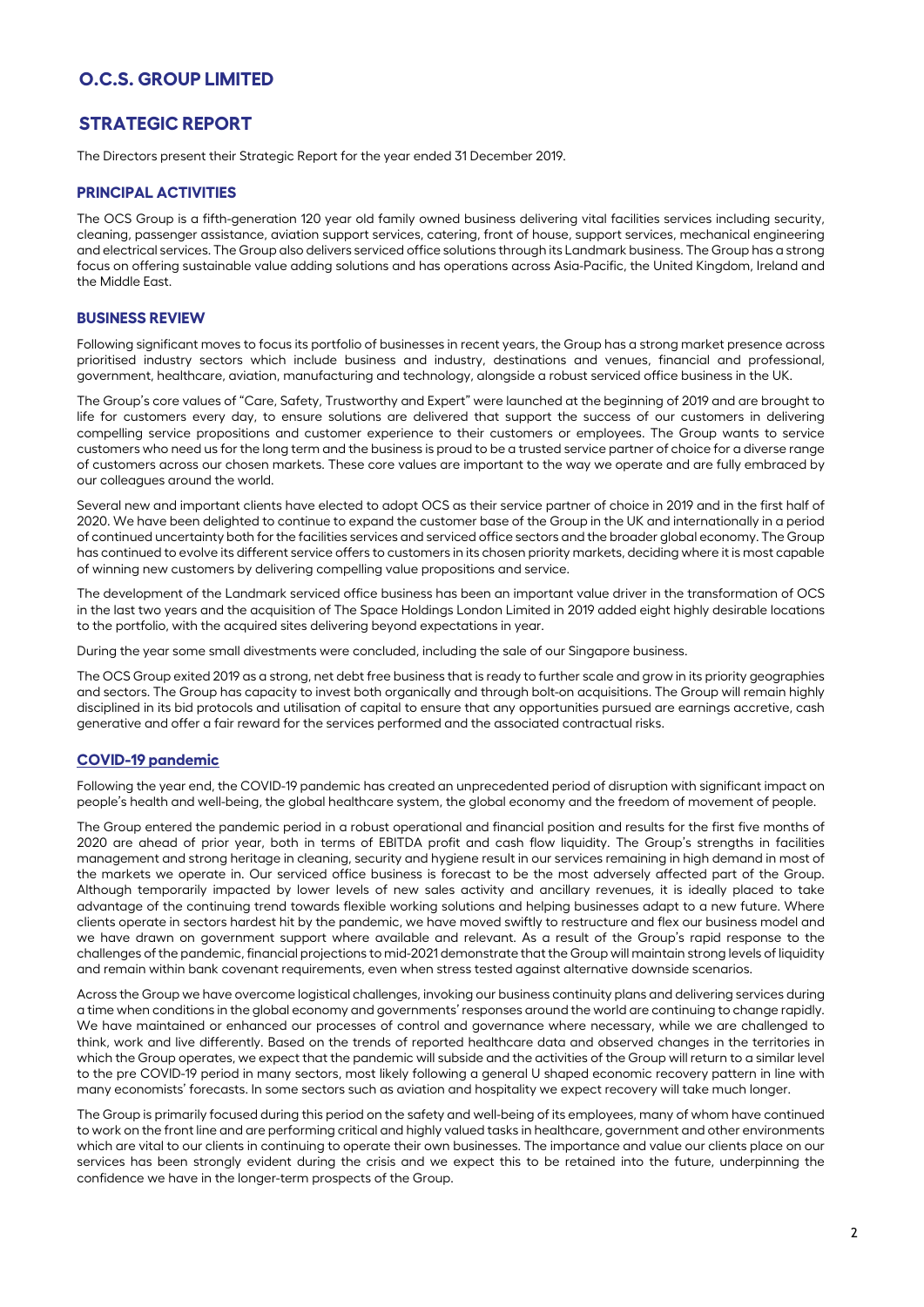# **STRATEGIC REPORT (continued)**

To ensure the financial well-being of the Group in the face of a significant reduction in sales in some sectors and geographies, the Directors have made stringent plans to manage potential risks and have already taken swift and decisive action to ensure the continuation of the business and to safeguard the Group's future. Significant restructuring of the cost base is already in progress for those parts of the facilities services business most affected in India, Malaysia and some aspects of the UK Aviation business. The directly restructured parts of these businesses represented approximately 5% of Group revenue in 2019. The Directors will continue to flex the response, including further restructuring if required, as the situation develops.

Fundamentally during the pandemic and its recovery, we will at all times ensure that the Group holds fast to its purpose and continues to conduct business in line with our values. We will use our valued expertise and leverage our trusted reputation with our customers and suppliers in the markets we operate in, prioritising delivery of essential services, whilst caring for and protecting the health and safety of our employees. The importance and purpose of the work we do in society is being highlighted as never before, particularly for cleaning and security services, which provide the foundation for our facilities management provision. The pandemic has brought into sharp focus how companies will work in the future, with distributed workforces becoming a key way of working for businesses to reduce continuity risk. Our serviced office business is well placed to respond to an increased requirement for office flexibility, in terms of additional space to facilitate companies moving away from traditional leased space.

Whilst COVID-19 is likely to continue to affect our lives for some time to come, significant relaxations of lockdowns are now being seen across virtually all countries in which we operate. Once confidence has fully returned and society normalises, we expect, as a result of the increased recognition of the value of our services and the changing nature of office space requirements, to emerge as a strong sustainable business.

### **CORPORATE GOVERNANCE REVIEW**

The corporate governance principles applied by the Company and how the Directors have considered the matters set out in section 172(1)(a) to (f) of the Companies Act 2006 when performing their duty under section 172 are included in the Directors' Report.

### **FINANCIAL REPORT**

As reported last year, 2018 was a further year of delivery of the transformation plan for the Group following a major strategic review of the business. Having made significant progress in delivering stability within a focused portfolio, the business entered 2019 at the inflection point between "fix" and "grow". In 2019 the Board has continued to make focused investment choices, albeit the changes to the portfolio have been relatively small in 2019 compared to the significant remodelling of the portfolio undertaken in the previous two years.

The Group results show a profit after taxation excluding exceptional items of £1.9m (2018: loss of £2.1m). After exceptional items the loss after taxation for the year was £2.5m (2018: profit of £6.5m).

The Group results reflect continued improvement in the trading performance and 2019 results were a step change to 2018 and in line with management expectations. 2019 represents the transition to the growth phase for the business, despite market challenges faced by Landmark in the year. Stranded overheads arising from divestments have now been restructured out of the business and the benefit of this is seen in the 2019 results. The last quarter's trading momentum was positive, creating a solid base and a positive outlook for 2020, subject to the global uncertainty created by the COVID-19 pandemic.

The Group exited 2019 tracking ahead of its cash objectives with regards to the delivery of underlying cash flow and continues to benefit from extremely low levels of gearing. The Group was net debt free at the end of 2019, resulting from successfully executed divestments in the last two years and a strong working capital control programme, which limited the impact of cash consumption by the growing business.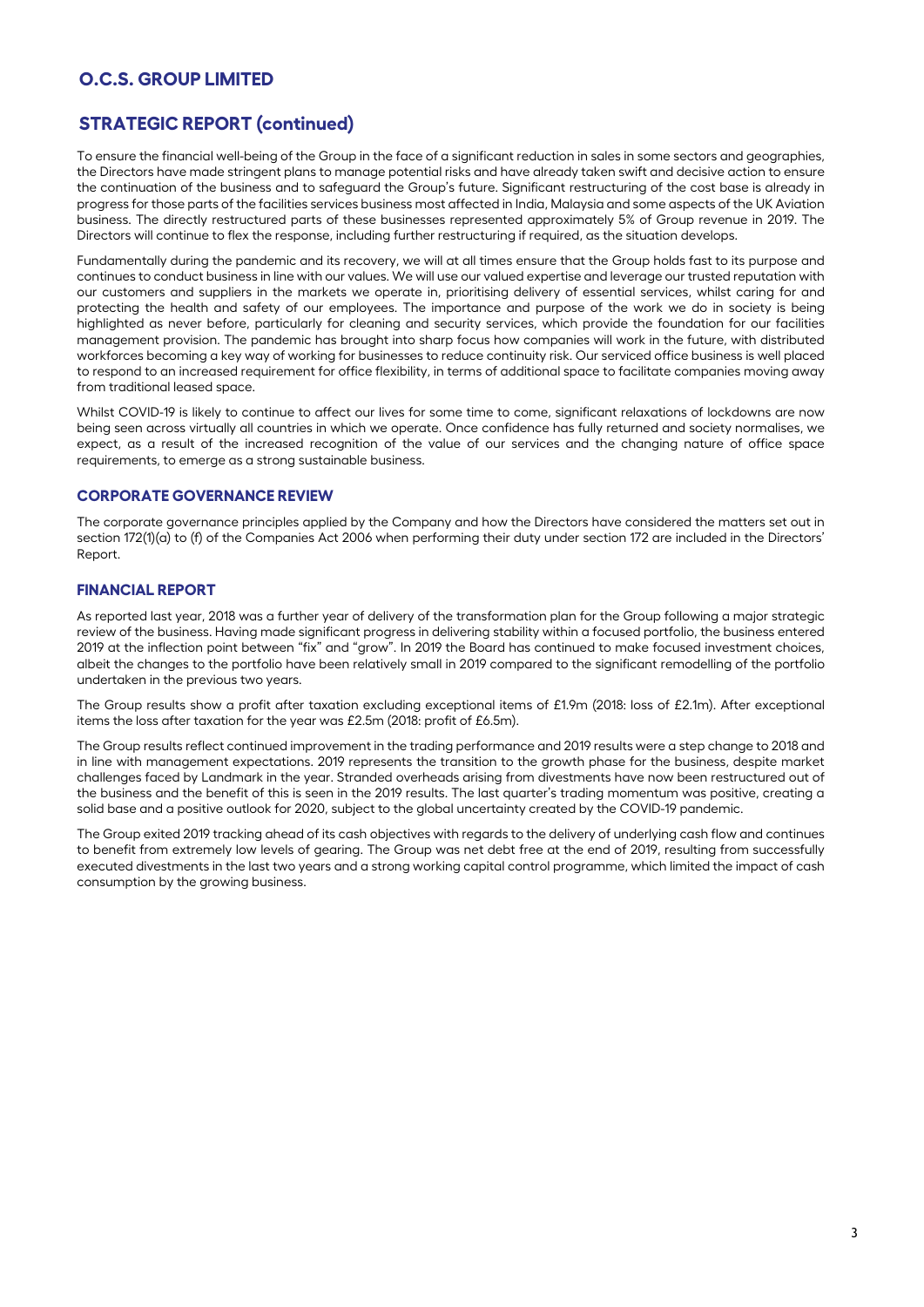# **STRATEGIC REPORT (continued)**

### **Reported results for the year**

Details of the results for the year are set out in the profit and loss account on page 28. Comparative information for 2018 relates to the period from 2 January 2018 to 31 December 2018.

|                                                                   | 2019    | 2018    |
|-------------------------------------------------------------------|---------|---------|
|                                                                   | £'000   | £'000   |
| <b>TURNOVER</b>                                                   | 989.919 | 961,213 |
| <b>GROUP OPERATING PROFIT BEFORE EXCEPTIONAL ITEMS</b>            | 10.439  | 5.448   |
| <b>Exceptional items</b>                                          | (5,330) | 10,907  |
| <b>GROUP OPERATING PROFIT</b>                                     | 5.109   | 16,355  |
| <b>PROFIT/(LOSS) AFTER TAXATION - excluding exceptional items</b> | 1.904   | (2,099) |
| (LOSS)/PROFIT AFTER TAXATION - exceptional items                  | (4,380) | 8,596   |
| (LOSS)/PROFIT AFTER TAXATION                                      | (2,476) | 6,497   |

Turnover at £989.9m (2018: £961.2m) increased by 3.0% with growth in both facilities services and serviced office solutions and across all of the Group's key territories.

Group operating profit before exceptional items nearly doubled to £10.4m (2018: £5.4m), mainly due to reduced administrative expenses. Exceptional items relating to disposals of properties and operations, restructuring costs, pension costs and impairment of goodwill were a net cost of £5.3m (2018: net credit of £10.9m). After exceptional items, operating profit was £5.1m (2018: £16.4m).

The Group's share of operating profit of joint ventures increased to £1.5m (2018: £0.9m) and the Group's net finance cost was £2.9m (2018: £4.1m), the reduction being reflective of the full year benefit of 2018 executed portfolio changes and consequential lower gearing during the year.

The Group's tax charge for the year was £6.2m (2018: £6.6m), reflecting the territorial distribution of the Group's operations.

Pre-exceptional profit after taxation increased to £1.9m (2018: loss of £2.1m) and after the impact of exceptional items the Group's total loss after taxation was £2.5m (2018: profit of £6.5m).

### **Trading results**

The trading results for the year compared to the prior period (excluding joint ventures and exceptional items) are set out below:

|                                                        | 2019       | 2018       |
|--------------------------------------------------------|------------|------------|
|                                                        | £'000      | £'000      |
| <b>TURNOVER</b>                                        | 989,919    | 961,213    |
| Cost of sales                                          | (859, 511) | (828, 539) |
| <b>GROSS PROFIT</b>                                    | 130,408    | 132,674    |
| Administrative expenses                                | (119, 969) | (127, 226) |
| <b>GROUP OPERATING PROFIT BEFORE EXCEPTIONAL ITEMS</b> | 10,439     | 5,448      |
| Amortisation of goodwill and brands                    | 9,879      | 8,919      |
| <b>EBITA</b>                                           | 20,318     | 14,367     |
| Depreciation *                                         | 18,863     | 16,724     |
| <b>EBITDA</b>                                          | 39,181     | 31,091     |
| Turnover growth                                        | 3.0%       |            |
| Gross profit %                                         | 13.2%      | 13.8%      |
| Overheads % **                                         | 11.1%      | 12.3%      |
| <b>EBITA</b> growth                                    | 41.4%      |            |
| EBITDA growth                                          | 26.0%      |            |

\* Depreciation is depreciation and impairment of tangible fixed assets and amortisation of software excluding exceptional items

\*\* Overheads % is administrative expenses excluding amortisation of goodwill and brands divided by turnover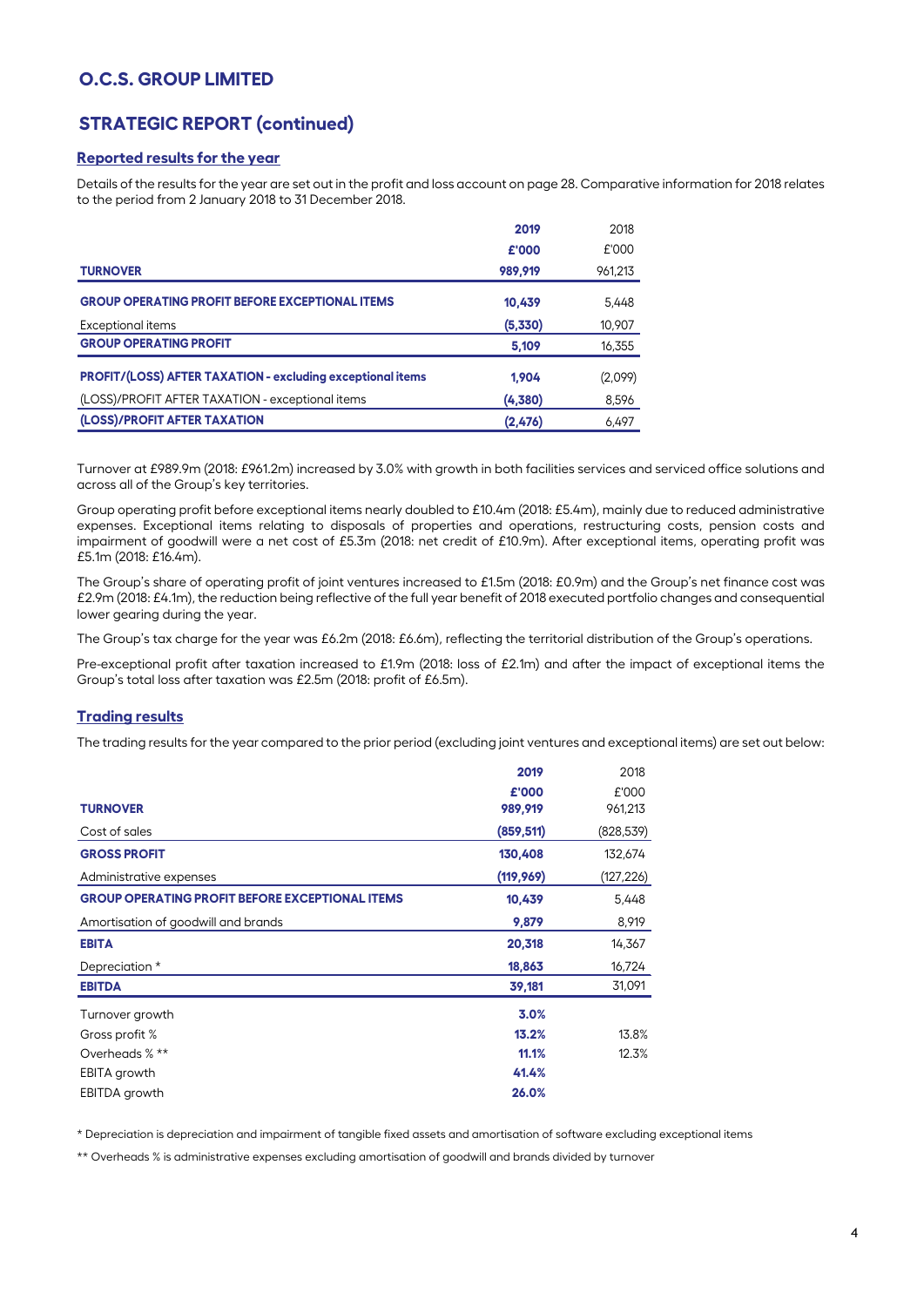# **STRATEGIC REPORT (continued)**

In 2019 the Group continued to focus on winning contracts where it had a strong competitive position and offered the right value proposition for the right reward, maintaining strong bid disciplines and continuing to avoid the larger scale constructionbased contracts that have been so damaging to the profitability of the broader facilities services sector. Investment in sales resources is being made to ensure the deployment of global best practice and facilitate the development of clear value propositions by sector and geography.

As a percentage of turnover, gross profit fell slightly to 13.2% (2018: 13.8%) mainly due to market pressures experienced by Landmark but with overheads also falling to 11.1% (2018: 12.3%), reflective of restructuring and sales growth, EBITA as a percentage of turnover increased to 2.1% (2018: 1.5%).

EBITDA, a key profit metric for the Group, was £39.2m, a 26.0% increase on the 2018 result. EBITDA as a percentage of turnover increased to 4.0% (2018: 3.2%). The growth in EBITDA shows 2019 to be a significant step up in the Group's performance and is reflective of the portfolio activity and necessary restructuring steps undertaken.

### **Financial position**

The financial position of the Group at 31 December 2019 is set out in the balance sheet on page 26. The Group's net assets have decreased slightly to £92.0m (2018: £97.4m), mainly due to the loss after taxation of £2.5m (impacted by the net post-tax exceptional costs of £4.4m) and dividends paid of £2.7m.

No new impairments to goodwill carrying values were needed in 2019 as management had in previous years taken strong action to reduce carrying values of intangible assets where it saw risk to valuation given the future projections.

The Board reached an agreement with the pension trustee on the conclusions of the triennial valuation of the main OCS UK defined benefit scheme in 2018, which has been closed to new members since 2000. The agreed future funding plan recognises the progress made in reducing this pension liability over the past few years but continues to provide much needed security for pensioners. The net deficit on retirement benefit liabilities has reduced to £7.8m at 31 December 2019 (2018: £16.1m) after lump sum contribution payments in the year of £7.8m (2018: £5.8m) which will fall to £4.4m next year in line with the triennial valuation.

Net cash funds were £18.1m at 31 December 2019 (2018: £18.1m), a substantial improvement from the net debt of £61.0m reported at 31 March 2017 reflecting the improved trading performance of the Group, good control of working capital as demonstrated by a reduction in debtor days and the positive impact of portfolio changes. The Group has the capacity and capability to invest in future opportunities for growth.

### **KEY PERFORMANCE INDICATORS**

The Group's Key Performance Indicators (KPIs) remained financially focused in 2019 given the importance of demonstrating the successful completion of the recovery plan. EBITDA was the Group's primary profit measure in the year as it provides a close linkage to cash performance:

- EBITDA (Group operating profit before joint ventures and exceptional items and before depreciation/amortisation and any impairment of tangible and intangible fixed assets) was £39.2m (2018: £31.1m)
- Net cash funds of £18.1m (2018: £18.1m)
- Debtor days (trade debtors as a percentage of annualised turnover) of 38.6 days (2018: 43.6 days)
- Net assets of £92.0m (2018: £97.4m)

The Group ends the year with a strong balance sheet and 2019 performance was in line with expectations.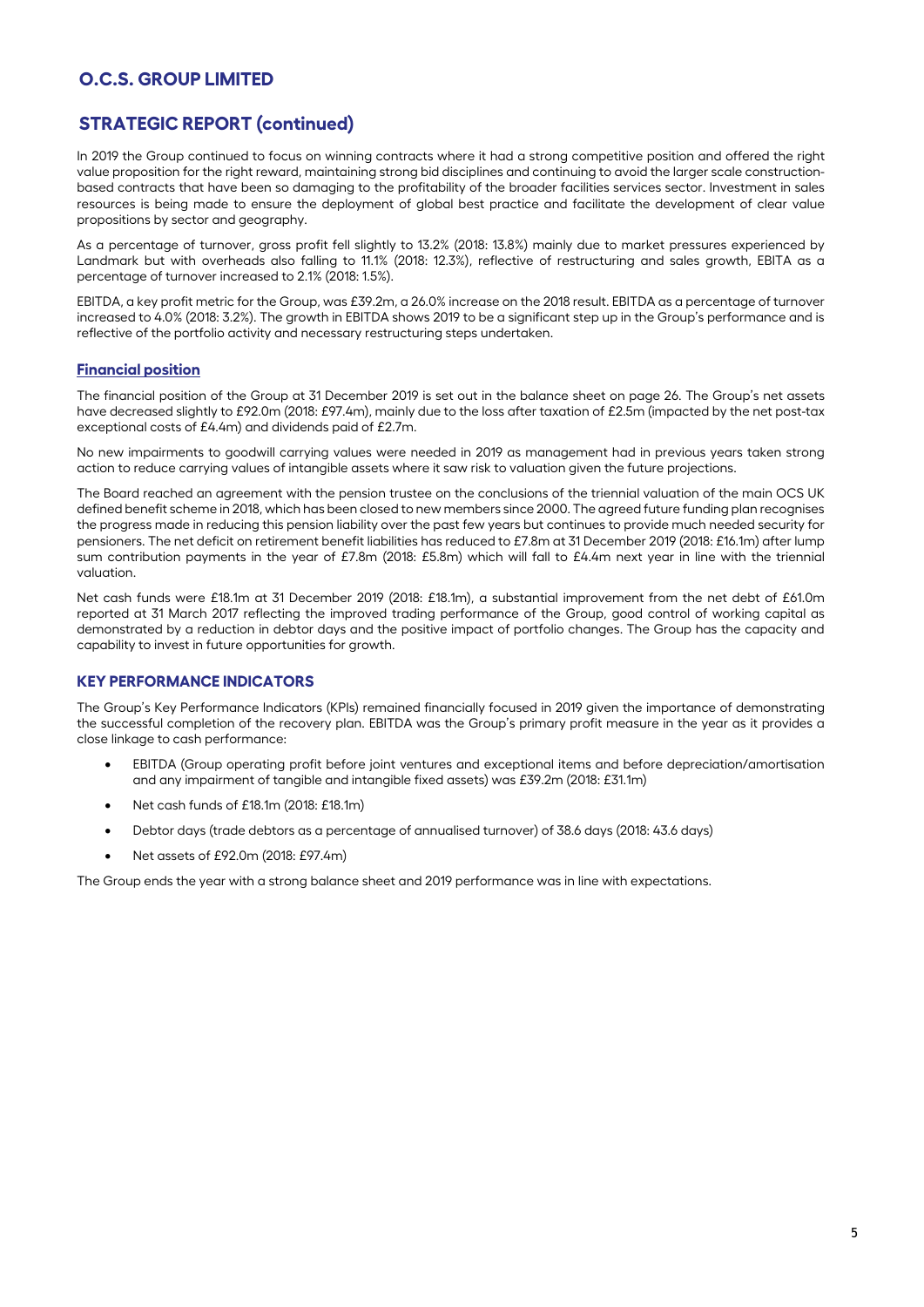# **STRATEGIC REPORT (continued)**

## **REVIEW OF OPERATIONS**

### **International Facilities Services**

2019 was a year of stability with few changes to the portfolio of business and most restructuring activities having been completed by the end of 2018. Business development capability continues to be built and the sectorised business models, now embedded in the structure, are proving to be the correct approach to delivering the Group's value propositions to customers in a focused way.

The **UK, Ireland and Middle East** business had a good year of sales and profit delivery, validating the previous restructuring activity which included the implementation of its own focused sector-based structure. A strong UK business development engine with appropriate financial bid disciplines is emerging, with some significant wins, adding further scale in 2019 and beyond on an improved overhead base. Ireland had a particularly good 2019, benefitting from the retention of key contracts and a good level of new contract wins in the year. The Middle East, primarily UAE, delivered sales growth but financial performance in terms of profitability and cash generation was below expectations. Priority sector choices continue to underpin the strategic focus of the UK, Ireland and Middle East region and the mobilisation of the UK's largest ever contract in April 2020 will support delivery of the strategy in the coming year.

**Asia-Pacific** had another very positive year. The Group's market leading businesses in Thailand and New Zealand both continued to deliver strong performances in 2019. Thailand's sector operating model is showing good traction and New Zealand's branch structure provided the platform for excellent sales and profit growth. Especially pleasing was the delivery of the planned turnaround by Australia, which returned to profitability in the year following the significant restructuring activity in 2018. India achieved sales growth in the year but profitability was below expectations, the business is in a rapidly developing market, has both hard and soft service capability and under new management has a clear plan to capitalise on the presenting market opportunity. Malaysia grew its sales and profit in the year, whilst eliminating under-performing contracts and the Group's sub-scale Singapore business was sold in the year.

### **Serviced Office Solutions**

**Landmark** is a UK business with a clear client focus and an established brand and value proposition. In the last few years Landmark has scaled significantly, both organically and by way of acquisition, including in 2019 the acquisition of The Space Holdings London Limited bringing an additional eight sites into the portfolio. The acquired business has performed ahead of expectations but Landmark's performance elsewhere in 2019 was adversely affected by the excess capacity brought to the market, depressing workstation rates with the primary issue in the City of London. Occupancy levels have, however, remained high which will allow the business to respond to changes in the pricing environment. Landmark continues to present a strong opportunity for value creation in a flexible working market with positive long term growth dynamics and adoption trends with serviced office penetration still very low in the context of total office space.

### **FUTURE DEVELOPMENTS**

The business conducted a strategy review in 2018 that further clarified "where to play" and "how to win". This has set the growth agenda for the next phase in the development of OCS within the context of the common shared purpose previously agreed with shareholders. Portfolio choices and investment priorities are clear, together with required systems improvements, process enhancements and actions across the human resources/leadership agenda.

2019 definitively concluded the "fix" phase of the recovery plan and marked the inflection point at which the business transitioned to profitable growth. The Group has financial stability and strategic options to accelerate and augment further value creation.

The current and future impacts of the COVID-19 pandemic are discussed in the Business Review on pages 2 and 3 and within the Directors' Report.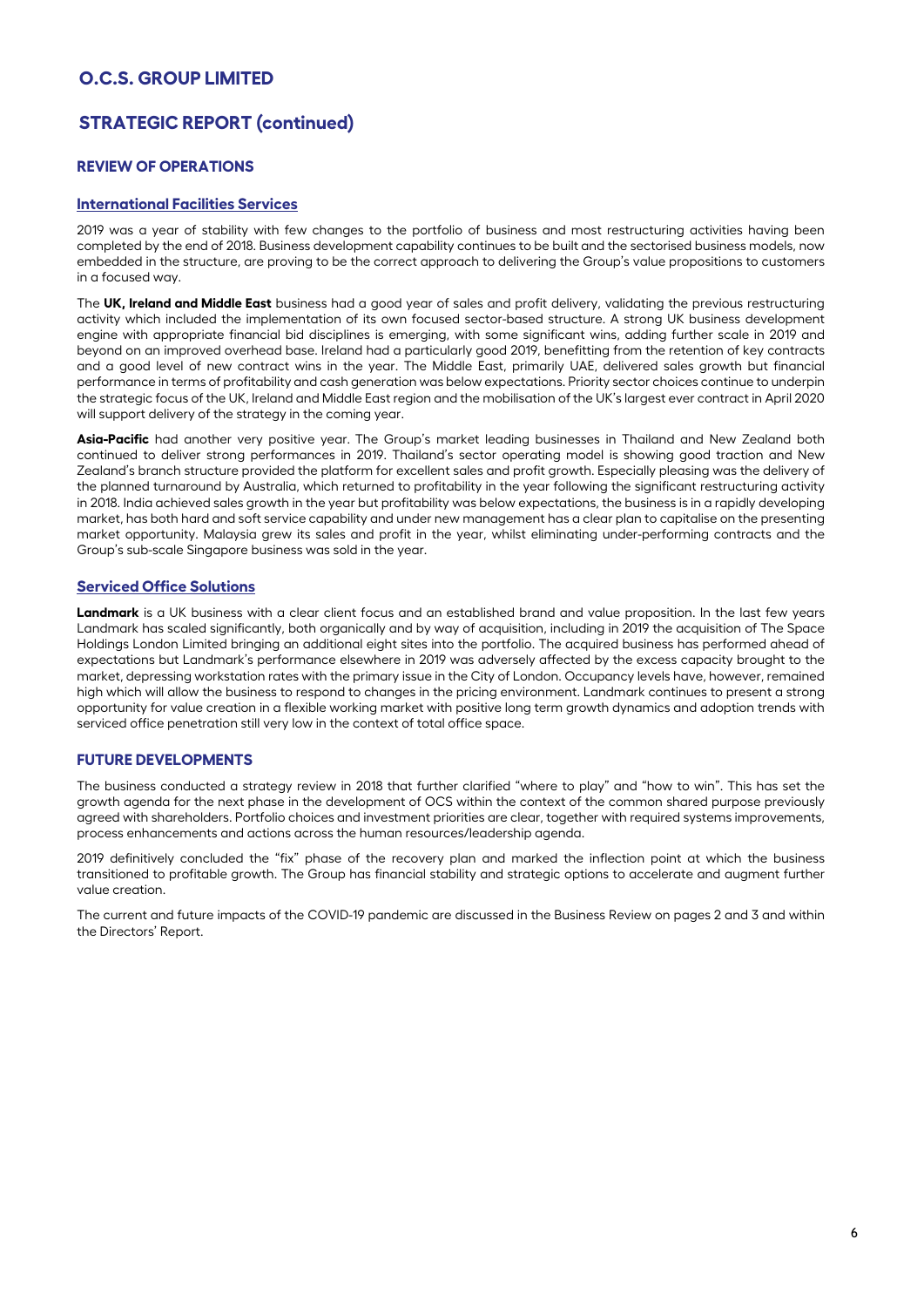# **STRATEGIC REPORT (continued)**

### **PRINCIPAL RISKS AND UNCERTAINTIES**

The Board's approach to risk identification and risk management and the most significant identified risks that threaten the delivery of the Group strategy are discussed in the Directors' Report within Principle Four of the Corporate Governance Report. Further details on financial risks are given below.

### **Financial risks**

The Group's policy on liquidity is to ensure that it has committed borrowing facilities available to provide continuity of funding.

The Group's £100m revolving credit facility with HSBC, Santander and Barclays is fully committed to 30 April 2021 and £70m is committed to 30 April 2022. Covenants in the facility cap net debt at 2.75 times EBITDA (as defined in the facility) and require a minimum fixed cover ratio reflective of the level of the Group's serviced office business. This facility provides the Group with a strong level of committed borrowing facilities for the future and, given the low level of current utilisation, affords it a good level of financial flexibility to pursue the available strategic growth options in its sectors of choice.

The Group has continued to fully comply with its banking covenant tests in 2019.

The Group is exposed to interest rate risk on its bank debt and seeks to manage volatility through a blend of fixed rate and floating rate facilities. The Group is net debt free at the balance sheet date.

The Group trades in many countries and is exposed to foreign exchange risk related to dividend income from overseas subsidiaries and the translation into sterling of the reported results and net carrying value of overseas investments. There has been a foreign exchange loss of £1.1m (2018: gain of £1.0m) on the conversion of overseas results and net assets. These amounts are shown in the statement of comprehensive income, not the profit and loss account.

The Group manages treasury and its exposure to foreign exchange risk and constantly monitors the market. The policy applied is that where the Group elects to hedge it does not engage in speculative derivatives and will only hedge certain known transaction exposures, favouring the opportunity for a natural hedge where possible. In addition, a policy of regular cash repatriation is in place to ensure that excess funds do not accumulate overseas. Within each country treasury is reasonably self-contained and there is little operating activity denominated in non-domestic currencies and very limited intercompany trading.

The Group's credit risk is primarily attributable to its trade debtors which are stated net of provisions for doubtful debts. Debtor days (trade debtors as a percentage of annualised turnover) are 38.6 days (2018: 43.6 days), reflecting continued focus on robust credit control and cash collection. The Group credit risk exposure is spread over many clients, sectors and countries. The credit risk on liquid funds is minimal as the Group uses a mixture of established banks with good credit ratings in the territories in which it operates.

The Group's exposure to commodity price risk is limited, being restricted primarily to fluctuations in fuel and energy prices. The procurement function actively monitors contractual price inflation and is the primary mechanism for supplier contract negotiation.

## **STAKEHOLDER RELATIONSHIPS**

The Group's approach to engaging with all stakeholders, including employees, the community, the environment and health and safety matters are discussed in the Directors' Report.

OCS has some 85,000 staff worldwide including joint ventures, around 200 shareholders and thousands of retired members of staff. As a people business OCS, internationally, is a very significant employer in the territories in which it operates.

The Group has the scale and opportunity to make a significant and positive contribution to the communities in which it operates and the environment. The Board takes that commitment very seriously and wants to build a business that does things the right way and is a good member of society.

This Strategic Report is approved by the Board of Directors and signed on behalf of the Board.

**Malcolm Clark** Company Secretary 25 June 2020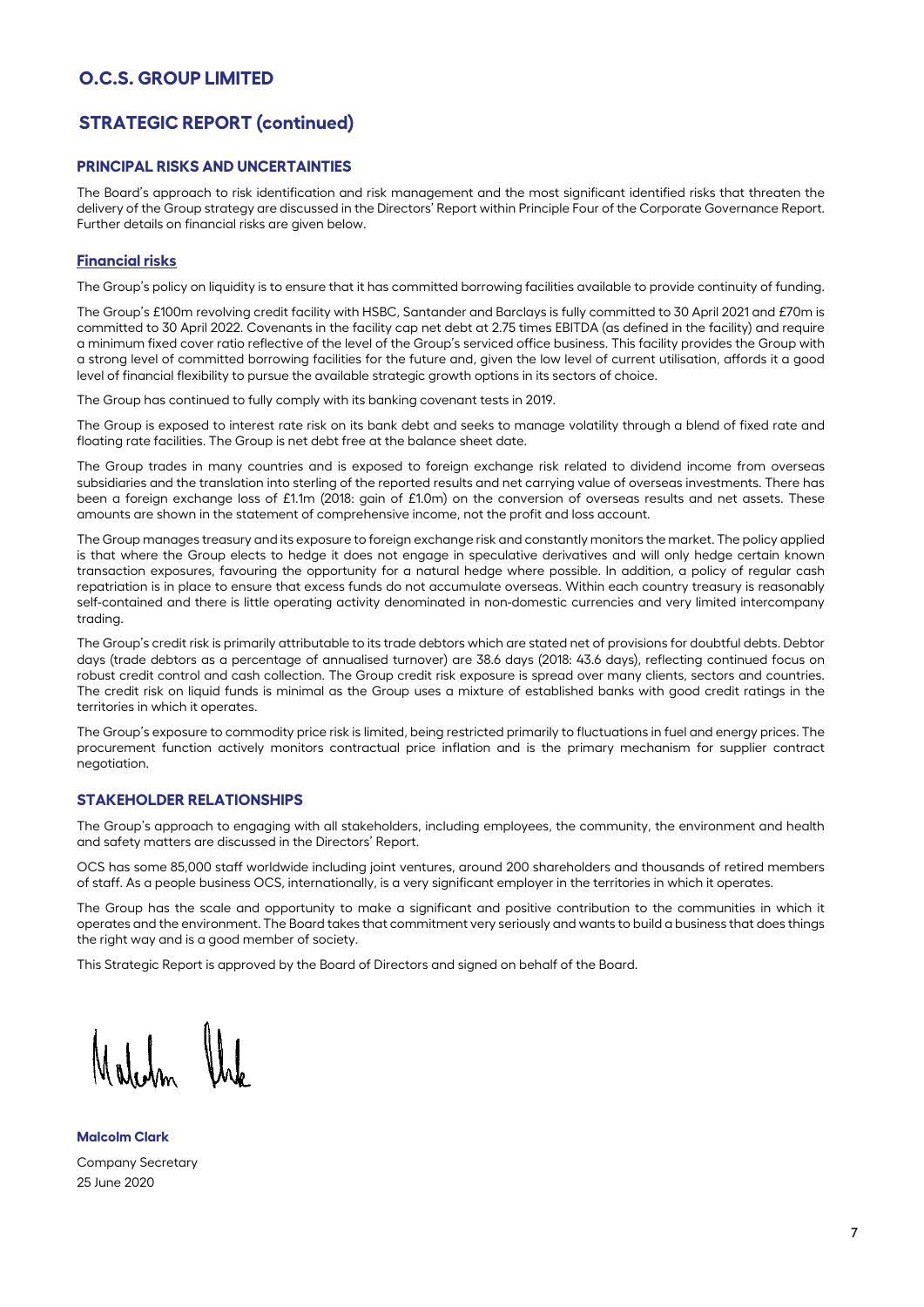# **DIRECTORS' REPORT**

The Directors present their annual report and the audited financial statements for the year ended 31 December 2019.

The Strategic Report on pages 2 to 8 contains a fair review of the Group's business and a description of the principal financial risks and uncertainties facing the Group. Information ordinarily required to be included in the Directors' Report covering financial risk management and an indication of likely future developments in the business has been referred to in the Strategic Report.

### **CORPORATE GOVERNANCE REPORT**

As reported last year, the Board reviewed its corporate governance arrangements and determined to adopt the Wates Corporate Governance Principles for Large Private Companies, following the introduction of The Companies (Miscellaneous Reporting) Regulations 2018 ("the Regulations"). Under the Regulations it is necessary for large companies as defined under the Regulations to publish a statement of their corporate governance arrangements in their directors' report and on their website, including whether they follow a formal code, for accounting periods commencing on or after 1 January 2019. Historically the Board supported the principles of the UK Corporate Governance Code (April 2016) issued by the Financial Reporting Council (FRC) and voluntarily provided a summary of its governance against the principles of the Code to its shareholders. In 2018 the Government invited the FRC to work with a variety of partners to develop a set of corporate governance principles for large private companies. This review was led by James Wates and his working group were asked to prepare principles to help those companies comply with the reporting requirements under the Regulations. The six principles are:

- **1. Purpose and Leadership** An effective board develops and promotes the purpose of a company and ensures that its values, strategy and culture align with that purpose.
- **2. Board Composition** Effective board composition requires an effective chair and a balance of skills, backgrounds, experience and knowledge, with individual directors having sufficient capacity to make a valuable contribution. The size of a board should be guided by the scale and complexity of the company.
- **3. Director Responsibilities** The board and individual directors should have a clear understanding of their accountability and responsibilities. The board's policies and procedures should support effective decision-making and independent challenge.
- **4. Opportunity and Risk** A board should promote the long-term sustainable success of the company by identifying opportunities to create and preserve value, establishing oversight for the identification and mitigation of risks.
- **5. Remuneration** A board should promote executive remuneration structures aligned to the long-term sustainable success of a company, taking into account pay and conditions elsewhere in the company.
- **6. Stakeholder Relationships and Engagement** directors should foster effective stakeholder relationships aligned to the company's purpose. The board is responsible for overseeing meaningful engagement with stakeholders, including the workforce, and having regard to their views when taking decisions.

In adopting the Wates Principles, the Directors present below how they have applied the six principles set out above and how the Directors have met their duty under section 172 of the Companies Act 2006.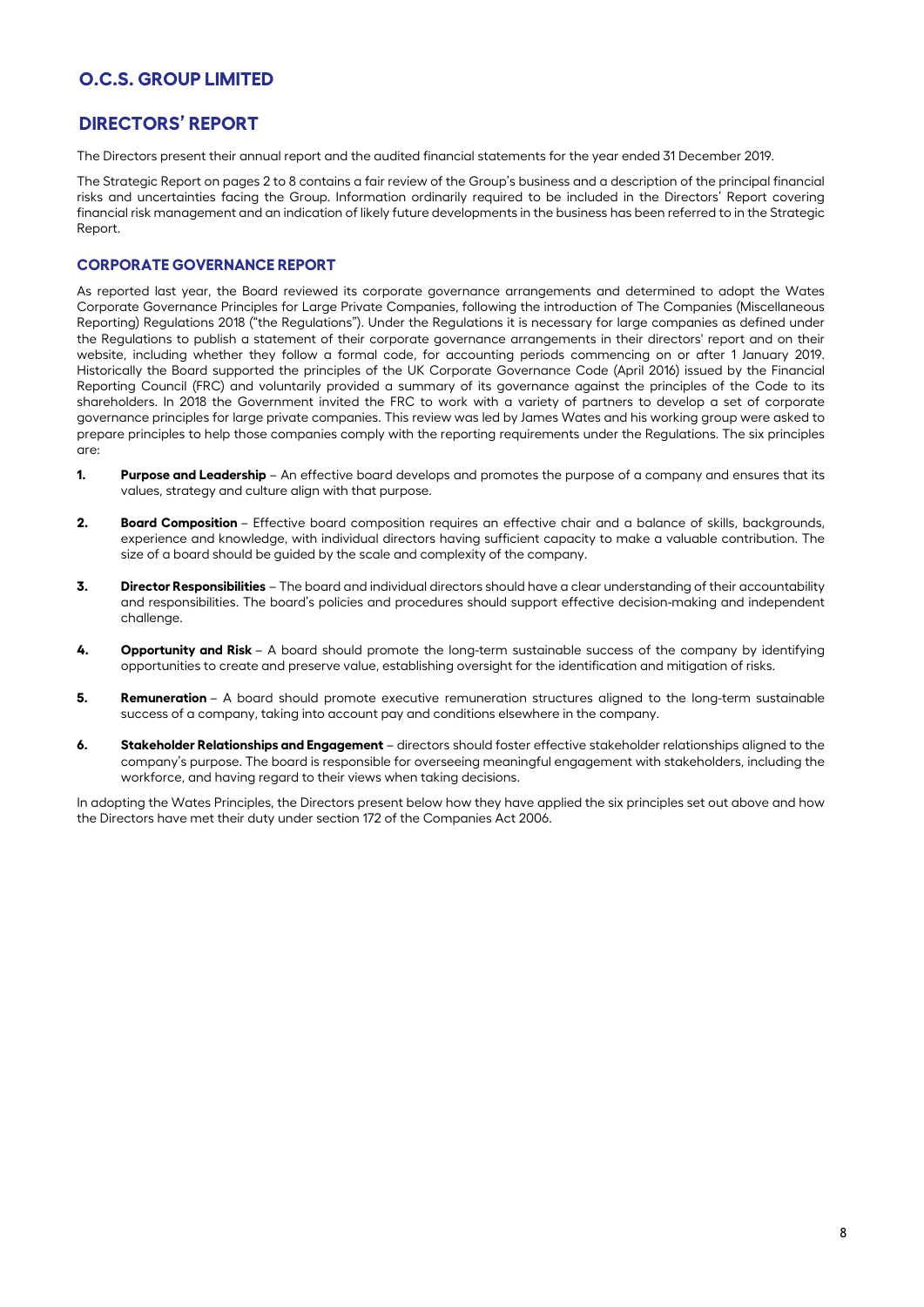# **DIRECTORS' REPORT (continued)**

### **Principle One - Purpose and Leadership**

The OCS Group is a fifth-generation 120 year old family owned business, delivering vital facilities services including security, cleaning, passenger assistance, aviation support services, catering, front of house, support services, mechanical engineering and electrical services. The Group also delivers serviced office solutions through its Landmark business. The Group has a strong focus on offering sustainable value adding solutions and has operations across Asia-Pacific, the United Kingdom, Ireland and the Middle East.

The Group benefits from a well dispersed set of interested shareholders, which has expanded to the fifth generation of the family. The Board has continued to appreciate the encouragement, support, engagement and interest demonstrated by shareholders. In 2016 the Board arranged a Corporate Governance Committee to be formed, to undertake a review of its relationship with its shareholders with the aim of "Improving engagement between the Company and its Shareholders". The Board was delighted with the response it received from its shareholders with 148 shareholders completing a survey, representing 75% of the shareholders in place at the time. As part of the process, the committee adopted a definition of family business governance as "Fair structures, processes and policies that achieve transparency and organised accountability between the owners and the board in service of the agreed shared purpose". The agreed shared purpose remained unchanged in 2019 and is summarised as:

- Generate consistent, sustainable returns in line with industry peers from the portfolio of businesses in the OCS family. These returns will come from both income and capital growth, with consistent income generation of primary importance.
- Manage the business within an agreed level of debt and risk, thereby ensuring its safe passage to future family generations.
- Operate with sustainable core values that will deliver the desired future. These values to be based on sound ethical principles and recognising our responsibilities for colleagues, the communities in which we operate and the environment.
- Progressively build the OCS brand equity internationally so that we are famous for being a family owned business, which is a great place to work and delivering great service. This is the OCS way.

The Board believes that the definition of family business governance adopted in 2016 by the Board sits well under the Wates Principles, as these are the core principles under which the OCS business is conducted and aligns with the values of OCS.

In 2018 the Group undertook a detailed strategy review, which highlighted that the market environment in which the Company competes varies significantly by territory. Inherently the facilities services market is a lower margin business internationally, where scale is important to create value and where generally hard services attract a better margin than soft services. The serviced office market in the UK is higher margin and is forecast to continue to grow rapidly over the next decade, which is attracting capital and international competition. In contrast, the facilities services sector in the UK has been badly impacted by corporate financial and reputational failures over the last couple of years.

Across all our markets there is a constricted supply of labour and colleague retention rates outside of the UK are low, creating higher costs and risk. In light of the risks and opportunities identified and in line with the common shared purpose of having a sustainable business, the Group formed a strategy to have a strong market presence across prioritised industry sectors, which were determined to be, business and industry, destinations and venues, financial and professional, government, healthcare, aviation, manufacturing and technology, alongside a robust serviced office business in the UK. This sector-based strategy has set the growth agenda for the next phase in the development of the Group and as part of the process, clear portfolio choices and investment priorities were identified and have been enacted. Systems improvements, process enhancements and actions across the human resources/leadership agenda were also identified.

A clear strategy for each company within the Group has been agreed with the Board, which has been clearly communicated and local management teams are working to deliver on the agreed objectives for each company/territory. The strategy has been communicated and presented to shareholders on various occasions, with the shareholders being supportive of the Board in delivering the strategy in line with the shared purpose.

#### **Shared purpose**

In support of the shared purpose, the Board, through the Executive Leadership Team, revisited the core values in 2018 and engaged with colleagues throughout the Group to obtain their understanding of the OCS values. Through the evaluation process, our values have been simplified to "Care, Safety, Trustworthy and Expert" which were launched at the beginning of 2019. They guide everything we do, and everything we don't do. They represent us at our best. By living our values, we focus not just on what we do for our customers but how we do it, delivering great service that demonstrates our care and safety, and how we are trustworthy and expert, time after time. We celebrate those who place our values at the heart of their dayto-day roles through our internal recognition schemes and on our external communication channels, inspiring not only our colleagues across the globe, but our customers too.

We have been very encouraged by the excellent engagement of our colleagues with our simplified values since they have been launched. We have undertaken a Group wide survey to help re-assess, nearly one year on from launch, how widely our new Values are now recognised, and the most effective channels that we have in order to continue to promote them across our business. Feedback from colleagues has been overwhelmingly positive.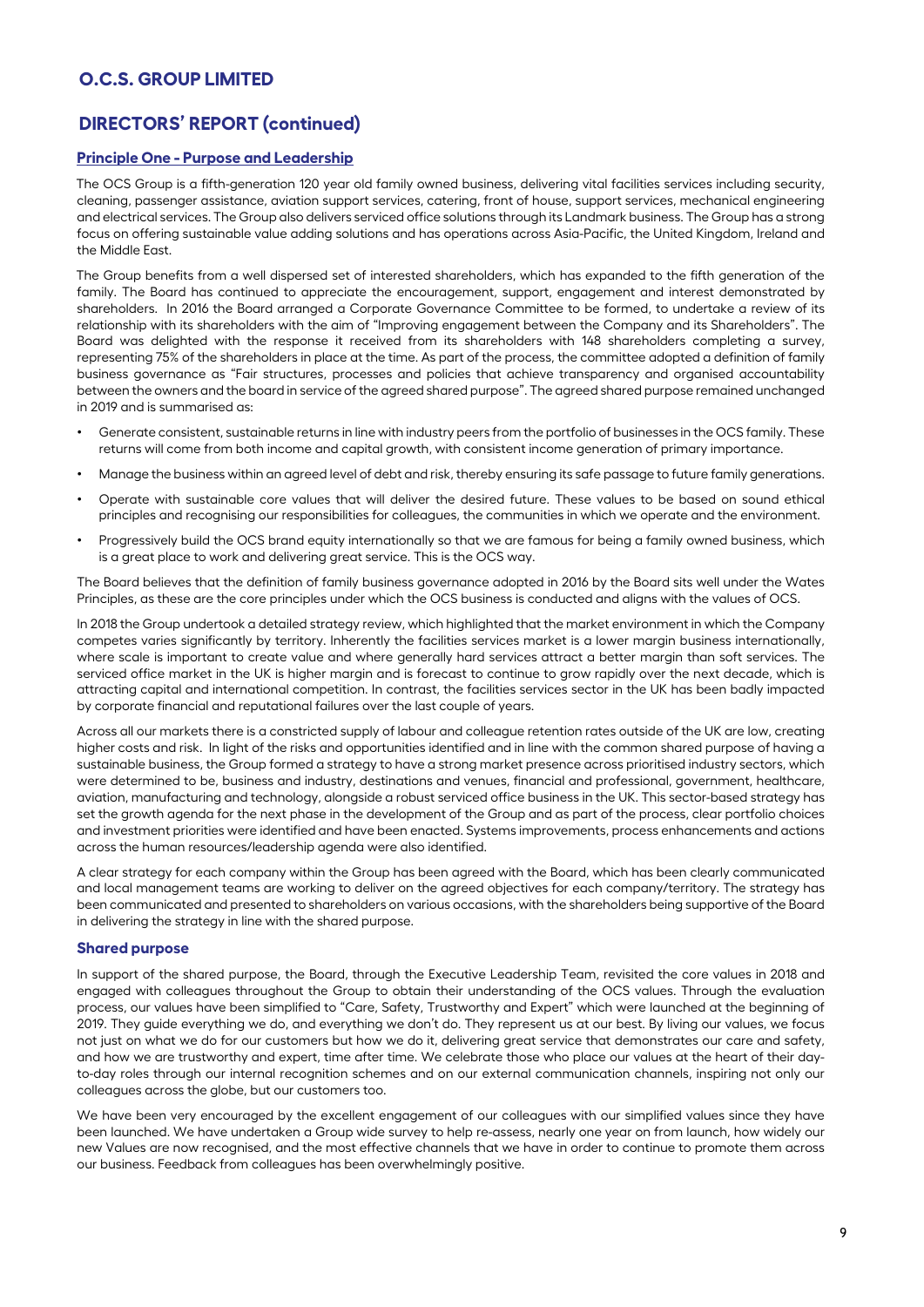# **DIRECTORS' REPORT (continued)**

We are a people business employing some 85,000 employees within the Group and our joint ventures. Our colleagues are employed under formal contracts of employment be they permanent, fixed-term or zero-hours. We also use agency workers and temporary workers, but irrespective of the type of contractual arrangement, the health and safety of our people is the most important issue for us as a business. As identified within our strategy review across all our markets, there is a constricted supply of labour and colleague retention rates outside of the UK are low, creating higher costs and risk. During the year, the Group embarked on a project sponsored by the interim Chairman to improve colleague retention, which involved a substantial number of workshops, held with a broad range of colleagues across the Group. Through this process, a better understanding was gained of the reasons why our colleagues remain or decide to leave the organisation. Action plans have been developed and have been implemented or are piloting in each territory to address any issues noted. New key performance measures for our colleague turnover are being reported on each month and ongoing evaluation of the progress is regularly reviewed by the Executive Leadership Team. Through the work undertaken, this has assisted in us further understanding the culture within the business and aligns with our Shared Purpose. We continue to expand our e-learning platform, facilitating development opportunities through training, as well as delivering critical modules on health and safety, IT security and our Code of Conduct.

We have continued to roll out our externally facilitated whistleblowing service operated by Safecall to all parts of the Group, which allows our employees to report issues via a dedicated free phone number, email, or via Safecall's website. Colleagues can report concerns relating to their working environment in a safe and secure way including concerns about misconduct, wrongdoing or unethical practices. In line with our values, we look to create a culture of openness and we actively promote the speak up scheme throughout the business via the Code of Conduct, intranet site, workplace posters and other means. All reports are sent to the Group Company Secretary and the Group HR Director, who ensure appropriate investigations are undertaken in a transparent manner. At each Audit and Risk Assurance Committee meeting, a paper is presented that includes all cases reported in the Group and the actions taken.

### **Principle Two - Board Composition**

As a family business, in addition to the Chairman, there are three elements to the Board. The Executive Directors, the Family Non-Executive Directors with special responsibilities for representing the family and the Independent Non-Executive Directors. This structure is designed to create Board and shareholder alignment on the direction and strategy of the Group.

The Directors who served during the year and the current Board of Directors are:

| Chairman from 1 January 2020 (previously Group Chief Executive)             |
|-----------------------------------------------------------------------------|
| Group Chief Executive from 27 March 2020, previously Group Finance Director |
| Group Finance Director (appointed 1 April 2020)                             |
| Senior Independent Non-Executive Director *                                 |
| Independent Non-Executive Director                                          |
| Independent Non-Executive Director (appointed 14 January 2019)              |
| <b>Family Non-Executive Director</b>                                        |
| <b>Family Non-Executive Director</b>                                        |
|                                                                             |

\* interim Chairman from 17 September 2018 to 31 December 2019

The Company and the Group have provided qualifying third-party indemnities for the benefit of the Directors of the Company and for the benefit of the directors of the Company's subsidiary undertakings in the year and up to the date of this report.

#### **Chairman**

In line with the shareholder consultation undertaken in 2016, the Chairman of the Company may be either a family or nonfamily director and currently the Chairman is non-family.

When Christopher Stephens took on the role of interim Chairman in September 2018, he agreed with the Board that he would only carry out the role until December 2019. This timeframe was intended to provide stability for the Board and to be able to recruit a new Chairman. Also, just before Christopher Stephens was appointed interim Chairman, Peter Slator informed the Board that he would retire from his role as Group Chief Executive. He had both professional and family reasons for wanting to lighten his workload. As a result, he stepped down as Group Chief Executive on 31 December 2019 with the full support and gratitude of the Board.

The shareholders were advised in September 2018 that it was the intention of the Board to commence a formal process for the appointment of the new Chairman in line with the 2016 Governance Review. However, after Board discussions with Peter Slator he agreed to be a candidate for the role. The Board considered him a very credible candidate and together with an external head-hunter he was formally interviewed for the role. The favourable conclusion of the interview and the recognition of the benefits of continuity of leadership after the significant progress over the last three and half years, led the Board to conclude that Peter Slator was the best person for the role. Having offered him the position of Chairman, he accepted the role and took over as Chairman from Christopher Stephens on 1 January 2020.

Christopher Stephens continues to Chair the Remuneration Committee and reverted to his role of Senior Independent Director on 1 January 2020 when Peter Slator was appointed Chairman.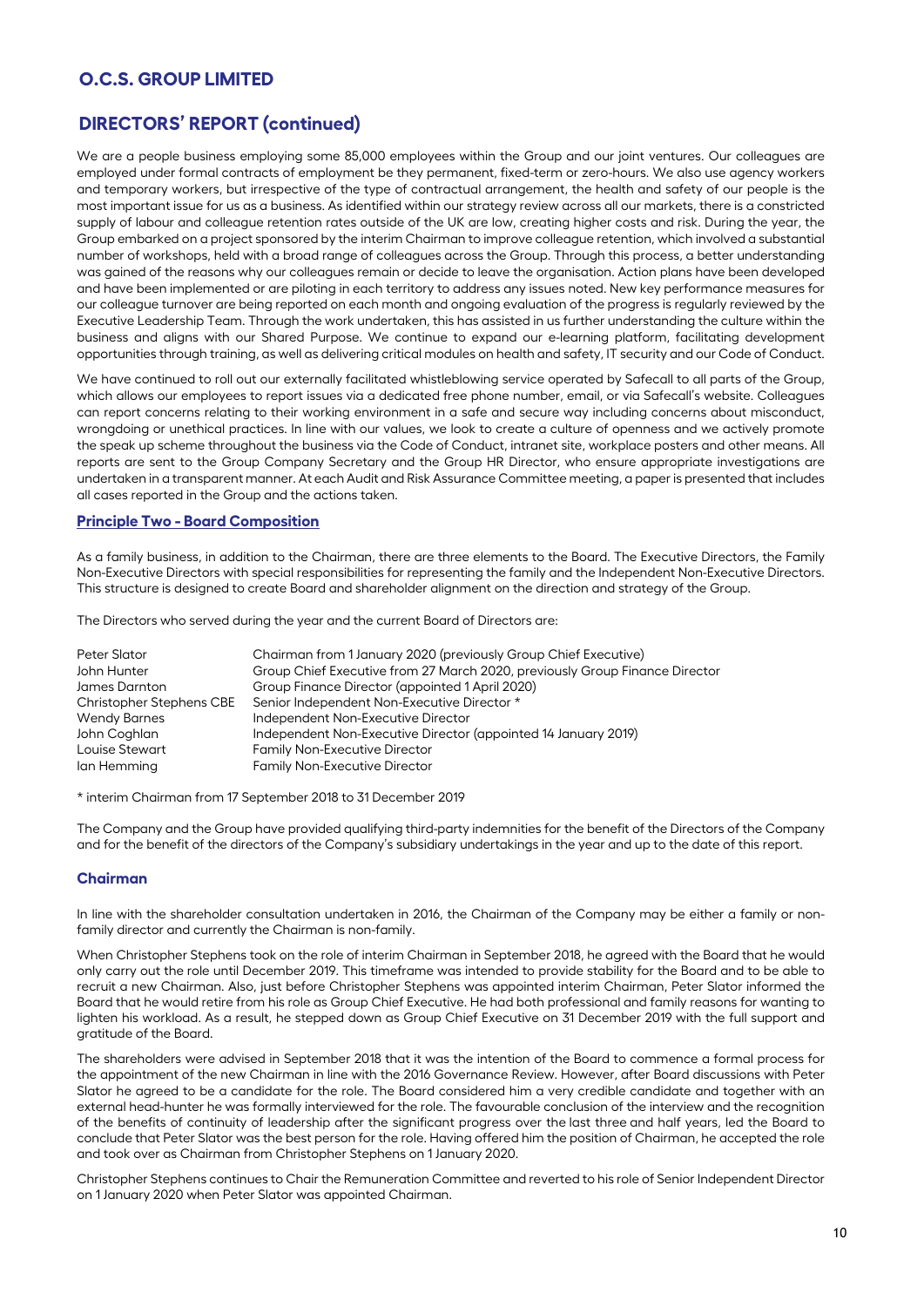# **DIRECTORS' REPORT (continued)**

**Christopher Stephens** was previously Group Human Resources Director of Exel (now DHL), the international logistics company. Since 2002, Christopher has held a number of non-executive roles including as non-executive director of WSP, a global engineering consultancy from 2003-2012 and Holidaybreak plc, a travel and education business from 2008-2011. He was Chairman of Traidcraft from 2006-2011. From 2011 to 2016, Christopher was Chairman of the Judicial Appointments Commission. In 2016, he was awarded a CBE for services to the Judiciary. Prior to this, he was a Member of the Senior Salaries Review Board and a Civil Service Commissioner (2004-2009).

Christopher also has extensive experience in the charitable sector. He is a Trustee of Power to Change, a company endowed with £150m of Big Lottery Funding, to help build community businesses across the UK. He was reappointed Chairman of the DHL UK Foundation in July 2015. having previously undertaken the role from 2005-2011.

### **Executive Directors**

**Peter Slator** served throughout the year as Group Chief Executive and **John Hunter** served as Group Finance Director. Peter and John were responsible for the day to day running of the business together with the Group's Executive Leadership Team.

As detailed above Peter Slator stepped down as Chief Executive Officer on 31 December 2019 and was succeeded by John Rajchert as the Group Chief Executive on 1 January 2020. John Rajchert was appointed to lead the growth strategy of the Group but due to the intervention of the unprecedented challenge of COVID-19 it was felt it was best for him to step aside and for the existing well-established Group Executive Leadership Team to lead the co-ordinated response to COVID-19 with speed and confidence. Equally as important it would allow John to return overseas to be with his wife and family. As a result, he stepped down as Group Chief Executive on 27 March 2020 and John Hunter, the Group Finance Director, was appointed Group Chief Executive Officer in his stead. John Hunter has been with the business for over four years and the Board feels fortunate to have such a capable leader, with deep experience and knowledge of the business, who is willing and ready to step up to the challenge

Following John Hunter being appointed Chief Executive Officer he has now stood down as Group Finance Director and James Darnton has been appointed in his stead. James has been with the Group for just over two years and held the position of Regional Finance Director UKIME. James brings a wealth of experience and the Board is delighted to have appointed James into this role.

Peter Slator spent five years at Rentokil Initial prior to joining OCS as Divisional Managing Director for their European and Pacific business and prior to that 28 years at Unilever working in UK, Africa and Asia Pacific, in a range of corporate and senior general management roles. His last role in Unilever was CEO of the Pacific business based in Sydney. During this role he was also the Chairman of the Australian Food and Grocery Council for four years.

**John Hunter** has leadership experience across a broad range of industries. He has primarily spent his career in global organisations, with his previous roles including finance and general management. He has lived and worked in Europe, Asia and the US. Some of the previous positions John has occupied include the role of CFO ICI Paints a leading global decorative company and CFO and CEO of SDL PLC, a leading language and content management technologies company listed in the UK. He spent 20 years in the ICI Group in various international roles.

**James Darnton** has held a number of senior roles within the service sector including being the Finance Director of Initial Catering Services for over six years and spending 13 years at G4S, where he was Regional Finance Director UK and Africa for nine years before moving to Regional CFO Asia Middle East for G4S where he was responsible for financial leadership of a large portfolio of businesses providing security services, cash management and government support services. Most recently he was Group CFO at VPS Ltd, a private equity backed company specialising in vacant property security.

### **Independent Non-Executive Directors**

In addition to the Chairman, during the year the Board had two Independent Non-Executive Directors, Wendy Barnes and John Coghlan.

**Wendy Barnes**, a statistician by profession, spent over 23 years in the utilities industry, working with British Nuclear Fuels Limited and United Utilities Group PLC. In her executive roles, she held responsibility for customer service, business development and strategy. Since 2002, Wendy has had a portfolio career, with non-executive roles and consultancy work in both the private and public sector, including security, defence and the environment. From 2011 to 2012, Wendy was a Director General at the Department of Energy and Climate Change (DECC). Currently she serves as non-executive director on the boards of BMT Group and Scottish Power Energy Networks.

Wendy has experience and a special interest in information risk and cyber security. She is a director of Templar Executives and acts as an external advisor in raising cyber awareness on private and public sector boards.

Wendy was appointed a Non-Executive Director on 8 July 2015 for a period of three years and the Nominations Committee and the Board subsequently agreed to appoint Wendy for a further term of three years from 8 July 2018 to 7 July 2021.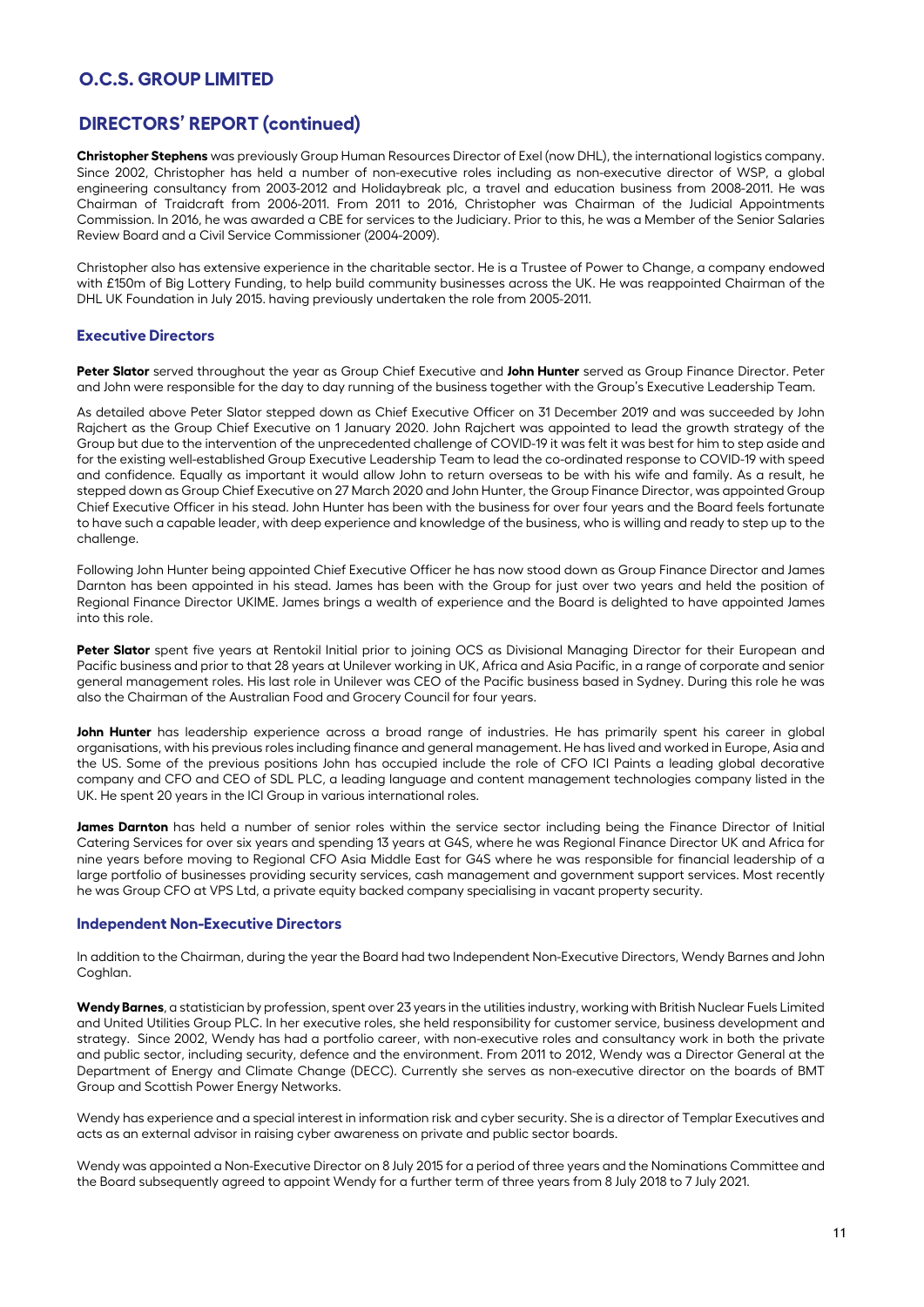# **DIRECTORS' REPORT (continued)**

**John Coghlan** has extensive experience as a Non-Executive Director across a number of sectors, currently including Clarion Housing Group and Severn Trent PLC. John is a chartered accountant and, prior to taking up various non-executive roles over the last 12 years, he was Deputy CEO/Group CFO of Exel (now DHL) for 11 years and held other finance roles earlier in his career. John was appointed a Non-Executive Director on 14 January 2019 for a period of three years with his term of office expiring on 13 January 2022.

### **Family Non-Executive Directors**

The two Family Non-Executive Directors of the Company are **Louise Stewart** and **Ian Hemming**. Both Louise and Ian sit on the Audit and Risk Assurance Committee and Nominations Committee. Louise also sits on the Remuneration Committee.

**Louise Stewart** was approached to run a start-up beauty business in Wimbledon, following an early career in retail management with Harvey Nichols. Identifying an opportunity, she bought the business in 1982. The following 19 years comprised growing the business together with family life. She then successfully negotiated the sale to a high street chain. After a period as an independent consultant, Louise teamed up with a medical surgeon to set up one of the UK's first Medispas in 2004. The business has enjoyed consistent growth and is considered to be a market leader in its sector. Louise was appointed a family non-executive director on the 1 November 2015 for a period of three years. The Nominations Committee and the Board have extended Louise's appointment to 8 July 2021.

**Ian Hemming** has 25 years' experience working for FTSE 100 listed Informa plc. During his 15 years as CEO of Informa Telecoms & Media, Ian was responsible for operations in Europe, Asia, Middle East, Africa and North America and led the successful acquisition and integration of six businesses into the group. He was also member of the Group Operating Board and the Group Risk Committee. A business graduate from the University of Bath, Ian completed the Advanced Management Program at Insead in 2003. Ian is currently Managing Director, Events at The Economist Group where he is also a member of the Executive Leadership Team. Ian was appointed a family non-executive director on 10 July 2017 for a period of three years. The Nominations Committee and the Board have extended Ian's appointment to 9 July 2023.

#### **Appointment and reappointment of Directors**

All proposed appointments and reappointments are formally considered by the Nominations Committee before being proposed to the Board.

All newly appointed Directors hold office until the dissolution of the Annual General Meeting following their appointment, unless they are re-appointed during the meeting. At every Annual General Meeting all directors retire from office and subject to the Articles of Association of the Company may, offer themselves for reappointment by the members.

All Non-Executive Directors are appointed for an initial fixed period normally of three years and thereafter, subject to satisfactory performance and being reappointed at each Annual General Meeting, they may serve for further terms with a maximum recommended period of nine years in office.

The Company operates Diversity & Equal Opportunities Policies and is committed to promoting equal opportunities in employment and creating an inclusive working environment in which diversity is valued and celebrated. The Company recognises that diversity promotes innovation and business success, as each employee brings unique capabilities, experiences and characteristics to the workforce, increasing creativity, flexibility and productivity. The Board through the Nominations Committee does not set predetermined diversity targets for membership of the Board but looks to ensure there is an appropriate balance of expertise and diversity.

As referred to above, all Directors stand for re-election at each Annual General Meeting of the Company and the Committee believes that the Board will benefit from the re-election of Christopher Stephens, Peter Slator, John Hunter, Wendy Barnes, John Coghlan, Louise Stewart and Ian Hemming and the reappointment of James Darnton at the forthcoming Annual General Meeting.

#### **Board and Committee performance evaluation**

Following a Board evaluation undertaken in 2018, it was determined that an additional independent non-executive director with financial and commercial experience should be appointed, which led to the appointment of John Coghlan in January 2019. The Board performance and Committee evaluation process this year began in November 2019 with an internal evaluation of the performance of the Board and the Committee's, being undertaken by the interim Chairman, and was facilitated by a questionnaire completed by each Director and the Company Secretary. An evaluation of the Chairman's performance was facilitated by Wendy Barnes, the longest serving independent director, and by the completion of a questionnaire by each Director and the Company Secretary. The Chairman and Wendy Barnes shared the results of the questionnaires with the Board at a meeting in December 2019. Through the evaluation process, there was agreement that the Board and its Committees operate effectively and that the structure of the Board allows effective decision-making and independent challenge. The Board believes with the appointment of John Coghlan at the beginning of 2019, it has the required balance of skills, backgrounds, experience and knowledge, to perform effectively. All directors have confirmed that they have sufficient time to devote to the affairs of the Company.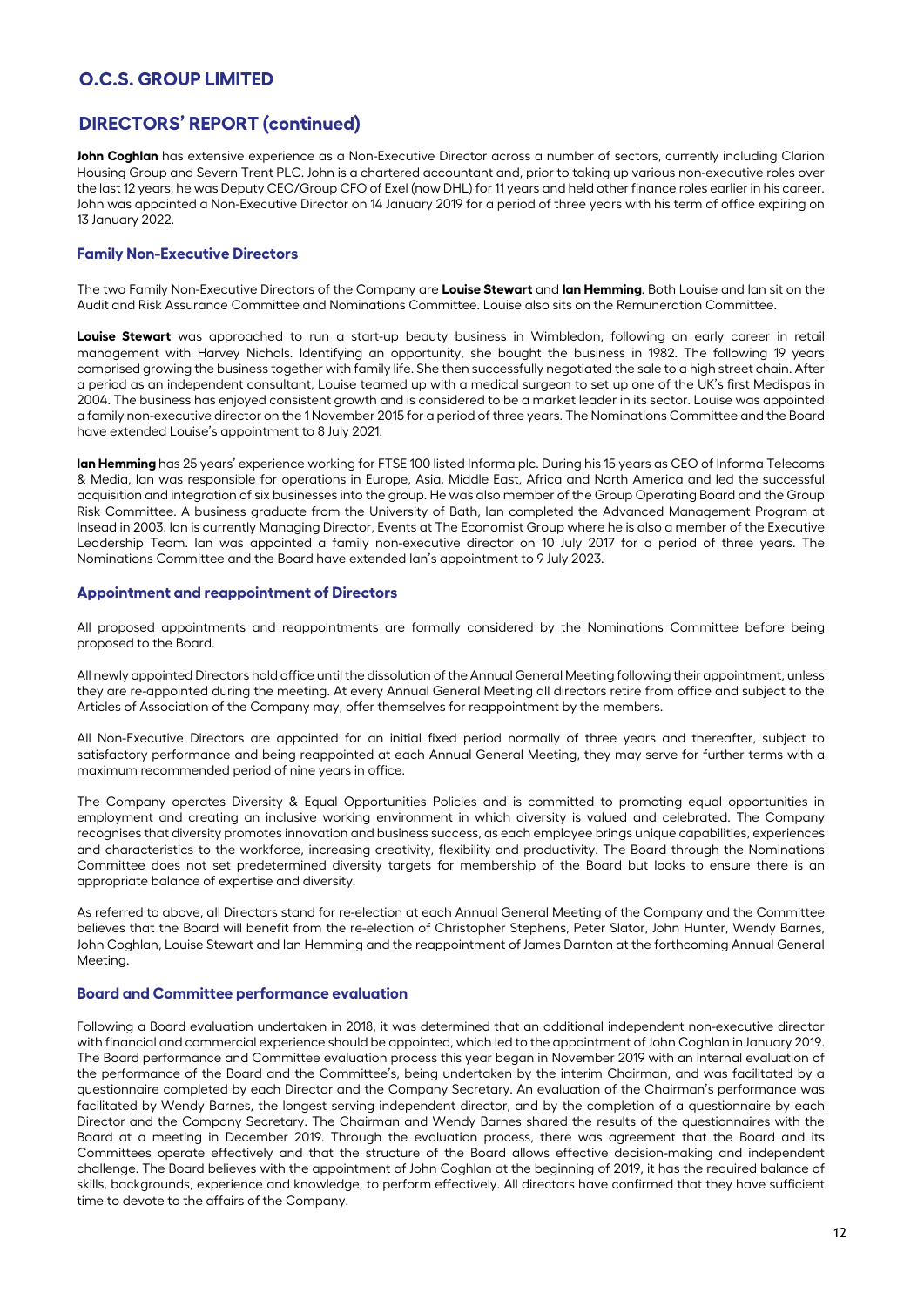# **DIRECTORS' REPORT (continued)**

Annual performance appraisals of the Executive Leadership Team members are undertaken by the Group Chief Executive, to whom they report. The performance appraisals of the Group Chief Executive and the Non-Executive Directors are conducted by the Chairman, taking into account the views of other Directors.

### **Development**

All Directors have access to training to enable them to carry out their duties effectively and can take independent professional advice in furtherance of their duties if necessary.

#### **Principle Three - Director Responsibilities**

#### **Board accountability**

The Board is collectively responsible to the shareholders for ensuring the long-term success of the Company, together with the overall strategy, management, direction and control of the Group. It is also responsible for monitoring the Group's performance and for ensuring that prudent and effective controls are in place to manage risk in line with the board's risk appetite. The Board sets the Group's values and standards to ensure its obligations to its various stakeholders are met.

The Chairman takes responsibility for leading the Board and ensuring that it functions effectively, promoting open debate and facilitating constructive discussion. The Group Chief Executive together with the Board, are responsible for the development of the Group strategy. The Group Chief Executive has responsibility for delivery of the Group strategy together with all aspects of the operation and management of the Group.

The Board considers that the balance of relevant experience amongst the various Board members, should enable it to exercise effective leadership and control of the Group. It also ensures that the decision-making process cannot be dominated by an individual or a small group of individuals. As the Company is a family business, under the Articles of Association the Family Non-Executive Directors have certain veto rights if they vote collectively against the resolution of the Board.

There are eight scheduled meetings in the year, at which the Board reviews all significant aspects of the Group's activities, monitors the performance of the executive management team reviews corporate risks and makes decisions in relation to those matters that are specifically reserved to the Board. Additional meetings of the Board are held as and when required. There is a formal schedule of reserved matters which is reviewed on an annual basis and includes the approval of:

- the Group's strategy and long-term objectives
- significant acquisitions and disposals
- dividend policy
- treasury policies
- internal controls
- risk management
- financial and reporting controls.

The Company has a Group Executive Leadership Team (ELT) who has responsibility for implementing and delivering the Group strategy, together with responsibility for the day to day running of the Group. The ELT meets on a regular basis and has scheduled conference calls between meetings. The ELT during the year comprised:

| <b>Group Chief Executive</b>                          |
|-------------------------------------------------------|
| <b>Group Finance Director</b>                         |
| Group Chief Information Officer                       |
| <b>Group Company Secretary</b>                        |
| Group Director of HR and Corporate Affairs            |
| Chief Executive Officer - APAC                        |
| Chief Executive Officer - Landmark                    |
| Chief Executive Officer - UK, Ireland and Middle East |
|                                                       |

On 31 December 2019 Peter Slator stepped down from the ELT, on 3 February 2020 Jon Corner was appointed to the ELT as Chief Commercial Officer and James Darnton has now been appointed to the ELT from 1 April 2020.

The Company maintains Directors' and Officers' liability insurance cover.

The Board has delegated certain of its powers to Board Committees, namely Nomination, Remuneration and Audit & Risk Assurance Committee, which deal with specific aspects of the Group's affairs. Each Committee has written terms of reference which are reviewed on annual basis. For each Board and Committee Meeting there is a formal agenda with supporting papers issued in advance of each meeting. The Board receives a summary each month of the Group's financial performance, including both financial and non-financial key performance metrics. In addition, the Board receives Regional Operating Reports which provide comprehensive information on the performance of each subsidiary in the Group. These reports together with additional information on issues affecting the business, enable Directors to monitor and challenge the performance of the Group and make informed decisions.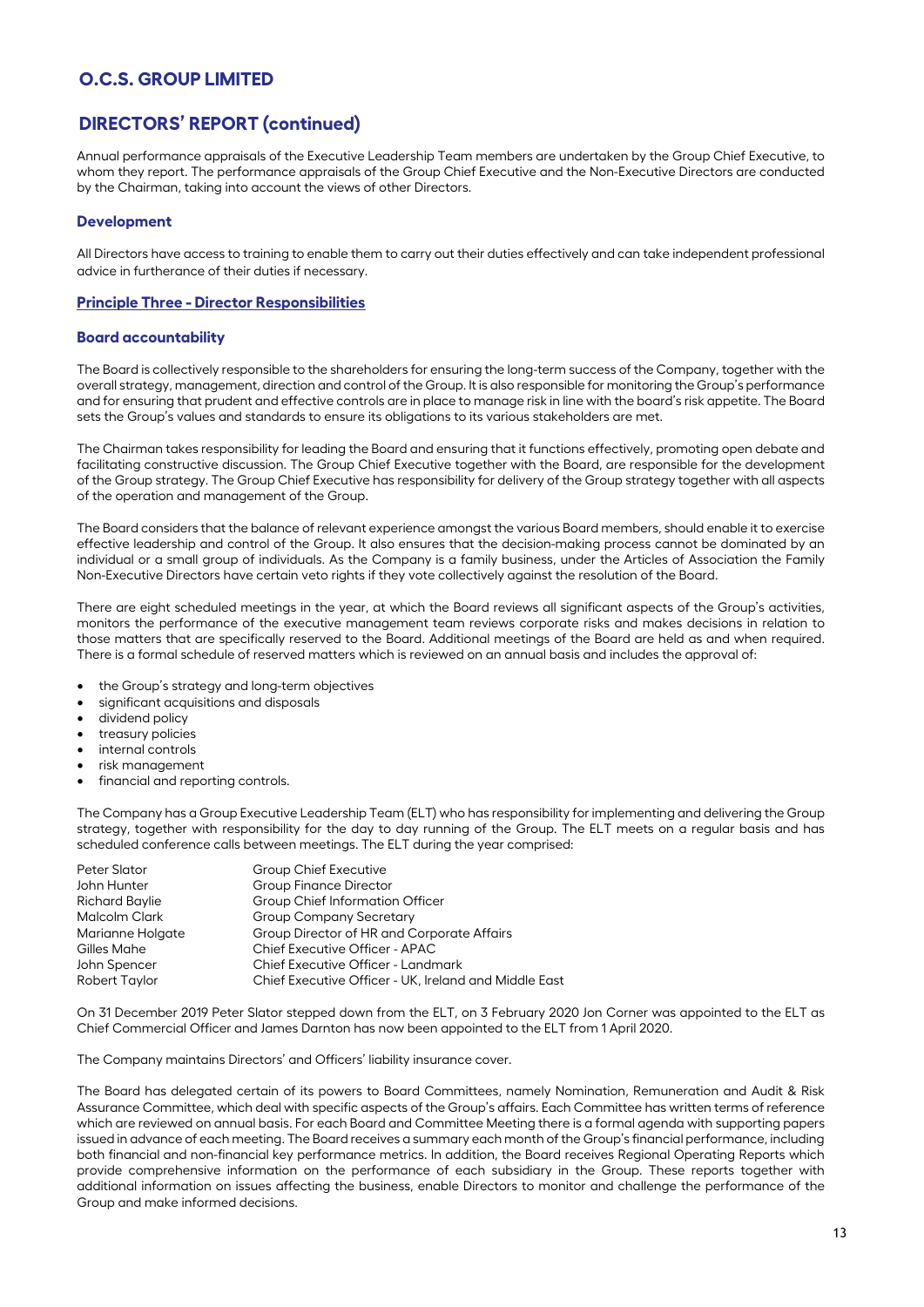# **DIRECTORS' REPORT (continued)**

### **Nomination Committee**

The Nomination Committee comprises Christopher Stephens, Peter Slator, Wendy Barnes, John Coghlan, Louise Stewart and Ian Hemming. Christopher Stephens chaired the committee during the year, until the appointment of Peter Slator as Chairman on 1 January 2020, when Peter assumed the position of Chair of the Committee. From 1 January 2020 John Rajchert was also appointed to the Committee but stepped down on 27 March 2020 when John Hunter was appointed in his stead. The Committee undertakes a regular review of succession planning for the Executive Directors, the Executive Leadership Team and other senior management of the Group. It is responsible for ensuring that the membership and composition of the Board has the necessary diversity, balance of the skills, competencies and attributes required to lead the Group.

#### **Remuneration Committee**

The Remuneration Committee comprises Christopher Stephens (Chair), with the other members of the Committee being Wendy Barnes, an Independent Non-Executive Director and Louise Stewart, a Family Non-Executive Director. Executive Directors are not permitted to sit on the Committee. The Committee is advised by the Group Chief Executive, the Group Director of HR and Corporate Affairs and independent advisers, as and when necessary.

The Group's remuneration policy is to provide executive remuneration packages which are designed to align the financial interests of executives and shareholders, attract, motivate and retain directors of high calibre and to reward them for enhancing value to shareholders. All Executive Directors have service contracts with the notice period being twelve months.

As part of the Company's corporate governance review, the Company voluntarily adopted as far as practicable, the standards on reporting director's remuneration that apply to quoted companies. The Board prepares a separate Remuneration Report for shareholders each year and has a formal Remuneration Policy. During the year the Company operated in line with the Remuneration Policy. A new Remuneration Policy has been prepared which will be formally voted upon together with the Remuneration Report for 2019 at the Company's Annual General Meeting.

#### **Audit & Risk Assurance Committee**

The Audit & Risk Assurance Committee comprises Wendy Barnes (Chair), Christopher Stephens, John Coghlan, Ian Hemming and Louise Stewart.

The Committee meets at least three times per year at appropriate times in the financial reporting and audit cycle and otherwise as required.

The Committee provides a forum for reporting by the Group's external auditor and meetings are also attended by certain executives, by invitation. The Committee is responsible for reviewing and reporting to the Board on a range of matters including:

- the annual financial statements and significant reporting judgements therein
- developments in accounting and reporting requirements
- the scope, effectiveness, independence and objectivity of the external audit
- meetings with the external auditor including discussion of their management letter
- the appointment of external auditors and their remuneration
- internal control and risk management systems
- reviewing and challenging the mitigation of the key business risks
- reviewing the organisation's compliance with procedures, controls and systems for detecting fraud; the prevention of bribery and whistleblowing
- internal audit.

The external auditor of the Company is Deloitte LLP who also provided limited tax services during the year. The Committee takes seriously its responsibility to put in place safeguards to ensure the independence, objectivity and effectiveness of external audit. There is a formal policy in place to cover the use of the external auditor and for obtaining approval from the Audit & Risk Assurance Committee on the use of the auditor for non-audit work.

The members of the Audit & Risk Assurance Committee have met with the external auditor to discuss the results of the audit of the 2019 financial statements without Executive management present. The Committee also reviewed and approved the letter of representation required by the auditor. Deloitte LLP as auditor has confirmed to the Audit & Risk Assurance Committee that it remains independent within the meaning of APB Ethical Standards and has maintained internal safeguards to ensure its objectivity.

#### **Executive Committee**

In addition, the Board has an Executive Committee, with its members being the Chief Executive Officer, Group Finance Director and Group Company Secretary who meet as and when required to approve bids and other matters in line with the Scheme of Delegated Authority approved by the Board.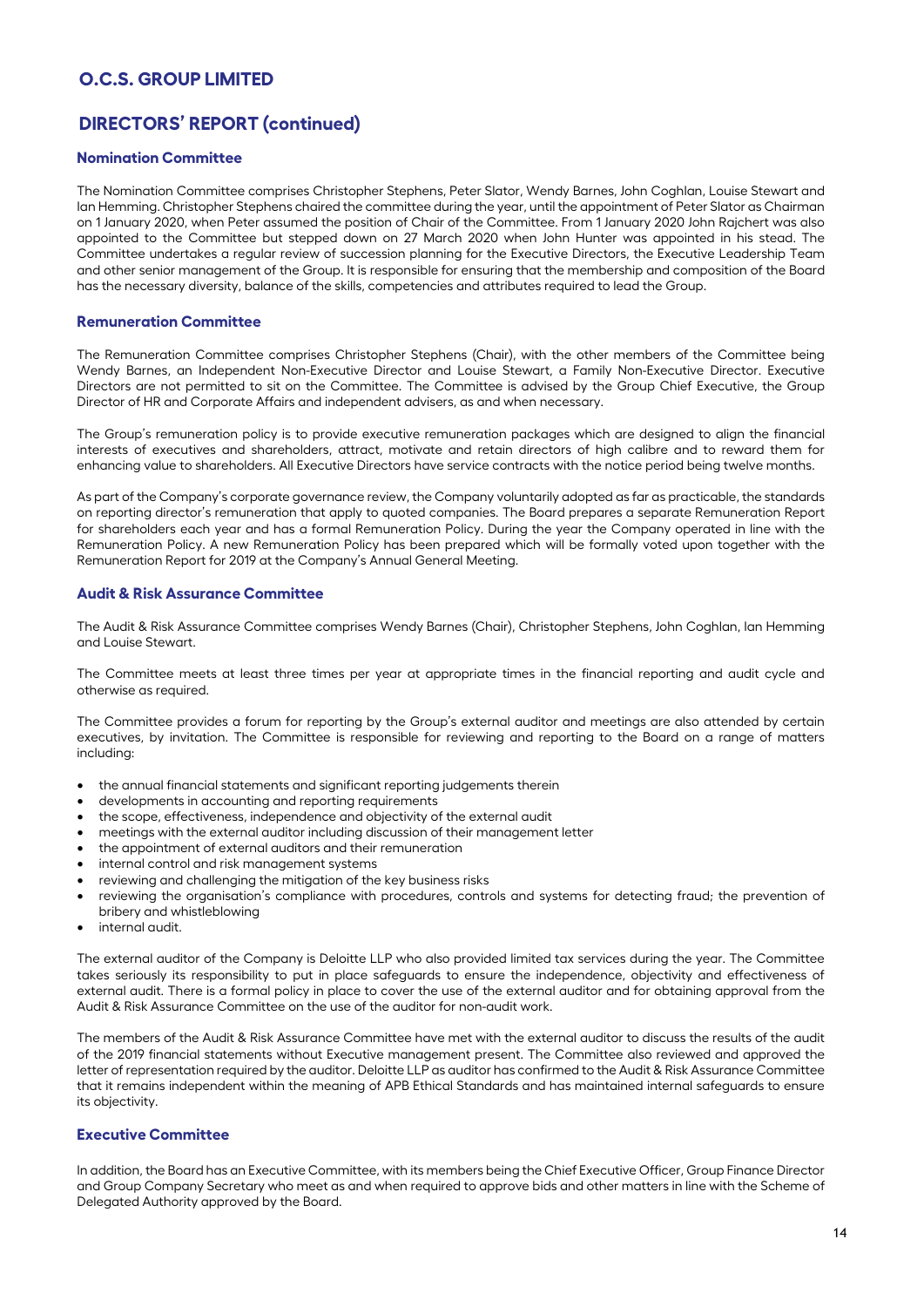# **DIRECTORS' REPORT (continued)**

### **Conflicts of interest**

The Articles of Association of the Company set out how a Director shall not infringe his duty to avoid a conflict situation and the process to be followed if the situation arises. Directors declare any conflicts of interest at each meeting of the Company. The Board also has a formal share dealing policy which restricts the ability of the Directors and other senior employees to trade in the shares of the Company from 1 December each year, to the date the Company's new annual share valuation is announced to shareholders. The Board may also determine at other times if it is appropriate to declare a closed period when the Board is in possession of inside information.

In line with the Company corporate governance arrangements, all Directors' and members of the Executive Leadership Team's share dealings are published on the Company Shareholder Portal within seven days of the transaction taking place, showing the type of instrument, the nature of transaction, the price and volume, and the date of transaction.

### **Relations with shareholders**

As set out in Principle Two the Board has two Family Non-Executive Directors and as part of their responsibilities, they engage with family shareholders. During the year they have continued to hold individual meetings with family shareholders and operate open surgeries, inviting shareholders to meet with them to discuss views and concerns. In addition, the interim Chairman and the Group Chief Executive have met with several shareholders to understand their views on a range of subjects. This process facilitates a formal communication channel to ensure the Board is aware of and consider ongoing shareholder sentiment and feedback. The Company sends out regular updates to its shareholders in relation to the trading position of the Company and developments that are taking place. Twice a year the company holds formal business sessions for all shareholders, with one of the meetings coinciding with the Annual General Meeting.

### **Principle Four – Opportunity and Risk**

The guidance supporting the Wates Principles states "A board has responsibility for an organisation's overall approach to strategic decision-making and effective risk management (financial and non-financial), including reputational risk. This requires oversight of risk and how it is managed, and appropriate accountability to stakeholders. The size and nature of the business will determine the internal control systems put in place to manage and mitigate both emerging and principal risks. Some companies may decide to delegate to a committee to oversee such matters." It also specifies "A board should consider and assess how the company creates and preserves value over the long-term. This requires boards to consider both tangible and intangible sources of value, and the stakeholders that contribute to it. This should include processes for the identification of future opportunities for innovation and entrepreneurship. Such opportunities may often be dependent on an agreed risk appetite and the company's long-term strategy and prospects. It may also include processes for ensuring that new business opportunities of a certain value are considered and approved at board level".

### **Risk identification**

The Board and the Executive Leadership Team regularly review identified risks and new risks, with the Board undertaking two formal risk register review meetings each year. Risk accountability is effectively devolved, with each strategic risk assigned to a member of the Executive Leadership Team (ELT).

To provide assurance on risk management, the Audit & Risk Assurance Committee undertakes "deep-dive" reviews on targeted, specific risks and has the responsibility for:

- keeping under review the effectiveness of the Company's internal controls and risk management systems
- monitoring the mitigation taken by the Company in managing the target risks
- keeping under review the Company's overall risk assessment processes that informs the Board's decision making, and
- review and approve the statements to be included in the Annual Report concerning internal controls and risk management.

As reported last year during the Group's recovery period, the Board identified several strategic factors which were critical to the success of the recovery. As the Group exits the recovery period, the Board has undertaken a further review facilitated by the Group Risk and Assurance Manager, in discussions with members of the ELT aimed to address all significant areas of risk remaining in OCS Group business activities. Executives were asked to identify principal risks including those that would threaten the Group strategy, future performance, solvency or liquidity and estimate the potential likelihood and impact of these risks. Interviewees were asked to identify the most significant mitigations and controls in place (including financial, operational and compliance controls) to manage these risks. The most significant risks identified were:

- increasing frequency of attacks, threat of cyber-attack and information security
- disruption caused by new entrants into the serviced office market, with increased supply impacting workstation rates
- ensuring an appropriate supply of labour to drive and sustain profitable growth internationally and post-Brexit immigration policy, which may restrict immigration or labour supply in the UK
- successful implementation of core business projects focused on systems and process
- inability to grow contract portfolio in line with the strategic plan.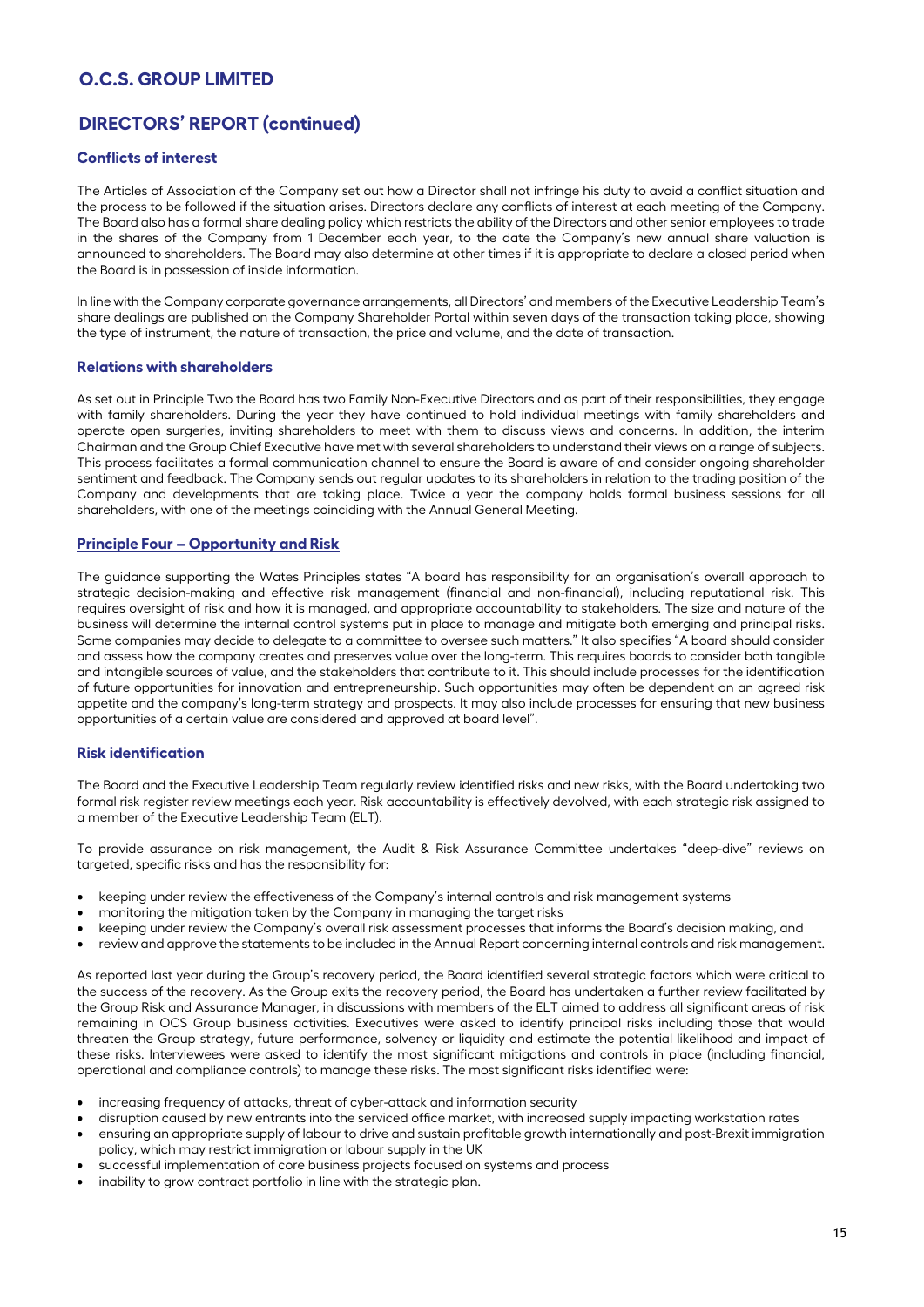# **DIRECTORS' REPORT (continued)**

## **COVID-19**

Following the year end, as part of the control environment to manage the Group through the COVID-19 pandemic and recovery phases, a dedicated Project Management Office ('PMO') was established to co-ordinate the Group's response. The PMO connects directly with each territory on the execution of pandemic responses. Each territory is prime in executing plans under a common framework. The role of the PMO includes:

- ensuring business continuity, enacting and adapting relevant plans
- identifying the expected impacts of the pandemic, including how the recovery phases are expected to be realised and mitigating risks to the Group
- working with each territory to protect liquidity
- managing the changing client requirements and their impacts on employees
- co-ordination of the global supply chain response, ensuring continuity of supply of equipment and resources in line with local legislation
- updating the risk register, identifying new risks and deploying immediate action to mitigate their impact
- providing a forum to share ideas and to provide best practice guidance, including that from third parties such as economists, regulatory and government bodies
- driving the demand recovery agenda in a controlled manner, revising value propositions where needed and identifying where commercial investment is required.

This has allowed the Group to identify how best to act to mitigate commercial, operating and financial risks and initiate actions to maximise any opportunities arising from the pandemic, co-ordinating across the globe. The Group's strategy will be reviewed for the resulting impact of actions taken, with a consideration of those areas most affected towards the end of 2020, and a re-validation of the strategy undertaken in early 2021. As demand is expected to rebound over time, it is not expected that a large-scale re-invention of the Group's value propositions is required.

Key risks to the Group identified as part of this process are:

- **financial resilience**: in the event of a failure to mitigate the impact of COVID-19 insufficient liquidity and risk of not fulfilling bank facility covenants
- **employee related risks**: including inability to adapt to new working conditions, availability and continuity of government support, resource planning for sufficiency of labour to fulfil commercial obligations, incapacity of key employees, complying with regulatory and safety requirements in diverse operating territories and the quality and consistency of communication across the whole workforce
- **customer impacts**: inability to engage with our customer base under appropriate commercial terms and the financial vulnerability of customers in particular sectors
- **revenue levels**: reduction in the short term, a more protracted recovery in some sectors and the impact of longerterm economic recession, offset to some degree by opportunities in sectors with sustained and increasing demand
- **cyber-crime**: increased threat of cyber security breach or fraud
- **supply chain**: disruption to supply chain integrity.

The expected impact on the going concern position of the Group, once consideration of these risks has been taken into account, is described in the Going Concern section of this Directors' Report on pages 23 and 24.

To improve **financial resilience**, the Directors have instigated a number of mitigating actions to minimise the impact on profitability and cashflow, thereby ensuring sufficiency of liquidity in the period expected to be impacted by uncertainty, before the economies in which we operate recover to normal levels:

- cancelling the dividend scheduled for April 2020 the importance of dividends to shareholders is recognised but the payment of future dividends will only restart when the Board considers it appropriate to do so based on presenting circumstances at the time
- discretionary capital and operating expenditures have been postponed or cancelled
- government grant and tax deferral support schemes have been enacted where possible and appropriate
- long term incentive scheme vesting dates scheduled for the first half of 2020 have been delayed
- payments due under the 2019 short term incentive schemes have been delayed and the structure of the 2020 scheme has been reviewed with the Remuneration Committee to reflect changes in the Group's position as a result of the pandemic
- all Directors have taken a voluntary, temporary pay reduction and annual salary increases have been cancelled, both these actions have been mirrored for much of the senior and middle management teams
- necessary downsizing restructuring is being undertaken in those geographies and sectors most badly affected
- increasing our already high level of focus on working capital management and bad debt control, with enhanced forecasting of liquidity across the Group
- ensuring our control, governance and risk monitoring environments are maintained to a high standard, with complete integration to operational workstreams, including a cross reference to the pre-COVID-19 risk register to ensure all risks are addressed concurrently.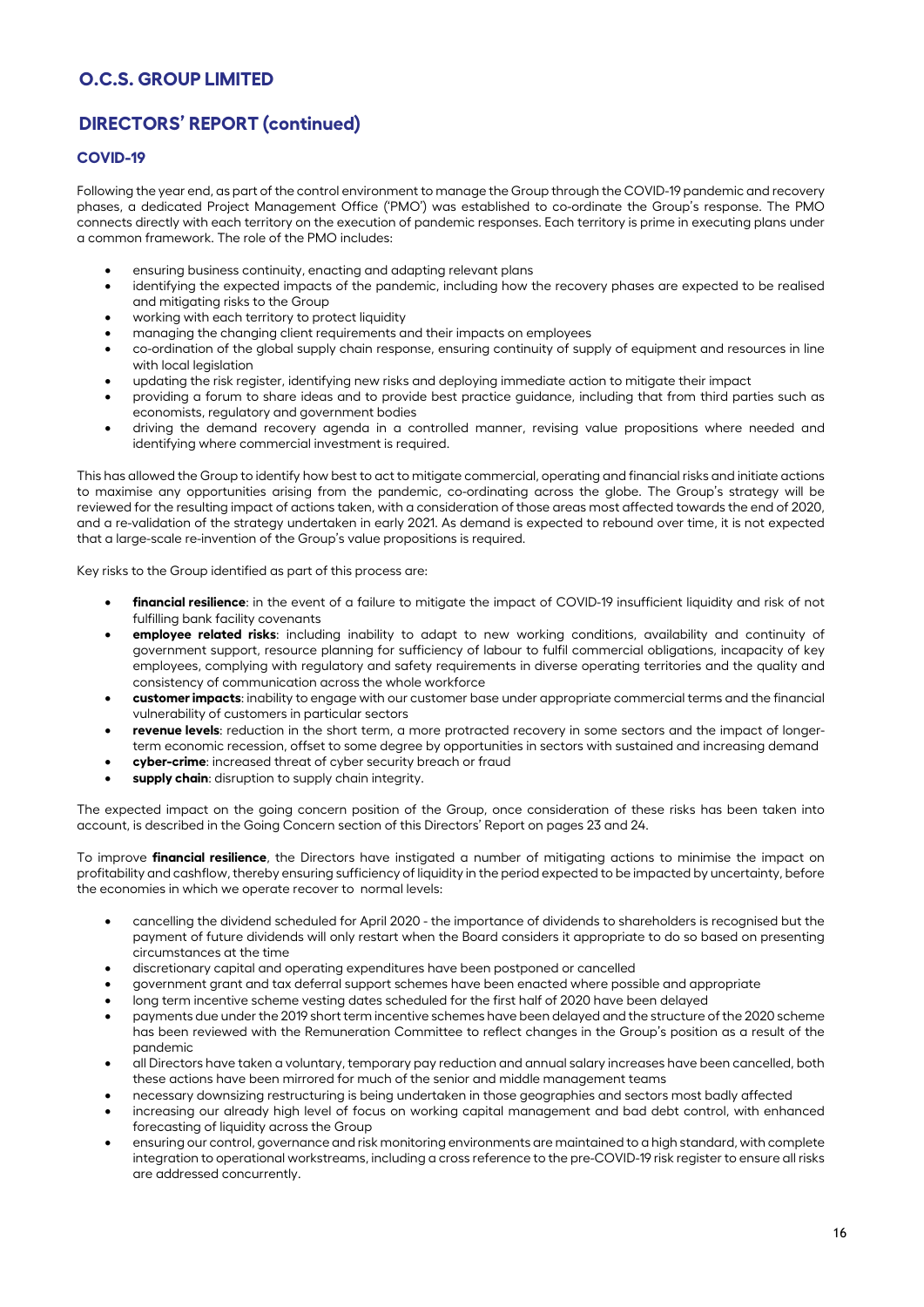# **DIRECTORS' REPORT (continued)**

The Company's **employees** have reacted admirably to the pandemic. Supported by regular communications, this attitude has enabled a successful unified response to changing government lockdown restrictions and operating requirements. Employees remain the pride of our business in their often-essential front line roles for customers, the public and broader society. Employees have demonstrated dedication and commitment, professionalism, courage and compassion. Our primary focus has understandably been to ensure their well-being in the work environment, ensuring employees stay safe in line with our established rigorous processes to manage safety.

The Group is aiming to protect as many jobs and retain as many employees as we can internationally. Where we can, we are retraining and redeploying employees to on-going contracts with sustained and even increased demand and implementing government support schemes, such as furlough, as appropriate, consulting with trade unions as necessary. We are working in true partnership with our clients to manage our way collaboratively through the pandemic period. Employees are being assisted to take advantage of government schemes where these can only be claimed by them directly. We also understand the mental stress that can be placed on frontline workers and those furloughed. They are actively encouraged to access our Safecall helpline and to have regular contact with their management or team leaders, to support their well-being.

Our strong technology and processes have supported remote working in much of the world, enabling non-frontline employees to continue working effectively. The response to our social media thankyou flowers campaign to show appreciation for our frontline employees further demonstrates the respect colleagues have for one another and the level of customer support during this period has been excellent. Local initiatives and projects to support communities have also continued.

The strength of our **customer relationships** has more than ever been evident. The Group has reacted swiftly to satisfy changing client requirements and preferences, flexing to meet additional demand and collaborating to determine the safest manner in which to carry out customer operational priorities.

The strength of our customer relationships has also created new opportunities, from additional specialist deep cleaning, and marshalling queues outside grocery stores, to working with governments to create field hospitals and providing additional hand sanitisers and consumables to New Zealand police. This additional revenue is helping to partially mitigate other shortfalls in demand. There are also new possibilities arising in the market, for example in the changing client base and in the potential demand for flexible office space away from conventional leases in periods of recession, for our Landmark serviced office business.

As regards overall **revenue** levels, our capacity to deliver services has not been substantially affected, either for existing or new business and our significant contract win with HM Courts & Tribunals Service for cleaning and security services mobilised successfully in April. Our pipeline prospects are largely still in place, but understandably, many are delayed until assurance that the worst period of the pandemic has passed. However, on the flip side clients have extended contracts to maintain stability

As lock downs ease and life gradually returns to normal in phases, our customers and the public will want to be confident that it is safe to return to their offices, factories, public venues, schools, and other places. The Group has a crucial role in helping to build this confidence, delivering and consulting on pre-opening services and continuing to perform an essential role in society by keeping workplaces hygienic and safe. We have continued to win ROSPA gold health and safety awards, demonstrating our ability to deliver services in a safe manner. The Group Chief Commercial Officer is leading a global sales fightback initiative to ensure that the Group takes advantage of opportunities arising in the changing market, including pre-opening activities, and to ensure that the path taken during the recovery from the pandemic is managed appropriately, adapting or enhancing commercial policies where needed to protect profitability and enhance future growth prospects.

The most material reductions in demand seen to date and areas identified as expected to have a longer period of recovery are typically sector-specific around the world in aviation, retail and destination and venues. In contrast, healthcare and public sector revenues are remaining strong. Our Indian business is where most restructuring actions have been necessary to reflect lower overall demand and customer viability and we have downsized our business in Malaysia and parts of our UK Aviation business. In our Landmark serviced office business in the UK, revenue levels are forecast to fall in H2 2020 reflecting SME (small and medium-sized enterprises) client risk, but the business has largely avoided exposure to one person client co-working solutions which was a key focus for some competitors. The Landmark business will commence recovery as government lockdown restrictions are eased and businesses return to office life, with a renewed focus on the benefits of flexible office solutions. Our pipeline in Landmark has also seen an interest from corporates needing short term space to allow employee disbursement over multiple locations, but also in the medium term, to support a partial move away from exclusive use of conventional long lease office space to a combination of flexible and conventional office space.

Sadly, criminals are seeking to take advantage of the pandemic and the general level of **cyber crime** has significantly increased. In response, the Group has increased prevention and early detection controls particularly in anomaly detection, and will continue to adapt to the challenges faced, seeking to avoid business disruption, increase awareness and communicate guidance to minimise risks and to protect data against breaches.

Our **supply chains** have continued to be robustly managed. The pandemic response by our procurement teams has been to focus on carefully coordinating and sourcing at the right time, tracking and monitoring the health of the supply chain and checking the quality of supplies.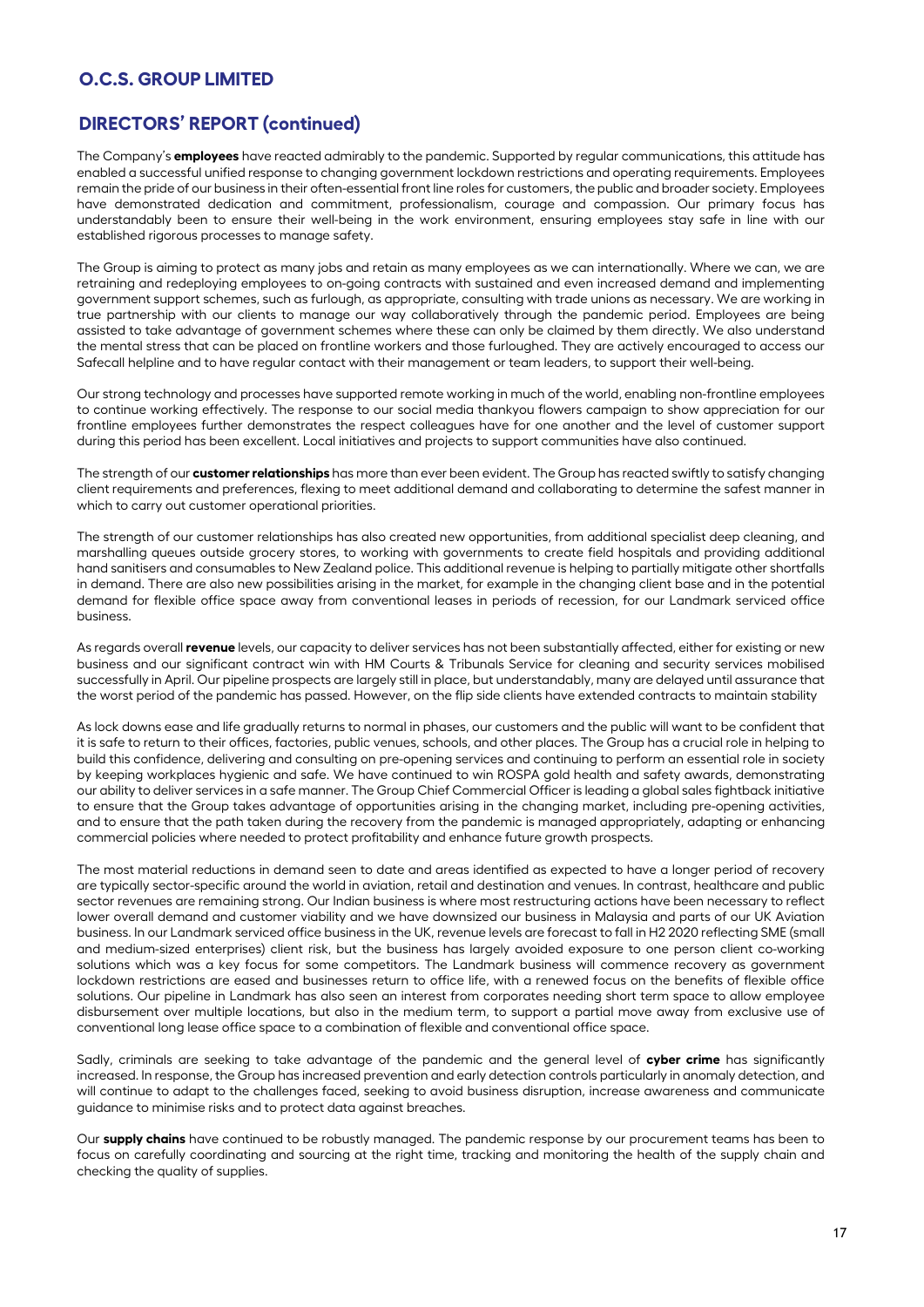# **DIRECTORS' REPORT (continued)**

#### **Risk management**

The risk management methodology adopted by the Board has proved to be an effective framework for driving risk management effectively throughout the Group. The methodology is being driven by the Group Risk and Assurance Manager to ensure consistency of approach and the Group Corporate Risk Register sets out clearly the likelihood and impact of each risk. The impact rating ranges from "Minimal" to "Catastrophic" and the likelihood from "Remote" to "Probable and Imminent". The accountable ELT member leads on developing mitigation plans for each risk and is also responsible for regularly reporting progress in addressing the risk and for ensuring timely implementation of the agreed risk management actions.

The Group operates a Scheme of Delegated Authority (SODA) which sets out authorisation levels for matters within defined financial limits. The levels are cascaded down from the Board, with each subsidiary having a SODA to assist in the effective management of risk. The Executive Committee and the Board consider all bids against pre-determined levels for each subsidiary, to determine whether such bids meet the Group's financial, strategic and legal objectives.

As part of the Group risk management process, a Code of Conduct is issued to all colleagues which summaries the Group's wide-ranging policies (including information security and personal data, anti-bribery, health and safety and whistleblowing) into a simple document to help guide all colleagues in how we go about our business day to day. It provides the guidelines for our ethical conduct as we carry out our everyday business and sets out acceptable standards of behaviour. All colleagues within OCS are required to follow this Code and this assists in the management of risk.

As explained under Principle One, we operate a whistleblowing service operated by a third-party provider which allows our employees to report any concerns or wrongdoing anonymously. This forms an integral part of our risk management process. As mentioned previously at each Audit & Risk Assurance Committee a report is presented of all cases reported throughout the Group and the actions taken.

In line with best practice, the Internal Audit responsibilities were defined into a charter this year, which was approved by the Audit & Risk Assurance Committee and will be reviewed on an annual basis by the committee. The Internal Audit function reports to the Group Finance Director with a "dotted line" to the Chair of the Risk and Assurance Committee. The Group Risk and Assurance Manager meets regularly on a one-on-one basis with the Chair of the Audit & Risk Assurance Committee. This reporting approach offers independence from audited activities and allows the Internal Audit function to achieve objectivity. The work of the Internal Audit function helps to provide assurance over the effectiveness of the Group's governance, risk and control frameworks.

The Audit & Risk Assurance Committee approve the appointment and removal of the Head of the Risk and Internal Audit function and assesses the internal audit function's performance against internal audit objectives. The annual internal audit plan is approved by the Committee. All amendments to the approved annual internal audit plan are communicated to the Committee through periodic update reports. The results of each internal audit are formally documented in an audit report for action by management. All actions are required to be closed off within a specified period and an explanation provided where corrective action will not be implemented. A report is presented to the Committee of any outstanding matters.

#### **Opportunities**

The Group recognises that innovation is central to its growth strategy and has already started exploiting the use of technology to meet our customers' needs. Investment has been made in Centres of Excellence for each key service and sector, in order to share best practice and innovative ideas across the Group. Last year, the ELT recognised the need for a standardised innovation process to further overcome competitive forces in the marketplace. In the more mature markets, the process is advanced and once the process is confirmed as working efficiently, it will be deployed across the Group.

#### **Principle Five – Remuneration**

As the Wates Corporate Governance guidance sets out, appropriate and fair levels of remuneration help companies to secure and retain high-quality directors, senior management and their workforce. It, further states "remuneration for directors and managers should be aligned with performance, behaviours and the achievement of company purpose, values and strategy. In setting director and senior management remuneration consideration should be given to remuneration throughout the organisation to reinforce a sense of shared purpose".

As a business employing some 85,000 colleagues including joint ventures in 14 countries, the success of the organisation is dependent upon our colleagues. Some markets, like the UK, have minimum wage obligations as well as pressure for a range of "living wage" levels. Other countries have neither. In all cases, the Group will only win and retain business depending on the levels of wages that our customers are prepared to pay. Wherever we can, with customer support, we pay above minimum wage. While it is possible to hire staff in some countries at minimum wage rates, we take market practice into account in deciding middle and senior management remuneration. To that end we aspire to be an employer of choice within the sectors we operate. By providing employment that treats people with respect and offering future career progression for those who seek this, we will retain our colleagues and their skills and experience for longer, which will enable us to achieve our strategy. Our approach to remuneration therefore recognises the diverse requirements and competitiveness of the geographical employment markets we operate in, changing customer expectations and needs, legislation and cultural requirements.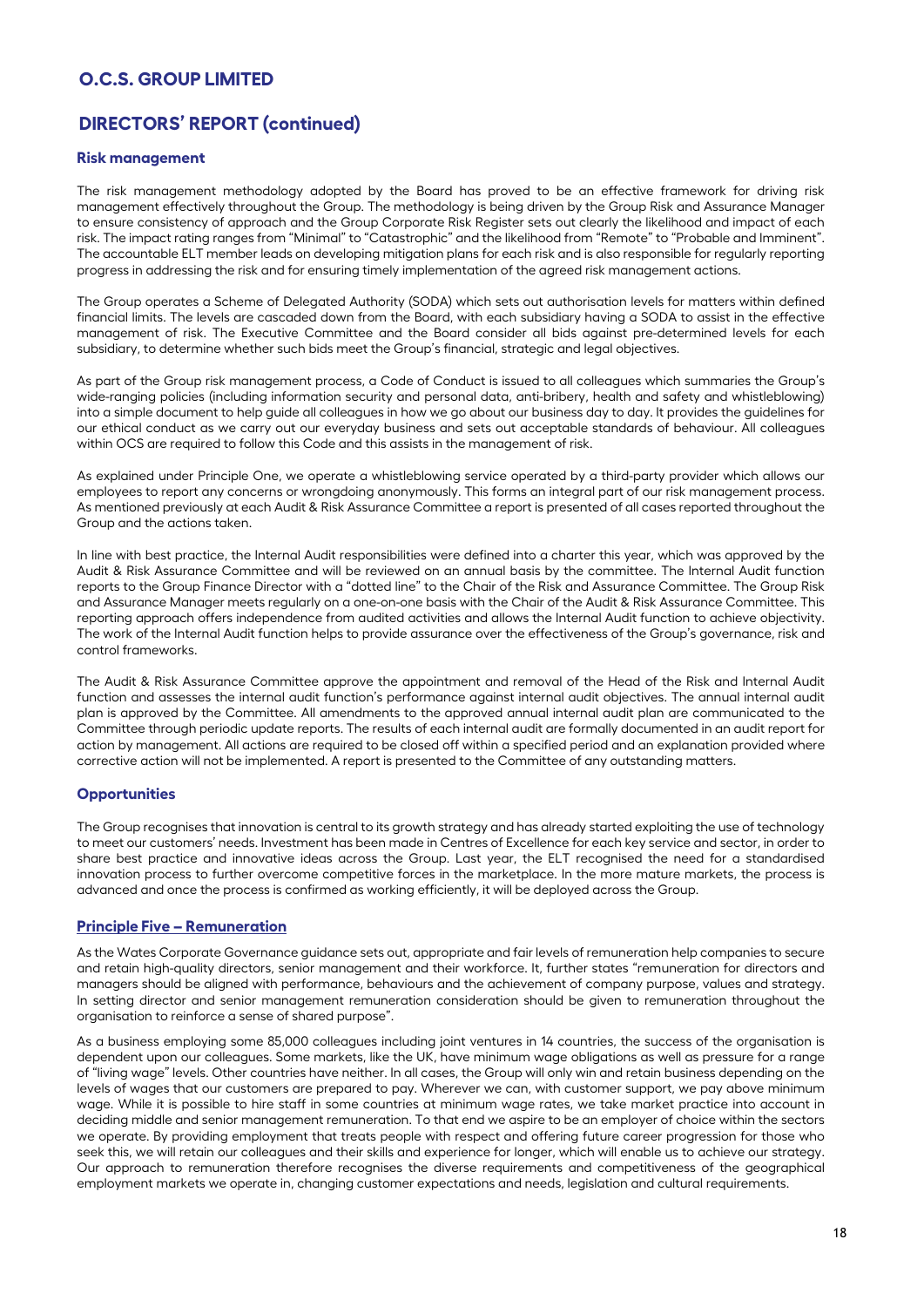# **DIRECTORS' REPORT (continued)**

As part of the overall annual review of remuneration for senior executives, the Group HR Director provides the Remuneration Committee with an overview of the general approach being taken to remuneration for the wider workforce including the approach being taken in the UK (and global) annual salary reviews. In the UK, we have OCS which is the largest privately owned facilities management company in the market employing approximately 19,000 employees who are predominately based at our client sites, providing cleaning, security, catering and other support services. We also have our serviced office business Landmark which operates throughout the UK. At OCS and Landmark, the same principles are applied for our front-line client facing employees and other employees, those principles being that overall remuneration should be market competitive to attract and retain employees. The Remuneration Committee considers Executive Directors' pay against the pay awards made in the UK and where appropriate, against external benchmarking data.

As explained in Principle One, in 2018/19 the Company embarked on a project, sponsored by the interim Chairman, to better understand and address colleague retention challenges. Phase One of the project involved a substantial number of workshops being held with a broad range of colleagues across the Group. From these workshops, and data analysis, the Company has gained a much better understanding of colleague's views in relation to recognition and remuneration, and opportunities to enhance our employer proposition.

The Group HR Director advises the Remuneration Committee on the design and structure of our Short-Term Incentive Plan for the Executive Directors, members of the Executive Leadership Team and other senior managers in the organisation. The Remuneration Committee approves the overall structure of the plan prior to it being cascaded down the organisation to ensure a consistent approach is taken. The Remuneration Committee also reviews and approves any Long-Term Incentive awards to Executive Directors, members of the Executive Leadership Team and other senior managers in the organisation prior to their grant and vesting. To align the interests of management and shareholders, the Board determined that for Executive Directors and senior management any share options granted to them on or after 1 January 2019 under the Company Long-Term Incentive Plan (LTIP) should be held for at least two years after they are vested. This aligns with the introduction last year of malus and clawback provisions within the rules of the LTIP. The malus and clawback provisions allow the Company in certain situations, such as financial misstatement, gross negligence, misconduct or fraud, to deduct sums from the value of any outstanding LTIP awards or reclaim amounts previously paid. Likewise, the Board believed that management should be permitted to hold any other Ordinary Shares acquired in the Company during their employment for a period of up to two years after they cease to be employed by the Group, rather than being required to sell all shares held in the Company on ceasing to be an employee. It was necessary to amend the Articles of Association of the Company to effect this change, and the amendment was unanimously approved at the last Annual General Meeting of the Company held in June 2019.

As a private company, we are not required to comply with the new CEO pay ratio disclosure requirements but have elected to disclose details. The legislation for public companies requires the ratios of total remuneration of the Chief Executive to the 25th, 50th and 75th equivalent percentiles of full-time equivalent colleagues to be published and companies can elect one of three calculation approaches.

We have chosen to use Option C to reference the CEO pay ratio. This option was chosen given the size and complexity of the benchmark in a business with significant part-time employment, variable working hours and colleagues operating in different trading sectors. We have comprehensive data collation and analysis for the purposes of UK gender pay gap reporting and are therefore able to use data for frontline colleagues providing cleaning, security, aviation services and stewarding services to minimise differences in pay definitions between the CEO single total remuneration figure and gender pay reporting. We believe this approach is the most appropriate and robust way for the Company to calculate the ratio.

The total pay of our frontline colleagues in the groups referred to above at the 25th, 50th and 75th percentiles and the ratios between the CEO and these colleagues, using the CEO total remuneration figure for 2018 of £1,003,000 are as follows:

|                 | 25th percentile pay ratio | 50th percentile pay ratio | 75th percentile pay ratio |
|-----------------|---------------------------|---------------------------|---------------------------|
| Total pay (FTE) | £17,248                   | £18,496                   | £20.082                   |
| CEO pay ratio   | 58.15                     | 54.23                     | 49.95                     |

A significant portion of the Group CEO's total remuneration is in variable pay and therefore we expect the pay ratio to vary from year to year dependent on the outcome of both the Short Term and Long Term Incentive Plans.

Our gender pay gap report for our OCS UK business for 2019 is published on our website ocs.com. We are dedicated to creating a workplace where all employees feel part of the OCS community, are treated fairly and equally, and so can contribute fully to our vision and goals. This can be evidenced by the analysis in our 2019 gender pay report. Our gender pay gap between male and female colleagues (7.86% mean, 3.35% median) is lower than the national gender pay gap of 17.3% as reported by the Office of National Statistics in October 2019 for all employees (part time and full time). But we are not complacent. We have undertaken detailed analysis of the data to understand our position, as shown in the report. Our reported gender pay gap includes the impact of the breadth of front-line employee roles we have in the UK business, and the relative proportion of male and female employees within these different roles. We believe that having a diverse culture generates diversity of thinking, innovation, higher levels of colleague engagement and ultimately better outcomes for our customers. Whilst we understand our gender pay gap, we are committed to making OCS a more diverse and inclusive organisation, across all our roles.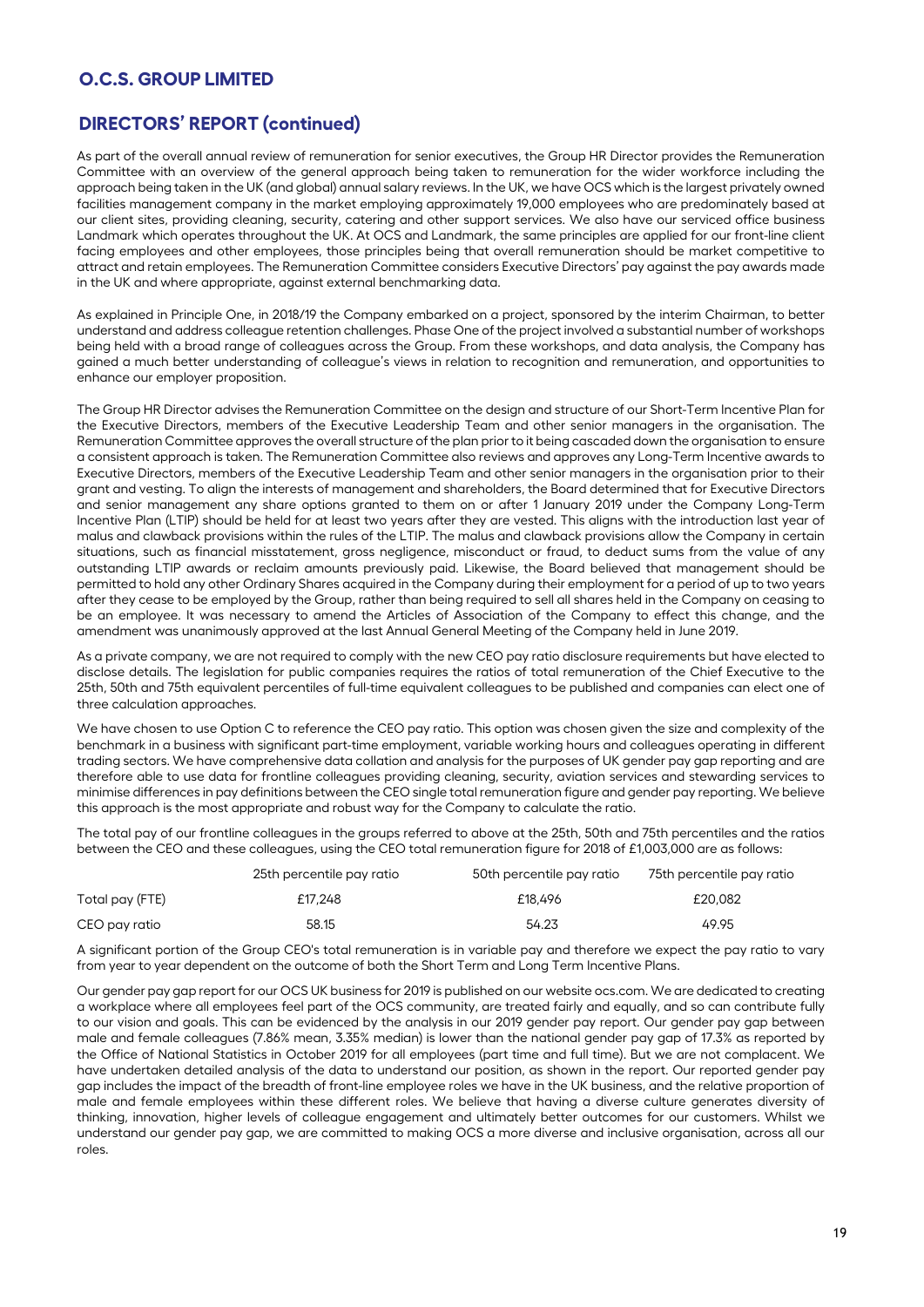# **DIRECTORS' REPORT (continued)**

### **Principle Six – Stakeholder Relationships and Engagement**

As stated under the Wates Principles "Directors should foster effective stakeholder relationships aligned to the company's purpose. The board is responsible for overseeing meaningful engagement with stakeholders, including the workforce, and having regard to their views when taking decisions". Also, as set out in section 172(1)(a) to (f) of the Companies Act 2006 the Directors have a duty to promote the success of the company and Section 172 states:

- (1) A director of a company must act in the way he considers, in good faith, would be most likely to promote the success of the company for the benefit of its members as a whole, and in doing so have regard (amongst other matters) to:
- (a) the likely consequences of any decision in the long term;
- (b) the interests of the company's employees;
- (c) the need to foster the company's business relationships with suppliers, customers and others;
- (d) the impact of the company's operations on the community and the environment;
- (e) the desirability of the company maintaining a reputation for high standards of business conduct and;
- $(f)$  the need to act fairly as between members of the company.

The Board is committed to foster effective stakeholder relationships which are aligned to the Group's Shared Purpose. As set out in the Shared Purpose it is our core values that will deliver our desired future. These values, must operate on sound ethical principles, recognising our responsibilities for colleagues, the communities in which we operate and the environment.

The Group have several initiatives in place to engage with stakeholders, but the Board have agreed that it will, during 2020, formally document its engagement programme with key stakeholders and how their views are considered in the Board decision making process. Once the engagement programme is documented the Board will review and update it on a regular basis.

### **Suppliers**

We actively engage with our suppliers and have open conversations about where they can help us develop. We believe in the value of true collaboration within the supply chain and feel it is vital for success. As each of our customers use part of our supply chain, whether that's the machines we deploy on-site, uniforms given to our employees, or materials that cleaning colleagues use, the relationship with suppliers is a key to our ability to provide services to our clients. It is therefore necessary that we require a high performing, sustainable supply chain that operates to a consistent set of operating standards. Key suppliers in the UK are required to sign up to, observe and follow the requirement of our Supplier Charter. Our Supplier Charter sets out the expectation that our suppliers will adhere to our Core Values and follow our various policies including Healthy and Safety, Modern Slavery and Bribery. As part of our procurement process, suppliers are vetted to ensure that they have Health and Safety Policies, Modern Slavery Policies and have the necessary levels of insurance. Our suppliers and their staff are expected to report in confidence if something is not right. This may be that the Supplier Charter is not being observed, that corners are being cut, or that individuals are being asked to do something which contravenes law, breaches the OCS Supplier contract, may negatively impact on the Company or, plainly and simply, doesn't feel right. In various territories where we operate, we have supplier conferences and workshops which assist in collaborative working, continual improvement and understanding. This process builds on the strong preferred supplier contractual arrangements we have built up over many years which fosters an effective relationship. We recognise the importance of payment terms with our suppliers, and after taking into account the views of smaller suppliers reduced payment terms were agreed for these suppliers.

### **Customers**

OCS works with over 20,000 customers around the globe to deliver essential and sustainable facilities management services, 24 hours a day. From retail and major companies to small private and public-sector enterprises, we work as a strategic partner to clients across a wide range of market sectors to deliver the highest standard of facilities management solutions. From providing a first-class shopping experience at major retail and leisure establishments, to maintaining critical plant equipment at large hospitals to ensure the safety and welfare of patients and staff, we provide the essential services that keep businesses and societies running day in and day out. We tailor our services to meet the unique demands of each client and to help them to achieve their corporate objectives.

Our strategic partnership approach means we work as part of our clients' teams to deliver high quality, sustainable and essential facilities service solutions. As part of the development of our new Core Values we developed and defined our brand promise with our clients being "Partnership Made Personal". This means we encompass our values which enshrine our commitment to work in partnership with our customers to help them achieve their goals and improve the experience of their customers. Our "Partnership Made Personal" approach has been recognised by our customers where we have been awarded a £50m per annum contract with HM Courts & Tribunals Service (HMCTS) for the provision of security services across the 335 courts and tribunals buildings from 1 April 2020. This builds on our successful mobilisation in 2018 of multi-million-pound contracts with the Ministry of Justice and Home Office focused around security, catering and cleaning. At Landmark, our serviced office business, we provide high quality, professional workspace which is designed to enhance productivity and create a positive environment for our clients, while our teams are professionally trained to Institute of Customer Service standards to deliver an unrivalled service supporting some 15,000 clients every day.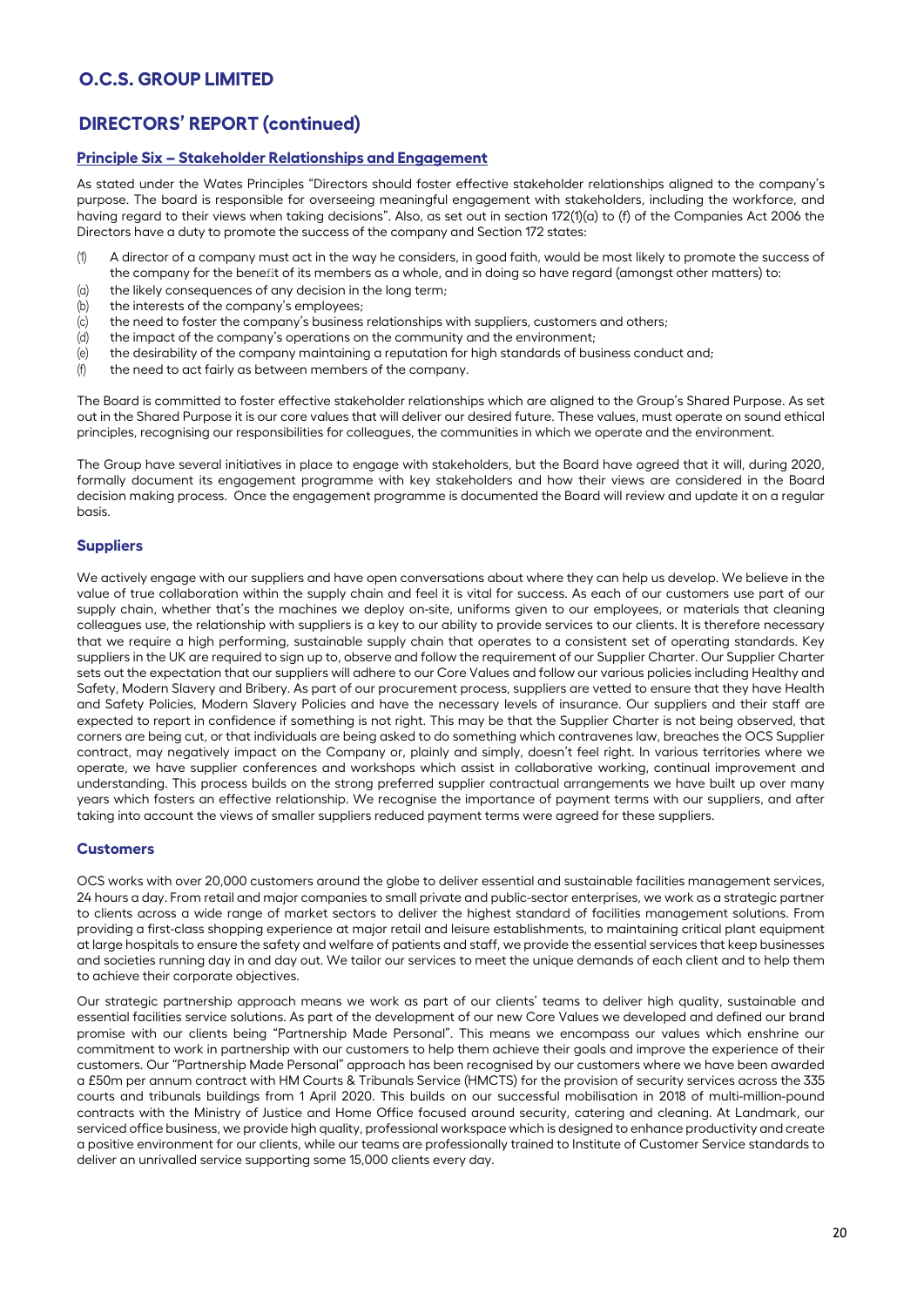# **DIRECTORS' REPORT (continued)**

As part of the development of the new OCS Core Values, we engaged with several customers in various sectors and markets to understand their views on what was important to them, to make partnerships personal. The engagement with customers and other stakeholders enabled the Board to take these views into account in finalising "Partnership Made Personal".

Throughout our business we operate Net Promoter Score which measures customer experience and allows us to understand how we can improve the services we are providing our clients. As part of our engagement process site visits are undertaken which allow management to meet customers together with the staff working at our client's premises which assists the Group in understanding the views of customers and staff.

### **Funders**

As highlighted last year the Group does not face the same risks as other organisations in the facilities services sector due to its low levels of debt and lack of exposure to long term milestone related construction contracts. However, financial institutions are concerned over the service sector in general and therefore it is important that we have good relationships with all our funders. We take a proactive approach in having a two-way dialogue with our funders to ensure that they are fully aware of our strategy and the development of our business.

### **Pension Trustee**

The Company has a very good open and constructive relationship with the directors of the corporate Trustee of its main pension schemes and entered into a Memorandum of Understanding in 2017 to record the principles upon which the Company and the Trustee will operate under. The principles are designed so that the Trustee directors receive "early warning" of any events affecting the Company or its subsidiaries, which could lead to a change in the Company's covenant and its ability to support the Scheme. The Company acknowledge that the early involvement by the Trustee directors in such issues will enable the parties to understand the likely effect upon the Scheme of a particular event or course of action and reach an agreed way forward in a timely manner, thereby reducing the risk of delays or obstacles to the legitimate activities of the Company and Group. The Group Finance Director or the Group Financial Controller provide and give regular financial updates to the Trustee directors at each of their main meetings.

### **Employees**

The success of the Group is dependent upon our colleagues and their safety and that of others is paramount in everything we do. The Health & Safety ethics we operate under are the same in every country we work in, with the principle that every colleague deserves to go home each day safely. We are committed to visible leadership from the Board downwards instilling safe behaviours and creating a strong safety culture which forms part of our Core Values. This is undertaken by providing colleagues with the correct training and tools to enable them to do their job safely, adopting best practice in our work procedures, empowering colleagues to make the right decisions about their safety and others, reporting health and safety incidents promptly, including 'near misses', monitoring, reviewing and reporting our health and safety performance accurately, continually improving our health and safety procedures and conducting our work to protect third parties and minimise any adverse effect on the environment.

The wellbeing of our colleagues is important, and we have a number of employee assistance programmes available with a 24/7 helpline available to colleagues, providing support and advice for many lifestyle problems, helping to identify and resolve personal concerns that may affect job performance. The service is entirely confidential and helps us to retain a happier, healthier workforce. This is further enhanced with mental health awareness, with a number of colleagues being trained as Mental Health First Aiders within the business.

The diversity of the Group's workforce is considered to be a primary strategic strength. The Group offers equal opportunities to all colleagues and applicants regardless of race, creed, sex, ethnic origin, age or disability. People with disabilities are considered for employment where they have the appropriate skills and abilities to perform a job. Colleagues who become affected by a disability during their working life will be retained in employment wherever possible and will be given help with any necessary rehabilitation, reasonable adjustment and retraining.

At the beginning of 2019, we held a conference for a number of our senior leaders in the Group to communicate clearly the Group strategy and to launch our new Core Values. This was to ensure total alignment of the direction of the Group and to enable a consistent message to be cascaded throughout the organisation. As part of our overall approach we engage with our colleagues in many forms to understand their views. The engagement process begins with induction programmes for new employees, training, compulsory e-learning modules, "Back to the Floor" days by Senior Management, Toolbox Talks, on the job chats, employee surveys and many other forms. Our colleagues are integral to delivering on the promises we make to our clients. It is therefore vital that we recognise and reward those colleagues who make such an important contribution to our business and place our core values at the heart of their day-to-day activities. We have various schemes in place such as "MyThanks" which gives colleagues across the UK the opportunity to recognise the hard work of others in two ways. Firstly the "MyThanks" Certificate of Appreciation, which is an easy and spontaneous way to say 'thank you' to people who have demonstrated the OCS values and have performed in an exceptional way when carrying out their duties. Secondly the Monthly 'Star' award which is given in the form of a voucher for occasions where an individual, or a team, have undertaken something special, or has consistently gone that extra mile.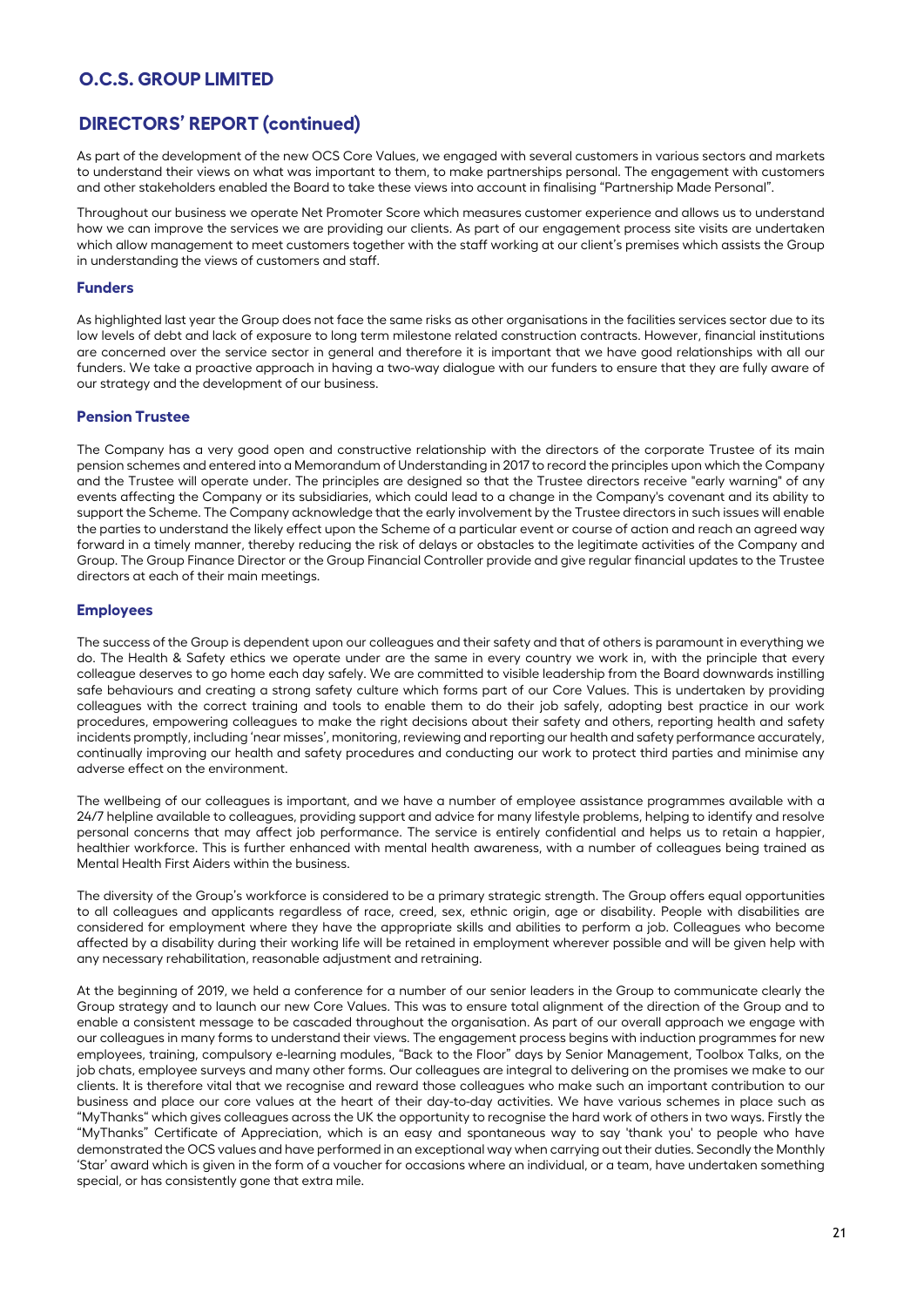# **DIRECTORS' REPORT (continued)**

### **Shareholders**

As stated early in the report, the Company benefits from a well dispersed set of interested shareholders. The review undertaken in 2016 into "Improving engagement between the Company and its Shareholders" was well received by shareholders. The Board implemented the recommendations from the review and the Company believes there is an effective mechanism for meaningful engagement with shareholders. In the Shareholder Relations section under Principle 3 details are given as to how the engagement process is undertaken and how the views of shareholders were obtained. Also, as part of the review it was agreed that the Shared Purpose will be reviewed every five years and the overall governance arrangement no later than every ten years. The next review of the Shared Purpose will take place before December 2021.

As part of the engagement process with shareholders, and in the long-term interests of the Company, in 2017 the Board determined that it was necessary to reduce the level of dividend payments made. Post recovery, the Board has communicated to shareholders there is a strong need to generate sustainable cash flow to maintain the financial health of the business. The Board will therefore continue to be guided by the ability of the Group to deliver positive underlying cash flow and hit financial targets as a strong indicator of the ability to pay a dividend. The Board will also consider fundamental progress in executing the next phase of strategy and absolute net debt levels in determining whether to pay a dividend.

#### **Business conduct**

As a fifth-generation 120 year old family owned business, sound ethical principles are essential to the on-going success of the Group. These principles are enshrined into the Shared Purpose agreed with shareholders and under the various policies the business operates under. Our Code of Conduct which is issued to all colleagues to help guide them in how we go about our business day to day and give them the support mechanism to report any concerns or wrongdoing anonymously via our thirdparty whistleblowing provider. The policies we have in place and the eLearning platforms enable our colleagues to understand the sound ethical principles we operate under. The monitoring and review of the effectiveness of the Group's internal controls and risk management systems by the Audit & Risk Assurance Committee is part of the overall oversight of ensuring high standards of business conduct is operated throughout the Group and compliance with section 172 of the Companies Act 2006.

#### **The community and the environment**

Family values and ethos have been behind the success of OCS since its beginnings in 1900. Today, our business has the scale and commitment to make a significant and positive contribution to the communities in which we work. We know that someone's social or economic background can have a huge impact on their ability to reach their full potential. That's why we support and deliver programmes that develop the capacity and skills of socially and economically disadvantaged people in the communities in which we work.

We place huge importance on our cohesive corporate responsibility and environmental sustainability programme. This clarity of thought enables us to work with a range of stakeholders including clients, suppliers, colleagues and shareholders to deliver our Shared Purpose. We believe that the work we do should be sustainable - not just in financial terms, but also in the way we impact upon people, communities and the environment. Therefore, we not only design services that help our clients improve their own environmental impact, we also work with and invest directly in community and environmental initiatives around the world.

Our collaboration with Auckland Airport, the Ministry of Primary Industries (MPI) and Air New Zealand is a real example of how to make a positive impact on the environment. Dealing with aircraft waste can be problematic, however by using a new system, we were able to recycle more than half of all waste (57% of 114 tonnes). In addition, a new biosecurity and transitional waste facility at Auckland Airport has attracted attention from other international airports. The initiative is now well regarded as an innovative approach to recycling reusable aircraft cabin waste.

Bromley by Bow Centre in East London ("BBBC") is a nationally and internationally renowned charity that has built its reputation on an integrated and holistic approach to community regeneration and via its work in community partnership building. In 2014 OCS formed a strategic partnership with BBBC. Through this partnership, OCS draws on a broad range of expertise to support innovative approaches to Corporate Social Responsibility and stakeholder engagement, with the BBBC advising on and helping to create integrated community facilities.

In India we actively donate to underprivileged schools, provide financial assistance to aged care facilities and cleaning support to local orphanages. Ongoing activities include: supporting a girl's orphanage through housekeeping, washroom and feminine hygiene services; donating clothes to, and celebrating events with, the orphanage; providing employment and training to underprivileged people from rural areas; and tree planting and waste recycling drive as part of a "Go Green" project.

We are committed to supporting the United Nations Sustainable Development Goals (SDGs) and use them to refine our sustainability approach. We focus on SDG's that closely align with our corporate strategy and where our efforts can make the greatest impacts. We believe that embedding sustainability will create value for our people, our customers and other stakeholders. We focus on issues where we know we can make an impact: driving people development, engaging in end to end customer experience, reduce environmental impact and committing to long term and sustainable partnerships.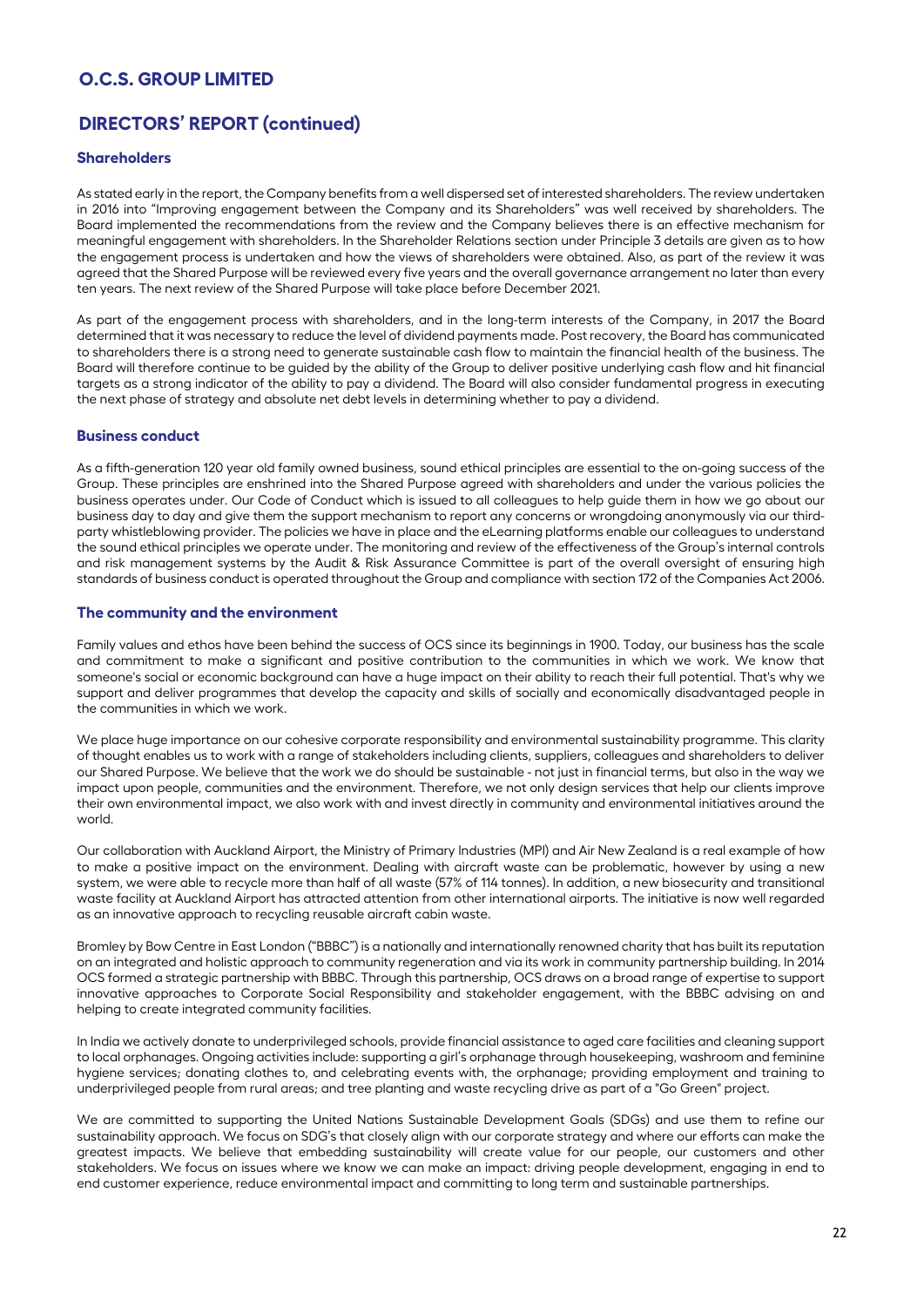# **DIRECTORS' REPORT (continued)**

We apply particular focus to key priority issues – climate change and plastics pollution. Measuring and understanding our carbon footprint raises awareness and understanding. This informs and enables different activities in our efforts to reduce carbon dioxide emissions. OCS NZ was certified with the Toitū Envirocare carbon reduction programme endorsement for 2017 and 2018 and plans to also submit 2019 data for certification once the full year's figures are complete and available. Throughout the rigorous process, OCS NZ was able to demonstrate an almost 20% across the board reduction in emissions between 2017 and 2018. This was achieved through multiple measures, including reducing air travel (both international and domestic), vehicle use and changing their electricity supplier to Ecotricity. Ecotricity is New Zealand's only carbon Zero Certified renewable electricity supplier. Similarly, in the UK we have contracted with an energy company to provide electricity from 100% renewable energy.

Reducing our single-use plastic footprint is the right thing for our business, our colleagues, our clients and our environment. For us that means taking stock of how we manage waste across our business, being realistic about what we can do to improve, working with our suppliers to ensure that improvements are made holistically, and making sustainable changes that will have a positive impact on our plastic use. What is equally important is making sure that any changes we make are not detrimental to other environmental concerns.

We have already taken the first steps on our journey to reduce single-use plastic waste - replacing plastic straws and sandwich bags across our UK catering functions with more sustainable options. Our revised procurement process ensures that we prioritise working with suppliers who share our vision and, in collaboration with, our waste management supplier, we have started our education programme to encourage all those who interact with OCS to think twice about their own plastic use. We know that we are at the start of an important journey, but it is one that we are determined to get right across the whole Group.

### **GOING CONCERN**

The Group entered 2020 structurally sound, with a diverse geographical and market revenue base and in a position of financial strength with net cash funds of £18m. The speed of our reaction to the COVID-19 pandemic and our adaptation to date has meant we continue to hold our own as a stable business and believe the outlook for the Group is positive. The pandemic will adversely impact our EBITDA in 2020 but our liquidity is forecast to remain very strong and we continue to project very low utilisation of debt in our forecasts.

To be able to conclude that it is appropriate to prepare the financial statements as a going concern, management have performed a detailed analysis of the expected impacts and carried out scenario modelling from this baseline to stress test the robustness of the projections against the Group's funding capacity and banking covenants. In doing so, it has been necessary to make estimates and judgements that are critical to the outcome of these considerations and the baseline projections prepared at a subsidiary level have therefore been subject to considerable internal review and scrutiny at country, regional and Group Board level to assess reasonableness. This has included a consideration of all key contracts, as the extent of impact of the pandemic is variable by sector and geography.

The focus of the Group's going concern review has been twofold: to consider the sufficiency of liquidity in the context of the Group's committed banking facilities and to identify the level of headroom to ensure compliance with the Group's banking covenants for at least twelve months from the date of signing the financial statements. The Group's £100m revolving credit facility is fully committed to 30 April 2021 and £70m is committed to 30 April 2022. Covenants in the facility cap net debt at 2.75 times EBITDA (as defined in the facility) and require a minimum fixed cover ratio (EBTIDA as defined in the facility before serviced office rent costs compared to finance and serviced office rent costs) reflective of the level of the Group's serviced office business. Covenants are tested six-monthly.

#### **Baseline projections**

Reference has been made to latest general economic projections when establishing the Group's baseline forecast. In general, a U shaped recovery, rather than a more optimistic V shape, has been presumed but there are country, sector and contract specific variations to the speed of the recovery and to the depth of the initial downturn which have been modelled to create smaller or larger financial impacts as considered appropriate.

The position in Q2 2020 has followed the expected economic model and the Group's revenue is expected to be at its low point in this quarter, with varying levels of recovery throughout H2 2020 and into early 2021. Our revenue projection in the baseline model reflects geographical and sector differences. The forecast shows Q2 2020 Group revenue 11% lower than the previous quarter, followed by quarterly growth so that Q1 2021 is slightly ahead of Q1 2020.

Direct operating costs have been modelled in line with the revenue assumptions, appropriately flexed to reflect their alignment with activity levels and the benefit of government support measures. Where restructuring is considered necessary, this has been included in the forecasts. The most significant adverse impact in the downturn period is expected to be in our Landmark serviced office business as its direct costs are more fixed in nature when compared to our facilities services business but we have demonstrated the ability to achieve some level of cost mitigation in Landmark in Q2 2020 and are reviewing further opportunities.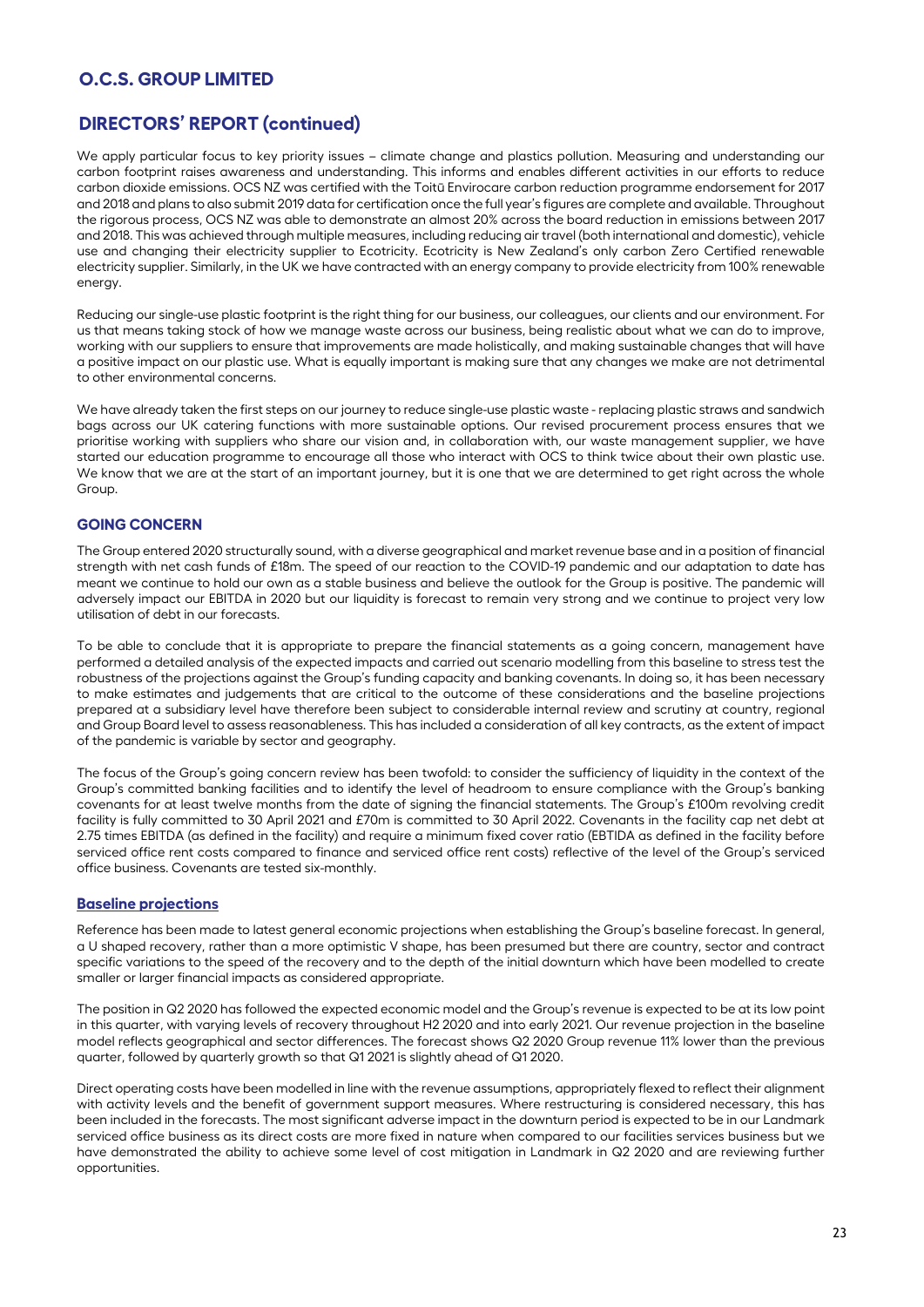# **DIRECTORS' REPORT (continued)**

The level of overheads included in the base case is in line with identified and implemented cost saving measures such as reductions to discretionary spend and temporary salary reductions. The benefit of government support measures as applicable to overhead staff costs has also been reflected. The Group has invested in capability across the organisation in the last few years and it is expected that this will remain intact throughout the forecast period to preserve the benefits of this capability in the longer term. Similarly, within the model period, overhead and capital restrictions are gradually lifted to enable the Group to leverage opportunities as they arise and to continue to enhance our technology solutions.

Reflective of the downturn, discretionary capital expenditure has been cancelled or delayed whilst retaining contract-specific spend levels in line with revenue expectations. Key programs have been suspended and kept at sustenance levels but not abandoned. Other cash flow impacts arising from decisions made directly as a result of the pandemic are discussed in the financial resilience section of the Group's risk assessment on page 16.

The Group's baseline projections show the Group's gearing levels are very low or zero throughout the period and at the sixmonthly covenant measurement dates (June and December) gearing is zero. Liquidity headroom against the Group's committed RCF facility of £100m (£70m from May 2021) is therefore substantial.

The Group is also in compliance with the fixed cover ratio covenant in the forecast period (also tested six-monthly), with EBITDA headroom at 30% of forecast EBITDA. The covenant calculations include financing costs reflective of expected interest rates and a precautionary level of drawdown under the RCF facility and serviced office rent costs based on the existing portfolio of sites and delivered rent negotiations.

#### **Scenario modelling**

In line with general economic projections, the main downside scenario to the baseline forecast is a model using a W shaped economic recovery with a secondary outbreak of the coronavirus in 2020 and a second downturn in Q4 2020, assumed to have a downwards revenue impact of around 50% of the first downturn. As with the baseline projections, there are country, sector and contract specific variations to this general assumption. Temporary cost reduction actions have been extended under this scenario and a proportionate level of government support measures has been assumed.

Under this scenario, at all covenant measurement dates the Group still maintains substantial liquidity headroom (highest gearing is 0.2x) and EBITDA headroom under the fixed cover ratio is 22% of forecast EBITDA before applying further controllable management actions, should they be needed, as described below.

It is inevitable in these unprecedented times that there is a level of uncertainty associated with the Group's forecasting assumptions, especially with the Landmark business. Whilst actual outcomes could be better or worse than forecast, and reverse stress testing has been considered by the Directors in this assessment, which focuses on the Landmark business, from a going concern perspective management have considered the further actions that could be taken to mitigate a more extreme downturn in the Group's performance. Given the liquidity headroom throughout the forecast period, there is significant capacity to implement deeper restructuring activities to closedown loss making or underperforming businesses and make further tactical reduction to the Group's overhead base proportionate to a smaller sized organisation in the event of a further decline. As such, the Directors do not consider that the forecasting uncertainties are material to the Group in terms of its ability to meet its obligations as and when they fall due and to remain within its banking covenants in the forecast period.

### **Going concern conclusion**

The Group provides essential support services to a wide variety of private and public sector organisations in a number of different territories, with cleaning and security services in particular being a vital activity in these difficult times. Whilst forecasting is by its nature uncertain, the Group has low or no debt under the scenarios modelled and the Directors have a reasonable expectation that the Group is in a position to meet its obligations as and when they fall due and have concluded that the financial statements of the Group can be prepared on the going concern basis.

### **SUBSEQUENT EVENTS**

There have been no subsequent events other than the impacts of the COVID-19 pandemic described in the Strategic Report and in this Directors' Report. Whilst there may be impacts arising from COVID-19 on the carrying values of assets and liabilities in 2020, a reliable estimate of the net financial impact, if any, cannot currently be made.

### **DIVIDENDS**

Dividends of £2.7m (2018: £1.1m) representing 55p (2018: 22p) per share were paid by the Company during the year. The Board considered that due to the uncertainty relating to COVID-19 and its impact on the business it was not in the best interest of the Company to pay an interim dividend in April 2020 as previously planned.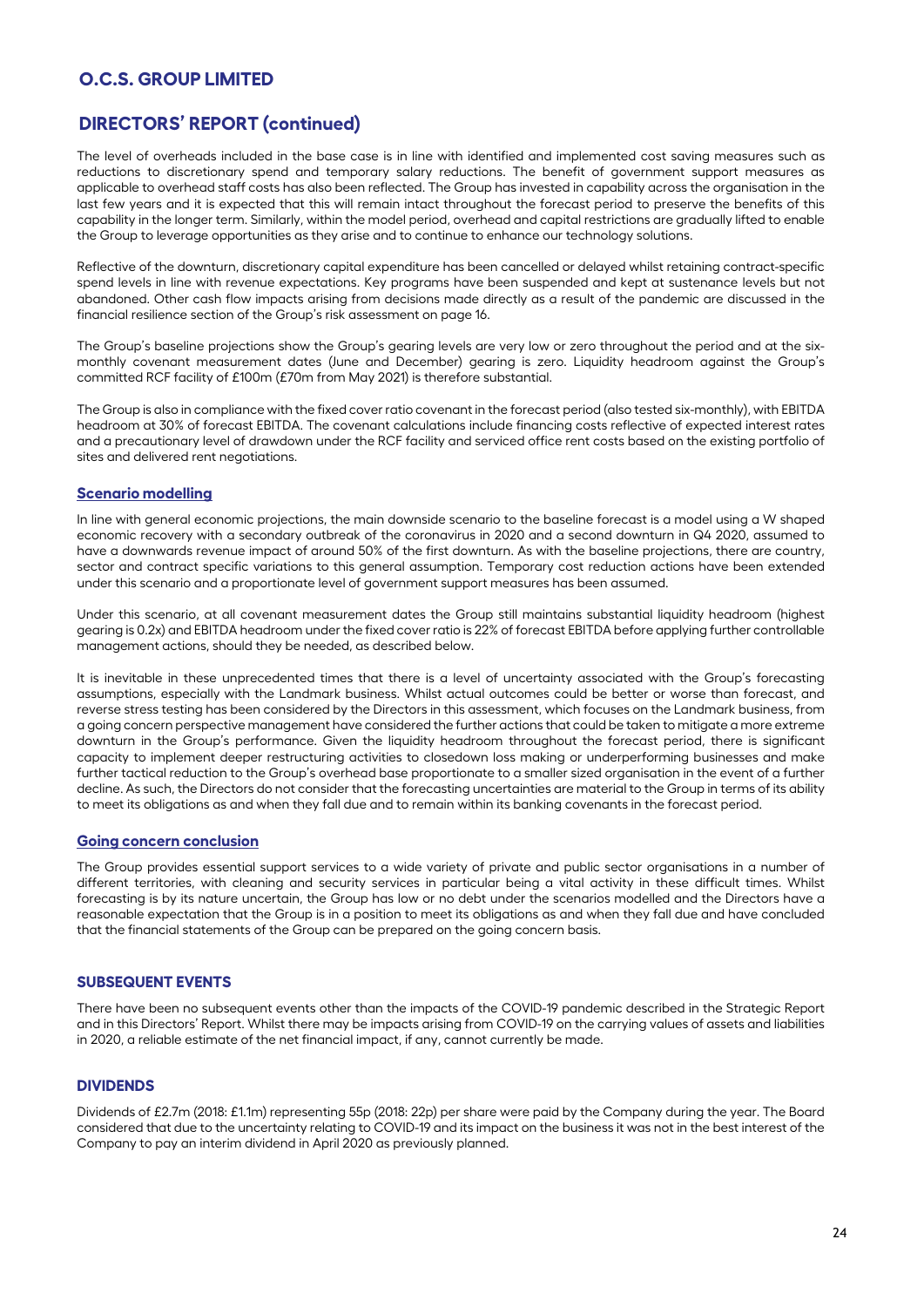# **DIRECTORS' REPORT (continued)**

### **STATEMENT OF DIRECTORS' RESPONSIBILITIES**

The Directors are responsible for preparing the annual report and the financial statements in accordance with applicable law and regulations.

Company law requires the Directors to prepare financial statements for each financial year. Under that law the Directors have elected to prepare the financial statements in accordance with United Kingdom Generally Accepted Accounting Practice (United Kingdom Accounting Standards and applicable law) including FRS 102 "The Financial Reporting Standard applicable in the UK and Republic of Ireland". Under company law, the Directors must not approve the financial statements unless they are satisfied that they give a true and fair view of the state of affairs of the Company and the Group and of the profit or loss of the Group for that period.

In preparing these financial statements, the Directors are required to:

- select suitable accounting policies and then apply them consistently;
- make judgements and accounting estimates that are reasonable and prudent;
- state whether applicable UK Accounting Standards have been followed; and
- prepare the financial statements on the going concern basis unless it is inappropriate to presume that the Company will continue in business.

The Directors are responsible for keeping adequate accounting records that are sufficient to show and explain the Company's transactions and disclose with reasonable accuracy at any time the financial position of the Company and enable them to ensure that the financial statements comply with the Companies Act 2006. They are also responsible for safeguarding the assets of the Company and hence for taking reasonable steps for the prevention and detection of fraud and other irregularities.

The Directors are responsible for the maintenance and integrity of the corporate and financial information included on the Company's website. Legislation in the United Kingdom governing the preparation and dissemination of financial statements may differ from legislation in other jurisdictions.

### **INDEPENDENT AUDITOR**

Each of the current Directors confirm that, as far as they are aware, there is no relevant audit information of which the auditor is unaware and they have taken all the steps that they ought to have taken as a Director to make themselves aware of any relevant audit information and to establish that the auditor is aware of that information. This confirmation is given and should be interpreted in accordance with the provisions of section 418 of the Companies Act 2006.

A resolution to reappoint Deloitte LLP will be proposed at the forthcoming Annual General Meeting.

This Directors' Report is approved by the Board of Directors and signed on behalf of the Board.

**Malcolm Clark**  Company Secretary 25 June 2020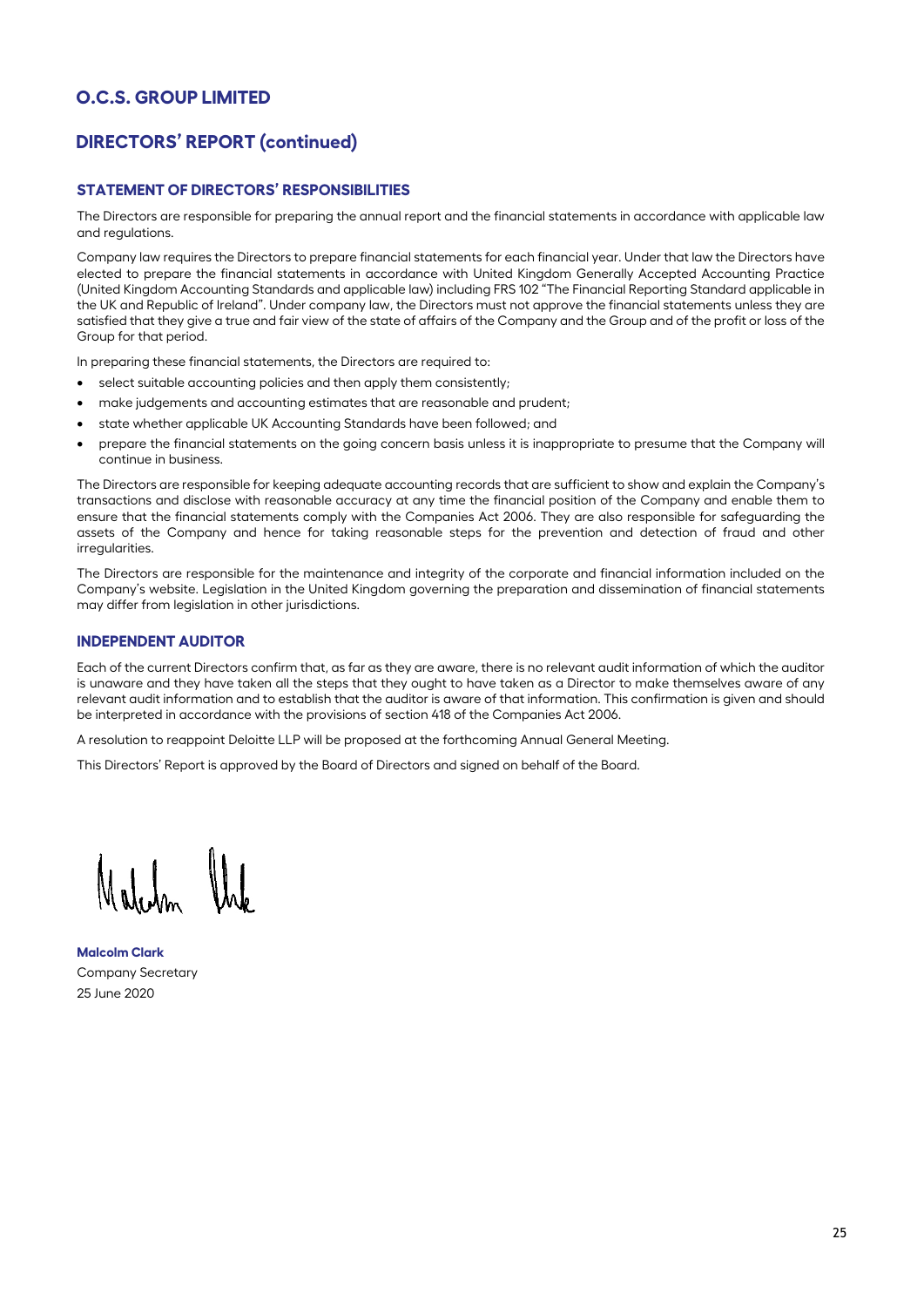# **INDEPENDENT AUDITOR'S REPORT TO THE MEMBERS OF O.C.S. GROUP LIMITED**

## **REPORT ON THE AUDIT OF THE FINANCIAL STATEMENTS**

#### **Opinion**

In our opinion the financial statements of O.C.S. Group Limited (the 'parent Company') and its subsidiaries (the 'Group'):

- give a true and fair view of the state of the Group's and of the parent Company's affairs as at 31 December 2019 and of the Group's loss for the year then ended;
- have been properly prepared in accordance with United Kingdom Generally Accepted Accounting Practice, including Financial Reporting Standard 102 "The Financial Reporting Standard applicable in the UK and Republic of Ireland; and
- have been prepared in accordance with the requirements of the Companies Act 2006.

We have audited the financial statements which comprise:

- the Consolidated Profit and Loss Account;
- the Consolidated Statement of Comprehensive Income;
- the Consolidated and parent Company Balance Sheets;
- the Consolidated and parent Company Statements of Changes in Equity;
- the Consolidated Cash Flow Statement; and
- the related notes 1 to 32.

The financial reporting framework that has been applied in their preparation is applicable law and United Kingdom Accounting Standards, including Financial Reporting Standard 102 "The Financial Reporting Standard applicable in the UK and Republic of Ireland" (United Kingdom Generally Accepted Accounting Practice).

#### **Basis for opinion**

We conducted our audit in accordance with International Standards on Auditing (UK) (ISAs (UK)) and applicable law. Our responsibilities under those standards are further described in the auditor's responsibilities for the audit of the financial statements section of our report.

We are independent of the Group and the parent Company in accordance with the ethical requirements that are relevant to our audit of the financial statements in the UK, including the Financial Reporting Council's (the 'FRC's') Ethical Standard, and we have fulfilled our other ethical responsibilities in accordance with these requirements. We believe that the audit evidence we have obtained is sufficient and appropriate to provide a basis for our opinion.

#### **Conclusions relating to going concern**

We are required by ISAs (UK) to report in respect of the following matters where:

- the Directors' use of the going concern basis of accounting in preparation of the financial statements is not appropriate; or
- the Directors have not disclosed in the financial statements any identified material uncertainties that may cast significant doubt about the Group's or the parent Company's ability to continue to adopt the going concern basis of accounting for a period of at least twelve months from the date when the financial statements are authorised for issue.

We have nothing to report in respect of these matters.

#### **Other information**

The Directors are responsible for the other information. The other information comprises the information included in the annual report other than the financial statements and our auditor's report thereon. Our opinion on the financial statements does not cover the other information and, except to the extent otherwise explicitly stated in our report, we do not express any form of assurance conclusion thereon.

In connection with our audit of the financial statements, our responsibility is to read the other information and, in doing so, consider whether the other information is materially inconsistent with the financial statements or our knowledge obtained in the audit or otherwise appears to be materially misstated. If we identify such material inconsistencies or apparent material misstatements, we are required to determine whether there is a material misstatement in the financial statements or a material misstatement of the other information. If, based on the work we have performed, we conclude that there is a material misstatement of this other information, we are required to report that fact.

We have nothing to report in respect of these matters.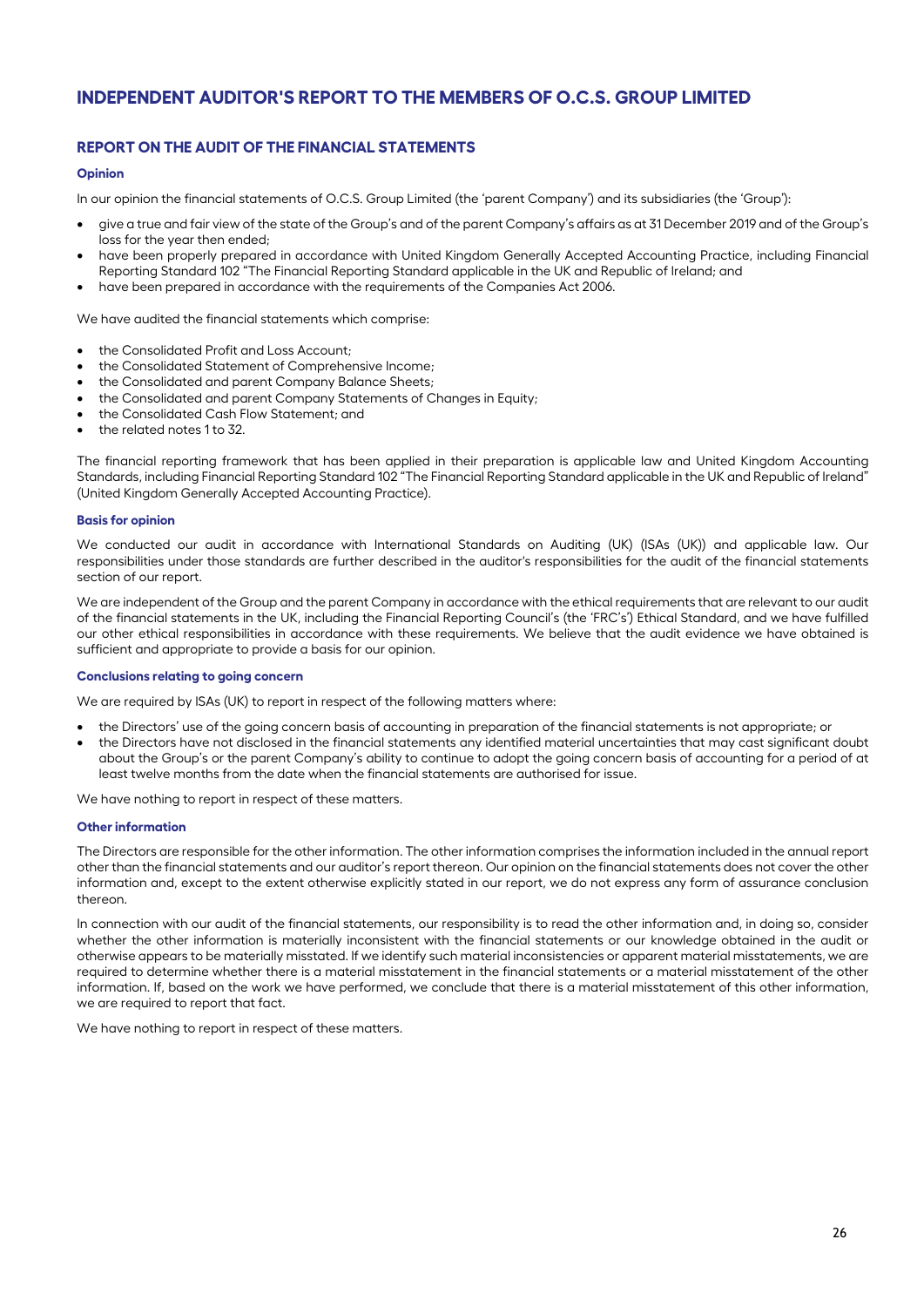# **INDEPENDENT AUDITOR'S REPORT TO THE MEMBERS OF O.C.S. GROUP LIMITED (continued)**

### **REPORT ON THE AUDIT OF THE FINANCIAL STATEMENTS (continued)**

#### **Responsibilities of Directors**

As explained more fully in the Statement of Directors' Responsibilities, the Directors are responsible for the preparation of the financial statements and for being satisfied that they give a true and fair view, and for such internal control as the Directors determine is necessary to enable the preparation of financial statements that are free from material misstatement, whether due to fraud or error.

In preparing the financial statements, the Directors are responsible for assessing the Group's and the parent Company's ability to continue as a going concern, disclosing, as applicable, matters related to going concern and using the going concern basis of accounting unless the Directors either intend to liquidate the Group or the parent Company or to cease operations, or have no realistic alternative but to do so.

#### **Auditor's responsibilities for the audit of the financial statements**

Our objectives are to obtain reasonable assurance about whether the financial statements as a whole are free from material misstatement, whether due to fraud or error, and to issue an auditor's report that includes our opinion. Reasonable assurance is a high level of assurance, but is not a guarantee that an audit conducted in accordance with ISAs (UK) will always detect a material misstatement when it exists. Misstatements can arise from fraud or error and are considered material if, individually or in the aggregate, they could reasonably be expected to influence the economic decisions of users taken on the basis of these financial statements.

A further description of our responsibilities for the audit of the financial statements is located on the FRC's website at: www.frc.org.uk/auditorsresponsibilities. This description forms part of our auditor's report.

#### **REPORT ON OTHER LEGAL AND REGULATORY REQUIREMENTS**

#### **Opinions on other matters prescribed by the Companies Act 2006**

In our opinion, based on the work undertaken in the course of the audit:

- the information given in the Strategic Report and the Directors' Report for the financial period for which the financial statements are prepared is consistent with the financial statements; and
- the Strategic Report and the Directors' Report have been prepared in accordance with applicable legal requirements.

In the light of the knowledge and understanding of the Group and of the parent Company and their environment obtained in the course of the audit, we have not identified any material misstatements in the Strategic Report or the Directors' Report.

#### **Matters on which we are required to report by exception**

Under the Companies Act 2006 we are required to report in respect of the following matters if, in our opinion:

- adequate accounting records have not been kept by the parent Company, or returns adequate for our audit have not been received from branches not visited by us; or
- the parent Company financial statements are not in agreement with the accounting records and returns; or
- certain disclosures of Directors' remuneration specified by law are not made; or
- we have not received all the information and explanations we require for our audit.

We have nothing to report in respect of these matters.

#### **Use of our report**

This report is made solely to the Company's members, as a body, in accordance with Chapter 3 of Part 16 of the Companies Act 2006. Our audit work has been undertaken so that we might state to the Company's members those matters we are required to state to them in an auditor's report and for no other purpose. To the fullest extent permitted by law, we do not accept or assume responsibility to anyone other than the Company and the Company's members as a body, for our audit work, for this report, or for the opinions we have formed.

**Darren Longley FCA**  (Senior Statutory Auditor) for and on behalf of Deloitte LLP Statutory Auditor London, United Kingdom 25 June 2020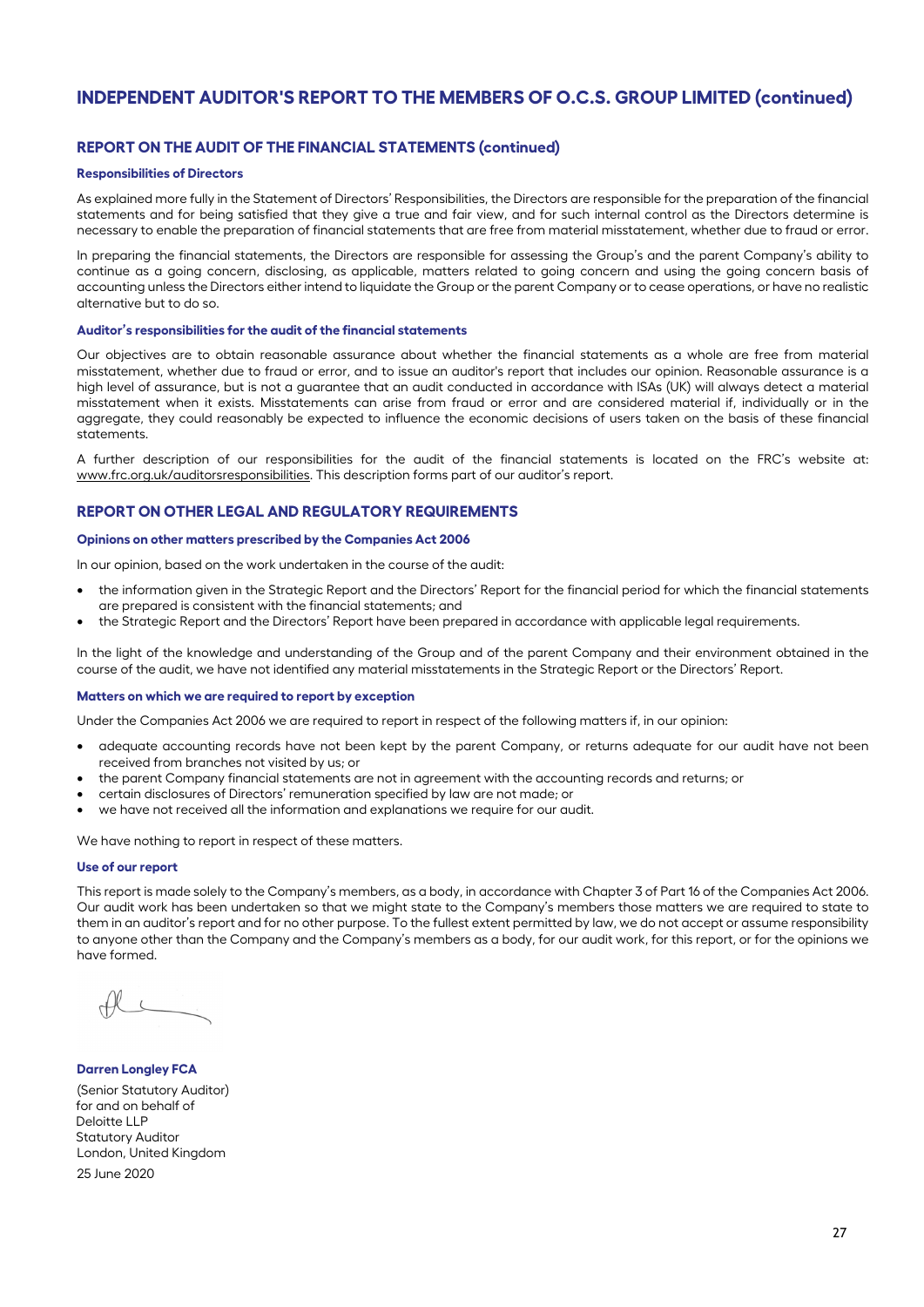# **CONSOLIDATED PROFIT AND LOSS ACCOUNT**

FOR THE YEAR ENDED 31 DECEMBER 2019

|                                                            |             | <b>Year ended</b> | Period ended     |
|------------------------------------------------------------|-------------|-------------------|------------------|
|                                                            |             | 31 December 2019  | 31 December 2018 |
|                                                            | <b>NOTE</b> | £'000             | £'000            |
| <b>TURNOVER</b>                                            | 3           | 989,919           | 961,213          |
| Cost of sales                                              |             | (859, 511)        | (828, 539)       |
| <b>GROSS PROFIT</b>                                        |             | 130,408           | 132,674          |
| Administrative expenses                                    |             | (119, 969)        | <u>(127,226)</u> |
| <b>GROUP OPERATING PROFIT BEFORE EXCEPTIONAL ITEMS</b>     |             | 10,439            | 5,448            |
| Exceptional items                                          | 4           | (5,330)           | 10,907           |
| <b>GROUP OPERATING PROFIT</b>                              |             | 5,109             | 16,355           |
| Share of operating profit of joint ventures                | 15(A)       | 1,519             | 915              |
| <b>PROFIT BEFORE FINANCE COSTS</b>                         |             | 6,628             | 17,270           |
| Finance costs (net)                                        | 5           | (2,873)           | (4, 131)         |
| <b>PROFIT BEFORE TAXATION</b>                              | 6           | 3,755             | 13,139           |
| Tax on profit                                              | 8           | (6, 231)          | (6,642)          |
| PROFIT/(LOSS) AFTER TAXATION - excluding exceptional items |             | 1,904             | (2,099)          |
| (LOSS)/PROFIT AFTER TAXATION - exceptional items           | 4           | (4,380)           | 8,596            |
| (LOSS)/PROFIT AFTER TAXATION                               |             | (2,476)           | 6,497            |
| Non-controlling interest                                   |             | (41)              | (226)            |
| (LOSS)/PROFIT FOR THE FINANCIAL YEAR/PERIOD                |             | (2,517)           | 6,271            |
| (Loss)/profit per share (basic and diluted)                | 11          | (51p)             | 127 <sub>p</sub> |

All activities derive materially from continuing operations.

Comparative information for 2018 relates to the period from 2 January 2018 to 31 December 2018.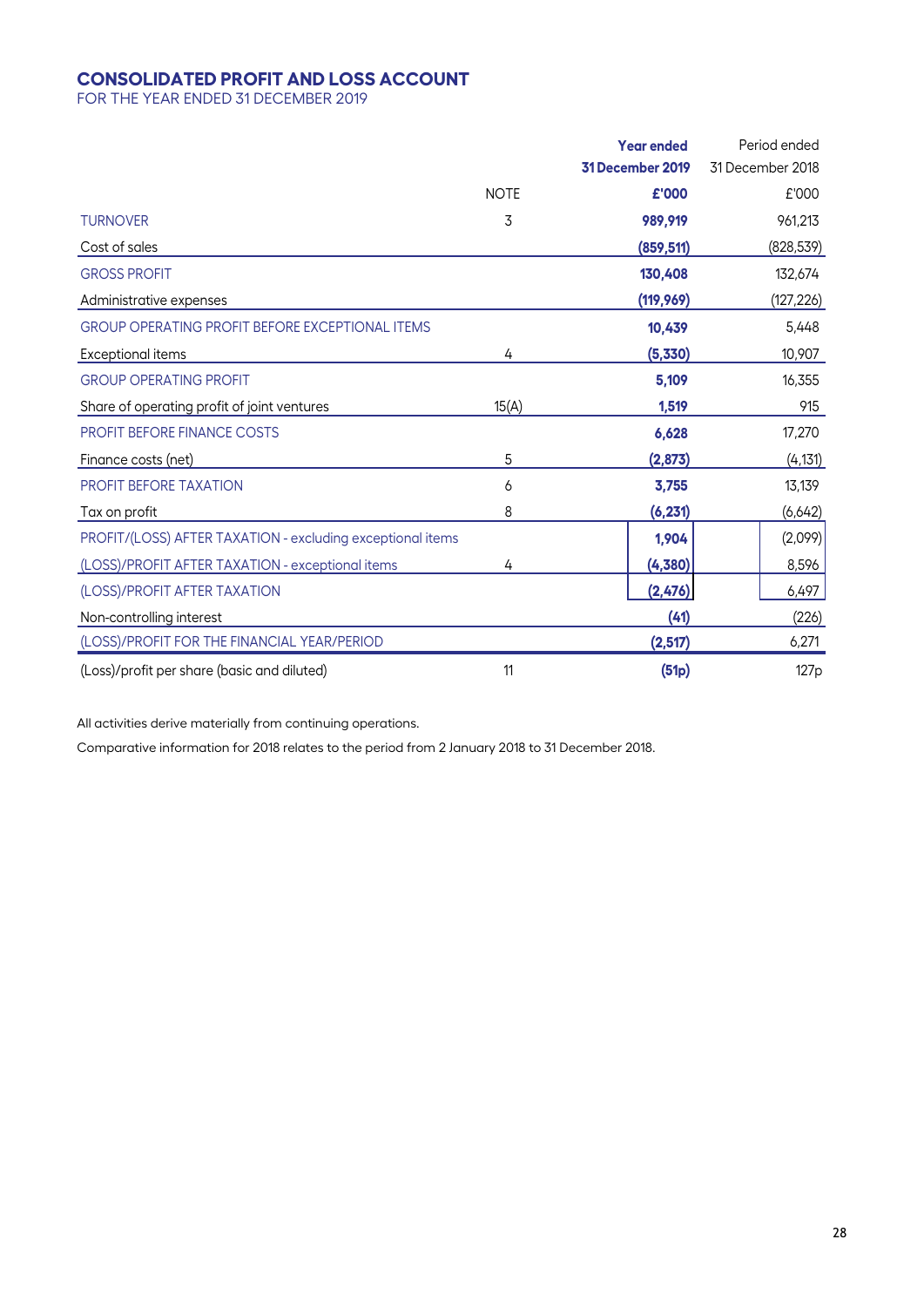# **CONSOLIDATED STATEMENT OF COMPREHENSIVE INCOME**

FOR THE YEAR ENDED 31 DECEMBER 2019

|                                                                              |             | <b>Year ended</b> | Period ended     |
|------------------------------------------------------------------------------|-------------|-------------------|------------------|
|                                                                              |             | 31 December 2019  | 31 December 2018 |
|                                                                              | <b>NOTE</b> | £'000             | £'000            |
| (Loss)/profit for the financial year/period                                  |             | (2,517)           | 6,271            |
| Currency translation differences on foreign currency net investments         |             | (1,073)           | 999              |
| Actuarial gain on retirement benefit schemes                                 | 22          | 753               | 7,468            |
|                                                                              |             | (320)             | 8,467            |
| Tax relating to components of other comprehensive income                     |             | 197               | (1,462)          |
| Other comprehensive (expense)/income                                         |             | (123)             | 7,005            |
| TOTAL COMPREHENSIVE (EXPENSE)/INCOME FOR THE YEAR/PERIOD                     |             | (2,640)           | 13,276           |
| Total comprehensive (expense)/income for the year/period<br>attributable to: |             |                   |                  |
| - non-controlling interest                                                   |             | 68                | 264              |
| - equity shareholders of the Company                                         |             | (2,640)           | 13,276           |
|                                                                              |             | (2,572)           | 13,540           |
|                                                                              |             |                   |                  |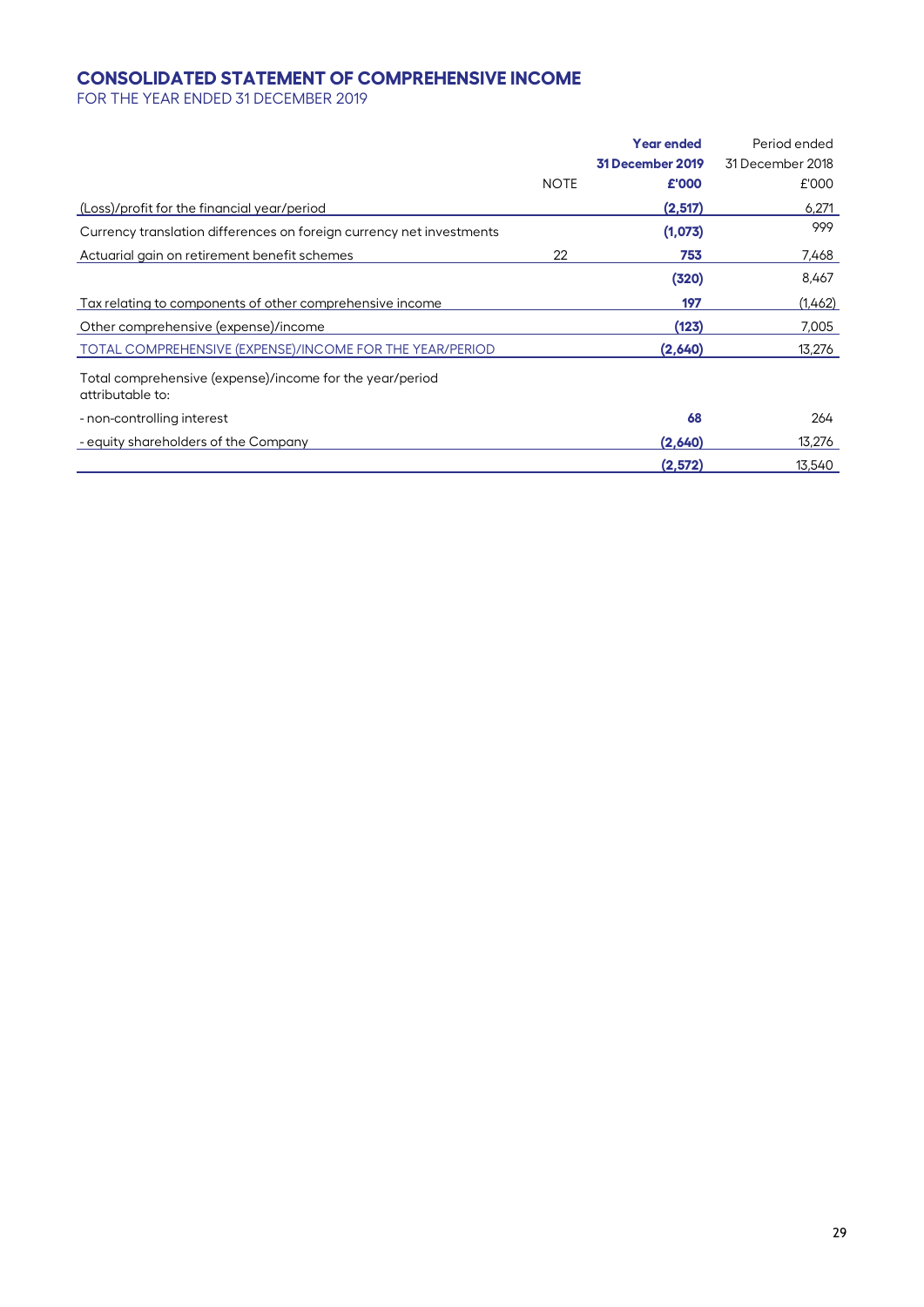## **CONSOLIDATED BALANCE SHEET**

31 DECEMBER 2019

|                                                         |             | 2019       | 2018       |
|---------------------------------------------------------|-------------|------------|------------|
|                                                         | <b>NOTE</b> | £'000      | £'000      |
| <b>FIXED ASSETS</b>                                     |             |            |            |
| Intangible assets                                       | 13          | 78,312     | 70,912     |
| Tangible assets                                         | 14          | 79,782     | 73,710     |
| Investments                                             | 15          | 5,305      | 5,015      |
|                                                         |             | 163,399    | 149,637    |
| <b>CURRENT ASSETS</b>                                   |             |            |            |
| Retirement benefit assets                               | 22          | 1,106      | 1,072      |
| <b>Stocks</b>                                           | 16          | 2,934      | 3,111      |
| Debtors: amounts falling due within one year            | 17          | 150,252    | 155,936    |
| Debtors: amounts falling due after more than one year   | 17          | 23,258     | 22,199     |
| Investments - short term bank deposits                  |             | 3,979      | 8,159      |
| Cash at bank and in hand                                |             | 36,490     | 25,578     |
|                                                         |             | 218,019    | 216,055    |
| Creditors: amounts falling due within one year          | 18          | (199, 824) | (191, 192) |
| <b>NET CURRENT ASSETS</b>                               |             | 18,195     | 24,863     |
| <b>TOTAL ASSETS LESS CURRENT LIABILITIES</b>            |             | 181,594    | 174,500    |
| Creditors: amounts falling due after more than one year | 19          | (48, 425)  | (39, 537)  |
| Provisions for liabilities                              | 21          | (32, 239)  | (20, 352)  |
| NET ASSETS EXCLUDING RETIREMENT BENEFIT LIABILITIES     |             | 100,930    | 114,611    |
| Retirement benefit liabilities                          | 22          | (8,926)    | (17, 182)  |
| <b>NET ASSETS</b>                                       |             | 92,004     | 97,429     |
| <b>CAPITAL AND RESERVES</b>                             |             |            |            |
| Called up share capital                                 | 24(A)       | 540        | 540        |
| Share premium account                                   | 24(B)       | 189        | 189        |
| Capital redemption reserve                              | 24(B)       | 63         | 63         |
| <b>ESOP</b> reserve                                     | 24(B)       | (8,315)    | (8,303)    |
| Profit and loss account                                 | 24(B)       | 98,978     | 104,329    |
| <b>SHAREHOLDERS' FUNDS</b>                              |             | 91,455     | 96,818     |
| Non-controlling interest                                |             | 549        | 611        |
| <b>TOTAL CAPITAL EMPLOYED</b>                           |             | 92,004     | 97,429     |

These financial statements were approved by the Board of Directors and authorised for issue on 25 June 2020.

Signed on behalf of the Board of Directors

**Peter Slator John Hunter**  Company registration number: 01298292

 $\overline{f}$ : Hunter

**Group Chief Executive**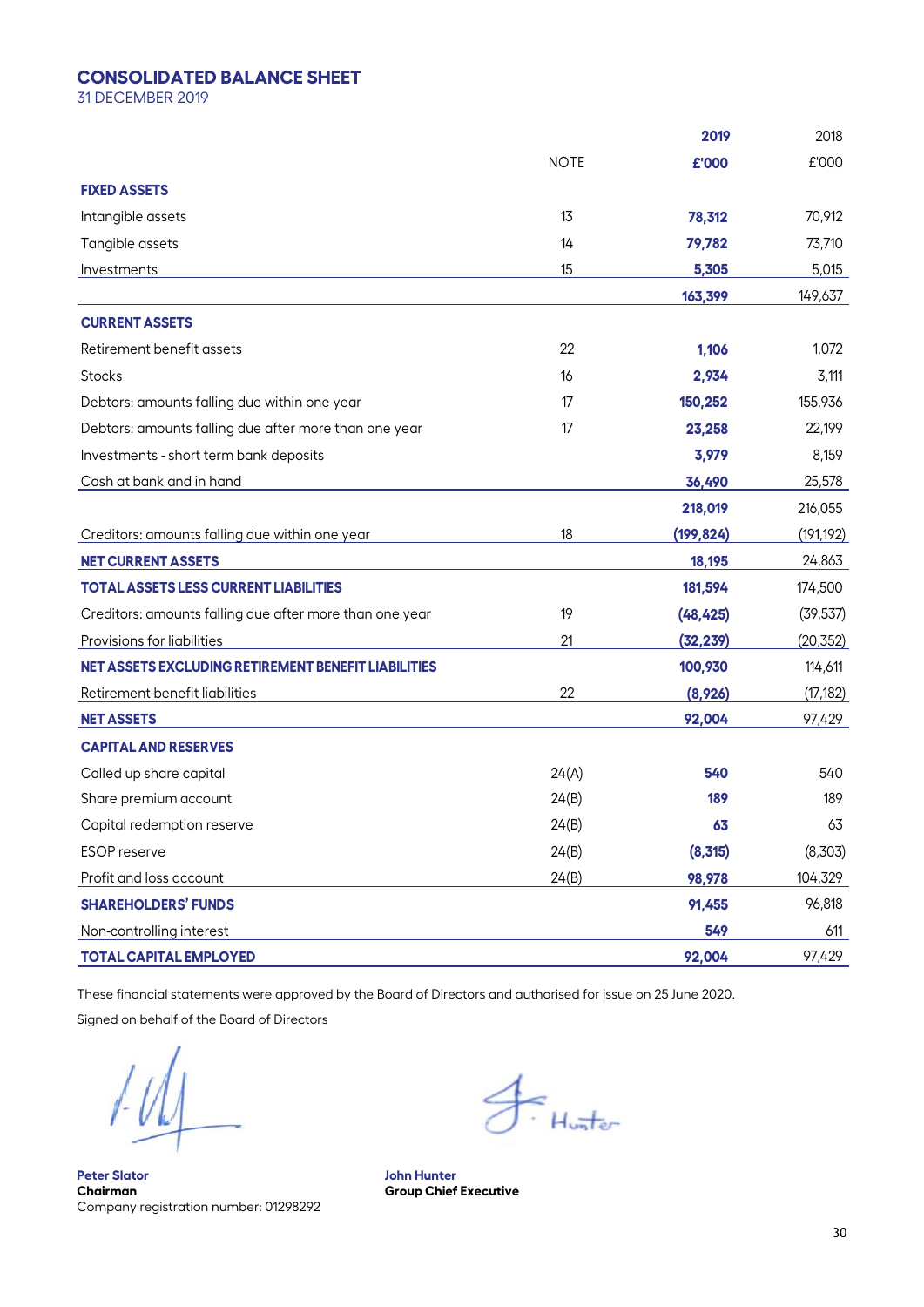## **COMPANY BALANCE SHEET**

31 DECEMBER 2019

|                                                            |             | 2019       | 2018       |
|------------------------------------------------------------|-------------|------------|------------|
|                                                            | <b>NOTE</b> | £'000      | £'000      |
| <b>FIXED ASSETS</b>                                        |             |            |            |
| Intangible assets                                          | 13          | 76         | 39         |
| Tangible assets                                            | 14          | 5,044      | 7,766      |
| Investments                                                | 15(E)       | 126,443    | 126,052    |
|                                                            |             | 131,563    | 133,857    |
| <b>CURRENT ASSETS</b>                                      |             |            |            |
| Retirement benefit assets                                  | 22          | 1,106      | 1,072      |
| Debtors: amounts falling due within one year               | 17          | 14,418     | 10,613     |
| Debtors: amounts falling due after more than one year      | 17          | 9,245      | 1,831      |
| Investments - short term bank deposits                     |             | 3,292      | 3,961      |
| Cash at bank and in hand                                   |             | 2,914      | 1,518      |
|                                                            |             | 30,975     | 18,995     |
| Creditors: amounts falling due within one year             | 18          | (127, 994) | (112, 883) |
| <b>NET CURRENT LIABILITIES</b>                             |             | (97, 019)  | (93, 888)  |
| <b>TOTAL ASSETS LESS CURRENT LIABILITIES</b>               |             | 34,544     | 39,969     |
| Creditors: amounts falling due after more than one year    | 19          | (9,014)    | (2, 147)   |
| Provisions for liabilities                                 | 21          | (10, 814)  | (8,791)    |
| <b>NET ASSETS EXCLUDING RETIREMENT BENEFIT LIABILITIES</b> |             | 14,716     | 29,031     |
| Retirement benefit liabilities                             | 22          | (8,926)    | (17, 182)  |
| <b>NET ASSETS</b>                                          |             | 5,790      | 11,849     |
| <b>CAPITAL AND RESERVES</b>                                |             |            |            |
| Called up share capital                                    | 24(A)       | 540        | 540        |
| Share premium account                                      | 24(B)       | 189        | 189        |
| Capital redemption reserve                                 | 24(B)       | 63         | 63         |
| <b>ESOP</b> reserve                                        | 24(B)       | (8,315)    | (8,303)    |
| Profit and loss account                                    | 24(B)       | 13,313     | 19,360     |
| <b>SHAREHOLDERS' FUNDS</b>                                 |             | 5,790      | 11,849     |

The Company's loss for the financial year was £4,100,000 (period from 2 January 2018 to 31 December 2018: £444,000). These financial statements were approved by the Board of Directors and authorised for issue on 25 June 2020. Signed on behalf of the Board of Directors

**Peter Slator John Hunter Chairman Group Chief Executive**  Company registration number: 01298292

≃<br>∙Huπter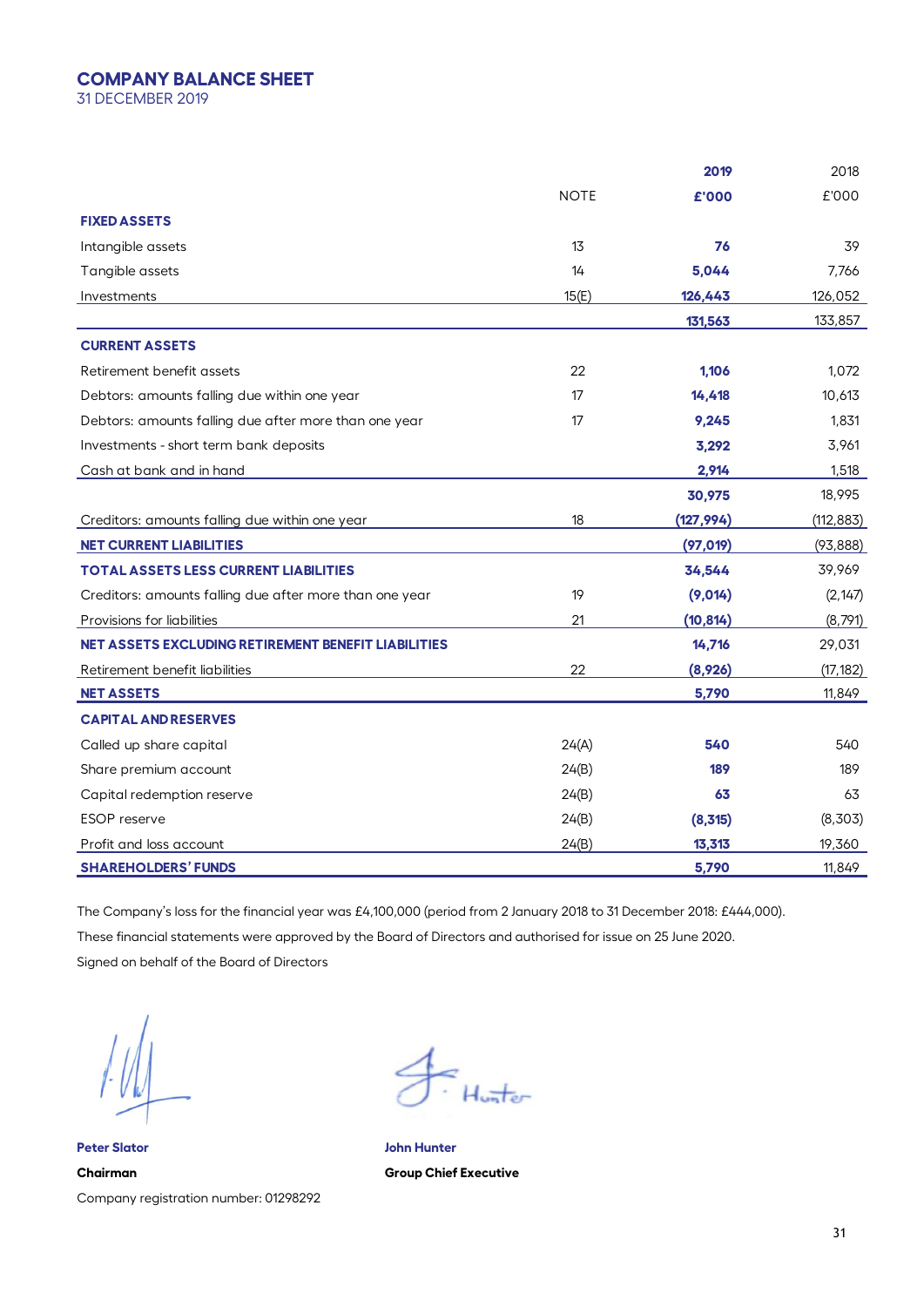# **CONSOLIDATED STATEMENT OF CHANGES IN EQUITY**

FOR THE YEAR ENDED 31 DECEMBER 2019

|                                                                                                                    | <b>EQUITY ATTRIBUTABLE TO EQUITY</b><br><b>SHAREHOLDERS OF THE COMPANY</b> |         |                                                                 |              |                                                      |              |
|--------------------------------------------------------------------------------------------------------------------|----------------------------------------------------------------------------|---------|-----------------------------------------------------------------|--------------|------------------------------------------------------|--------------|
|                                                                                                                    | <b>SHARE</b><br><b>CAPITAL</b><br>ETC.                                     |         | <b>PROFIT</b><br><b>ESOP AND LOSS</b><br><b>RESERVE ACCOUNT</b> | <b>TOTAL</b> | <b>NON-</b><br><b>CONTROLLING</b><br><b>INTEREST</b> | <b>TOTAL</b> |
|                                                                                                                    | £'000                                                                      | £'000   | £'000                                                           | £'000        | £'000                                                | £'000        |
| At 1 January 2018                                                                                                  | 792                                                                        | (8,466) | 92,161                                                          | 84,487       | 1,167                                                | 85,654       |
| Profit for the financial period                                                                                    |                                                                            |         | 6,271                                                           | 6,271        | 226                                                  | 6,497        |
| Other comprehensive income:<br>- currency translation differences on foreign currency<br>net investments           |                                                                            |         | 999                                                             | 999          | 38                                                   | 1,037        |
| - actuarial gain on retirement benefit schemes                                                                     |                                                                            |         | 6,006                                                           | 6,006        | $\overline{\phantom{a}}$                             | 6,006        |
| Dividends paid on equity shares                                                                                    |                                                                            |         | (1,084)                                                         | (1,084)      | (8)                                                  | (1,092)      |
| Equity settled share-based payments                                                                                |                                                                            |         | 139                                                             | 139          |                                                      | 139          |
| Issue of shares by ESOP                                                                                            |                                                                            | 163     | (163)                                                           |              |                                                      |              |
| Acquisitions                                                                                                       |                                                                            |         |                                                                 |              | (812)                                                | (812)        |
| At 31 December 2018                                                                                                | 792                                                                        | (8,303) | 104,329                                                         | 96,818       | 611                                                  | 97,429       |
| (Loss)/profit for the financial year                                                                               |                                                                            |         | (2,517)                                                         | (2,517)      | 41                                                   | (2,476)      |
| Other comprehensive (expense)/income:<br>- currency translation differences on foreign currency<br>net investments |                                                                            |         | (887)                                                           | (887)        | 27                                                   | (860)        |
| - actuarial gain on retirement benefit schemes                                                                     |                                                                            |         | 764                                                             | 764          |                                                      | 764          |
| Dividends paid on equity shares                                                                                    |                                                                            |         | (2,725)                                                         | (2,725)      | (130)                                                | (2,855)      |
| Equity settled share-based payments                                                                                |                                                                            |         | $\overline{2}$                                                  | 2            |                                                      | 2            |
| Issue of shares by ESOP                                                                                            |                                                                            | 3       | (3)                                                             |              |                                                      |              |
| Profit on share transactions                                                                                       |                                                                            | (15)    | 15                                                              |              |                                                      |              |
| At 31 December 2019                                                                                                | 792                                                                        | (8,315) | 98.978                                                          | 91.455       | 549                                                  | 92,004       |

Share capital etc. comprises called up share capital, share premium account and capital redemption reserve.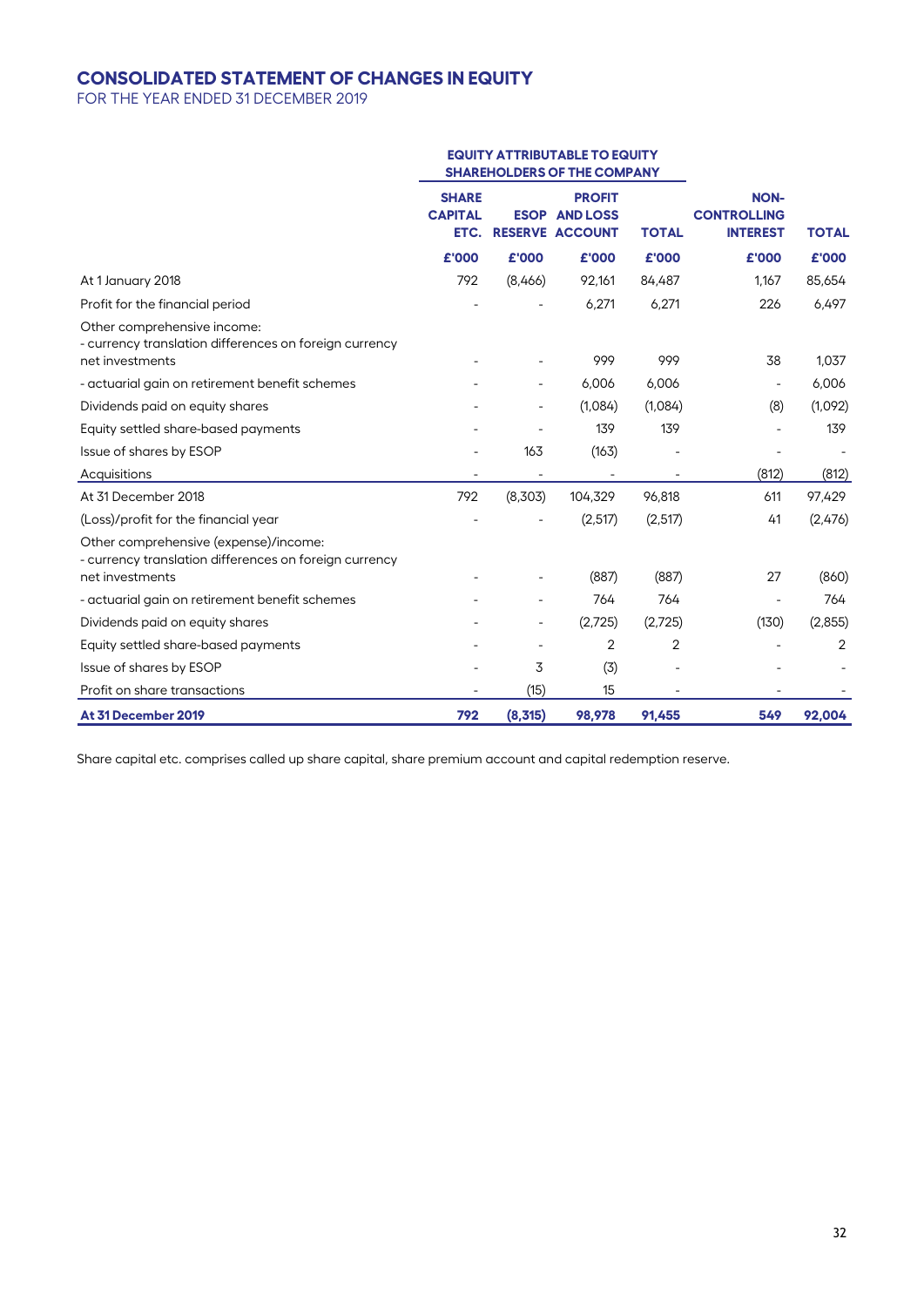# **COMPANY STATEMENT OF CHANGES IN EQUITY**

FOR THE YEAR ENDED 31 DECEMBER 2019

|                                                | <b>SHARE</b>   |                | <b>PROFIT</b>                                  |              |
|------------------------------------------------|----------------|----------------|------------------------------------------------|--------------|
|                                                | <b>CAPITAL</b> | <b>ESOP</b>    | <b>AND LOSS</b><br><b>ETC. RESERVE ACCOUNT</b> | <b>TOTAL</b> |
|                                                | £'000          | £'000          | £'000                                          | £'000        |
| At 1 January 2018                              | 792            | (8,466)        | 14,906                                         | 7,232        |
| Loss for the financial period                  |                |                | (444)                                          | (444)        |
| Other comprehensive income:                    |                |                |                                                |              |
| - actuarial gain on retirement benefit schemes |                | $\overline{a}$ | 6,006                                          | 6,006        |
| Dividends paid on equity shares                |                | $\overline{a}$ | (1,084)                                        | (1,084)      |
| Equity settled share-based payments            |                |                | 139                                            | 139          |
| Issue of shares by ESOP                        |                | 163            | (163)                                          |              |
| At 31 December 2018                            | 792            | (8,303)        | 19,360                                         | 11,849       |
| Loss for the financial year                    |                |                | (4,100)                                        | (4,100)      |
| Other comprehensive income:                    |                |                |                                                |              |
| - actuarial gain on retirement benefit schemes |                |                | 764                                            | 764          |
| Dividends paid on equity shares                |                | $\overline{a}$ | (2,725)                                        | (2,725)      |
| Equity settled share-based payments            |                |                | 2                                              | 2            |
| Issue of shares by ESOP                        |                | 3              | (3)                                            |              |
| Profit on share transactions                   |                | (15)           | 15                                             |              |
| At 31 December 2019                            | 792            | (8,315)        | 13,313                                         | 5,790        |

Share capital etc. comprises called up share capital, share premium account and capital redemption reserve.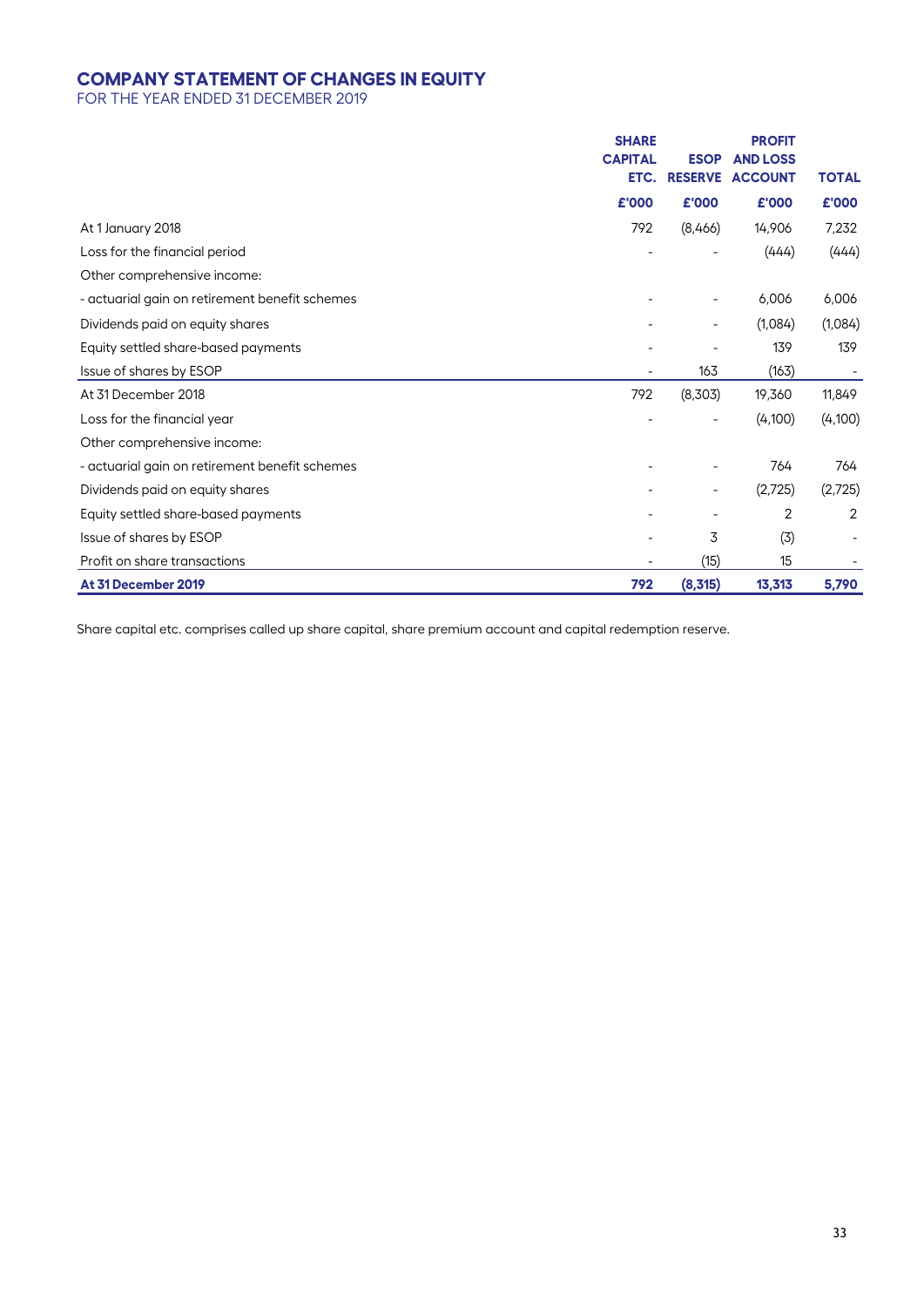# **CONSOLIDATED CASH FLOW STATEMENT**

FOR THE YEAR ENDED 31 DECEMBER 2019

|                                                                          |             | <b>Year ended</b>                 | Period ended |
|--------------------------------------------------------------------------|-------------|-----------------------------------|--------------|
|                                                                          |             | 31 December 2019 31 December 2018 |              |
|                                                                          | <b>NOTE</b> | £'000                             | £'000        |
| Net cash flows from operating activities                                 |             |                                   |              |
| - excluding lump sum pension contributions                               |             | 46,959                            | 20,588       |
| - lump sum pension contributions                                         |             | (7, 772)                          | (5,844)      |
| Cash flows from operating activities                                     | 25(A)       | 39,187                            | 14,744       |
| Cash flows from investing activities                                     | 25(B)       | (29, 048)                         | 9,230        |
| Cash flows from financing activities                                     | 25(C)       | 48                                | (98, 479)    |
| NET INCREASE/(DECREASE) IN CASH AND CASH EQUIVALENTS                     |             | 10,187                            | (74, 505)    |
| Cash and cash equivalents at beginning of year/period                    |             | 27,385                            | 101,474      |
| Currency translation differences                                         |             | (399)                             | 416          |
| CASH AND CASH EQUIVALENTS AT END OF YEAR/PERIOD                          |             | 37,173                            | 27,385       |
| RECONCILIATION TO CASH AT BANK AND IN HAND                               |             |                                   |              |
| Cash at bank and in hand                                                 |             | 36,490                            | 25,578       |
| Less: restricted cash                                                    |             | (4)                               | (202)        |
| Investments - short term bank deposits                                   |             | 3,979                             | 8,159        |
| Less: restricted short term bank deposits                                |             | (3, 292)                          | (4,444)      |
| Less: unrestricted short term bank deposits with a maturity in excess of |             |                                   |              |
| three months at the date of acquisition                                  |             |                                   | (1,706)      |
| <b>CASH AND CASH EQUIVALENTS</b>                                         |             | 37,173                            | 27,385       |

See note 26 for the reconciliation of the movement in cash and cash equivalents to the movement in net funds. Net funds at 31 December 2019 were £18,089,000 (2018: £18,118,000).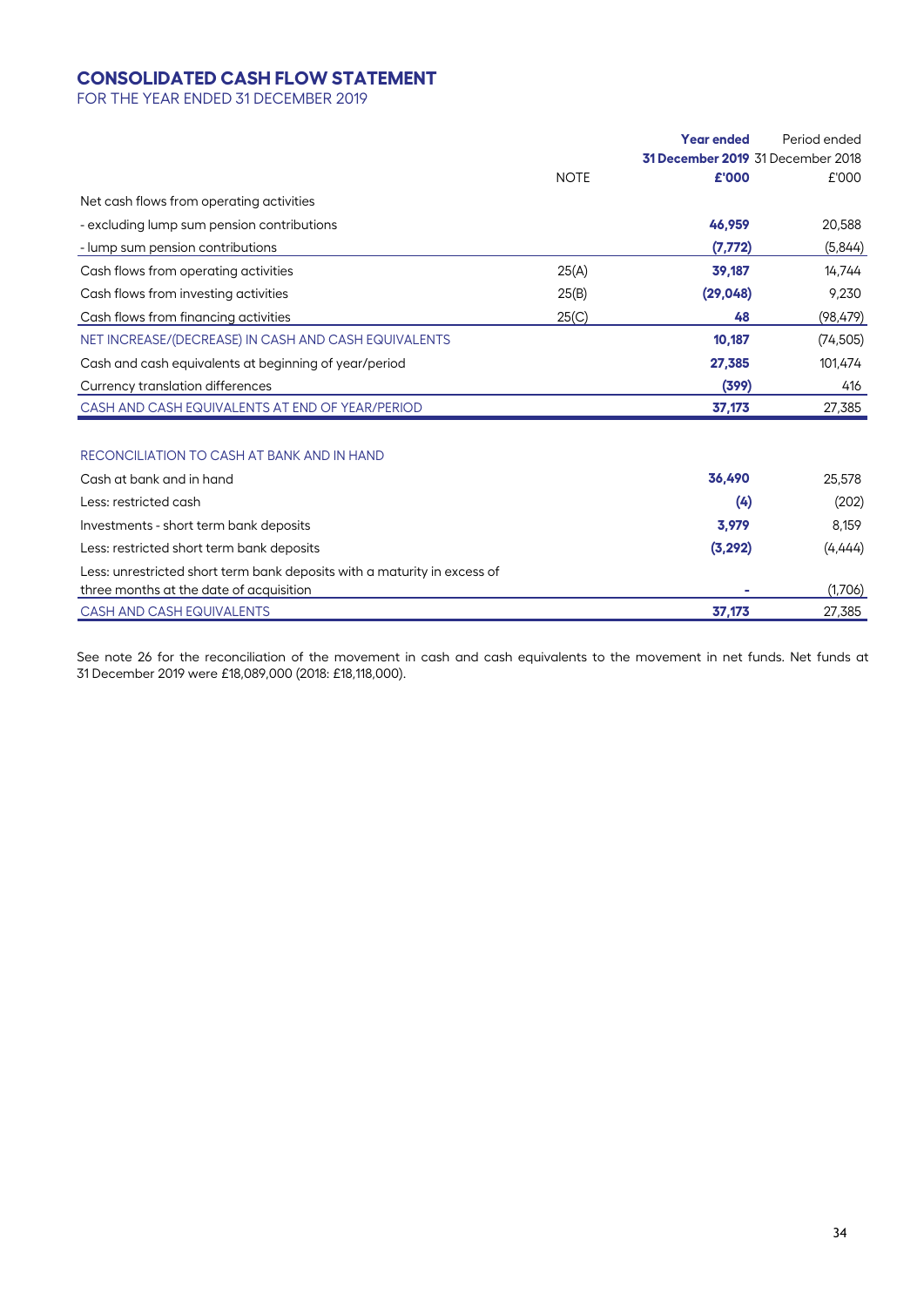FOR THE YEAR ENDED 31 DECEMBER 2019

### **1. ACCOUNTING POLICIES**

O.C.S. Group Limited is a company incorporated in the United Kingdom under the Companies Act 2006 and registered in England and Wales. It is a private company limited by shares. The address of the registered office is given on page 1. The nature of the Group's operations and its principal activities are set out in the Strategic Report on pages 2 to 8.

The financial statements are prepared in accordance with Financial Reporting Standard 102 (FRS 102). The particular accounting policies adopted by the Directors are described below. They have been applied consistently throughout the current year and prior period.

The functional currency of O.C.S. Group Limited is considered to be pounds sterling because that is the currency of the primary economic environment in which the Company operates. The consolidated financial statements are also presented in pounds sterling. Foreign operations are included in accordance with the policies set out below.

#### **Accounting convention**

The financial statements are prepared under the historical cost convention, modified to include certain items at fair value.

O.C.S. Group Limited meets the definition of a qualifying entity under FRS 102 and has therefore taken advantage of the disclosure exemptions available to it in respect of its separate financial statements, which are presented alongside the consolidated financial statements. Exemptions have been taken in relation to share-based payments, financial instruments, presentation of a cash flow statement and remuneration of key management personnel.

#### **Basis of consolidation and financial periods**

The consolidated financial statements incorporate the financial statements of the Company and all its subsidiary undertakings. All intra-Group transactions, balances, income and expenses are eliminated on consolidation.

The results presented are for the year ended 31 December 2019. The comparative results are for the period from 2 January 2018 to 31 December 2018.

The results of subsidiaries acquired or sold are consolidated for the periods from or to the date on which control passes. Business combinations are accounted for under the purchase method. In accordance with Section 35 of FRS 102, Section 19 of FRS 102 has not been applied in these financial statements in respect of business combinations effected prior to the date of transition to FRS 102 (1 April 2014).

#### **Going concern**

The Group's business activities, together with factors likely to affect its future development, performance and position are set out in the Strategic Report and the Directors' Report on pages 2 to 25. The Group's principal risks and the impact of the COVID-19 pandemic are summarised on pages 15 to 18. The financial position of the Group, its cash flows, liquidity position and borrowing facilities are described in the Strategic Report on pages 2 to 8. In addition, the Strategic Report includes the Group's objectives and policies for managing its capital, its financial risk management objectives, details of its financial instruments and hedging activities and its exposures to credit risk and liquidity risk.

The Group meets its day to day working capital requirements through working capital facilities and longer-term bank debt. The Group's main bank facility of £100m is fully committed to 30 April 2021 and £70m is committed to 30 April 2022.

The Group's forecasts to 30 June 2021, more fully described in the Directors' Report on pages 23 and 24, show that the Group will be able to operate within the level of its current facilities. The Group has long term facilities services contracts with a number of customers and suppliers across different geographic areas and industries and the Directors believe that the Group is well placed to manage its business risks successfully. After making enquiries and applying plausible sensitivities, the Directors have a reasonable expectation that the Company and the Group have adequate resources to continue in operational existence for twelve months from the date of signing these financial statements. Accordingly, they continue to adopt the going concern basis in preparing the annual report and financial statements.

#### **Intangible fixed assets - goodwill**

On the acquisition of a subsidiary undertaking or business, goodwill represents the excess of the fair value of the purchase consideration over the aggregate of the fair values of the net assets acquired.

Goodwill arising on acquisitions prior to 1 April 1998 has been written off against the profit and loss reserve. On disposal or closure of a previously acquired business, the attributable amount of goodwill previously written off to reserves is included in determining the profit or loss on disposal. Goodwill arising on acquisitions from 1 April 1998 is included on the balance sheet and amortised within administrative expenses in equal annual instalments over its expected useful economic life, up to a maximum of 20 years (maximum of ten years for goodwill arising on acquisitions from 1 April 2014). Provision is made for any impairment.

#### **Intangible fixed assets – brands**

Intangible assets recognised as part of a business combination are measured at fair value at the business combination date and are amortised within administrative expenses in equal annual instalments over their expected useful economic lives, up to a maximum of ten years. Provision is made for any impairment. On the acquisition of i2 Office Limited (now renamed Landmark Space Limited), the brand was valued using the relief-from-royalty method and allocated a useful economic life of ten years.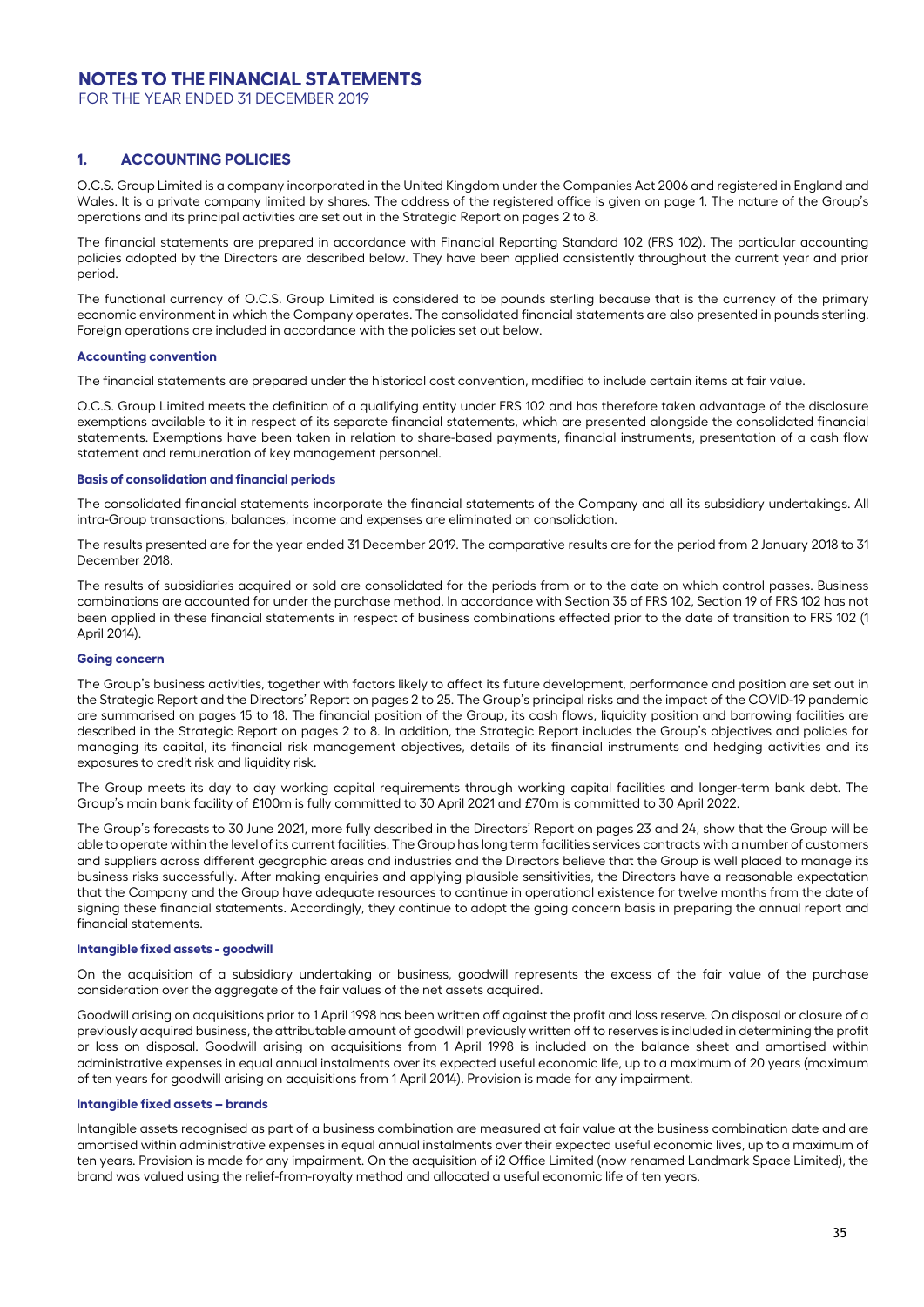FOR THE YEAR ENDED 31 DECEMBER 2019

### **1. ACCOUNTING POLICIES (CONTINUED)**

#### **Intangible fixed assets – software**

Software assets are stated at cost, net of amortisation and any provision for impairment. Amortisation is provided within administrative expenses to write down cost to estimated residual value by equal annual instalments over the period of estimated useful economic lives of 3 - 15 years.

#### **Tangible fixed assets**

Tangible fixed assets are stated at cost, net of depreciation and any provision for impairment. Depreciation is not provided on freehold land. On other assets, depreciation is provided within cost of sales or administrative expenses depending on the nature of the asset to write down cost to estimated residual value by equal annual instalments over the period of estimated useful economic lives as follows:

| Freehold and long term leasehold property | 50 years                   |
|-------------------------------------------|----------------------------|
| Short term leasehold property             | over the term of the lease |
| Motor vehicles                            | 3 – 10 years               |
| Plant, machinery, fixtures and fittings   | $3 - 15$ years             |
| Cabinets, mats and service equipment      | $2 - 8$ years              |
|                                           |                            |

#### **Financial instruments**

Financial assets and financial liabilities are recognised when the Group becomes a party to the contractual provisions of the instrument.

Financial liabilities and equity instruments are classified according to the substance of the contractual arrangements entered into. An equity instrument is any contract that evidences a residual interest in the assets of the Group after deducting all of its liabilities.

#### Financial assets and liabilities

All financial assets and liabilities are initially measured at transaction price (including transaction costs), except for those financial assets classified as fair value through profit or loss, which are initially measured at fair value (which is normally the transaction price excluding transaction costs), unless the arrangement constitutes a financing transaction. If an arrangement constitutes a financing transaction, the financial asset or financial liability is measured at the present value of the future payments discounted at a market rate of interest for a similar debt instrument.

Financial assets and liabilities are only offset in the balance sheet when there exists a legally enforceable right to set off the recognised amounts and the Group intends either to settle on a net basis, or to realise the asset and settle the liability simultaneously.

Financial assets are derecognised when the contractual rights to the cash flows from the financial asset expire or are settled, or substantially all of the risks and rewards of ownership of the financial asset are transferred to a third party, or control and some of the significant risks and rewards of ownership of the financial asset are transferred to a third party.

Financial liabilities are derecognised when the obligation specified in the contract is discharged, cancelled or expires.

#### Fair value measurement

The best evidence of fair value is a quoted price for an identical asset in an active market. When quoted prices are unavailable, the price of a recent transaction for an identical asset provides evidence of fair value as long as there has not been a significant change in economic circumstances or a significant lapse of time since the transaction took place. If the market is not active and recent transactions of an identical asset on their own are not a good estimate of fair value, the fair value is estimated by using a valuation technique.

#### **Investments**

Except as stated below, investments held as fixed assets are stated at cost less any provision for impairment.

Investments in shares that are publicly traded are measured at fair value through profit or loss.

In the consolidated accounts, shares in joint ventures are accounted for using the equity method. The consolidated profit and loss account includes the Group's share of the results of the joint ventures. In the consolidated balance sheet, the investments in joint ventures are shown as the Group's share of the net assets, including goodwill, of the joint ventures plus any long term loan funding by the Group less any provision for impairment. Goodwill is determined and accounted for in accordance with the goodwill accounting policy. Where losses in a joint venture reduce the carrying value of the Group's investment to £nil, further losses are not recognised. A joint venture is a contractual arrangement whereby the Group and one or more parties undertake an economic activity that is subject to joint control.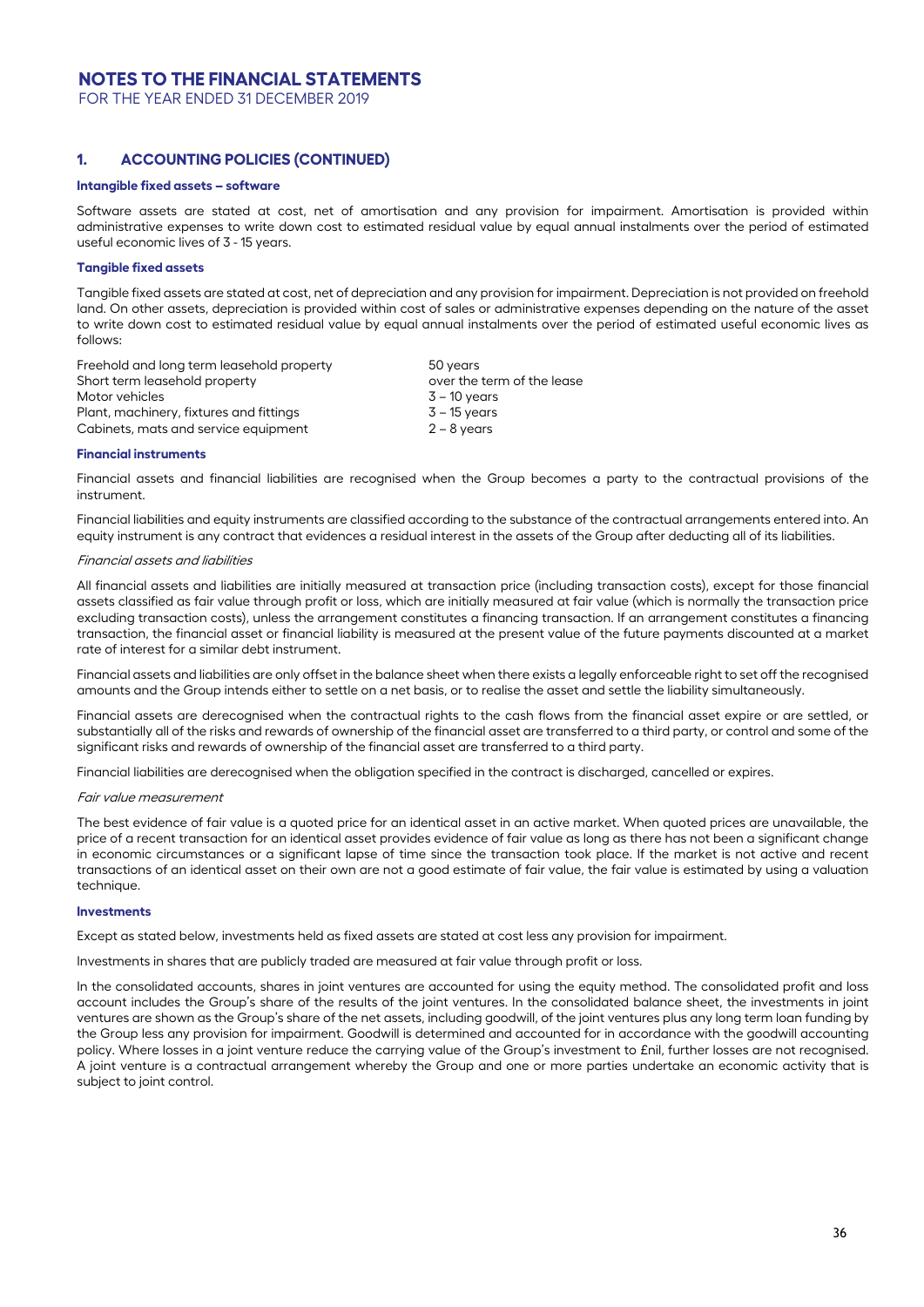FOR THE YEAR ENDED 31 DECEMBER 2019

### **1. ACCOUNTING POLICIES (continued)**

#### **Stocks and long term contracts**

Stocks are stated at the lower of cost and estimated selling price less costs to sell, which is equivalent to the net realisable value. Cost is calculated using the first-in, first-out (FIFO) method or average cost basis. Provision is made for obsolete, slow-moving or defective items where appropriate.

The value of long term contract work is accounted for within turnover and the excess over payments on account is included within debtors as amounts recoverable on contracts. Cumulative costs incurred, net of amounts transferred to cost of sales, payments on account not set off against the value of long term contract work and provision for any known or anticipated losses, are included within work-in-progress. Excess payments on account are included in creditors as payments on account.

#### **Impairment of assets**

Assets other than those measured at fair value are assessed for indicators of impairment at each balance sheet date. If there is objective evidence of impairment, an impairment loss is recognised in profit or loss as described below.

#### Non-financial assets

An asset is impaired where there is objective evidence that, as a result of one or more events that occurred after initial recognition, the estimated recoverable value of the asset has been reduced. The recoverable amount of an asset is the higher of its fair value less costs to sell and its value in use.

The recoverable amount of goodwill is derived from measurement of the present value of the future cash flows of the cash generating units (CGUs) of which the goodwill is a part. Any impairment loss in respect of a CGU is allocated first to the goodwill attached to that CGU and then to other assets within that CGU on a pro-rata basis.

With the exception of goodwill, where impairment losses are not reversed, where indicators exist for a decrease in impairment loss, the prior impairment loss is tested to determine reversal. If the reasons for the previous impairment loss have ceased to apply, an impairment loss is reversed on an individual impaired asset to the extent that the revised recoverable value does not lead to a revised carrying amount higher than the carrying value had no impairment been recognised. Where a reversal of impairment occurs in respect of a CGU, the reversal is applied to the assets (other than goodwill) of the CGU on a pro rata basis.

#### Financial assets

For financial assets carried at amortised cost, the amount of an impairment is the difference between the asset's carrying amount and the present value of estimated future cash flows, discounted at the financial asset's original effective interest rate.

For financial assets carried at cost less impairment, the impairment loss is the difference between the asset's carrying amount and the best estimate of the amount that would be received for the asset if it were to be sold at the reporting date.

Where indicators exist for a decrease in impairment loss, and the decrease can be related objectively to an event occurring after the impairment was recognised, the prior impairment loss is tested to determine reversal. An impairment loss is reversed on an individual impaired financial asset to the extent that the revised recoverable value does not lead to a revised carrying amount higher than the carrying value had no impairment been recognised.

#### **Leases and hire purchase contracts**

Assets held under finance leases and hire purchase contracts are capitalised and depreciated over their estimated useful economic lives. The capital elements of the future obligations are recorded as liabilities and the finance charges are allocated to the profit and loss account over the period of the leases to produce a constant periodic rate of interest on the remaining balance of the liability.

Rentals under operating leases and benefits received and receivable as incentives to sign operating leases are recorded in the profit and loss account in equal annual amounts over the lease term. For leases commencing up to 31 March 2014, in accordance with Section 35 of FRS 102 the lease term is the non-cancellable period of the lease and for leases commencing from 1 April 2014 the lease term is the non-cancellable period of the lease together with any further terms for which the Group has the option to continue to lease the asset when at the inception of the lease it is reasonably certain that the Group will exercise the option.

#### **Provisions for liabilities**

Provisions for liabilities, including contingent consideration on acquisitions, insurance liabilities, overseas pension arrangements and onerous contracts/operating leases where future costs are expected to exceed future revenues, are made at the amounts expected to be paid in respect of present obligations relating to past events where the timing of payments or the amounts involved are uncertain. With the exception of insurance and deferred tax, amounts are discounted to present value when the time value of money is material.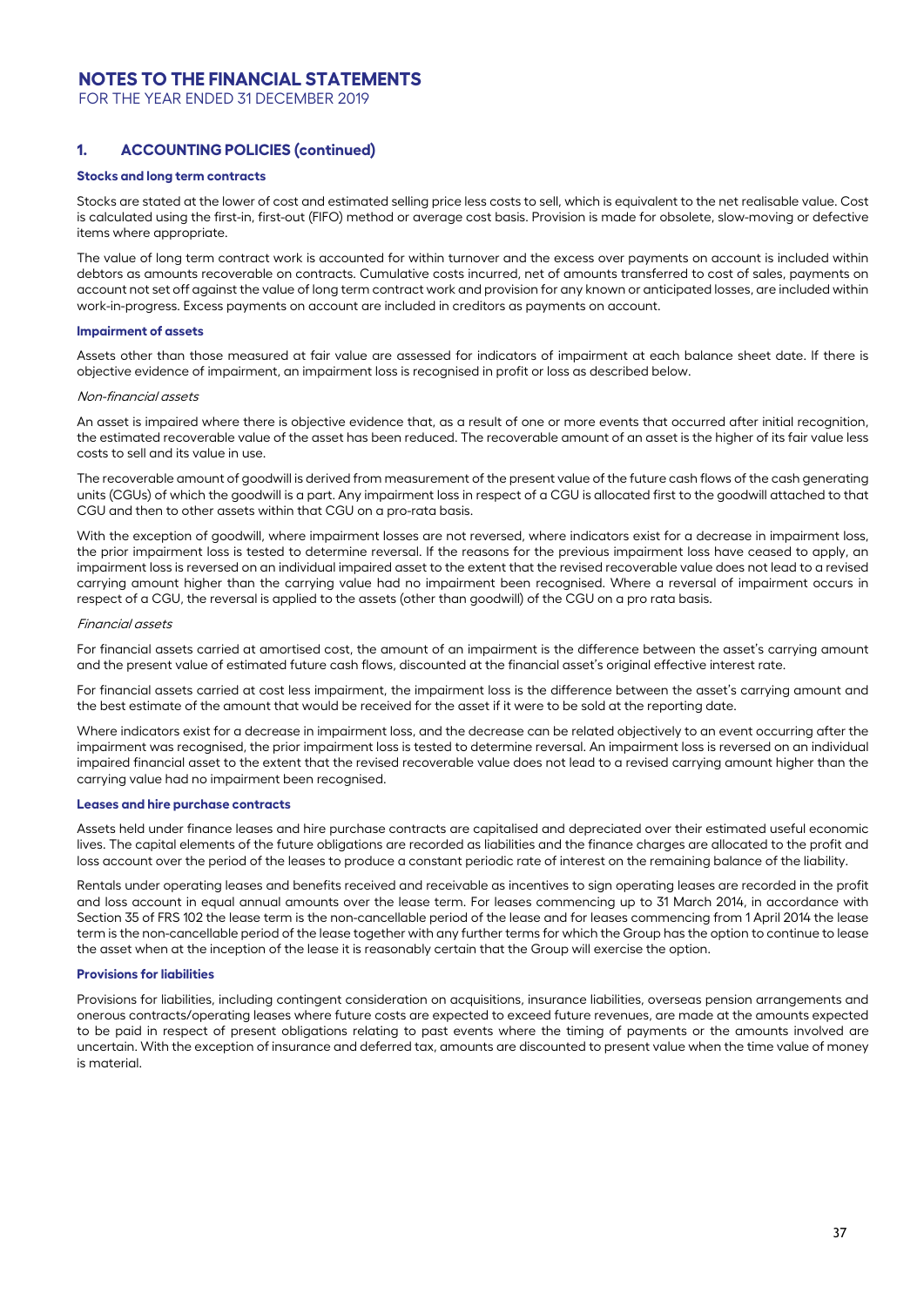FOR THE YEAR ENDED 31 DECEMBER 2019

### **1. ACCOUNTING POLICIES (continued)**

#### **Taxation**

Current tax, including UK corporation tax and foreign tax, is provided at amounts expected to be paid or recovered using the tax rates and laws that have been enacted or substantively enacted by the balance sheet date.

Deferred tax is recognised in respect of all timing differences that have originated but not reversed at the balance sheet date where transactions or events that result in an obligation to pay more tax in the future or a right to pay less tax in the future have occurred at the balance sheet date. Timing differences are differences between the taxable profits and the results as stated in the financial statements that arise from the inclusion of gains and losses in tax assessments in periods different from those in which they are recognised in the financial statements.

Unrelieved tax losses and other deferred tax assets are recognised only when, on the basis of all available evidence, it can be regarded as more likely than not that there will be suitable taxable profits from which the future reversal of the underlying timing differences can be deducted.

When the amount that can be deducted for tax for an asset (other than goodwill) that is recognised in a business combination is less (or more) than the value at which it is recognised, a deferred tax liability (or asset) is recognised for the additional (or reduced) tax that will be paid in respect of that difference. Similarly, a deferred tax asset (or liability) is recognised for the reduced (or additional) tax that will be paid because of a difference between the value at which a liability is recognised and the amount that will be assessed for tax. The amount attributed to goodwill is adjusted by the amount of deferred tax recognised.

Deferred tax liabilities are recognised for timing differences arising from investments in subsidiaries and joint ventures except where the Group is able to control the reversal of the timing difference and it is probable that it will not reverse in the foreseeable future.

Deferred tax is measured at the average tax rates that are expected to apply in the periods in which the timing differences are expected to reverse, based on tax rates and laws that have been enacted or substantively enacted by the balance sheet date. Deferred tax is measured on a non-discounted basis.

Where items recognised in other comprehensive income or equity are chargeable or deductible for tax purposes, the resulting current or deferred tax expense or income is presented in the same component of comprehensive income or equity as the transaction or other event that resulted in the tax expense or income.

Current tax assets and liabilities are offset only when there is a legally enforceable right to set off the amounts and the Group intends either to settle on a net basis or to realise the asset and settle the liability simultaneously.

Deferred tax assets and liabilities are offset only if the Group has a legally enforceable right to set off the current tax assets against current tax liabilities and the deferred tax assets and deferred tax liabilities relate to income taxes levied by the same taxation authority on either the same taxable entity or different taxable entities which intend either to settle current tax liabilities and assets on a net basis, or to realise the assets and settle the liabilities simultaneously in each future period in which significant amounts of deferred tax liabilities or assets are expected to be settled or recovered.

#### **Retirement benefit schemes**

The Group has a number of funded pension arrangements including defined benefit and defined contribution schemes. The Group also has an unfunded defined benefit post retirement healthcare scheme and a number of overseas pension arrangements.

The service cost of defined benefit pension and healthcare provision relating to the period, together with gains and losses on settlements and curtailments and the cost of any benefits relating to past service are charged to the profit and loss account. The net interest cost on the net defined benefit liability is shown within net finance costs in the profit and loss account. Remeasurement comprising actuarial gains and losses and the return on scheme assets (excluding amounts included in net interest on the net defined benefit liability) are recognised immediately in other comprehensive income.

The assets of the pension schemes are held separately from those of the Group in separate trustee administered funds. Pension scheme assets are measured at fair value and liabilities are measured on an actuarial basis using the projected unit credit method and discounted at a rate equivalent to the current rate of return on a high quality corporate bond of equivalent currency and term to the scheme liabilities. The actuarial valuations are obtained at least triennially and are updated at each balance sheet date.

The difference between the market value of the assets of the schemes and the present value of accrued pension and healthcare liabilities is shown as an asset or liability on the balance sheet gross of deferred tax.

For defined contribution schemes the pension cost is charged to the profit and loss account in line with contributions payable.

The Group's main overseas pension arrangements relate to Thailand commitments which become payable as employees reach retirement age. Costs are provided for over the expected service lives of the employees. In addition to employee churn, other key assumptions are wage inflation and the rate used to discount the expected future payments to present value. Actuarial valuations are obtained at least triennially and are reassessed annually if the principal actuarial assumptions have changed significantly.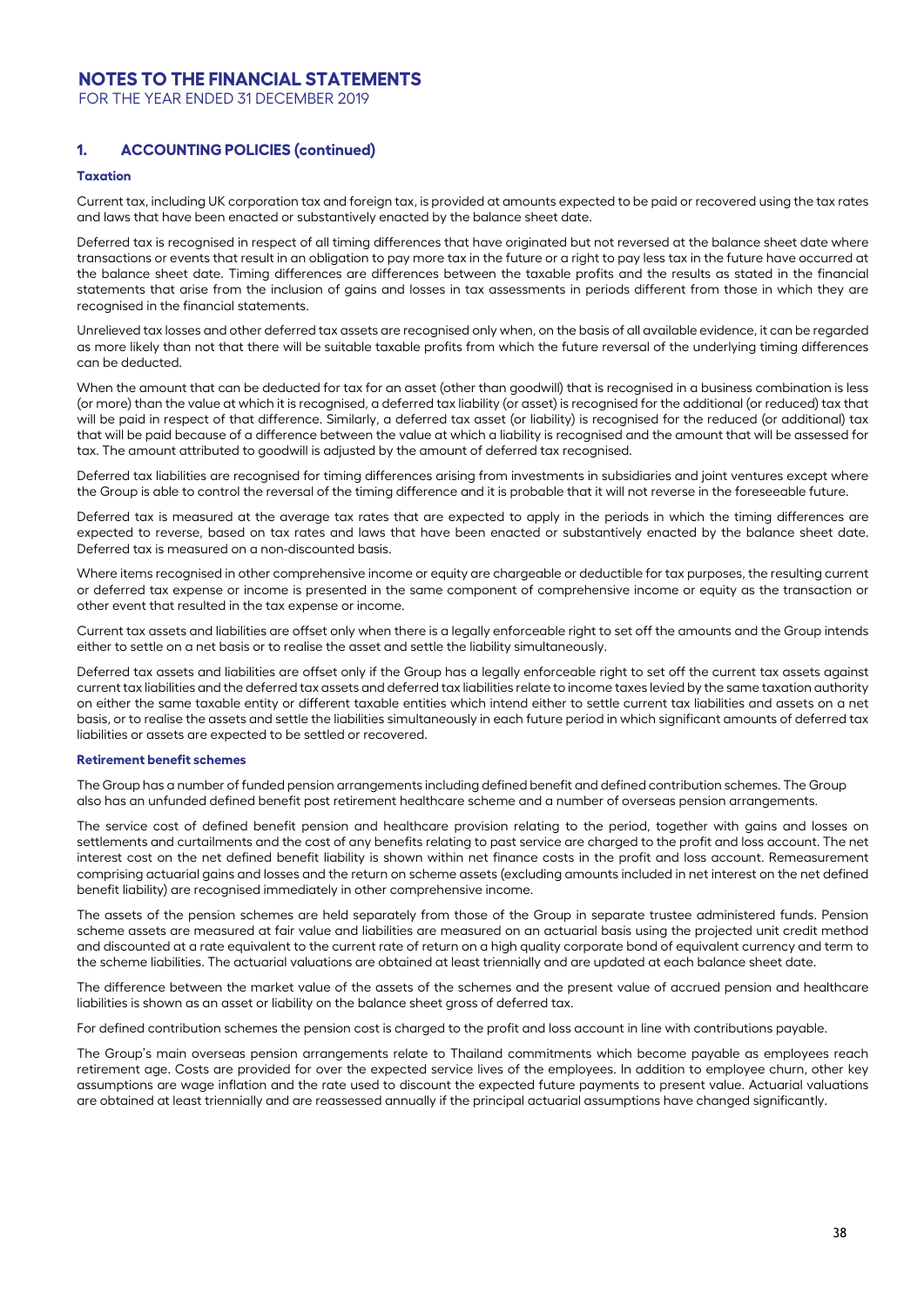FOR THE YEAR ENDED 31 DECEMBER 2019

## **1. ACCOUNTING POLICIES (continued)**

#### **Share-based payments**

The Group issues cash settled share-based payments to certain employees. Cash settled share-based payments are measured at fair value (excluding the effect of non market-based vesting conditions) at the date of grant and at each subsequent balance sheet end. The fair value determined at the balance sheet date of the cash settled share-based payments is expensed on a straight-line basis over the vesting period, based on the Group's estimate of shares that will eventually vest and adjusted for the effect of non marketbased vesting conditions.

When shares issued under the Group's cash settled share-based payment schemes are subsequently purchased by shareholders rather than the Group, the creditor is transferred to equity, reflecting the equity settled nature of those shares.

Fair value is measured by the use of the Black-Scholes pricing model which is considered by management to be the most appropriate method of valuation. The expected life used in the model has been adjusted, based on the Directors' best estimate, for the effects of non-transferability and exercise restrictions.

#### **Foreign exchange**

Transactions in foreign currencies are recorded at the rate of exchange at the date of the transaction. Monetary assets and liabilities denominated in foreign currencies are translated at the balance sheet date at the rate of exchange at that date.

The results of overseas subsidiary undertakings and joint ventures are translated at average exchange rates for the period. The assets and liabilities of such undertakings are translated at period end exchange rates. Exchange differences on the results for the period and the opening net assets are reported in other comprehensive income and accumulated in equity (attributed to non-controlling interests as appropriate). All other exchange differences are included in the profit and loss account in the period in which they arise except for, in the case of the Group financial statements, exchange differences on monetary items receivable from or payable to a foreign operation for which settlement is neither planned nor likely to occur (therefore forming part of the net investment in the foreign operation) which are recognised in other comprehensive income and reported under equity.

#### **Turnover**

Turnover recognised from the supply of services and goods represents the value of services provided under contracts to the extent that there is a right to consideration and the contract outcome can be measured with reasonable certainty and is recorded at the fair value of the consideration due. Where a contract has only been partially completed at the balance sheet date, turnover represents the value of the service provided to date based on the stage of completion of the contract activity at the balance sheet date. Where payments are received from customers in advance of services provided, the amounts are recorded as deferred income and included as part of creditors due within one year.

#### **Exceptional items**

The effects of material transactions that are exceptional by virtue of their size or incidence are separately disclosed.

### **2. CRITICAL ACCOUNTING JUDGEMENTS AND KEY SOURCES OF ESTIMATION UNCERTAINTY**

In the application of the Group's accounting policies, which are described in note 1, the Directors are required to make judgements, estimates and assumptions about the carrying amounts of assets and liabilities that are not readily apparent from other sources. The estimates and associated assumptions are based on historical experience and other factors that are considered to be relevant. Actual results may differ from these estimates.

The estimates and underlying assumptions are reviewed on an ongoing basis. Revisions to accounting estimates are recognised in the period in which the estimate is revised if the revision affects only that period, or in the period of the revision and future periods if the revision affects both current and future periods.

There are no critical accounting judgements apart from those involving estimations which are described below.

#### **Key sources of estimation uncertainty**

The following are the critical judgements involving estimations that the Directors have made in the process of applying the Group's accounting policies and that have the most significant effect on the amounts recognised in the financial statements.

#### Deferred tax assets

The recoverability of the Group's deferred tax assets of £23,583,000 (2018: £23,003,000), which relate entirely to timing differences, is dependent on sufficient future taxable profits. Based on the Group's latest forecasts the Directors' judgement is that it is probable that there will be suitable taxable profits from which the future reversal of the underlying timing differences can be deducted.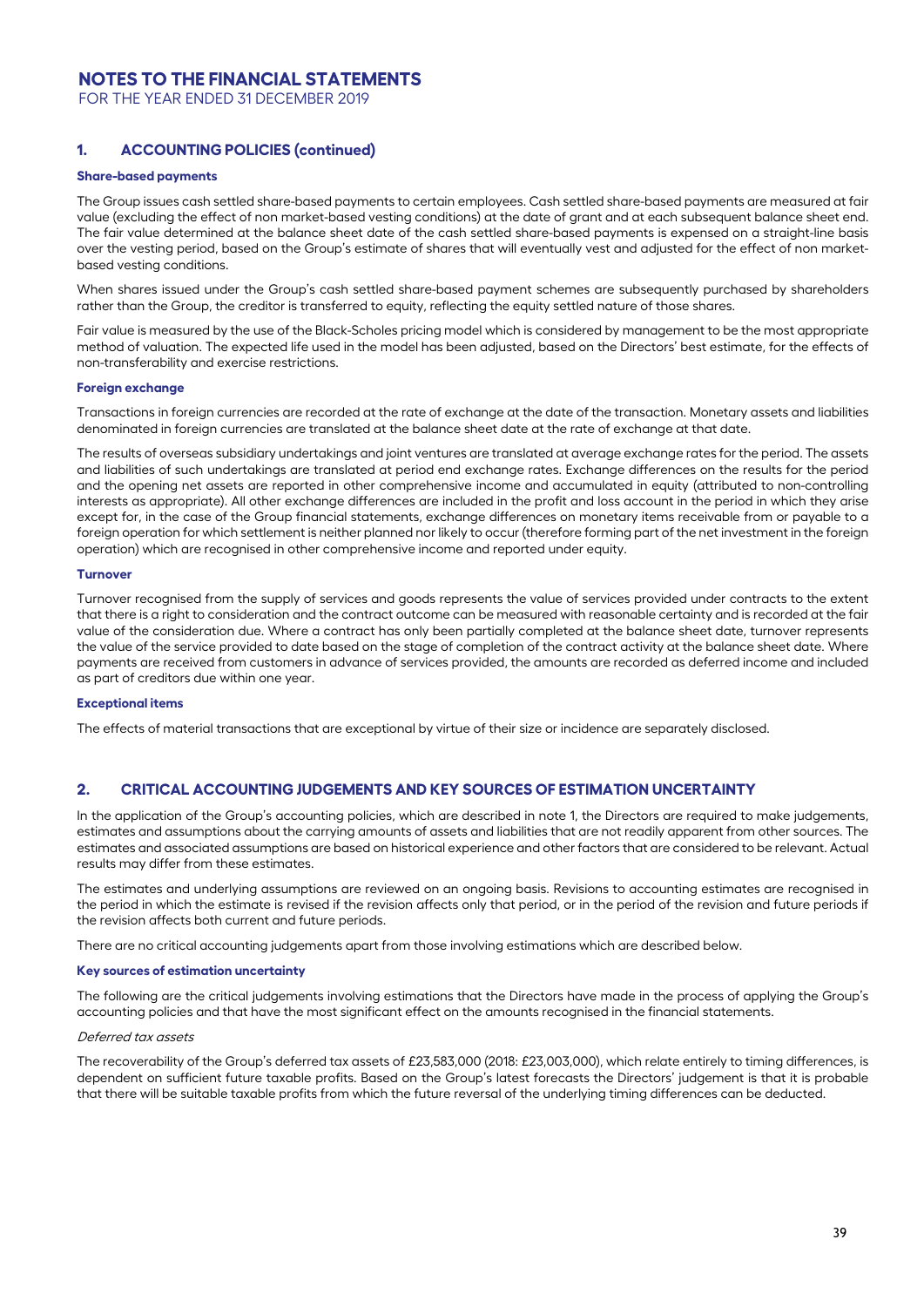FOR THE YEAR ENDED 31 DECEMBER 2019

### **2. CRITICAL ACCOUNTING JUDGEMENTS AND KEY SOURCES OF ESTIMATION UNCERTAINTY (continued)**

#### **Key sources of estimation uncertainty (continued)**

#### Impairment of goodwill

Details of the fixed asset impairments recorded by the Group are disclosed in note 6. Determining whether fixed assets are impaired requires an estimation of the value in use of the relevant cash generating units. The value in use calculation requires the estimation of future cash flows and suitable discount rates in order to calculate present values.

The carrying value of goodwill in the Group balance sheet is £66,479,000 (2018: £59,444,000) after an impairment loss of £nil (2018: £781,000) was recognised in the year. At 31 December 2019 the residual goodwill in respect of all businesses where an impairment charge has been recorded is £5,967,000 (2018: £6,922,000) and other goodwill with a carrying value of £60,512,000 (2018: £52,522,000) is unimpaired.

Based on impairment reviews undertaken at year end, sufficient headroom was identified allowing the Directors to conclude that no impairment charges were required. The key sensitivities underlying the future cash flows used in the impairment review calculations are the medium term sales growth rates that can be achieved by the business and the country long term growth rate. The lowest headroom was in respect of goodwill of £10,122,000 (concerning one entity in Asia-Pacific) where calculations allow for forecast medium term sales growth rates to fall by 3% or the forecast country long term growth rate to fall by 2% before an impairment provision would be needed.

### Retirement benefit schemes

The net deficit on the Group's defined benefit retirement benefit schemes is determined based on actuarial advice and the calculation is significantly affected by relatively small changes in the actuarial assumptions concerning future inflation, discount rates and mortality. The net deficit on the Group's defined benefit retirement benefit schemes is £7,820,000 (2018: £16,110,000) after recognising actuarial gains in the year of £753,000 (2018: £7,468,000).

The Group's main overseas pension arrangements relate to Thailand commitments which become payable as employees reach retirement age. Costs are provided for over the expected service lives of the employees. In addition to employee churn, other key assumptions are wage inflation and the rate used to discount the expected future payments to present value. At 31 December 2019 the provision in respect of the Group's Thailand pension arrangements is £13,169,000 (2018: £6,803,000) after recognising a charge in the year (excluding unwinding of discount) of £7,279,000 (2018: £3,688,000). The year-end provision is based on projections from a triennial actuarial report prepared as at 31 December 2018, trued up for actual payments made. There has been no significant change to the principal actuarial assumptions in the year. A 1% reduction to employee churn would increase the provision by £587,000, a 1% increase to wage inflation would increase the provision by £774,000 and a 1% decrease to the discount rate would increase the provision by £707,000. The provision would decrease by similar amounts for 1% changes in the opposite direction.

### **3. TURNOVER**

The Group's turnover by class of business and geographical market is as follows:

|                            | <b>Year ended</b><br>£'000 | Period ended<br>31 December 2019 31 December 2018<br>£'000 |
|----------------------------|----------------------------|------------------------------------------------------------|
| <b>Facilities services</b> | 869,527                    | 858,042                                                    |
| Serviced office solutions  | 120,392                    | 103,171                                                    |
|                            | 989,919                    | 961,213                                                    |
|                            |                            |                                                            |
| Asia-Pacific               | 395,582                    | 377,880                                                    |
| United Kingdom             | 552,764                    | 543,110                                                    |
| Rest of the world          | 41,573                     | 40,223                                                     |
|                            | 989,919                    | 961,213                                                    |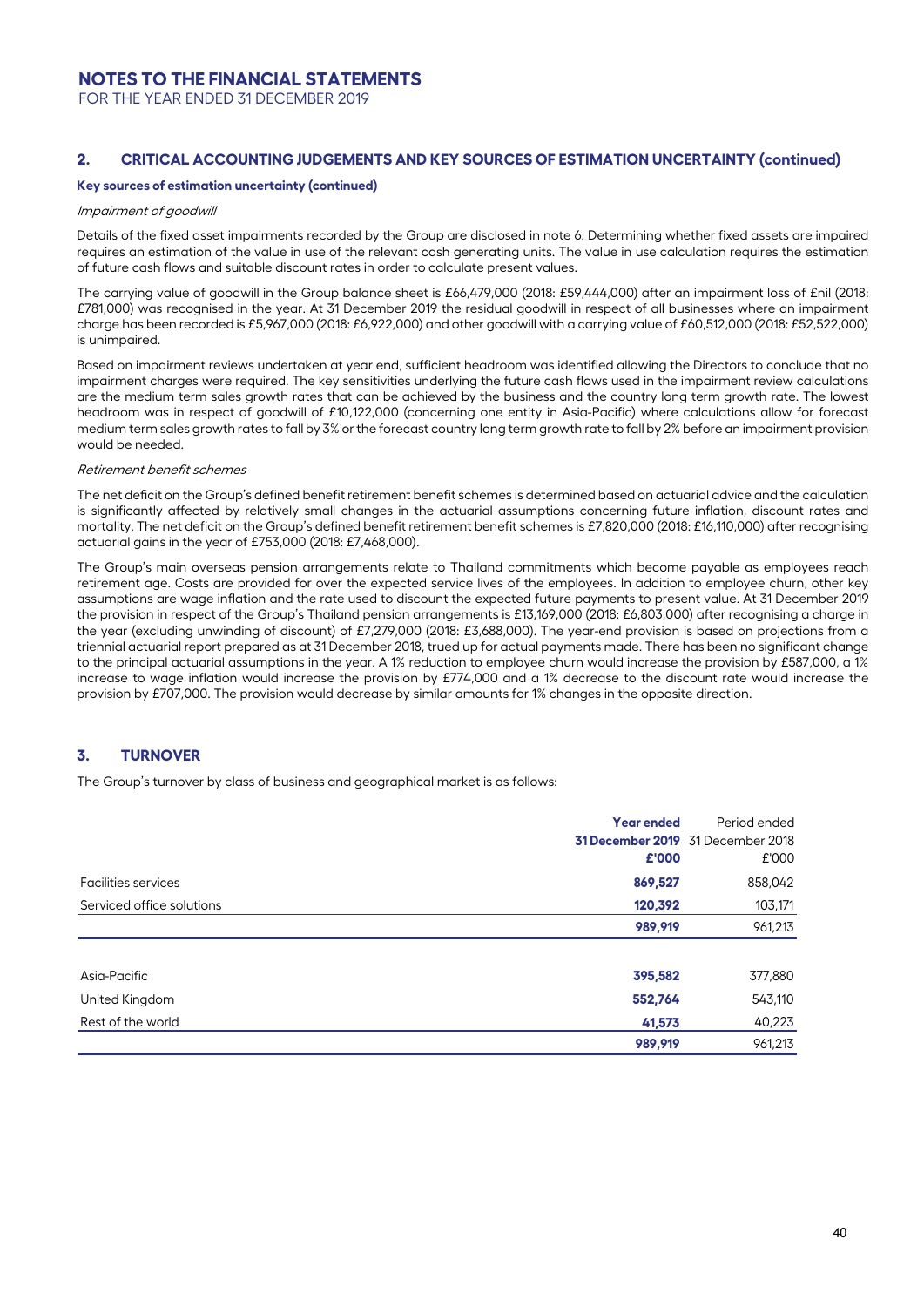FOR THE YEAR ENDED 31 DECEMBER 2019

## **4. EXCEPTIONAL ITEMS**

|                                     | <b>Year ended</b> | Period ended                             |
|-------------------------------------|-------------------|------------------------------------------|
|                                     |                   | <b>31 December 2019</b> 31 December 2018 |
|                                     | £'000             | £'000                                    |
| Profit on sale of properties        | 4,382             | 4,482                                    |
| (Loss)/profit on sale of operations | (3,763)           | 14,937                                   |
| Restructuring costs                 | (199)             | (3,421)                                  |
| Pension costs                       | (5,750)           | (4,310)                                  |
| Impairment of goodwill              |                   | (781)                                    |
|                                     | (5,330)           | 10,907                                   |
| Tax on exceptional items            | 950               | (2,311)                                  |
|                                     | (4,380)           | 8,596                                    |
|                                     |                   |                                          |

Profit on sale of properties relates to the disposal of surplus properties, mainly in the UK.

The loss on sale of operations in the year mainly relates to the tactical disposals of the Group's sub-scale business in Singapore and a Landmark subsidiary thereby exiting an under-performing lease, along with residual costs relating to prior disposals (see note 15D). The 2018 profit on sale of operations mainly related to the second phase of the disposal of the Group's Cannon Hygiene businesses in New Zealand, India (including Corporate-Millennium Hygiene Solutions Private Limited), Ireland, Thailand and South Africa.

Restructuring costs are mainly associated with the 2018 restructuring of the Group's UK businesses.

Pension costs relate to reassessments of the provision for Thailand pension arrangements. 2018 also includes a Guaranteed Minimum Pension (GMP) equalisation charge in the UK.

Impairment of goodwill relates to businesses where the carrying values of goodwill exceeded the forecast net present value of future cash flows.

## **5. FINANCE COSTS (NET)**

|                                                                   | <b>Year ended</b><br>31 December 2019 | Period ended<br>31 December 2018 |
|-------------------------------------------------------------------|---------------------------------------|----------------------------------|
|                                                                   | £'000                                 | £'000                            |
| Interest payable on bank loans and overdrafts                     | 1,459                                 | 2,563                            |
| Interest payable under finance leases and hire purchase contracts | 135                                   | 187                              |
|                                                                   | 1,594                                 | 2,750                            |
| Interest receivable                                               | (54)                                  | (121)                            |
| Unwinding of discount on provisions                               | 77                                    |                                  |
| Currency adjustments                                              | 68                                    | 299                              |
| Other finance expenses                                            | 1,064                                 | 1,158                            |
|                                                                   | 2,749                                 | 4,086                            |
| Share of net interest payable of joint ventures                   | 124                                   | 45                               |
|                                                                   | 2,873                                 | 4,131                            |

Other finance expenses includes £340,000 (2018: £581,000) in respect of defined benefit retirement benefit schemes (see note 22).

For financial instruments that are not measured at fair value through profit or loss, the total interest income for financial assets was £54,000 (2018: £121,000) and the total interest expense for financial liabilities was £1,728,000 (2018: £2,907,000). This financial instruments disclosure excludes income and expense in respect of finance leases and hire purchase contracts and retirement benefit schemes.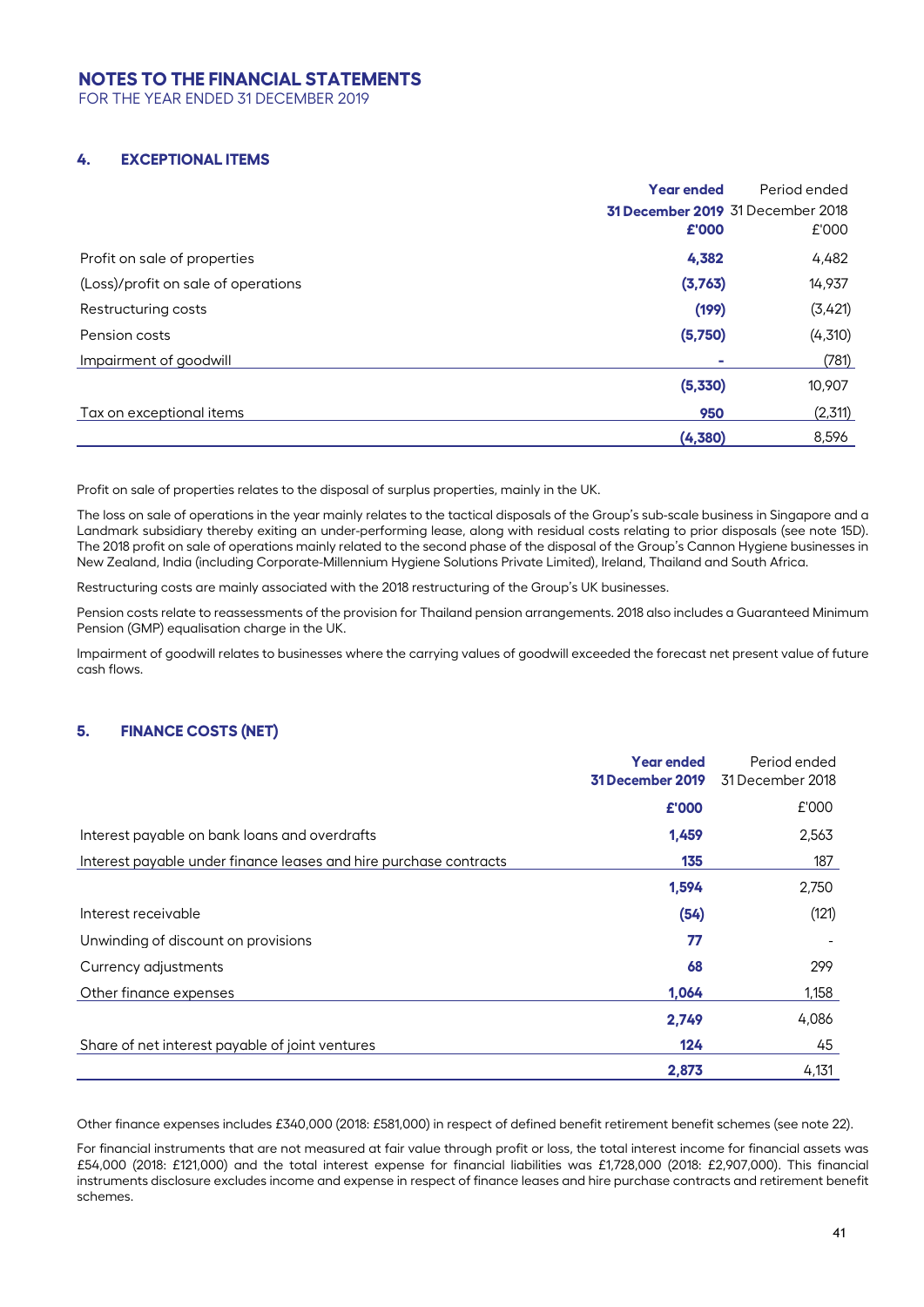FOR THE YEAR ENDED 31 DECEMBER 2019

### **6. PROFIT BEFORE TAXATION**

|                                                  | <b>Year ended</b> | Period ended                      |
|--------------------------------------------------|-------------------|-----------------------------------|
|                                                  |                   | 31 December 2019 31 December 2018 |
|                                                  | £'000             | £'000                             |
| Profit before taxation is after charging:        |                   |                                   |
| Depreciation of tangible fixed assets            | 16,452            | 14,818                            |
| Amortisation of goodwill                         | 9,166             | 8,206                             |
| Amortisation of brands                           | 713               | 713                               |
| Amortisation of software                         | 2,411             | 2,272                             |
| Impairment of tangible fixed assets              | 350               | 1,434                             |
| Impairment of goodwill                           |                   | 781                               |
| Impairment of investments in joint ventures      |                   | 619                               |
| Rentals under operating leases:                  |                   |                                   |
| - hire of plant and machinery                    | 1,643             | 2,222                             |
| - other operating leases                         | 53,638            | 43,816                            |
| Auditor's remuneration:                          |                   |                                   |
| - audit of the Company's annual accounts         | 294               | 208                               |
| - audit of the Company's subsidiary undertakings | 508               | 521                               |
| - tax compliance services                        | 102               | 112                               |

Fees payable to Deloitte LLP and its associates for non-audit services to the Company are not required to be separately disclosed because the consolidated financial statements are required to disclose such fees on a consolidated basis.

### **Impairments of fixed assets**

The net impairment of tangible fixed assets arising from onerous leases and the disposal of the Group's Cannon Hygiene businesses is included as a £nil credit in cost of sales (2018: £366,000) and as a £350,000 cost in exceptional (loss)/profit on sale of operations (2018: £1,800,000) respectively.

The impairment of investments in joint ventures in 2018 arose from the disposal of the Group's Cannon Hygiene businesses and is included in exceptional profit on sale of operations.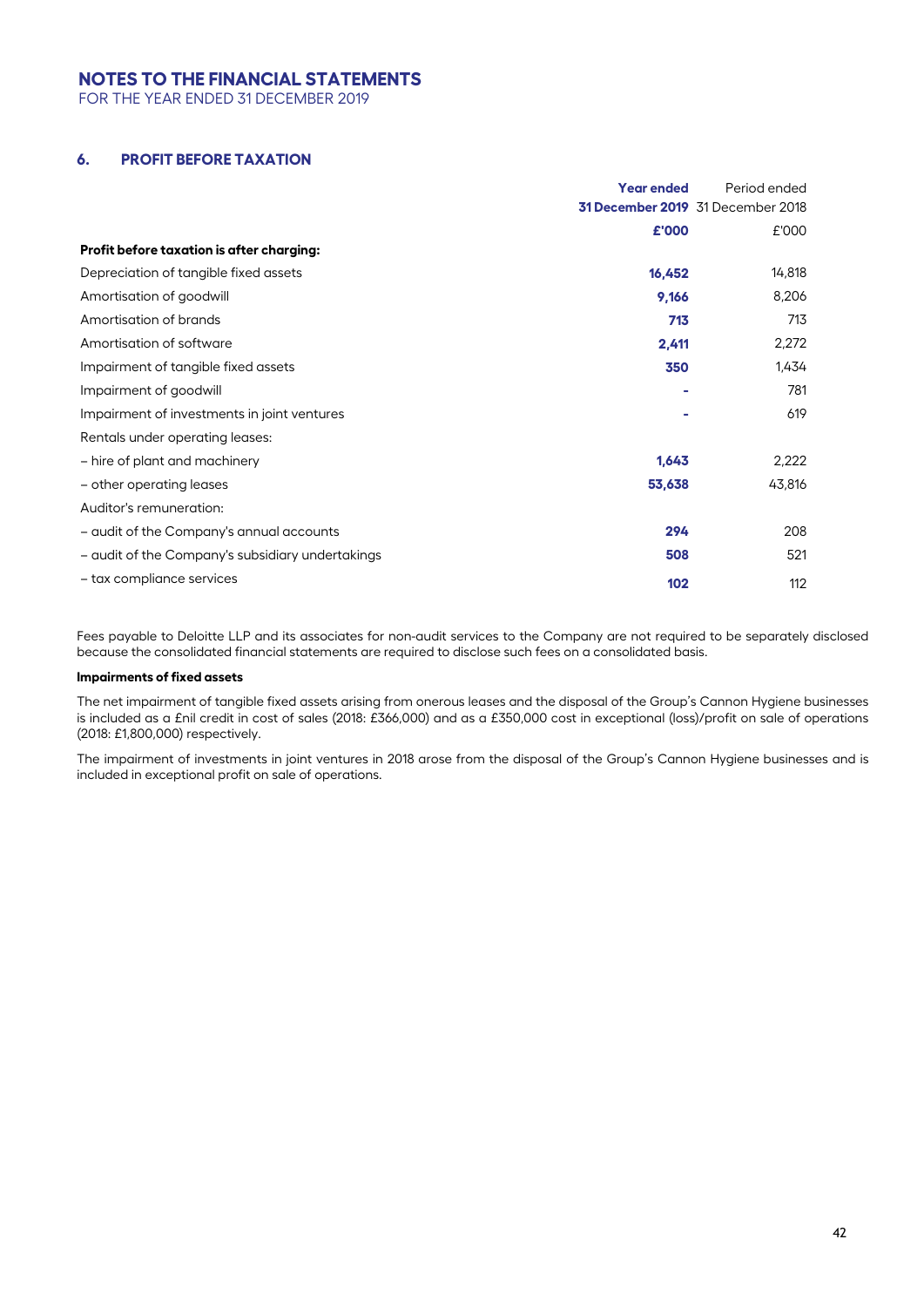FOR THE YEAR ENDED 31 DECEMBER 2019

### **7. INFORMATION REGARDING DIRECTORS AND EMPLOYEES**

|                          | <b>Year ended</b>                 | Period ended |
|--------------------------|-----------------------------------|--------------|
|                          | 31 December 2019 31 December 2018 |              |
|                          | £'000                             | £'000        |
| Directors' remuneration: |                                   |              |
| Emoluments               | 2.023                             | 2.026        |

Directors' emoluments incorporate salaries, bonuses payable and other benefits.

No Directors were members of a Group pension scheme in the current year or prior period.

Emoluments of the highest paid Director were £1,028,000 (2018: £1,003,000). No share options were exercised by the highest paid Director and no shares were received or receivable by that Director under a long term incentive scheme in the current year or prior period.

Total key management personnel compensation including social security costs was £6,030,000 (2018: £7,569,000). Key management personnel are the Executive Leadership Team, the current team members are shown on page 1.

|                                                                                    | <b>GROUP</b>      |                                          | <b>COMPANY</b>    |                                          |
|------------------------------------------------------------------------------------|-------------------|------------------------------------------|-------------------|------------------------------------------|
|                                                                                    | <b>Year ended</b> | Period ended                             | <b>Year ended</b> | Period ended                             |
|                                                                                    |                   | <b>31 December 2019</b> 31 December 2018 |                   | <b>31 December 2019</b> 31 December 2018 |
|                                                                                    | No.               | No.                                      | No.               | No.                                      |
| The average number of employees, some<br>being employed on a part-time basis, was: |                   |                                          |                   |                                          |
| Operations                                                                         | 75,897            | 73.781                                   |                   |                                          |
| Sales and administration                                                           | 1,804             | 1.851                                    | 39                | 38                                       |
|                                                                                    | 77,701            | 75.632                                   | 39                | 38                                       |

|                                                                                   | <b>GROUP</b>      |                                          | <b>COMPANY</b> |                                          |
|-----------------------------------------------------------------------------------|-------------------|------------------------------------------|----------------|------------------------------------------|
|                                                                                   | <b>Year ended</b> | Period ended<br><b>Year ended</b>        |                | Period ended                             |
|                                                                                   |                   | <b>31 December 2019</b> 31 December 2018 |                | <b>31 December 2019</b> 31 December 2018 |
|                                                                                   | £'000             | £'000                                    | £'000          | £'000                                    |
| Staff costs, including Directors, incurred in<br>respect of these employees were: |                   |                                          |                |                                          |
| Wages and salaries                                                                | 576,345           | 557,803                                  | 7.504          | 6,360                                    |
| Social security costs                                                             | 36,792            | 36.760                                   | 943            | 833                                      |
| Other pension costs                                                               | 16,905            | 16,268                                   | 543            | 2,294                                    |
|                                                                                   | 630.042           | 610.831                                  | 8.990          | 9,487                                    |

Wages and salaries and social security costs include amounts arising under the Group's share-based payments schemes (see note 12).

Other pension costs include costs of £10,265,000 (2018: £8,789,000) for the Group relating to overseas pension arrangements, £6,139,000 (2018: £5,128,000) for the Group and £140,000 (2018: £157,000) for the Company relating to UK defined contribution schemes and £501,000 (2018: £2,351,000) for the Group and £403,000 (2018: £2,137,000 ) for the Company relating to current and past service costs of defined benefit schemes but exclude settlement gains, finance costs and amounts separately dealt with in the statement of comprehensive income.

Other pension costs include exceptional costs of £5,750,000 (2018: £2,690,000) for the Group relating to reassessments of the provision for Thailand pension arrangements and £nil (2018: £1,620,000) for the Group and Company relating to a Guaranteed Minimum Pension (GMP) equalisation charge in the UK.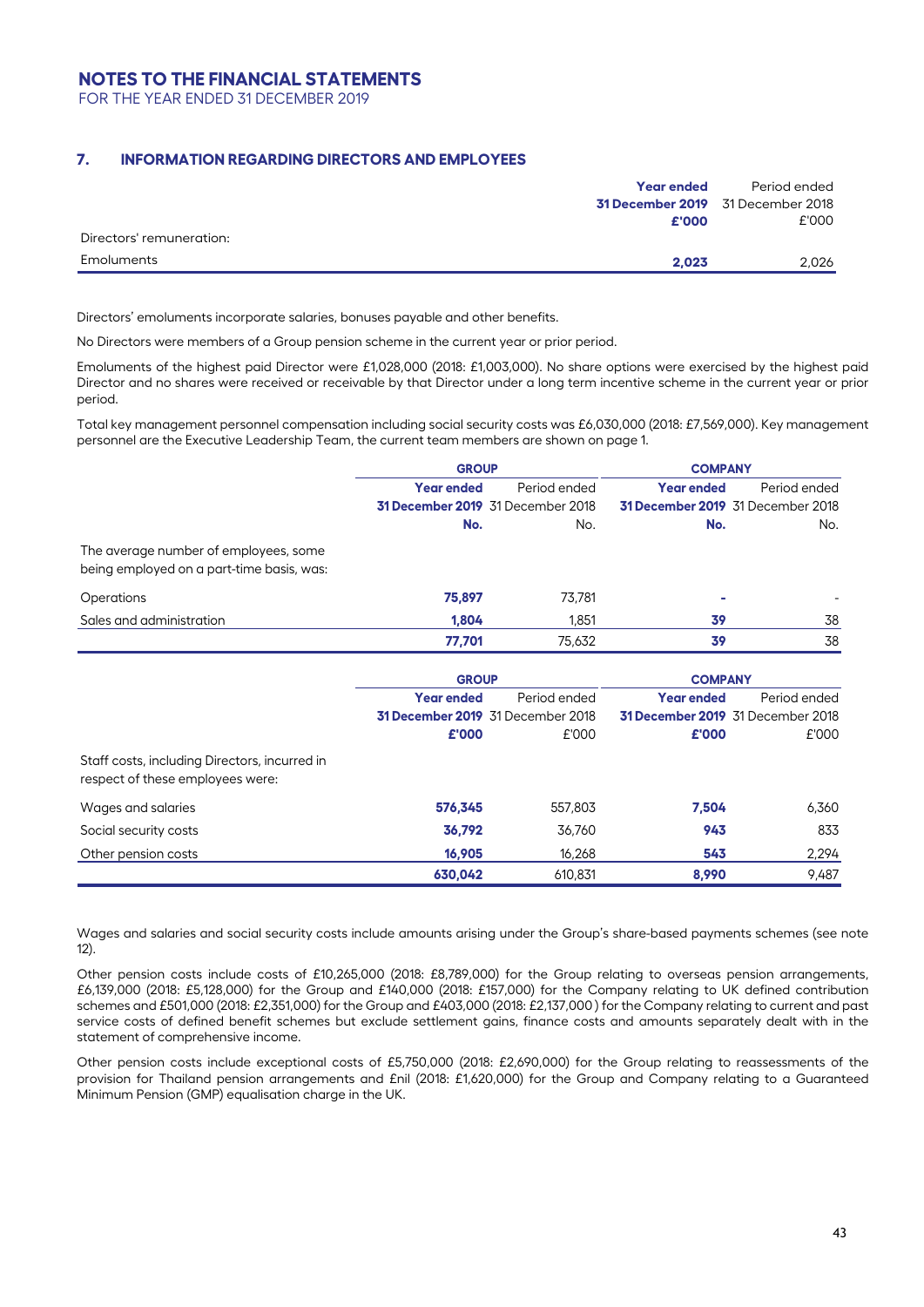FOR THE YEAR ENDED 31 DECEMBER 2019

## **8. TAX ON PROFIT**

|                                                | <b>Year ended</b> | Period ended<br>31 December 2019 31 December 2018 |
|------------------------------------------------|-------------------|---------------------------------------------------|
|                                                | £'000             | £'000                                             |
| <b>Current tax</b>                             |                   |                                                   |
| UK corporation tax                             |                   | 859                                               |
| Foreign tax                                    | 6,823             | 7,336                                             |
|                                                | 6,823             | 8,195                                             |
| Adjustment to prior periods' tax provisions:   |                   |                                                   |
| - UK corporation tax                           | 3                 | 23                                                |
| - foreign tax                                  | (268)             | 247                                               |
|                                                | 6,558             | 8,465                                             |
| <b>Deferred tax</b>                            |                   |                                                   |
| Origination and reversal of timing differences | (631)             | (1,672)                                           |
| Adjustment to prior periods' tax provisions    | (130)             | (506)                                             |
|                                                | (761)             | (2, 178)                                          |
| Share of tax of joint ventures                 | 434               | 355                                               |
|                                                | 6,231             | 6,642                                             |
| Reconciliation of total tax charge:            |                   |                                                   |
| Profit before tax                              | 3,755             | 13,139                                            |
| Tax on profit at standard UK corporation       |                   |                                                   |
| tax rate of 19% (2018: 19%)                    | 713               | 2,496                                             |

| Factors affecting charge for the year/period:       |       |          |
|-----------------------------------------------------|-------|----------|
| - expenses not deductible for tax purposes          | 1,581 | 5,878    |
| - unutilised/(utilised) tax losses                  | 73    | (1, 141) |
| - overseas tax rates                                | 2,816 | 1,583    |
| - other non-taxable income                          | (991) | (1,355)  |
| - deferred tax not recognised on timing differences | 2,428 | (583)    |
| - adjustments in respect of prior periods           | (389) | (236)    |
| Total tax charge for the year/period                | 6,231 | 6,642    |

In addition to the tax charge shown above there is an overseas corporation tax credit of £186,000 (2018: £nil) and a UK deferred tax credit of £11,000 (2018: charge of £1,462,000) dealt with in the statement of comprehensive income.

## **9. RESULT OF THE PARENT COMPANY**

As permitted by Section 408 of the Companies Act 2006, the profit and loss account and the statement of comprehensive income of the Company are not presented as part of these financial statements. The Company's loss for the financial year was £4,100,000 (2018: £444,000).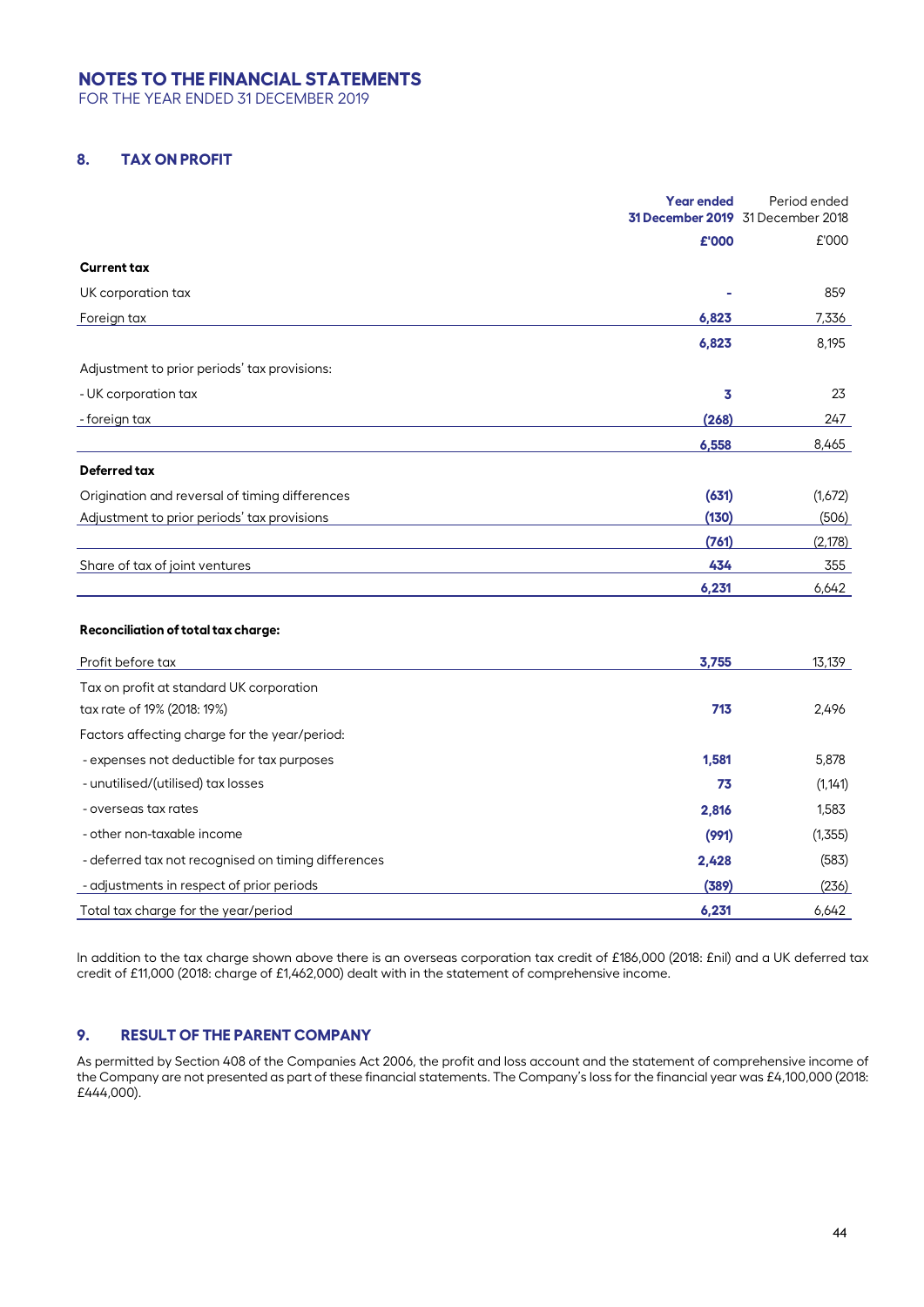FOR THE YEAR ENDED 31 DECEMBER 2019

### **10. DIVIDENDS**

|                                                                                                      | <b>Year ended</b><br>£'000 | Period ended<br><b>31 December 2019</b> 31 December 2018<br>£'000 |
|------------------------------------------------------------------------------------------------------|----------------------------|-------------------------------------------------------------------|
| Amounts recognised as distributions to shareholders:                                                 |                            |                                                                   |
|                                                                                                      |                            |                                                                   |
| Second interim of 22p per share (2018: 13p per share)<br>paid on 18 April 2019 (2018: 19 April 2018) |                            |                                                                   |
| - 4,940,871 (2018: 4,921,503) A ordinary and ordinary shares                                         | 1.087                      | 640                                                               |
| First interim of 33p per share (2018: 9p per share)                                                  |                            |                                                                   |
| paid on 30 October 2019 (2018: 26 October 2018)                                                      |                            |                                                                   |
| - 4,964,957 (2018: 4,940,038) A ordinary and ordinary shares                                         | 1.638                      | 444                                                               |
|                                                                                                      | 2.725                      | 1.084                                                             |

The Employee Share Ownership Plan (ESOP) trust has waived its entitlement to dividends on its ordinary and employee shares.

## **11. (LOSS)/PROFIT PER SHARE**

The calculation of basic (loss)/profit per share and basic profit/(loss) per share excluding exceptional items is based on a weighted average of 4,955,384 (2018: 4,932,749) A ordinary, ordinary and employee shares of 10p each in issue during the year. The calculation of diluted (loss)/profit per share and diluted profit/(loss) per share excluding exceptional items is based on a weighted average of 4,955,384 (2018: 4,933,894) A ordinary, ordinary and employee shares of 10p each.

|                                                                            |                                    | <b>BASIC AND</b><br><b>DILUTED PROFIT/</b><br><b>PROFIT / (LOSS) (LOSS) PER SHARE</b> |                               | <b>BASIC AND</b><br><b>DILUTED PROFIT/</b><br>PROFIT / (LOSS) (LOSS) PER SHARE |
|----------------------------------------------------------------------------|------------------------------------|---------------------------------------------------------------------------------------|-------------------------------|--------------------------------------------------------------------------------|
|                                                                            | <b>Year ended 31 December 2019</b> |                                                                                       | Period ended 31 December 2018 |                                                                                |
|                                                                            | £'000                              | <b>PENCE</b>                                                                          | £'000                         | <b>PENCE</b>                                                                   |
| Profit/(loss) for the financial year/period<br>excluding exceptional items | 1,863                              | 38                                                                                    | (2,325)                       | (47)                                                                           |
| Exceptional profit on sale of properties                                   | 4,278                              | 86                                                                                    | 3,639                         | 74                                                                             |
| Exceptional (loss)/profit on sale of operations                            | (3,881)                            | (78)                                                                                  | 12,206                        | 247                                                                            |
| Exceptional restructuring costs                                            | (177)                              | (4)                                                                                   | (3,004)                       | (61)                                                                           |
| Exceptional pension costs                                                  | (4,600)                            | (93)                                                                                  | (3,464)                       | (70)                                                                           |
| Exceptional impairment of goodwill                                         |                                    |                                                                                       | (781)                         | (16)                                                                           |
| (Loss)/profit for the financial year/period                                | (2,517)                            | (51)                                                                                  | 6,271                         | 127                                                                            |

Exceptional profit of sale of properties includes a tax charge of £104,000 (2018: £843,000), exceptional (loss)/profit on sale of operations includes a tax charge of £118,000 (2018: £2,731,000), exceptional restructuring costs includes a tax credit of £22,000 (2018: £417,000) and exceptional pension costs includes a tax credit of £1,150,000 (2018: £846,000).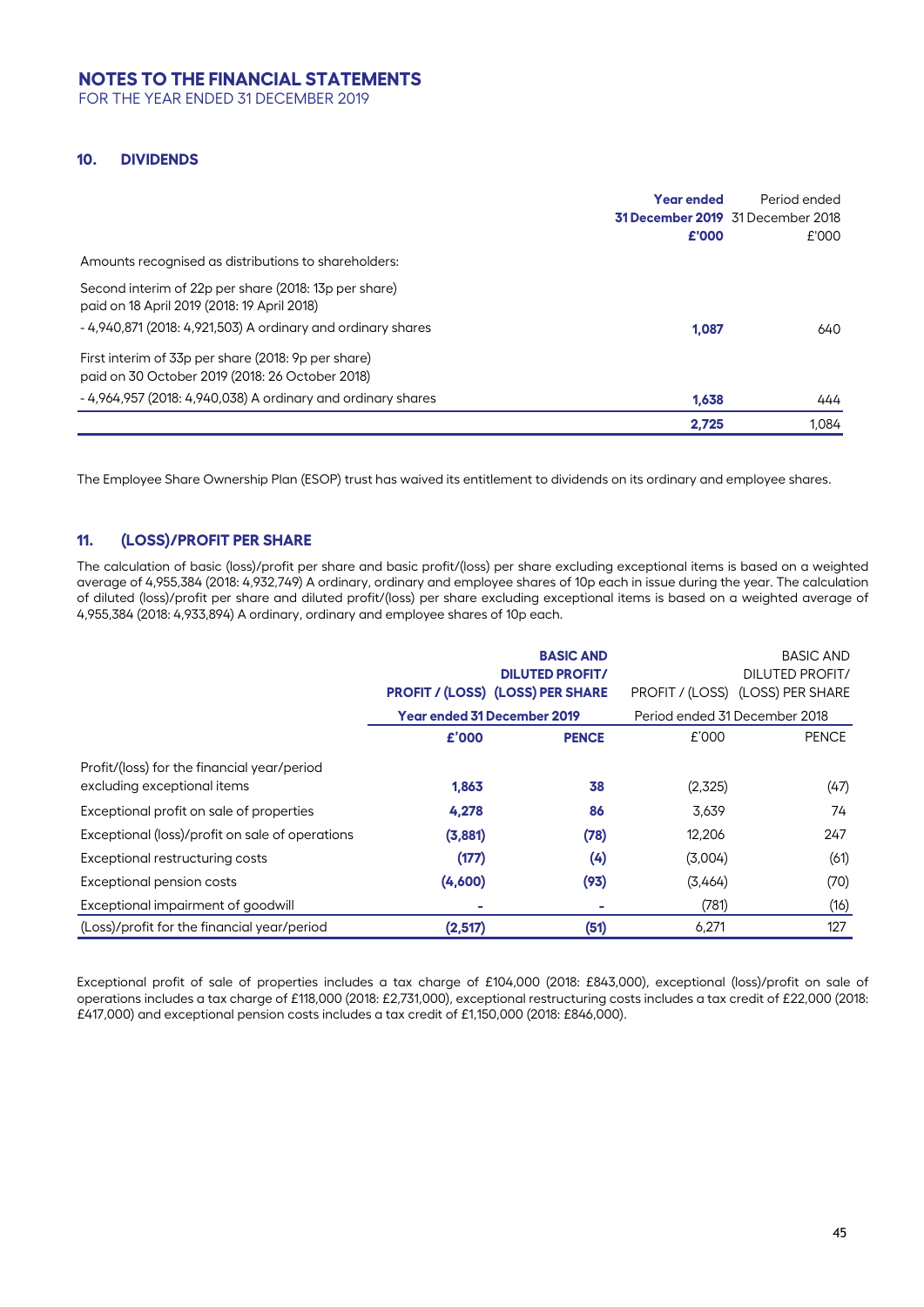FOR THE YEAR ENDED 31 DECEMBER 2019

### **12. SHARE-BASED PAYMENTS**

#### **Share option scheme**

The Company has a share option scheme for certain Group employees. The companies taking part in this Group share-based payment scheme recognise and measure their allocation of the share-based payment expense pro-rata based on the number of options issued to employees of those companies. The estimated fair value of the options at grant date and at each subsequent balance sheet date for accounting purposes is measured by the use of the Black-Scholes pricing model, which is considered to be the most appropriate generally accepted valuation method of measuring fair value.

The vesting period for all options is three years from the date of grant (based on three year performance targets) with an extended four year vesting period (based on four year performance targets) for certain options if the three year performance targets are not achieved. Options expire if they remain unexercised after a period of seven years from the date of grant and options may be forfeited if the employee leaves the Group before the options vest.

Due to the requirement for these shares to be sold when employees leave the Group, these share-based payments are classified as cash settled.

Details of the share options outstanding during the year/period are as follows:

|                                    | <b>GROUP</b>                         |              |  |
|------------------------------------|--------------------------------------|--------------|--|
|                                    | <b>Year ended</b>                    | Period ended |  |
|                                    | 31 December 2018<br>31 December 2019 |              |  |
|                                    | No.                                  | No.          |  |
| At 1 January 2019 / 2 January 2018 | 697,531                              | 730,368      |  |
| Granted during the year/period     | 165,197                              | 164,553      |  |
| Exercised during the year/period   | (1, 145)                             | (690)        |  |
| Forfeited during the year/period   | (284, 014)                           | (196, 700)   |  |
| At 31 December                     | 577,569                              | 697,531      |  |

At 31 December 2019 no options were exercisable (2018: 1,145).

The exercise price for all share options is £nil.

The Group recognised a charge of £2,741,000 (2018: £1,066,000) within administrative expenses related to share-based payment transactions arising under the share option scheme.

#### **Bonus schemes**

Certain Directors and other senior management have elected to invest a proportion of their bonuses in shares. Due to the requirement for these shares to be sold when employees leave the Group, these share-based payments are classified as cash settled. During the year 21,981 (2018: 18,535) shares were acquired in respect of the prior period's bonuses, including 11,729 (2018: 17,544) relating to the Company.

The holders of 23,782 (2018: 23,782) shares acquired in 2017, including 17,030 (2018: 17,030) relating to the Company, are eligible for a further cash bonus equal to the value of the shares acquired if they remain with the Group for three years.

The Group recognised a charge of £983,000 (2018: £723,000) within administrative expenses related to share-based payment transactions arising under the bonus schemes.

The Group recognised a charge of £3,724,000 (2018: £1,789,000) within administrative expenses related to all share-based payment transactions.

The Group's cumulative liability in respect of all share-based payment transactions is £6,928,000 (2018: £3,305,000).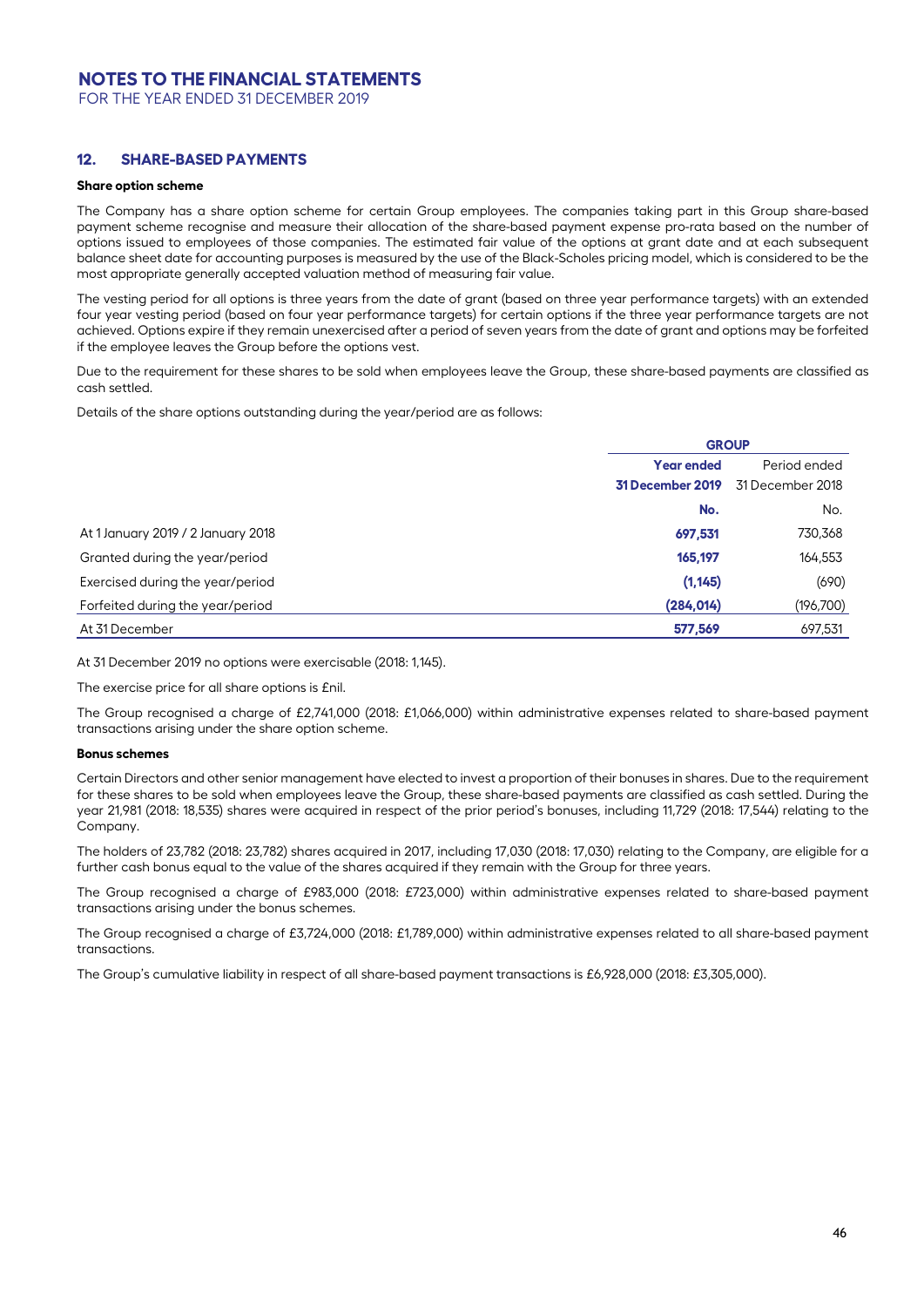FOR THE YEAR ENDED 31 DECEMBER 2019

## **13. INTANGIBLE FIXED ASSETS**

|                                          | <b>GROUP</b>    |       |                        |              | <b>COMPANY</b>  |  |
|------------------------------------------|-----------------|-------|------------------------|--------------|-----------------|--|
|                                          | <b>GOODWILL</b> |       | <b>BRANDS SOFTWARE</b> | <b>TOTAL</b> | <b>SOFTWARE</b> |  |
|                                          | £'000           | £'000 | £'000                  | £'000        | £'000           |  |
| Cost                                     |                 |       |                        |              |                 |  |
| At 1 January 2019                        | 129,236         | 7,126 | 26,195                 | 162,557      | 197             |  |
| Currency adjustments                     | (521)           |       | 33                     | (488)        |                 |  |
| New subsidiaries acquired (note 15C)     | 16,744          |       |                        | 16,744       |                 |  |
| Disposals of businesses                  | (3,479)         |       | (266)                  | (3,745)      |                 |  |
| Adjustment to previous period's goodwill | (21)            |       |                        | (21)         |                 |  |
| Additions                                |                 |       | 3,518                  | 3,518        | 98              |  |
| <b>Disposals</b>                         |                 |       | (95)                   | (95)         |                 |  |
| At 31 December 2019                      | 141,959         | 7,126 | 29,385                 | 178,470      | 295             |  |
| Amortisation                             |                 |       |                        |              |                 |  |
| At 1 January 2019                        | 69,792          | 3,207 | 18,646                 | 91,645       | 158             |  |
| Currency adjustments                     | (150)           |       | 34                     | (116)        |                 |  |
| Charge for the year                      | 9,166           | 713   | 2,411                  | 12,290       | 61              |  |
| Disposals of businesses                  | (3,328)         |       | (247)                  | (3, 575)     |                 |  |
| <b>Disposals</b>                         |                 |       | (86)                   | (86)         |                 |  |
| At 31 December 2019                      | 75,480          | 3,920 | 20,758                 | 100,158      | 219             |  |
| Net book value                           |                 |       |                        |              |                 |  |
| At 31 December 2019                      | 66,479          | 3,206 | 8,627                  | 78,312       | 76              |  |
| At 31 December 2018                      | 59,444          | 3,919 | 7,549                  | 70,912       | 39              |  |

The cumulative amount of goodwill written off to reserves in the accounting periods 31 March 1984 to 31 March 1998 inclusive, as a matter of accounting policy, is £18,567,000 (2018: £18,567,000). Goodwill written off in respect of accounting periods prior to 1984 has not been disclosed as it cannot be obtained without unreasonable expense and delay.

Brands relate to the Landmark brand which is considered to be material to the Group. The inherent value of the i2Office brand, which was purchased in June 2014, has transferred to the Landmark brand following a rebranding of this Group's business on 29 January 2018. The brand has an estimated remaining useful life of four years.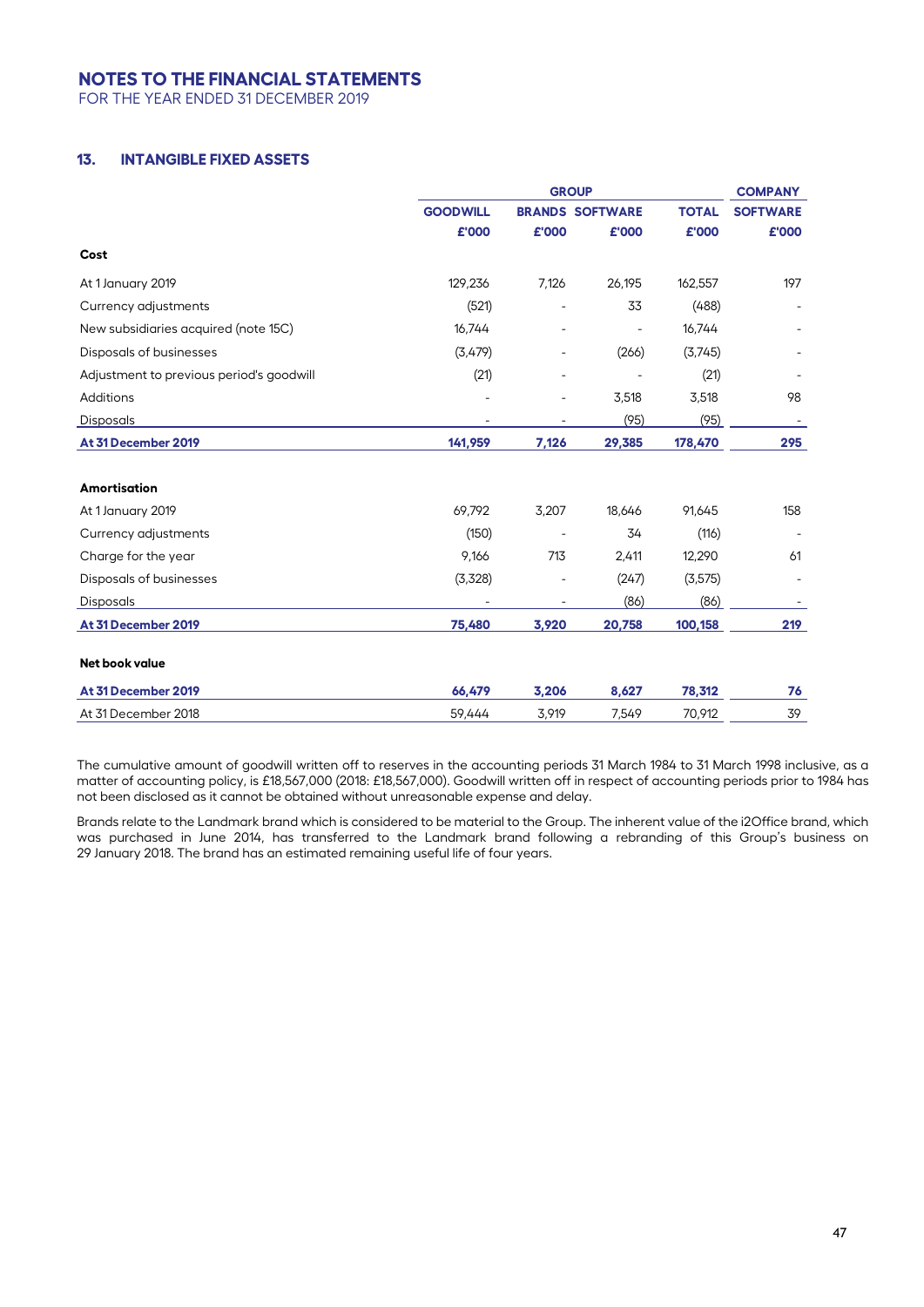FOR THE YEAR ENDED 31 DECEMBER 2019

## **14. TANGIBLE FIXED ASSETS**

|                                      | <b>FREEHOLD</b> | <b>LEASEHOLD</b>         | <b>LONG TERM SHORT TERM</b><br><b>LEASEHOLD</b> | <b>MOTOR</b>             | PLANT,<br><b>MACHINERY,</b><br><b>FIXTURES</b> | <b>CABINETS,</b><br><b>MATS AND</b><br><b>SERVICE</b> |              |
|--------------------------------------|-----------------|--------------------------|-------------------------------------------------|--------------------------|------------------------------------------------|-------------------------------------------------------|--------------|
|                                      |                 | PROPERTIES PROPERTIES    | <b>PROPERTIES</b>                               | <b>VEHICLES</b>          | <b>AND FITTINGS</b>                            | <b>EQUIPMENT</b>                                      | <b>TOTAL</b> |
| <b>GROUP</b>                         | £'000           | £'000                    | £'000                                           | £'000                    | £'000                                          | £'000                                                 | £'000        |
| Cost                                 |                 |                          |                                                 |                          |                                                |                                                       |              |
| At 1 January 2019                    | 11,568          | 3,591                    | 55,696                                          | 3,842                    | 73,608                                         | 1,761                                                 | 150,066      |
| Currency adjustments                 | 11              | (26)                     | 13                                              | (63)                     | (201)                                          | 66                                                    | (200)        |
| Reclassifications                    |                 |                          | 389                                             |                          | (389)                                          |                                                       |              |
| New subsidiaries acquired (note 15C) |                 | $\overline{a}$           | 5,087                                           | $\blacksquare$           | 1,071                                          | $\overline{\phantom{a}}$                              | 6,158        |
| Disposals of businesses              |                 | $\overline{\phantom{a}}$ | (598)                                           | (71)                     | (2,471)                                        | $\overline{a}$                                        | (3, 140)     |
| <b>Additions</b>                     |                 | $\overline{\phantom{a}}$ | 10,557                                          | 560                      | 7,610                                          | 937                                                   | 19,664       |
| Disposals                            | (2,846)         | (605)                    | (39)                                            | (273)                    | (2,097)                                        |                                                       | (5,860)      |
| At 31 December 2019                  | 8,733           | 2,960                    | 71,105                                          | 3,995                    | 77,131                                         | 2,764                                                 | 166,688      |
| <b>Depreciation</b>                  |                 |                          |                                                 |                          |                                                |                                                       |              |
| At 1 January 2019                    | 6,149           | 1,901                    | 18,033                                          | 3,448                    | 46,128                                         | 697                                                   | 76,356       |
| Currency adjustments                 | 8               | (19)                     | 20                                              | (60)                     | (201)                                          | 22                                                    | (230)        |
| Charge for the year                  | 153             | 98                       | 7,102                                           | 234                      | 8,414                                          | 451                                                   | 16,452       |
| Disposals of businesses              |                 | $\overline{a}$           | (421)                                           | (59)                     | (2,066)                                        | $\overline{a}$                                        | (2,546)      |
| Impairment                           | 350             |                          | $\overline{\phantom{a}}$                        |                          |                                                |                                                       | 350          |
| Disposals                            | (1, 125)        | (251)                    | (36)                                            | (250)                    | (1,814)                                        |                                                       | (3,476)      |
| At 31 December 2019                  | 5,535           | 1,729                    | 24,698                                          | 3,313                    | 50,461                                         | 1,170                                                 | 86,906       |
| Net book value                       |                 |                          |                                                 |                          |                                                |                                                       |              |
| At 31 December 2019                  | 3,198           | 1,231                    | 46,407                                          | 682                      | 26,670                                         | 1,594                                                 | 79,782       |
| At 31 December 2018                  | 5,419           | 1,690                    | 37,663                                          | 394                      | 27,480                                         | 1,064                                                 | 73,710       |
| <b>COMPANY</b>                       |                 |                          |                                                 |                          |                                                |                                                       |              |
| Cost                                 |                 |                          |                                                 |                          |                                                |                                                       |              |
| At 1 January 2019                    | 11,140          | 3,124                    | 2,681                                           |                          | 910                                            | $\overline{a}$                                        | 17,855       |
| Disposals                            | (2,777)         | (605)                    |                                                 | $\overline{\phantom{a}}$ | (90)                                           | $\blacksquare$                                        | (3, 472)     |
| At 31 December 2019                  | 8,363           | 2,519                    | 2,681                                           | $\sim$                   | 820                                            | ٠                                                     | 14,383       |
| <b>Depreciation</b>                  |                 |                          |                                                 |                          |                                                |                                                       |              |
| At 1 January 2019                    | 5,979           | 1,607                    | 1,616                                           |                          | 887                                            |                                                       | 10,089       |
| Charge for the year                  | 151             | 58                       | 122                                             |                          | 12                                             |                                                       | 343          |
| Impairment                           | 350             | $\overline{\phantom{a}}$ |                                                 |                          |                                                |                                                       | 350          |
| Disposals                            | (1, 113)        | (249)                    |                                                 |                          | (81)                                           |                                                       | (1,443)      |
| At 31 December 2019                  | 5,367           | 1,416                    | 1,738                                           | ä,                       | 818                                            | ۰                                                     | 9,339        |
| Net book value                       |                 |                          |                                                 |                          |                                                |                                                       |              |
| At 31 December 2019                  | 2,996           | 1,103                    | 943                                             |                          | $\overline{\mathbf{2}}$                        | ٠                                                     | 5,044        |
| At 31 December 2018                  | 5,161           | 1,517                    | 1,065                                           |                          | 23                                             | -                                                     | 7,766        |

During the year the Group entered into finance lease and hire purchase arrangements in respect of assets with a total capital value at inception of £1,160,000 (2018: £564,000). The net book value of the Group's fixed assets includes £13,000 (2018: £41,000) in respect of motor vehicles and £4,166,000 (2018: £3,428,000) in respect of plant and machinery held under finance leases and hire purchase contracts, which do not include any unusual arrangements.

Cabinets, mats and service equipment are held for customer hire.

Tangible fixed assets held under finance leases and hire purchase contracts with a carrying amount of £4,179,000 (2018: £3,469,000) have been pledged to secure bank liabilities of the Group.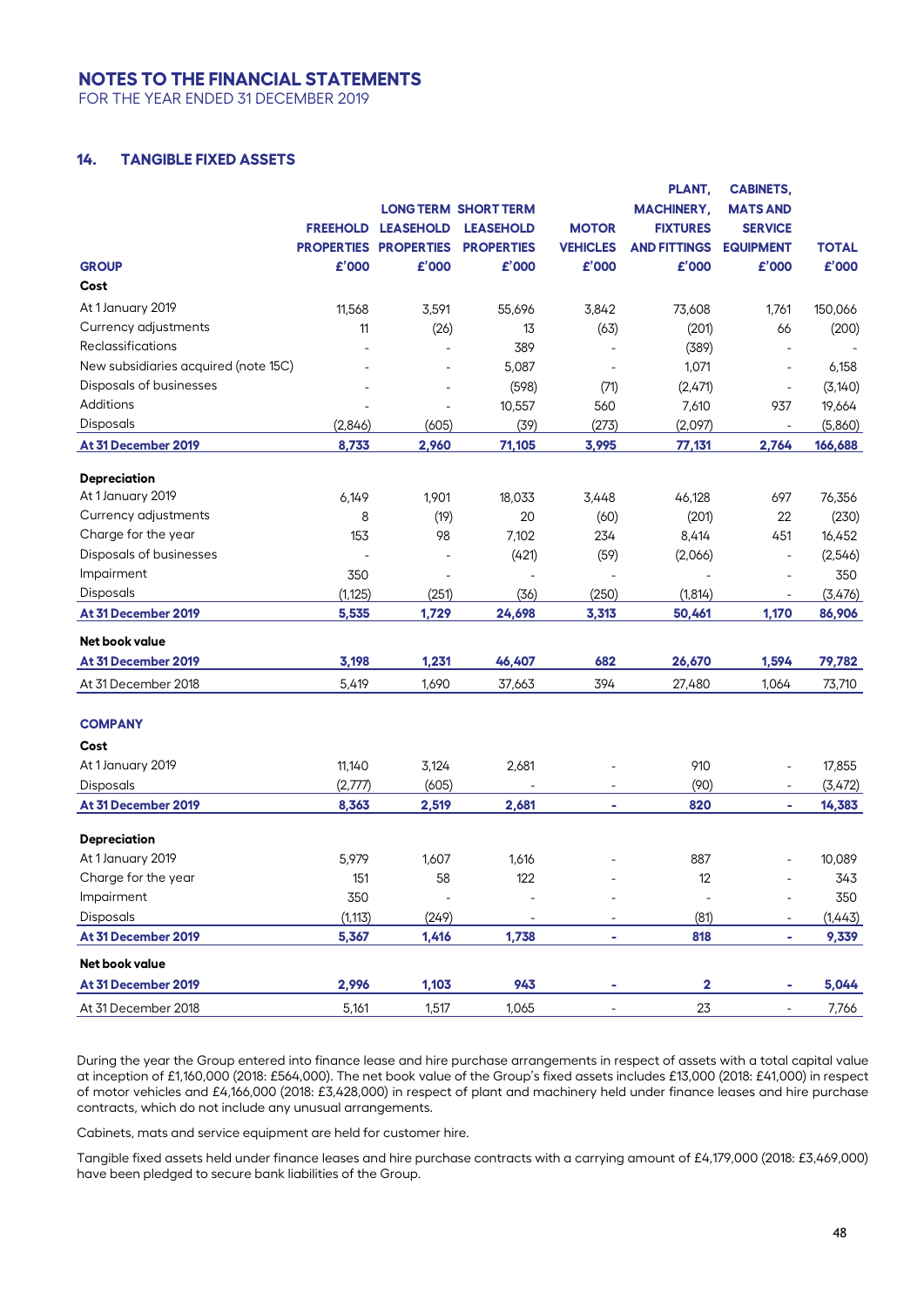FOR THE YEAR ENDED 31 DECEMBER 2019

## **15. FIXED ASSET INVESTMENTS**

|                         | <b>GROUP</b> |                          | <b>COMPANY</b> |         |
|-------------------------|--------------|--------------------------|----------------|---------|
|                         | 2019         | 2018                     | 2019           | 2018    |
|                         | £'000        | £'000                    | £'000          | £'000   |
| Subsidiary undertakings | ÷            | $\overline{\phantom{0}}$ | 125,943        | 125,670 |
| Joint ventures          | 4,764        | 4,552                    | 27             | -       |
| Other investments       | 541          | 463                      | 473            | 382     |
|                         | 5,305        | 5,015                    | 126,443        | 126,052 |

#### **(A) Joint ventures**

|                               | <b>SHARE OF</b>   |                 |                          |              |
|-------------------------------|-------------------|-----------------|--------------------------|--------------|
|                               | <b>NET ASSETS</b> | <b>GOODWILL</b> | <b>LOANS</b>             | <b>TOTAL</b> |
| <b>GROUP</b>                  | £'000             | £'000           | £'000                    | £'000        |
| Share of net assets and loans |                   |                 |                          |              |
| At 1 January 2019             | 4,824             | 326             | 21                       | 5,171        |
| Currency adjustments          | (100)             |                 |                          | (100)        |
| Share of profit               | 1,008             | (47)            | $\overline{\phantom{a}}$ | 961          |
| Additions                     | $\overline{2}$    | 25              | -                        | 27           |
| <b>Dividends</b>              | (564)             |                 |                          | (564)        |
| Disposals                     | (720)             | (11)            |                          | (731)        |
| At 31 December 2019           | 4,450             | 293             | 21                       | 4,764        |
| <b>Provisions</b>             |                   |                 |                          |              |
| At 1 January 2019             | 619               |                 |                          | 619          |
| <b>Disposals</b>              | (619)             |                 |                          | (619)        |
| At 31 December 2019           | ۰                 | ٠               | ۰                        |              |
| Net book value                |                   |                 |                          |              |
| At 31 December 2019           | 4,450             | 293             | 21                       | 4,764        |
| At 31 December 2018           | 4,205             | 326             | 21                       | 4,552        |

The Group share of profit of £961,000 comprises share of operating profit of £1,519,000 less share of net interest payable of £124,000 less share of tax charge of £434,000.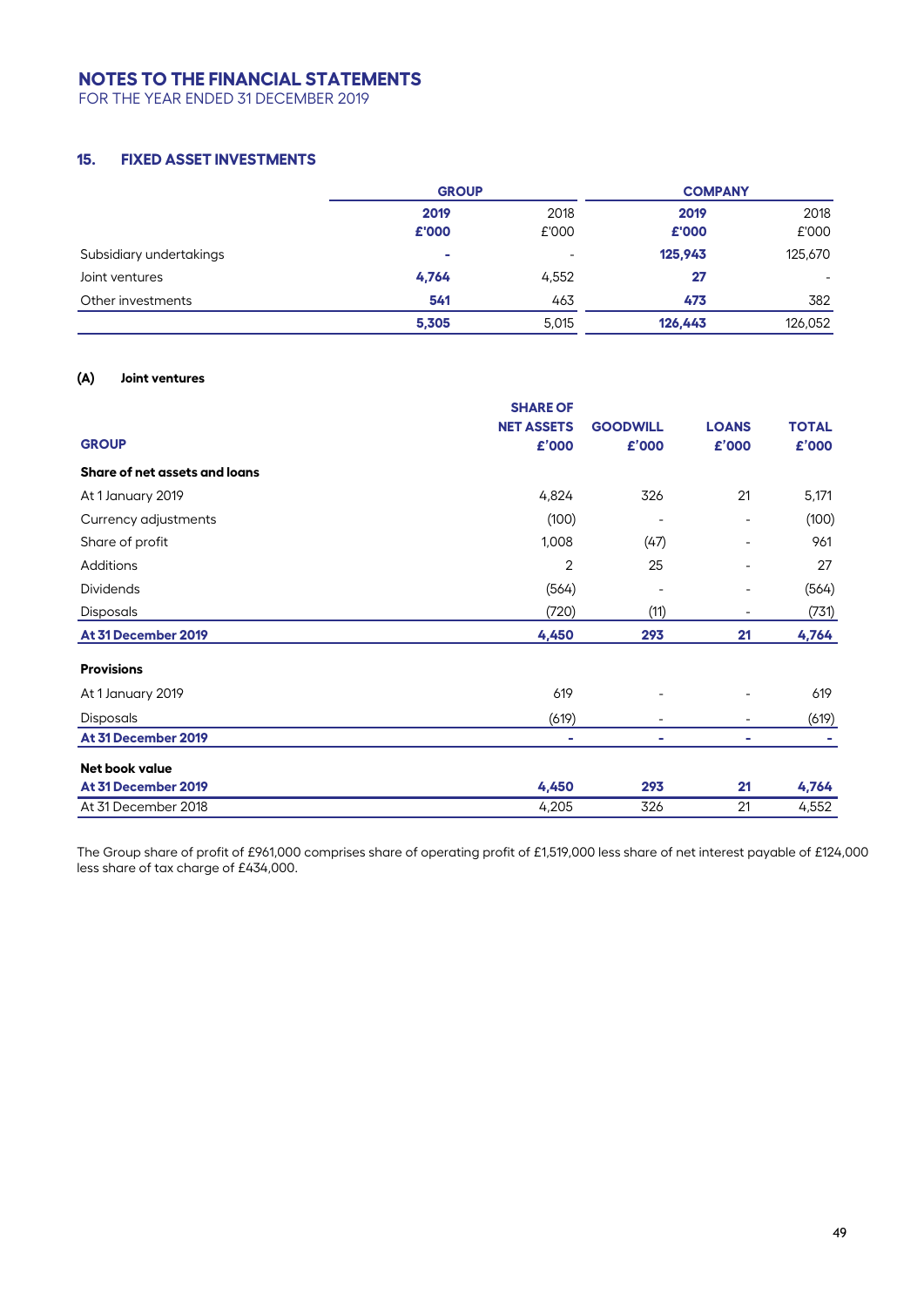FOR THE YEAR ENDED 31 DECEMBER 2019

## **15. FIXED ASSET INVESTMENTS (continued)**

#### **(B) Other investments**

|                     | <b>LISTED</b> | <b>UNLISTED</b> | <b>TOTAL</b> |
|---------------------|---------------|-----------------|--------------|
| <b>GROUP</b>        | £'000         | £'000           | £'000        |
| Cost/fair value     |               |                 |              |
| At 1 January 2019   | 8             | 1,215           | 1,223        |
| <b>Revaluations</b> | 1             |                 |              |
| Additions           |               | 170             | 170          |
| Disposals           |               | (13)            | (13)         |
| At 31 December 2019 | 9             | 1,372           | 1,381        |
| <b>Provisions</b>   |               |                 |              |
| At 1 January 2019   |               | 760             | 760          |
| Charge for the year |               | 80              | 80           |
| At 31 December 2019 | ٠             | 840             | 840          |
| Net book value      |               |                 |              |
| At 31 December 2019 | 9             | 532             | 541          |
| At 31 December 2018 | 8             | 455             | 463          |

Listed investments represent investments in non-puttable ordinary shares and are measured at fair value based on the quoted market price. The cost of the shares on acquisition was £3,000 (2018: £3,000). Unlisted investments, including non-puttable ordinary shares of £67,000 (2018: £67,000), are held at cost less amortisation and provision for any impairment.

#### **(C) Acquisitions**

On 31 March 2019 the Group acquired 100% of the share capital of The Space Holdings London Limited. The following values were attributed to the major categories of assets and liabilities acquired:

|                                                     | <b>BOOK VALUES</b><br><b>AND FAIR</b> |
|-----------------------------------------------------|---------------------------------------|
|                                                     | <b>VALUES</b>                         |
|                                                     | £'000                                 |
| Tangible fixed assets                               | 6,158                                 |
| Cash at bank and in hand                            | 483                                   |
| <b>Debtors</b>                                      | 3,468                                 |
| Creditors: amounts falling due within one year      | (4, 753)                              |
| Creditors: amounts falling after more than one year | (4, 190)                              |
| Provisions for liabilities                          | (168)                                 |
| Net assets acquired                                 | 998                                   |
| Goodwill                                            | 16,744                                |
| <b>Total consideration</b>                          | 17,742                                |
| Discharged by:                                      |                                       |
| Cash paid in the year                               | 11,792                                |
| Deferred contingent cash consideration              | 5,950                                 |
|                                                     | 17,742                                |

The net cash outflow in respect of the acquisition of £11,309,000 comprised cash consideration of £11,792,000 less cash at bank and in hand of £483,000 acquired. The useful life of goodwill for this acquisition is ten years.

In the year ended 31 December 2019, turnover of £10,238,000 and profit after taxation of £1,450,000 are included in the consolidated profit and loss account in respect of the group of companies headed by The Space Holdings London Limited.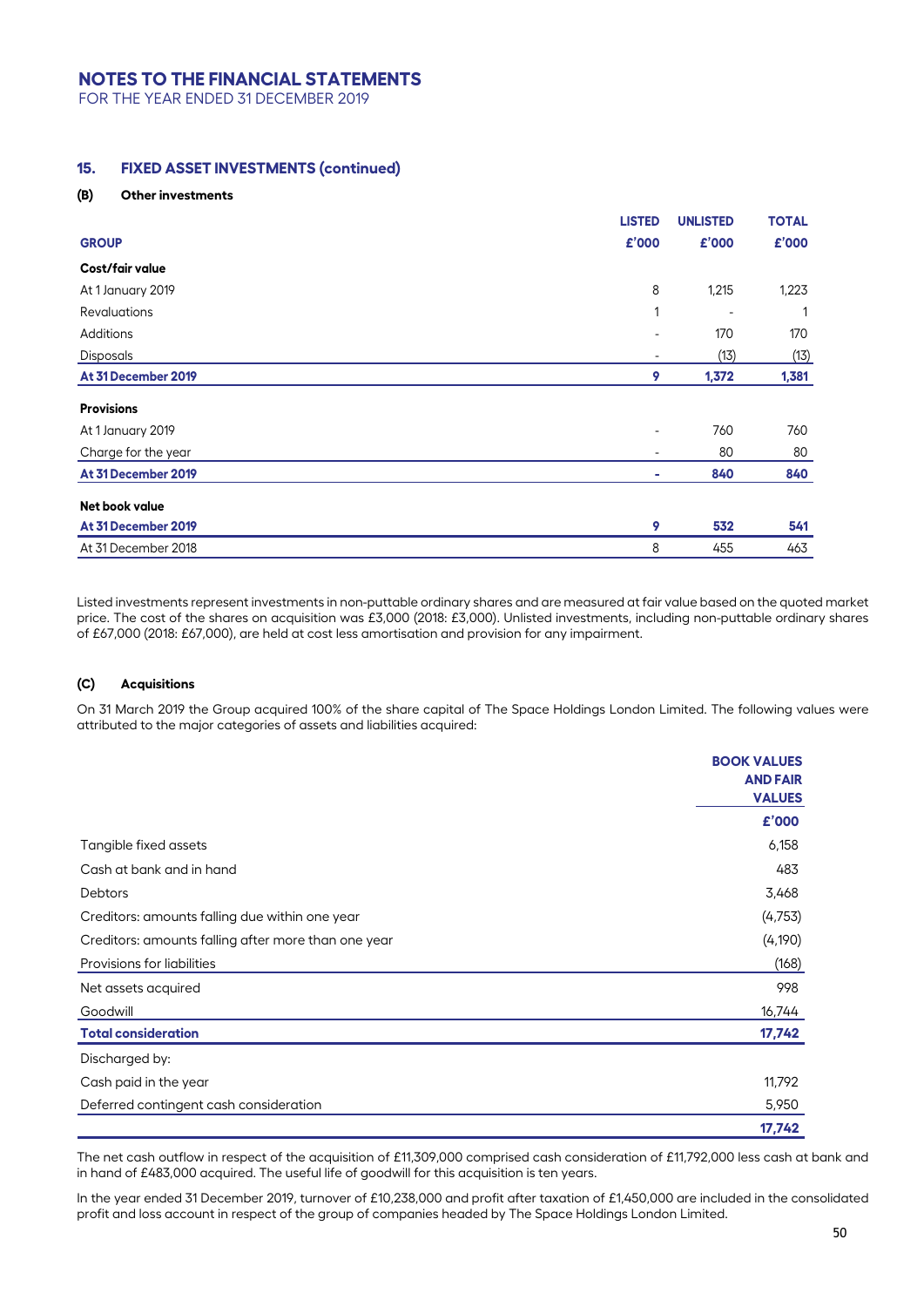FOR THE YEAR ENDED 31 DECEMBER 2019

### **15. FIXED ASSET INVESTMENTS (continued)**

### **(D) Disposals**

On 31 October 2019 the Group disposed of its business in Singapore and on 30 November 2019 the Group disposed of a Landmark subsidiary thereby exiting an under-performing lease. These tactical disposals incurred exceptional losses on sale totalling £2,508,000 after tax.

Other disposals in the year and residual costs relating to prior disposals incurred a net exceptional loss on disposal of £1,373,000 after tax.

### **(E) Investments held as fixed assets by the Company**

|                          | <b>SUBSIDIARY</b>   |                          | <b>OTHER INVESTMENTS</b> |                          |              |
|--------------------------|---------------------|--------------------------|--------------------------|--------------------------|--------------|
|                          | <b>UNDERTAKINGS</b> | <b>VENTURES</b>          | <b>LISTED</b>            | <b>UNLISTED</b>          | <b>TOTAL</b> |
| <b>COMPANY</b>           | £'000               | £'000                    | £'000                    | £'000                    | £'000        |
| Cost/fair value          |                     |                          |                          |                          |              |
| At 1 January 2019        | 126,293             | $\overline{\phantom{0}}$ | 8                        | 654                      | 126,955      |
| Additions - third party  |                     | 27                       |                          | 170                      | 197          |
| <b>Additions - Group</b> | 1,026               | $\overline{a}$           |                          | $\overline{\phantom{a}}$ | 1,026        |
| <b>Revaluations</b>      |                     | -                        | 1                        |                          | 1            |
| <b>Disposals</b>         | (753)               | $\overline{\phantom{0}}$ |                          |                          | (753)        |
| At 31 December 2019      | 126,566             | 27                       | 9                        | 824                      | 127,426      |
| <b>Provisions</b>        |                     |                          |                          |                          |              |
| At 1 January 2019        | 623                 |                          |                          | 280                      | 903          |
| Charge for the year      |                     | ۰                        |                          | 80                       | 80           |
| At 31 December 2019      | 623                 | -                        | ٠                        | 360                      | 983          |
| Net book value           |                     |                          |                          |                          |              |
| At 31 December 2019      | 125,943             | 27                       | 9                        | 464                      | 126,443      |
| At 31 December 2018      | 125,670             |                          | 8                        | 374                      | 126,052      |

Listed investments represent investments in non-puttable ordinary shares and are measured at fair value based on the quoted market price. The cost of the shares on acquisition was £3,000 (2018: £3,000).

Unlisted investments are held at cost less amortisation and provision for any impairment.

## **16. STOCKS**

|                                     | <b>GROUP</b> |       |  |
|-------------------------------------|--------------|-------|--|
|                                     | 2019         | 2018  |  |
|                                     | £'000        | £'000 |  |
| Raw materials and consumables       | 15           | 162   |  |
| Finished goods and goods for resale | 2.919        | 2,949 |  |
|                                     | 2,934        | 3,111 |  |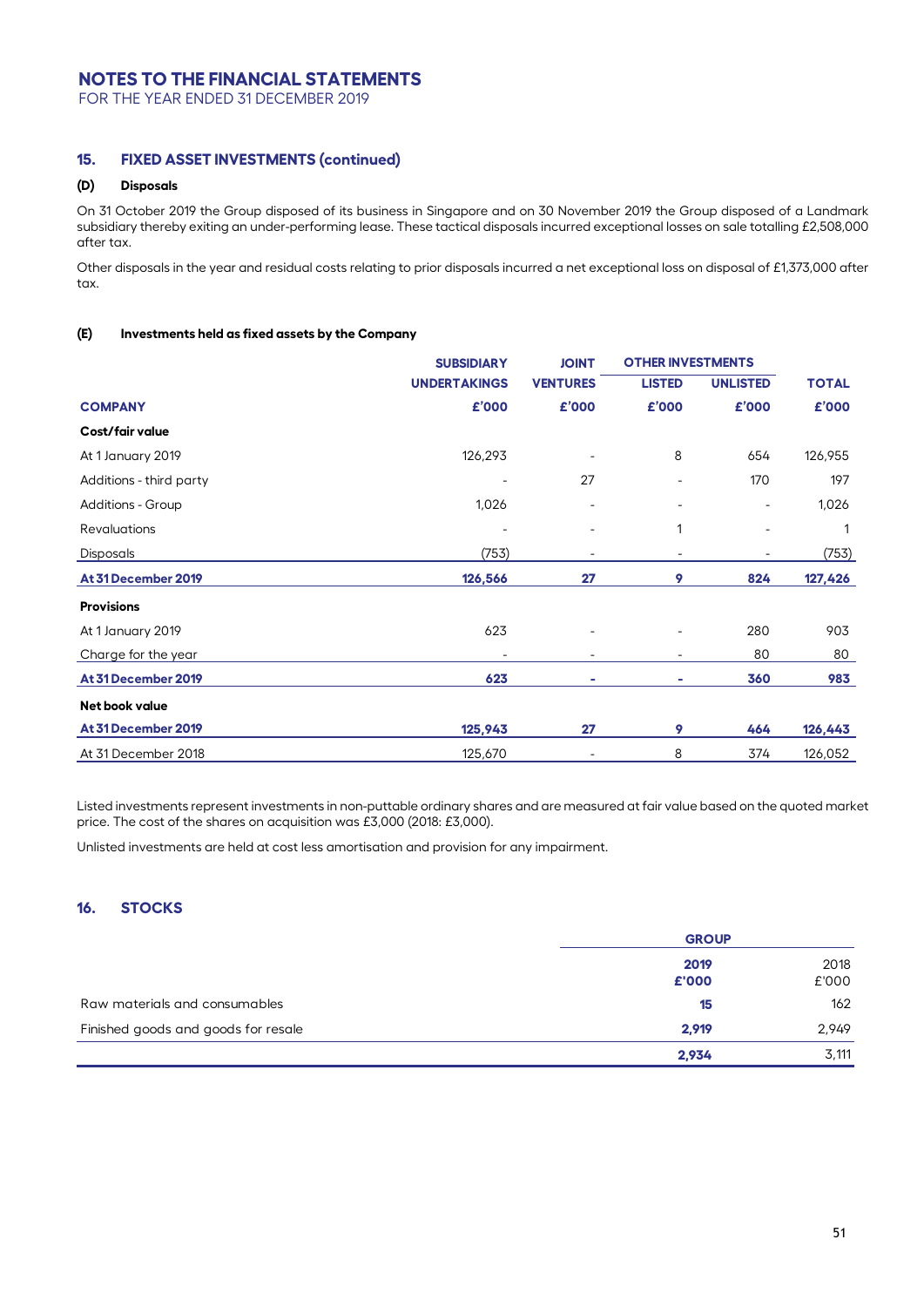FOR THE YEAR ENDED 31 DECEMBER 2019

## **17. DEBTORS**

|                                               | <b>GROUP</b> |         | <b>COMPANY</b> |        |
|-----------------------------------------------|--------------|---------|----------------|--------|
|                                               | 2019         | 2018    | 2019           | 2018   |
|                                               | £'000        | £'000   | £'000          | £'000  |
| Amounts falling due within one year:          |              |         |                |        |
| Trade debtors                                 | 104,646      | 114,884 |                |        |
| Amounts recoverable on contracts              | 2,528        | 2,210   |                |        |
| Amounts owed by subsidiary undertakings       |              |         | 9,748          | 5,193  |
| Amounts owed by joint ventures                | 509          | 225     | 128            | 62     |
| Other debtors                                 | 6,765        | 5,039   | 558            | 1,133  |
| Taxation                                      | 7,149        | 7,161   | 849            | 653    |
| Deferred tax (see note 20)                    | 325          | 804     | 599            | 1,029  |
| Prepayments and accrued income                | 28,330       | 25,613  | 2,536          | 2,543  |
|                                               | 150,252      | 155,936 | 14,418         | 10,613 |
| Amounts falling due after more than one year: |              |         |                |        |
| Amounts owed by subsidiary undertakings       |              |         | 8,000          |        |
| Deferred tax (see note 20)                    | 23,258       | 22,199  | 1,245          | 1,831  |
|                                               | 23,258       | 22,199  | 9,245          | 1,831  |

## **18. CREDITORS: AMOUNTS FALLING DUE WITHIN ONE YEAR**

|                                                         | <b>GROUP</b>  |               | <b>COMPANY</b> |               |  |
|---------------------------------------------------------|---------------|---------------|----------------|---------------|--|
|                                                         | 2019<br>£'000 | 2018<br>£'000 | 2019<br>£'000  | 2018<br>£'000 |  |
| Bank loans<br>Obligations under finance leases and hire | 12,506        | 12,991        | 3,292          | 3,061         |  |
| purchase contracts                                      | 1,306         | 1,238         |                |               |  |
| Trade creditors                                         | 37,922        | 41,978        | 738            | 1,055         |  |
| Amounts owed to subsidiary undertakings                 | ۰             |               | 101,927        | 92,305        |  |
| Amounts owed to joint ventures                          | 72            | 177           |                |               |  |
| Taxation                                                | 1,541         | 2,156         |                |               |  |
| Other taxes and social security                         | 26,973        | 23,006        | 12,524         | 10,656        |  |
| Share-based payments (see note 12)                      | 5,443         | 1,158         | 5,443          | 1,158         |  |
| Other creditors                                         | 26,729        | 24,266        | 506            | 2,042         |  |
| Accruals and deferred income                            | 87,332        | 84,222        | 3,564          | 2,606         |  |
|                                                         | 199,824       | 191,192       | 127,994        | 112,883       |  |

Group accruals and deferred income includes £3,727,000 (2018: £463,000) relating to operating lease incentives which will be released to the profit and loss account over the terms of the leases.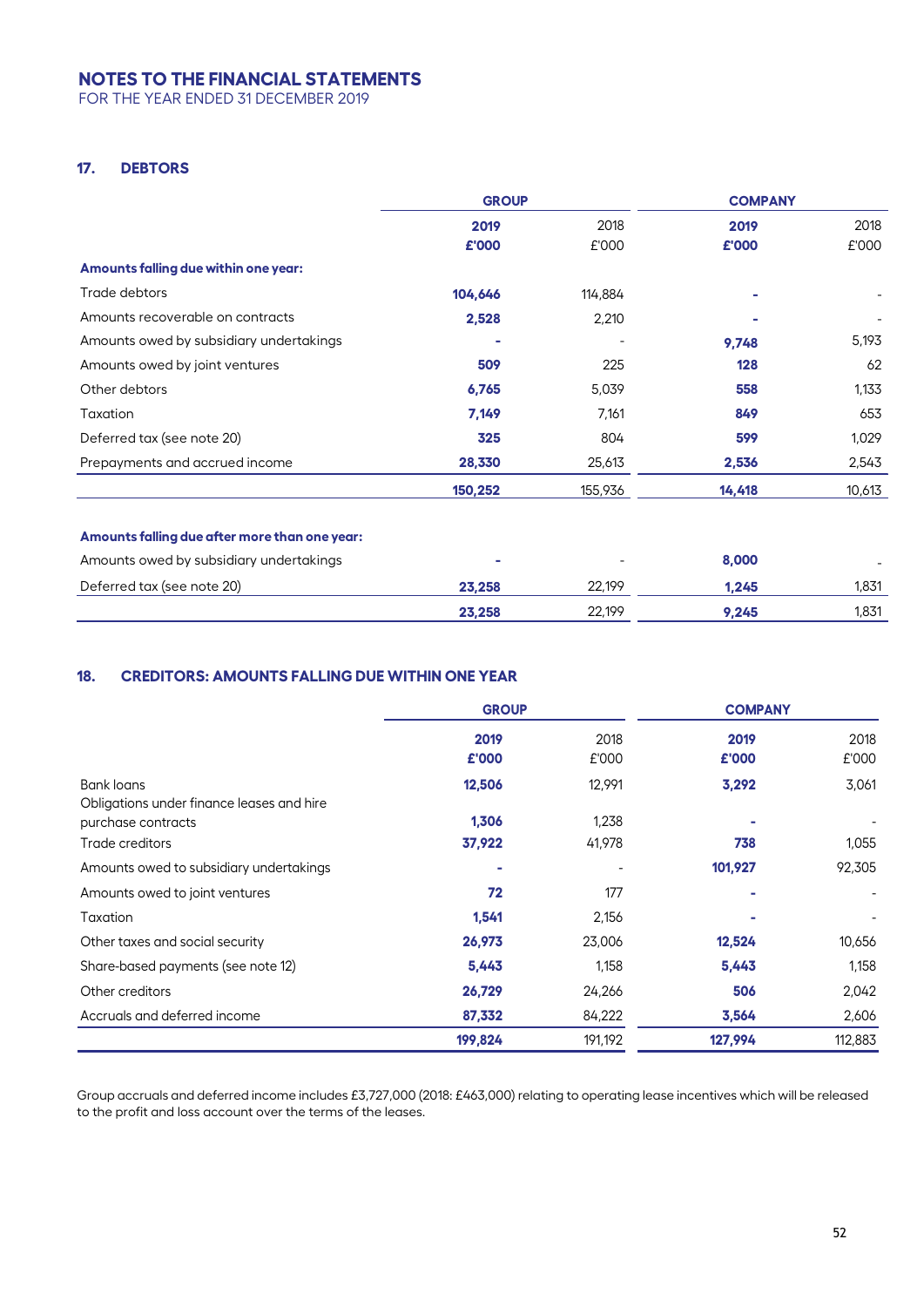FOR THE YEAR ENDED 31 DECEMBER 2019

## **19. CREDITORS: AMOUNTS FALLING DUE AFTER MORE THAN ONE YEAR**

|                                                                                                                  | <b>GROUP</b>             |                 |                         | <b>COMPANY</b> |  |
|------------------------------------------------------------------------------------------------------------------|--------------------------|-----------------|-------------------------|----------------|--|
|                                                                                                                  | 2019<br>£'000            | 2018<br>£'000   | 2019<br>£'000           | 2018<br>£'000  |  |
| <b>Bank loans</b>                                                                                                | 7,529                    |                 | 7,529                   |                |  |
| Obligations under finance leases and hire<br>purchase contracts                                                  | 1,039                    | 1,390           |                         |                |  |
| Share-based payments (see note 12)                                                                               | 1,485                    | 2,147           | 1,485                   | 2,147          |  |
| Accruals and deferred income                                                                                     | 38,372                   | 36,000          |                         |                |  |
|                                                                                                                  | 48,425                   | 39,537          | 9,014                   | 2,147          |  |
| Bank loans are repayable as follows:<br>Within one year<br>Between one and five years<br>Unamortised issue costs | 12,506<br>8,000<br>(471) | 13,816<br>(825) | 3,292<br>8,000<br>(471) | 3,886<br>(825) |  |
|                                                                                                                  | 20,035                   | 12,991          | 10,821                  | 3,061          |  |
| Obligations under finance leases and hire purchase<br>contracts are repayable as follows:                        |                          |                 |                         |                |  |
| Within one year                                                                                                  | 1,306                    | 1,238           |                         |                |  |
| Between one and five years                                                                                       | 1,039                    | 1,390           |                         |                |  |
|                                                                                                                  | 2,345                    | 2,628           |                         |                |  |

Group and Company bank loans of £3,292,000 (2018: £3,886,000) are secured on certain assets of the Group.

Included in the Group and Company bank loans is £8,000,000 (2018: £nil) before unamortised issue costs drawn under the Group's main revolving credit facility which is committed to 30 April 2022 with interest payable at a variable rate of LIBOR plus a margin depending on the level of the Group's gearing. The terms of the facility include restrictions on very large acquisitions and disposals without lender consent.

Obligations under finance leases and hire purchase contracts are secured on the assets to which they relate.

Accruals and deferred income includes £38,372,000 (2018: £33,456,000) relating to operating lease incentives which will be released to the profit and loss account over the terms of the leases.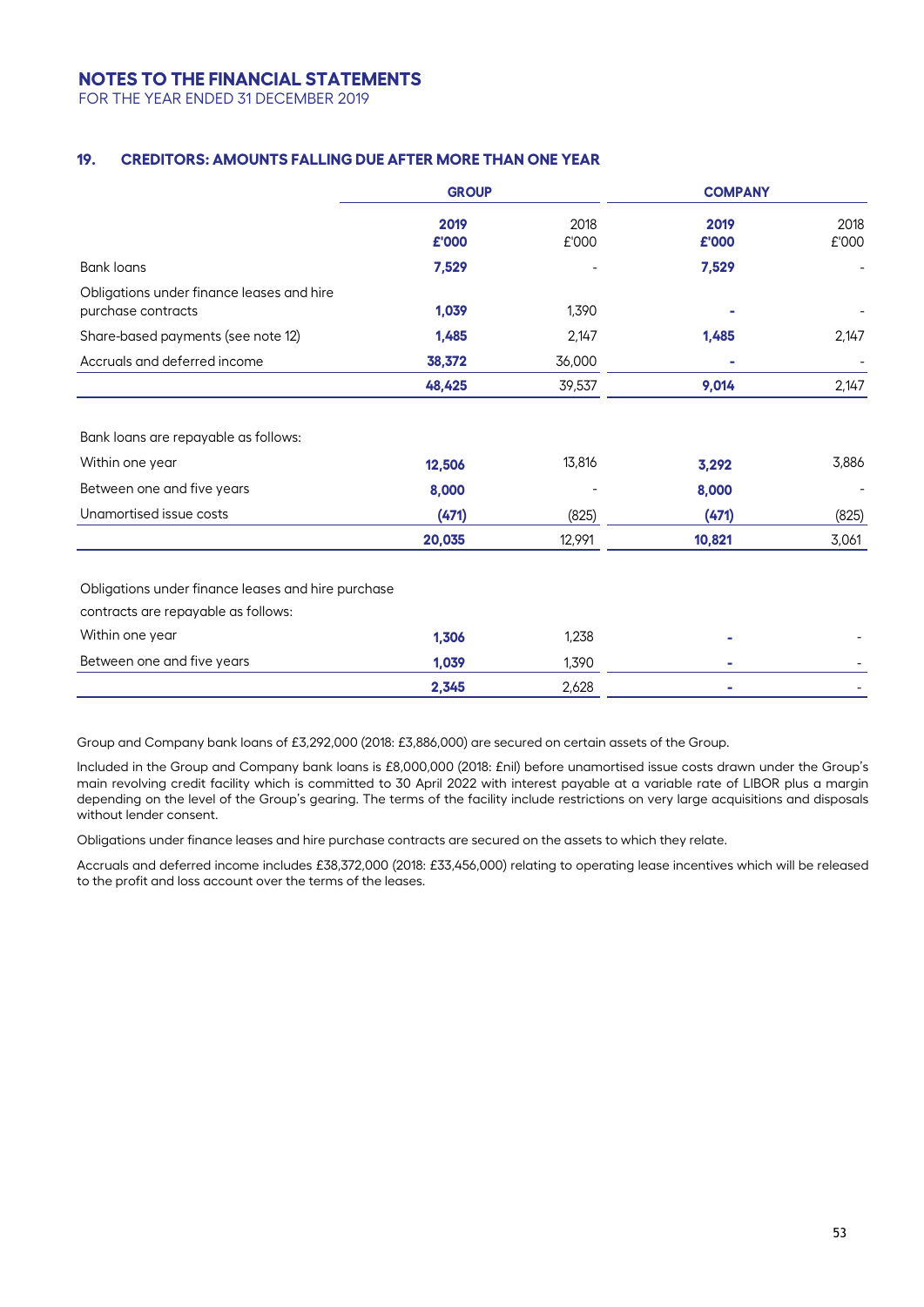FOR THE YEAR ENDED 31 DECEMBER 2019

### **20. DEFERRED TAX**

The amounts of deferred tax recognised in the financial statements are as follows:

|                                              | <b>GROUP</b> |        | <b>COMPANY</b> |       |  |
|----------------------------------------------|--------------|--------|----------------|-------|--|
|                                              | 2019         | 2018   | 2019           | 2018  |  |
|                                              | £'000        | £'000  | £'000          | £'000 |  |
| Depreciation in excess of capital allowances | 15,813       | 15,098 | 401            | 303   |  |
| Retirement benefit schemes                   | 1.131        | 2,546  | 1.131          | 2,546 |  |
| Other timing differences                     | 6.639        | 5.359  | 312            | 11    |  |
|                                              | 23,583       | 23,003 | 1.844          | 2,860 |  |

During 2020 the net reversal of deferred tax assets and liabilities is expected to decrease the Group corporation tax charge for the year by £325,000. This is due to the reversal of timing differences.

A deferred tax asset of £9,924,000 (2018: £9,086,000) has not been recognised in respect of certain tax losses and timing differences. This asset will be recovered if there are sufficient future taxable profits and reversals of timing differences in the relevant companies.

On 11 March 2020 the cancellation of the previously enacted future reduction to the UK corporation tax rate was announced. If this change had been in place at 31 December 2019 the UK deferred tax rate would have increased from 17% to 19%, the Group's deferred tax asset would have increased by £1,965,000 and the Company's deferred tax asset would have increased by £217,000.

### **21. PROVISIONS FOR LIABILITIES**

|                                                       |                          |         | <b>GROUP</b>                       |                          |                 |              | <b>COMPANY</b>           |
|-------------------------------------------------------|--------------------------|---------|------------------------------------|--------------------------|-----------------|--------------|--------------------------|
|                                                       | <b>DEFERRED</b>          |         | <b>CONTINGENT</b>                  | <b>OVERSEAS</b>          |                 |              |                          |
|                                                       |                          |         | <b>TAX INSURANCE CONSIDERATION</b> | <b>PENSION</b>           | <b>PROPERTY</b> | <b>TOTAL</b> | <b>INSURANCE</b>         |
|                                                       | £'000                    | £'000   | £'000                              | £'000                    | £'000           | £'000        | £'000                    |
| At 1 January 2019                                     | $\overline{\phantom{a}}$ | 11,379  | $\overline{\phantom{a}}$           | 6,803                    | 2,170           | 20,352       | 8,791                    |
| Currency adjustments                                  |                          |         |                                    | 317                      |                 | 317          | $\overline{\phantom{a}}$ |
| Acquisition of subsidiary<br>undertakings             | 168                      |         | 5,950                              |                          |                 | 6,118        |                          |
| Utilised in the year                                  | ۰                        | (3,278) |                                    | (1,307)                  | (591)           | (5, 176)     | (3,268)                  |
| Unwinding of discount                                 | ۰                        |         | $\qquad \qquad \blacksquare$       | 77                       |                 | 77           |                          |
| Released unused                                       | ۰                        | (999)   | ۰                                  | $\overline{\phantom{a}}$ | (488)           | (1,487)      | (961)                    |
| Transferred to debtors<br>Transferred from subsidiary | (105)                    |         |                                    |                          | ۰               | (105)        |                          |
| undertaking<br>(Credited)/charged to profit           |                          |         |                                    |                          |                 |              | 2,575                    |
| and loss account                                      | (63)                     | 3,712   |                                    | 7,279                    | 1,215           | 12,143       | 3,677                    |
| At 31 December 2019                                   | ۰                        | 10,814  | 5,950                              | 13,169                   | 2,306           | 32,239       | 10,814                   |

Insurance provisions relate to the Group's self-insurance arrangements and will become payable as claims are notified and settled.

Contingent consideration provisions arise where future consideration is payable in respect of acquisitions, contingent upon their future results. The provision at 31 December 2019 is payable in 2020.

Overseas pension provisions relate to Thailand commitments which become payable as employees reach retirement age.

Property provisions relate to onerous leases and dilapidations which will crystallise over the periods of the leases unless they can be mitigated or are settled by way of early termination.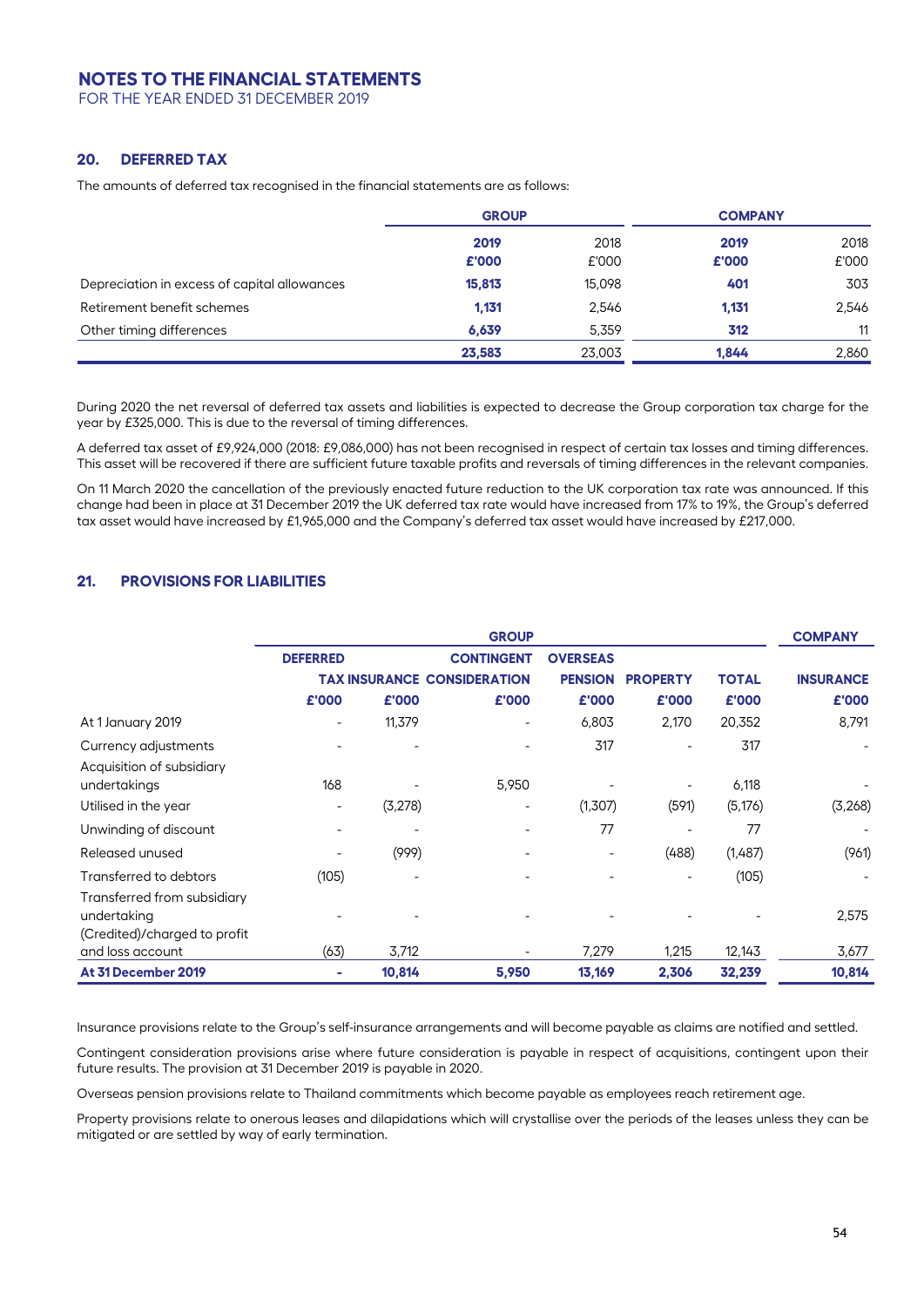FOR THE YEAR ENDED 31 DECEMBER 2019

### **22. RETIREMENT BENEFIT SCHEMES**

The Group has a number of funded pension arrangements, including The OCS Group Staff Pension and Assurance Scheme, a defined benefit scheme closed to new members and closed to future benefit accrual for existing members, the OCS Group Pension Savings Scheme, a defined contribution scheme and The OCS Group Transfer of Undertakings Pension Scheme, a defined benefit scheme for employees transferred under TUPE arrangements from public sector employers. The Group also has an unfunded defined benefit post retirement healthcare scheme.

The main pension scheme is The OCS Group Staff Pension and Assurance Scheme, which covered permanent managerial, administrative and sales staff in the UK. On 1 April 2000 this scheme was closed to new members and on 31 July 2009 future benefit accruals for existing members ceased. From 1 April 2000 a new defined contribution scheme commenced, the OCS Group Pension Savings Scheme. This scheme was available to eligible employees joining the Group after that date up to 31 March 2013 and provides benefits based on the employees' and the Group's contributions. From 1 April 2013, eligible employees joining the Group are included in the Group's auto-enrolment pension arrangements which also provides benefits based on the employees' and the Group's contributions. These changes are in line with the practice increasingly adopted by major UK companies and are designed to be more flexible to employees and enable the Group to determine its pension costs more precisely than is the case for defined benefit schemes.

Lump sum contributions of £7,722,000 (2018: £5,694,000) were paid to The OCS Group Staff Pension and Assurance Scheme during the year. From January 2020 until December 2024 lump sum contributions of £258,000 are payable monthly, increasing at 3% per annum each December. In addition, £1,286,000 is payable by 31 December 2020. Under this recovery plan agreed with the scheme trustee in 2018, the Group aimed to eliminate the deficit over a period of six years. The Group will monitor funding levels annually and the funding schedule will be reviewed between the Group and trustee every three years, based on actuarial valuations. The next triennial valuation is due to be completed as at 1 April 2021.

A lump sum contribution of £50,000 (2018: £150,000) was paid to The OCS Group Transfer of Undertakings Pension Scheme during the year and from May 2020 until May 2023 annual lump sum contributions of £50,000 are payable under the recovery plan agreed with the scheme trustee. At 31 December 2019 this scheme showed a funding surplus of £1,106,000.

The most recent full actuarial valuations of the Group's defined benefit pension schemes are as at 1 April 2018 by Capita Employee Benefits Limited. The amounts included in the accounts in respect of the Group's defined benefit pension schemes have been based on valuations of assets and liabilities carried out at 31 December 2019 by KPMG LLP. Scheme assets are stated at their market value at 31 December 2019 and scheme liabilities are measured on an actuarial basis using the projected unit credit method.

On 31 March 2015 the Company became the sole sponsoring employer of The OCS Group Staff Pension and Assurance Scheme. The OCS Group Transfer of Undertakings Pension Scheme and the post retirement healthcare scheme are schemes that share risks between the Company and OCS Group UK Limited and there is no formal policy in place for funding or charging the cost of these schemes between the two companies.

|                                  | <b>PENSION SCHEMES</b> |           |
|----------------------------------|------------------------|-----------|
|                                  | 2019                   | 2018      |
| <b>Assumptions</b>               |                        |           |
| Inflation - RPI                  | 2.9% p.a.              | 3.1% p.a. |
| Inflation - CPI                  | $2.0%$ p.a.            | 2.1% p.a. |
| Rate of increase in salaries     | 2.9% p.a.              | 3.1% p.a. |
| Rate of increase in pensions:    |                        |           |
| - accrued before 1 April 1992    | 2.7% p.a.              | 2.8% p.a. |
| - accrued after 31 March 1992    | 2.8% p.a.              | 3.0% p.a. |
| Rate of discount for liabilities | $2.0%$ p.a.            | 2.8% p.a. |

The mortality assumption at 31 December 2019 is 100% of SAPS S2 Standard tables with CMI 2018 projections using a 1.25% long term improvements rate. This is consistent with the prior period except for the use of CMI 2017 projections at 31 December 2018.

|                                      |               | <b>HEALTHCARE SCHEME</b> |  |
|--------------------------------------|---------------|--------------------------|--|
|                                      | 2019          | 2018                     |  |
| <b>Assumptions</b>                   |               |                          |  |
| Rate of discount for liabilities     | 2.0% p.a.     | 2.8% p.a.                |  |
| Rate of increase in healthcare costs | $10.4\%$ p.a. | 10.6% p.a.               |  |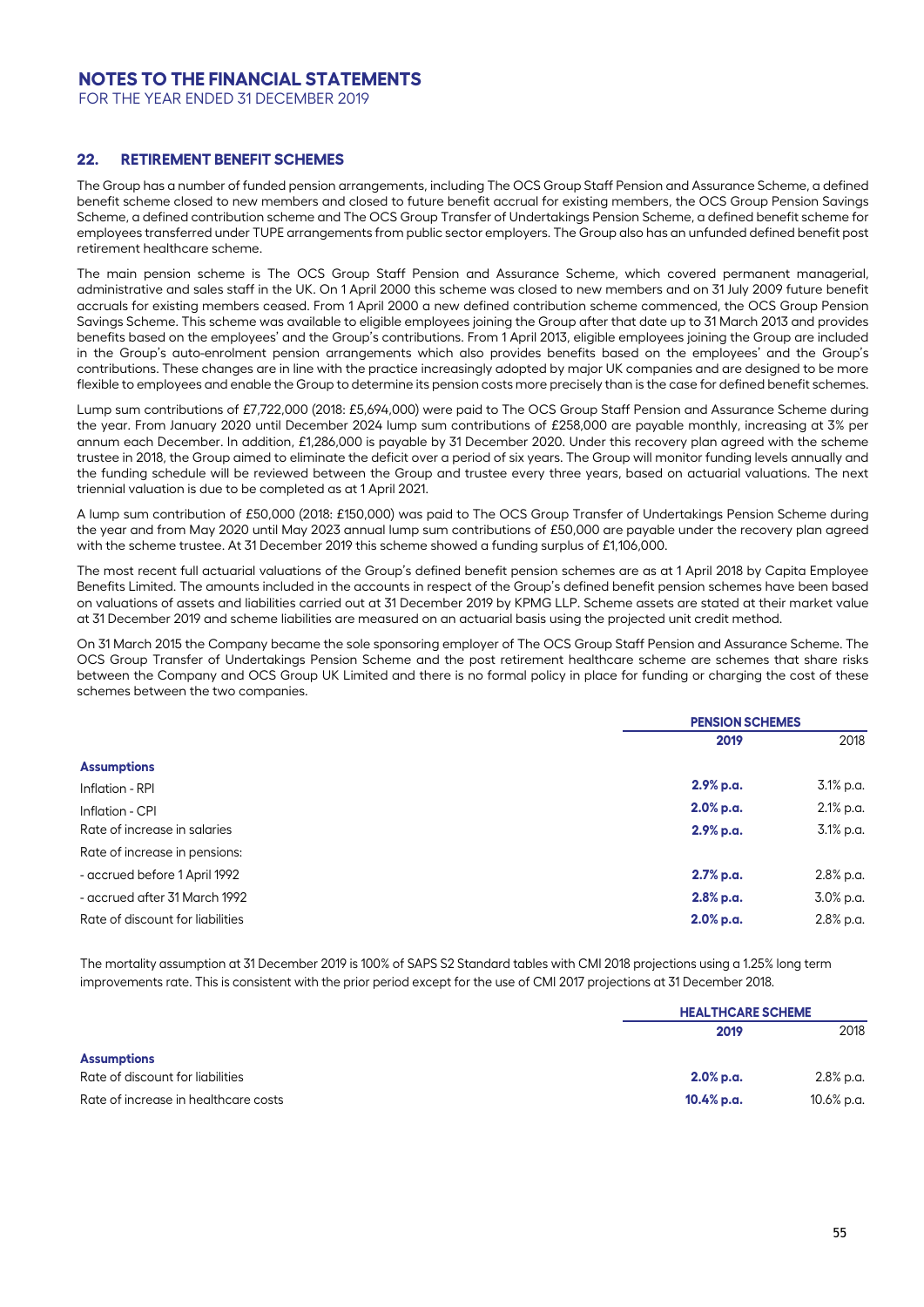FOR THE YEAR ENDED 31 DECEMBER 2019

# **22. RETIREMENT BENEFIT SCHEMES (continued)**

|                                                         | 2019       | 2018       |
|---------------------------------------------------------|------------|------------|
|                                                         | £'000      | £'000      |
| Fair values of assets and present values of liabilities |            |            |
| Equities                                                | 85,992     | 39,189     |
| <b>Bonds</b>                                            | 146,733    | 171,232    |
| Derivative instruments                                  | 5,724      | (2,700)    |
| Property                                                | 19,151     | 20,340     |
| Cash                                                    | 2,719      | 3,247      |
| Fair value of pension scheme assets                     | 260,319    | 231,308    |
| Present value of pension scheme liabilities             | (266, 564) | (245, 823) |
| Net deficit on pension schemes                          | (6, 245)   | (14, 515)  |
| Present value of healthcare scheme liabilities          | (1, 575)   | (1, 595)   |
| Net deficit                                             | (7,820)    | (16, 110)  |
| Related deferred tax asset                              | 1,131      | 2,546      |
| Net retirement benefit liabilities                      | (6,689)    | (13, 564)  |

The net deficit at 31 December 2019 includes a surplus of £1,106,000 (2018: £1,072,000) for The OCS Group Transfer of Undertakings Pension Scheme.

|                                                           | <b>Year ended</b> | Period ended     |
|-----------------------------------------------------------|-------------------|------------------|
|                                                           | 31 December 2019  | 31 December 2018 |
|                                                           | £'000             | £'000            |
| Analysis of amounts (charged)/credited in the year/period |                   |                  |
| Current service cost                                      | (501)             | (731)            |
| Net interest expense                                      | (340)             | (581)            |
| Past service cost                                         |                   | (1,620)          |
| Recognised in the profit and loss account                 | (841)             | (2,932)          |
| Recognised in other comprehensive income                  | 753               | 7,468            |
| Total (charge)/credit relating to defined benefit schemes | (88)              | 4,536            |

£164,000 (2018: £332,000) of the current service cost is included within cost of sales and £337,000 (2018: £399,000) is included within administrative expenses. The 2018 past service cost relating to a Guaranteed Minimum Pension (GMP) equalisation charge is included in exceptional items.

|                                                     | <b>ASSETS</b><br>£'000 | <b>LIABILITIES</b><br>£'000 | <b>TOTAL</b><br>£'000    |
|-----------------------------------------------------|------------------------|-----------------------------|--------------------------|
| Analysis of the movements in assets and liabilities |                        |                             |                          |
| At 1 January 2019                                   | 231.308                | (247, 418)                  | (16, 110)                |
| Current service cost                                | (312)                  | (189)                       | (501)                    |
| Interest income/(expense)                           | 6,452                  | (6,792)                     | (340)                    |
| Actuarial gains/(losses)                            | 24,317                 | (23, 564)                   | 753                      |
| Benefits paid                                       | (9,717)                | 9,717                       | ٠                        |
| <b>Employer contributions</b>                       | 8,263                  | 115                         | 8.378                    |
| Contributions from scheme members                   | 8                      | (8)                         | $\overline{\phantom{a}}$ |
| At 31 December 2019                                 | 260.319                | (268, 139)                  | (7,820)                  |

The actual return on pension scheme assets was a surplus of £30,769,000 (2018: deficit of £1,154,000).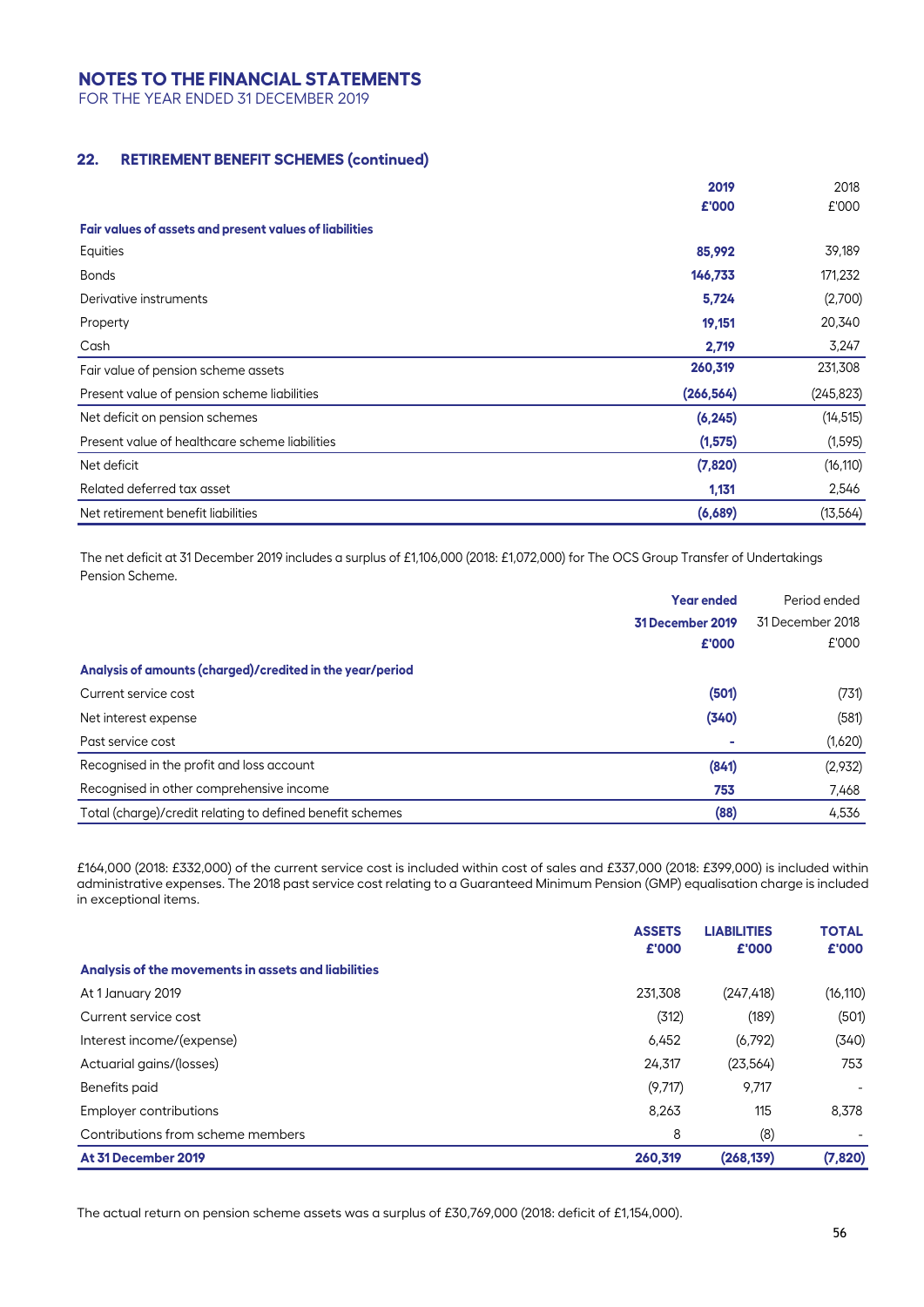FOR THE YEAR ENDED 31 DECEMBER 2019

### **23. FINANCIAL INSTRUMENTS**

The following disclosures exclude investments in subsidiary undertakings and joint ventures, finance leases and hire purchase contracts, retirement benefit schemes, share-based payment arrangements and all financial assets and liabilities measured at the undiscounted amount receivable or payable.

The carrying values of financial assets are summarised by category below:

|                                                      | <b>GROUP</b> |       |
|------------------------------------------------------|--------------|-------|
|                                                      | 2019         | 2018  |
| <b>Financial assets</b>                              | £'000        | £'000 |
| Measured at fair value through profit or loss:       |              |       |
| - investments in listed equity instruments           | 9            | 8     |
| Equity instruments measured at cost less impairment: |              |       |
| - investments in unlisted equity instruments         | -67          | -67   |

The change in value of financial assets measured at fair value through profit or loss was a revaluation gain of £1,000 (2018: £nil).

### **24. CALLED UP SHARE CAPITAL AND RESERVES**

|                                                                        | 2019  | 2018  |
|------------------------------------------------------------------------|-------|-------|
|                                                                        | £'000 | £'000 |
| (A) Called up share capital                                            |       |       |
| Allotted and fully paid                                                |       |       |
| 5,400,000 (2018: 5,400,000) A ordinary and ordinary shares of 10p each | 540   | 540   |
| Nil (2018: 250) employee shares of 10p each                            | ۰     |       |
|                                                                        | 540   | 540   |

The A ordinary shares and ordinary shares carry no right to fixed income, rank pari passu with each other in all respects and are considered to be one class of share. The employee shares ranked pari passu with the A ordinary shares and ordinary shares in respect of dividend and capital rights, but have no voting rights.

#### **(B) Reserves**

The share premium account contains the premium arising on issue of equity shares, net of issue expenses.

The capital redemption reserve represents the nominal value of equity shares redeemed or cancelled.

The ESOP reserve arises in connection with the Employee Share Ownership Plan (ESOP) trust, a discretionary trust established to facilitate the operation of the Company's long term incentive scheme for senior management of the Group. The reserve represents the consideration paid for the Company's shares held by the ESOP trust. At 31 December 2019 £8,315,000 (2018: £8,303,000) has been deducted from shareholders' funds for the consideration paid for 502,356 (2018: 504,848) of the Company's shares held by the ESOP trust or which had not vested unconditionally in employees. At 31 December 2019 the ESOP trust held 435,043 (2018: 456,053) ordinary shares and nil (2018: 250) employee shares and there were 67,313 (2018: 48,545) ordinary shares which had not vested unconditionally in employees. The Company is owed £3,862,000 (2018: £3,789,000) by the ESOP trust in respect of the loans provided to allow the ESOP trust to purchase the Company's shares. Further details of the Company's share-based payment schemes are given in note 12.

The profit and loss account represents cumulative profits or losses, foreign exchange differences, actuarial gains and losses on retirement benefit schemes and other adjustments net of dividends paid.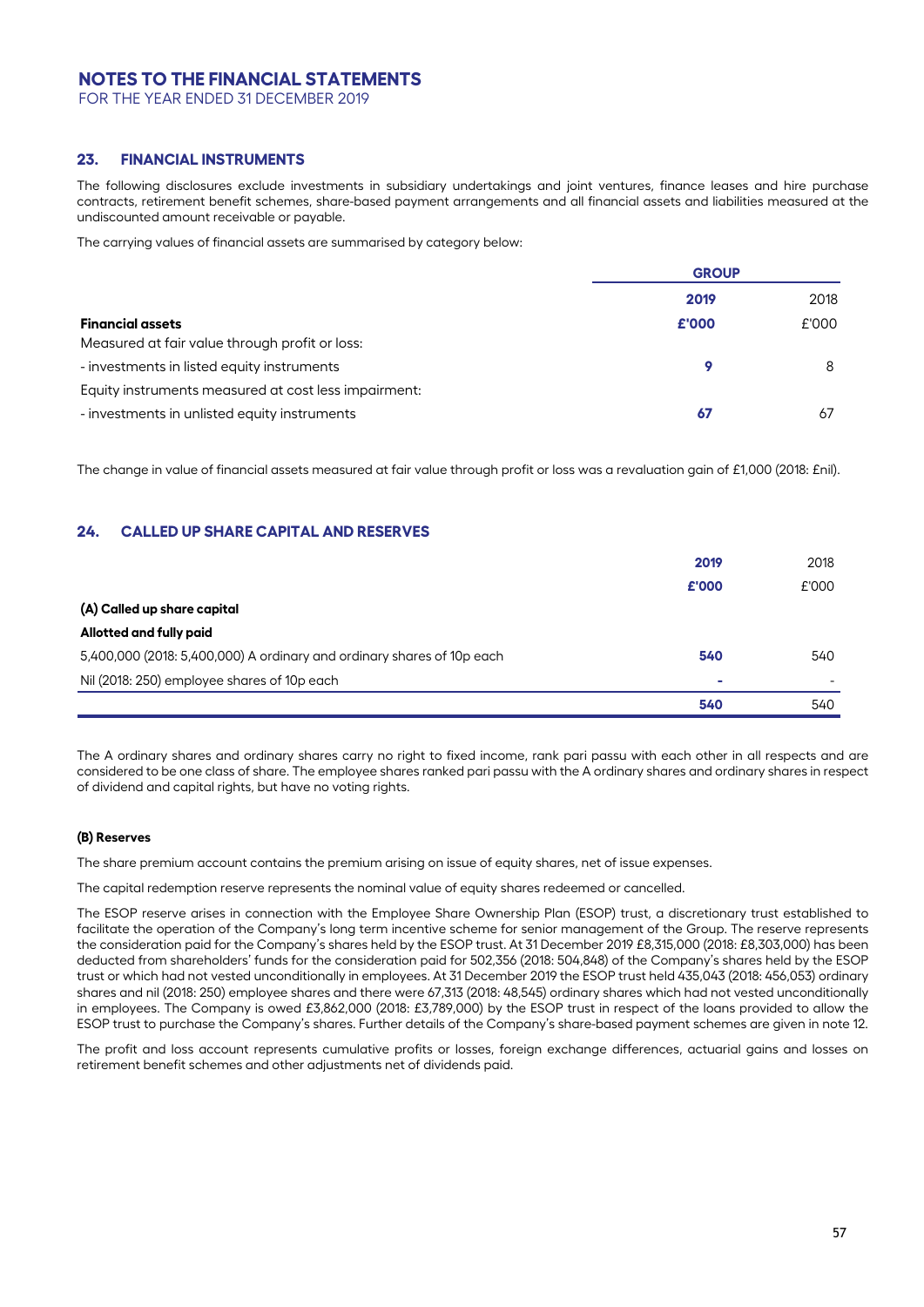FOR THE YEAR ENDED 31 DECEMBER 2019

## **25. ANALYSIS OF CASH FLOWS FOR HEADINGS NETTED IN THE CASH FLOW STATEMENT**

|                                                              | <b>GROUP</b>                      |                                   |  |
|--------------------------------------------------------------|-----------------------------------|-----------------------------------|--|
|                                                              | Period ended<br><b>Year ended</b> |                                   |  |
|                                                              |                                   | 31 December 2019 31 December 2018 |  |
|                                                              | £'000                             | £'000                             |  |
| (A) Cash flows from operating activities                     |                                   |                                   |  |
| Operating profit                                             | 5,109                             | 16,355                            |  |
| Depreciation of tangible fixed assets                        | 16,452                            | 14,818                            |  |
| Impairment/(reversal of impairment) of tangible fixed assets | 350                               | (366)                             |  |
| Amortisation of intangible assets                            | 12,290                            | 11,191                            |  |
| Impairment of intangible fixed assets                        |                                   | 781                               |  |
| Profit on sale of tangible and intangible fixed assets       | (4, 256)                          | (4,437)                           |  |
| Loss/(profit) on sale of operations                          | 2,642                             | (14, 937)                         |  |
| Adjustments for retirement benefit schemes                   | (103)                             | 1,581                             |  |
| Equity settled share-based payments                          | 2                                 | 139                               |  |
| Decrease in stocks                                           | 50                                | 216                               |  |
| Decrease/(increase) in debtors                               | 7,345                             | (19, 562)                         |  |
| Increase in creditors                                        | 5,534                             | 17,159                            |  |
| Increase in provisions                                       | 5,398                             | 3,444                             |  |
| Decrease in other liquid resources                           | 3,056                             | 2,228                             |  |
| Currency adjustments                                         | 144                               | 351                               |  |
| Provision charged against investments                        | 80                                | 80                                |  |
| Profit on sale and revaluation of listed investments         | (1)                               | (13)                              |  |
| UK corporation tax and overseas tax paid                     | (7, 133)                          | (8,440)                           |  |
| Lump sum pension contributions                               | (7, 772)                          | (5,844)                           |  |
| Net cash flows from operating activities                     | 39,187                            | 14,744                            |  |

Other liquid resources represents restricted cash, restricted short term bank deposits and unrestricted short term bank deposits with a maturity in excess of three months at the date of acquisition.

### **(B) Cash flows from investing activities**

| Sale of properties - exceptional item              | 6,522     | 4,889    |
|----------------------------------------------------|-----------|----------|
| Sale of other tangible fixed assets                | 188       | 218      |
| Purchase of tangible fixed assets                  | (19, 398) | (20,072) |
| Purchase of intangible fixed assets                | (3, 518)  | (2,845)  |
| Interest received                                  | 54        | 121      |
| Dividends received from joint ventures             | 564       | 432      |
| Sale of operations - exceptional item              | (2,038)   | 28,072   |
| Investment in joint ventures                       | (27)      | (311)    |
| Purchase of trade investments                      | (170)     |          |
| Purchase of non-controlling interest               |           | (1,378)  |
| Purchase of subsidiary undertakings and businesses | (11,796)  | (68)     |
| Sale of other investments                          | 88        | 172      |
| Cash at bank and in hand acquired                  | 483       |          |
| Net cash flows from investing activities           | (29, 048) | 9,230    |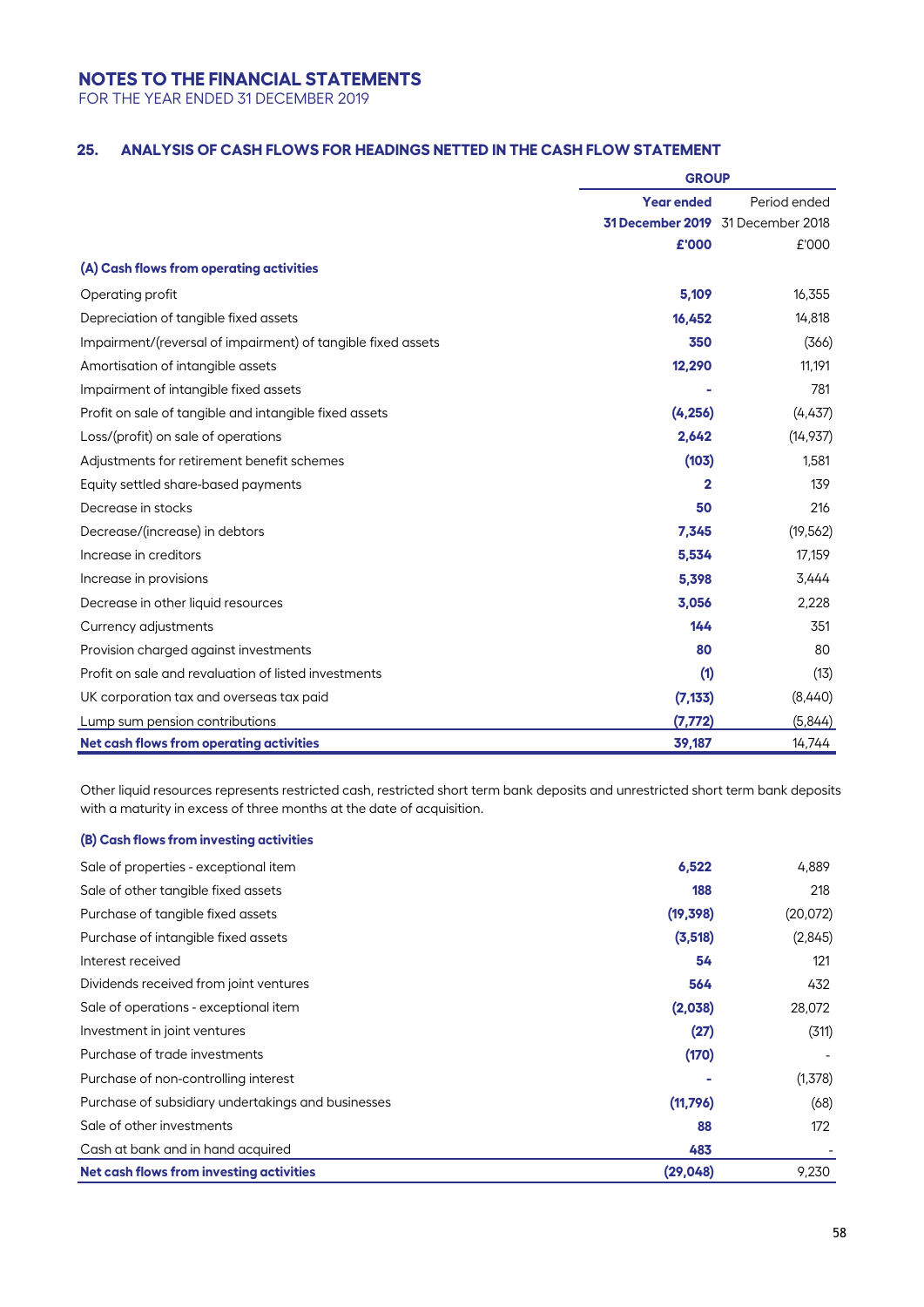FOR THE YEAR ENDED 31 DECEMBER 2019

## **25. ANALYSIS OF CASH FLOWS FOR HEADINGS NETTED IN THE CASH FLOW STATEMENT (continued)**

|                                                                           | <b>GROUP</b>                      |                                   |
|---------------------------------------------------------------------------|-----------------------------------|-----------------------------------|
|                                                                           | Period ended<br><b>Year ended</b> |                                   |
|                                                                           |                                   | 31 December 2019 31 December 2018 |
|                                                                           | £'000                             | £'000                             |
| (C) Cash flows from financing activities                                  |                                   |                                   |
| Dividends paid                                                            | (2,855)                           | (1,092)                           |
| Interest and other finance expenses paid                                  | (2,083)                           | (4, 149)                          |
| Repayment of bank loans                                                   | (3, 110)                          | (100, 420)                        |
| Repayment of obligations under finance leases and hire purchase contracts | (1, 491)                          | (2,571)                           |
| New bank loans                                                            | 9.587                             | 9,753                             |
| Net cash flows from financing activities                                  | 48                                | (98, 479)                         |

## **26. ANALYSIS OF NET FUNDS**

|                                           | AT       |                             | <b>CURRENCY ACQUISITIONS</b> |             | <b>OTHER</b>   | AT                          |
|-------------------------------------------|----------|-----------------------------|------------------------------|-------------|----------------|-----------------------------|
|                                           |          | <b>1JANUARY TRANSLATION</b> | <b>AND</b>                   | <b>CASH</b> |                | <b>NON-CASH 31 DECEMBER</b> |
|                                           | 2019     | <b>DIFFERENCES</b>          | <b>DISPOSALS</b>             | <b>FLOW</b> | <b>CHANGES</b> | 2019                        |
| <b>GROUP</b>                              | £'000    | £'000                       | £'000                        | £'000       | £'000          | £'000                       |
| Cash at bank and in hand (unrestricted)   | 25,376   | (365)                       | -                            | 11.475      | ٠              | 36,486                      |
| Short term bank deposits (unrestricted)   | 2.009    | (34)                        |                              | (1,288)     |                | 687                         |
| Cash and cash equivalents                 | 27,385   | (399)                       | ۰.                           | 10.187      |                | 37,173                      |
| Bank loans                                | (12,991) | (213)                       |                              | (6,477)     | (354)          | (20, 035)                   |
| Obligations under finance leases and hire |          |                             |                              |             |                |                             |
| purchase contracts                        | (2,628)  | (24)                        | (24)                         | 1.491       | (1,160)        | (2,345)                     |
| Short term bank deposits (unrestricted)   | 1.706    |                             | ۰                            | (1,706)     |                |                             |
| Restricted cash                           | 202      |                             |                              | (198)       |                | 4                           |
| Restricted short term bank deposits       | 4.444    |                             | ۰                            | (1, 152)    |                | 3,292                       |
|                                           | 18,118   | (636)                       | (24)                         | 2,145       | (1,514)        | 18,089                      |

Restricted cash and restricted short term bank deposits not available for use include amounts relating to the Group's self-insurance arrangements of £nil (2018: £483,000) serving as security for letters of credit, £3,292,000 (2018: £3,961,000) serving as security for bank loans and other amounts held in separate restricted bank accounts. Included in restricted short term bank deposits is £3,292,000 (2018: £3,961,000) relating to the Company.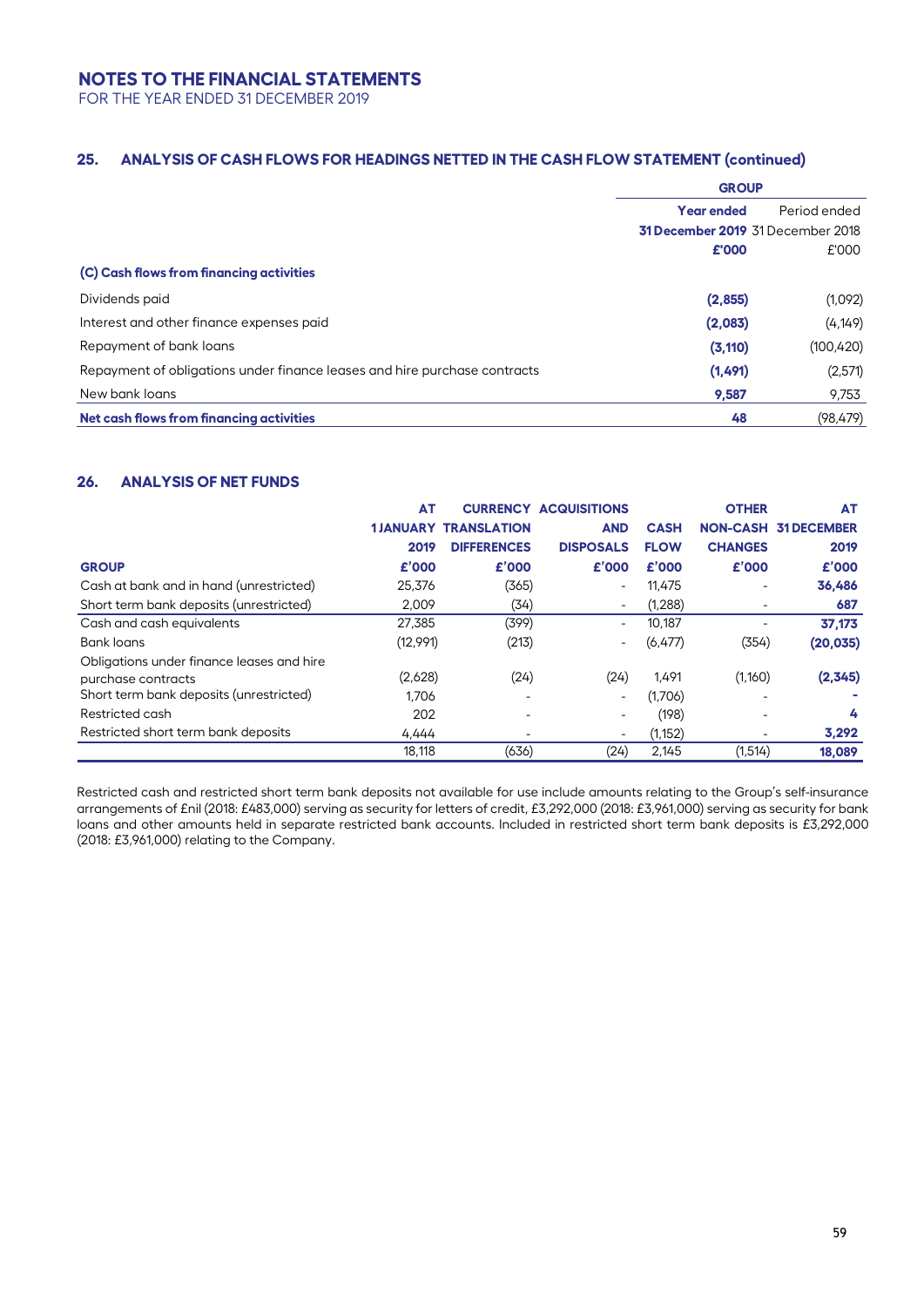FOR THE YEAR ENDED 31 DECEMBER 2019

### **27. CAPITAL COMMITMENTS**

|                                   | <b>GROUP</b> |       | <b>COMPANY</b> |       |
|-----------------------------------|--------------|-------|----------------|-------|
|                                   | 2019         | 2018  | 2019           | 2018  |
|                                   | £'000        | £'000 | £'000          | £'000 |
| <b>Future capital expenditure</b> |              |       |                |       |
| Tangible fixed assets             | 1,173        | 4,268 | ۰              |       |
| Software                          | 612          | 1.511 | 98             | ۰     |
| Contracted for but not provided   | 1,785        | 5,779 | 98             |       |

Included in committed capital expenditure is £896,000 (2018: £3,886,000) relating to Landmark Space Limited's serviced office properties.

## **28. OPERATING LEASE COMMITMENTS**

Total future minimum lease payments under non-cancellable operating leases are as follows:

|                            | <b>LAND AND</b>  |              | LAND AND         |                          |
|----------------------------|------------------|--------------|------------------|--------------------------|
|                            | <b>BUILDINGS</b> | <b>OTHER</b> | <b>BUILDINGS</b> | <b>OTHER</b>             |
|                            | 2019             | 2019         | 2018             | 2018                     |
| <b>GROUP</b>               | £'000            | £'000        | £'000            | £'000                    |
| Payments due:              |                  |              |                  |                          |
| Within one year            | 48,984           | 4,175        | 41,357           | 5,035                    |
| Between one and five years | 178,696          | 6,348        | 152,170          | 7,689                    |
| After five years           | 81,169           | 478          | 87,398           | 991                      |
|                            | 308,849          | 11,001       | 280,925          | 13,715                   |
| <b>COMPANY</b>             |                  |              |                  |                          |
| Payments due:              |                  |              |                  |                          |
| Within one year            | 776              |              | 892              |                          |
| Between one and five years | 890              |              | 1,591            | ۰                        |
| After five years           | 1                |              |                  | ۰.                       |
|                            | 1,667            |              | 2,484            | $\overline{\phantom{0}}$ |

The minimum lease payments under non-cancellable operating leases mainly relate to property lease payments of £298,423,000 (2018: £267,182,000) payable by companies in the group headed by Landmark Limited, the Group's subsidiary undertakings that provide serviced office solutions.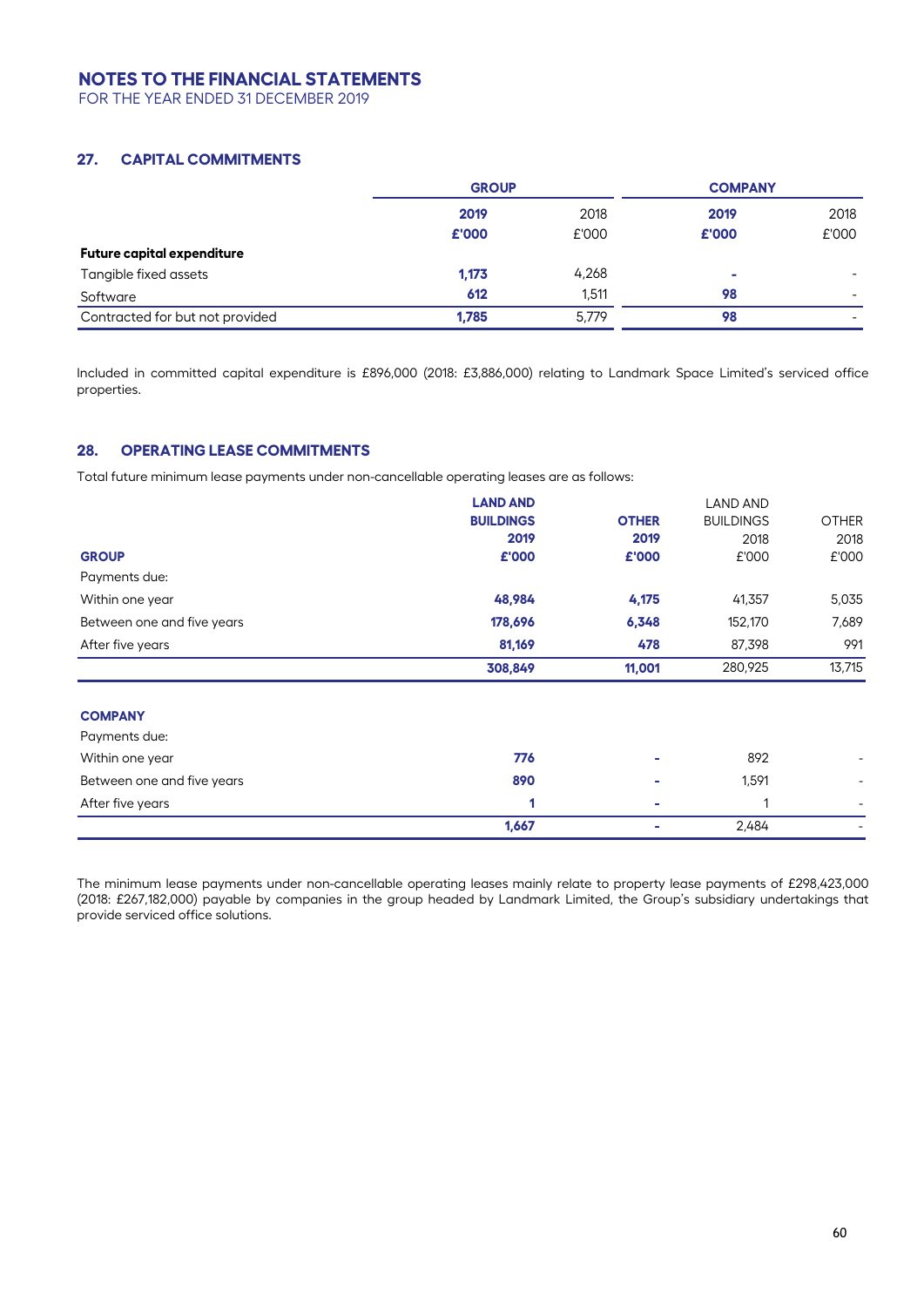FOR THE YEAR ENDED 31 DECEMBER 2019

## **29. ADDITIONAL INFORMATION ON SUBSIDIARY UNDERTAKINGS AND JOINT VENTURES**

The Group's subsidiary undertakings and joint ventures held at 31 December 2019 are listed below. Those companies that were directly owned by the Company at 31 December 2019 are indicated by \*.

| <b>SUBSIDIARY UNDERTAKINGS</b>                              | <b>COUNTRY OF</b><br><b>INCORPORATION</b> | <b>ACTIVITY</b>            | <b>PROPORTION OF</b><br><b>ORDINARY</b><br><b>SHARES HELD %</b> | <b>REGISTERED</b><br><b>OFFICE ADDRESS</b><br>(KEY) |
|-------------------------------------------------------------|-------------------------------------------|----------------------------|-----------------------------------------------------------------|-----------------------------------------------------|
| 00251293 Limited *                                          | <b>Great Britain</b>                      | Dormant                    | 100                                                             | 1                                                   |
| 00570914 Limited *                                          | <b>Great Britain</b>                      | Dormant                    | 100                                                             | 1                                                   |
| ACN 114 749 110 Pty Limited                                 | Australia                                 | Dormant                    | 100                                                             | 4                                                   |
| <b>AHP Recycling Limited</b>                                | Ireland                                   | <b>Facilities services</b> | 100                                                             | 17                                                  |
| Cannon Hygiene International Limited *                      | <b>Great Britain</b>                      | Dormant                    | 100                                                             | 1                                                   |
| Cannon Hygiene Services Sdn. Bhd.                           | Malaysia                                  | Dormant                    | 100                                                             | 6                                                   |
| Cannon Hygiene (Ireland) Limited                            | Ireland                                   | <b>Facilities services</b> | 100                                                             | 17                                                  |
| Distribution and Wholesalers Limited                        | New Zealand                               | <b>Facilities services</b> | 100                                                             | 5                                                   |
| Fountains Support Services Limited *                        | <b>Great Britain</b>                      | Dormant                    | 100                                                             | 1                                                   |
| <b>FWG Limited</b>                                          | New Zealand                               | <b>Facilities services</b> | 100                                                             | 5                                                   |
| Health & Safety Services NZ Limited                         | New Zealand                               | <b>Facilities services</b> | 100                                                             | 5                                                   |
| i2 Office Limited                                           | <b>Great Britain</b>                      | Dormant                    | 100                                                             | 1                                                   |
| Integrated Premises Services (Holdings) Pty<br>Limited      | Australia                                 | <b>Facilities services</b> | 100                                                             | 4                                                   |
| Integrated Premises Services Pty Limited                    | Australia                                 | Facilities services        | 100                                                             | 4                                                   |
| IPS Cleaning Australia Pty Limited                          | Australia                                 | <b>Facilities services</b> | 100                                                             | 4                                                   |
| <b>IPS Events Pty Limited</b>                               | Australia                                 | <b>Facilities services</b> | 100                                                             | 4                                                   |
| IPS Project & Services (Australia) Pty Limited              | Australia                                 | <b>Facilities services</b> | 100                                                             | 4                                                   |
| IPS Speciality Cleaning Pty Limited                         | Australia                                 | <b>Facilities services</b> | 100                                                             | 4                                                   |
| Landmark Business Centres (Bank) Limited                    | <b>Great Britain</b>                      | Serviced offices           | 100                                                             | 1                                                   |
| Landmark Business Centres (Bishopsgate)<br>Limited          | <b>Great Britain</b>                      | Serviced offices           | 100                                                             | 1                                                   |
| Landmark Business Centres (Dover Street)<br>Limited         | <b>Great Britain</b>                      | Serviced offices           | 100                                                             | 1                                                   |
| Landmark Business Centres (Holland House)<br>Limited        | <b>Great Britain</b>                      | Serviced offices           | 100                                                             | 1                                                   |
| Landmark Business Centres (OBS) Limited                     | <b>Great Britain</b>                      | Serviced offices           | 100                                                             | 1                                                   |
| Landmark Limited *                                          | Great Britain                             | Serviced offices           | 100                                                             | 1                                                   |
| Landmark Space Limited                                      | <b>Great Britain</b>                      | Serviced offices           | 100                                                             | 1                                                   |
| Landmark Technologies (UK) Limited                          | <b>Great Britain</b>                      | Serviced offices           | 100                                                             | 1                                                   |
| Limpotecnica Sociedade de Limpeza<br>Tecnica e Mecanica Lda | Portugal                                  | <b>Facilities services</b> | 100                                                             | 19                                                  |
| LR Nederland B.V. *                                         | <b>Netherlands</b>                        | <b>Facilities services</b> | 100                                                             | 1                                                   |
| O.C.S. Forestry UK Limited *                                | <b>Great Britain</b>                      | Dormant                    | 100                                                             | $\mathbf{1}$                                        |
| O.C.S. Group (Ireland) Limited                              | Ireland                                   | <b>Facilities services</b> | 100                                                             | 17                                                  |
| <b>OCS Building Maintenance Pty Limited</b>                 | Australia                                 | <b>Facilities services</b> | 100                                                             | 4                                                   |
| <b>OCS China Pty Limited</b>                                | Australia                                 | Facilities services        | 100                                                             | 4                                                   |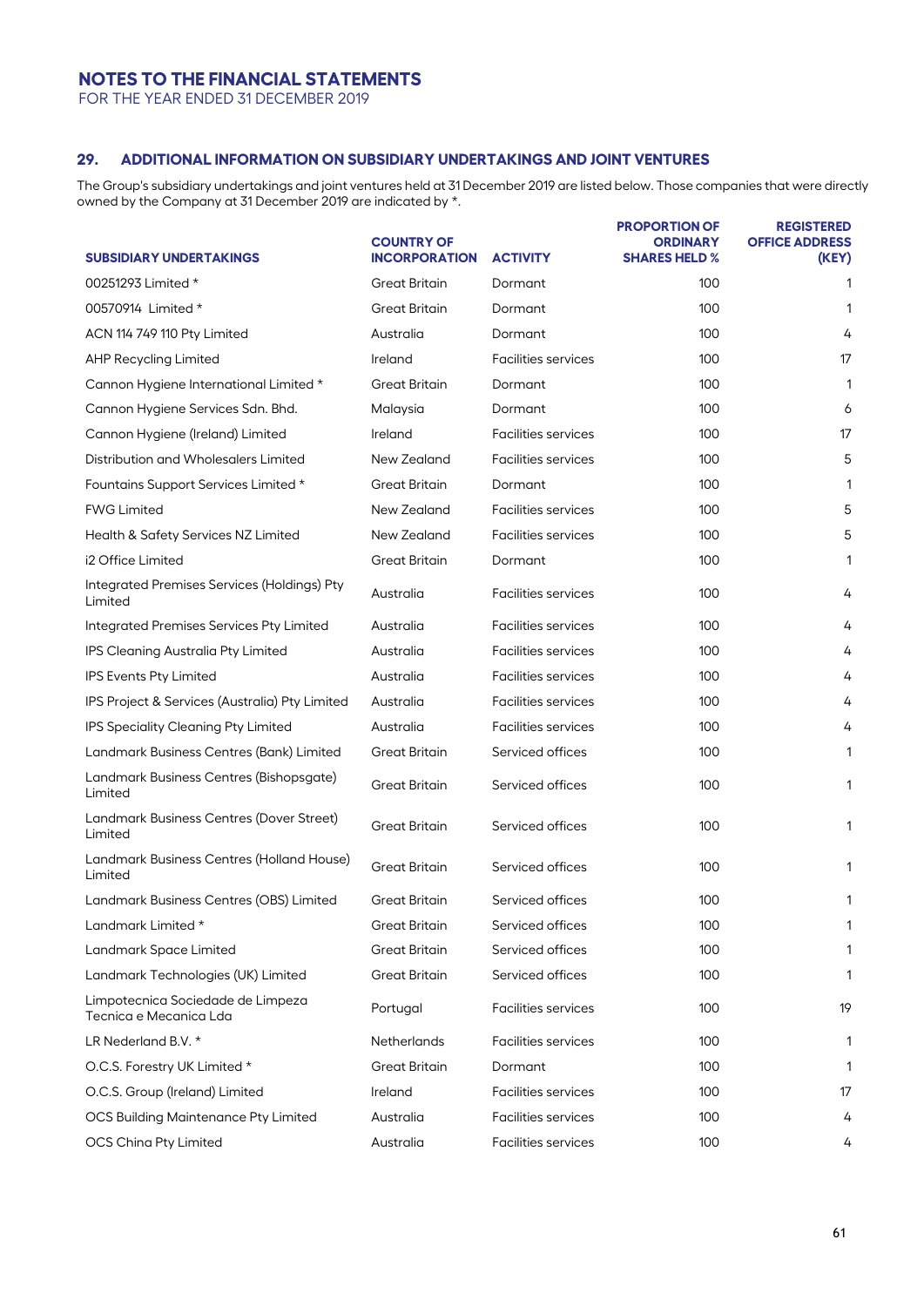FOR THE YEAR ENDED 31 DECEMBER 2019

# **29. ADDITIONAL INFORMATION ON SUBSIDIARY UNDERTAKINGS AND JOINT VENTURES (continued)**

| <b>SUBSIDIARY UNDERTAKINGS</b>                            | <b>COUNTRY OF</b><br><b>INCORPORATION</b> | <b>ACTIVITY</b>            | <b>PROPORTION OF</b><br>ORDINARY<br><b>SHARES HELD %</b> | <b>REGISTERED</b><br><b>OFFICE ADDRESS</b><br>(KEY) |
|-----------------------------------------------------------|-------------------------------------------|----------------------------|----------------------------------------------------------|-----------------------------------------------------|
| OCS Group (India) Private Limited                         | India                                     | <b>Facilities services</b> | 100                                                      | 9                                                   |
| OCS Group Australia Pty Limited                           | Australia                                 | <b>Facilities services</b> | 100                                                      | 4                                                   |
| OCS Group International Limited *                         | Great Britain                             | <b>Facilities services</b> | 100                                                      | 1                                                   |
| <b>OCS Group NZ Limited</b>                               | New Zealand                               | <b>Facilities services</b> | 100                                                      | 5                                                   |
| OCS Group Pension Trustees Limited *                      | <b>Great Britain</b>                      | Dormant                    | 100                                                      | 1                                                   |
| OCS Group Singapore Pte Limited                           | Singapore                                 | <b>Facilities services</b> | 100                                                      | 10                                                  |
| OCS Group UK Limited *                                    | Great Britain                             | <b>Facilities services</b> | 100                                                      | 1                                                   |
| <b>OCS Limited</b>                                        | New Zealand                               | <b>Facilities services</b> | 100                                                      | 5                                                   |
| <b>OCS Management Services Limited</b>                    | Ireland                                   | <b>Facilities services</b> | 100                                                      | 18                                                  |
| OCS One Complete Solution Limited                         | Ireland                                   | <b>Facilities services</b> | 100                                                      | 17                                                  |
| <b>OCS ROH Limited</b>                                    | Thailand                                  | <b>Facilities services</b> | 100                                                      | 8                                                   |
| <b>OCS Services Pty Limited</b>                           | Australia                                 | <b>Facilities services</b> | 100                                                      | 4                                                   |
| <b>OCSPLUS Outsourced Client Services Pvt.</b><br>Limited | India                                     | Dormant                    | 100                                                      | 9                                                   |
| Office Cleaning Services Limited *                        | <b>Great Britain</b>                      | Dormant                    | 100                                                      | 1                                                   |
| PCS Engineering Solutions Co. Limited                     | Thailand                                  | <b>Facilities services</b> | 100                                                      | 8                                                   |
| PCS Security and Facility Services Limited                | Thailand                                  | <b>Facilities services</b> | 99                                                       | 8                                                   |
| Property Care Services (Malaysia) Sdn. Bhd.               | Malaysia                                  | <b>Facilities services</b> | 99                                                       | 6                                                   |
| PWB (M) Sdn. Bhd.                                         | Malaysia                                  | <b>Facilities services</b> | 100                                                      | 15                                                  |
| RO Holdings Pte Limited                                   | Singapore                                 | <b>Facilities services</b> | 100                                                      | 16                                                  |
| Sanitaire NZ Pty Limited                                  | New Zealand                               | <b>Facilities services</b> | 100                                                      | 5                                                   |
| Sanitaire Pty Limited                                     | Australia                                 | <b>Facilities services</b> | 100                                                      | 4                                                   |
| Supanarin Company Limited                                 | Thailand                                  | <b>Facilities services</b> | 100                                                      | 8                                                   |
| T.M. Facilities Services Limited *                        | <b>Great Britain</b>                      | Dormant                    | 100                                                      | 1                                                   |
| The New Century Cleaning Company<br>Limited *             | <b>Great Britain</b>                      | Dormant                    | 100                                                      | 1                                                   |
| The Space Aldgate Limited                                 | <b>Great Britain</b>                      | Serviced offices           | 100                                                      | 3                                                   |
| The Space Holborn Limited                                 | Great Britain                             | Serviced offices           | 100                                                      | 3                                                   |
| The Space Holdings London Limited                         | Great Britain                             | Serviced offices           | 100                                                      | 3                                                   |
| The Space Liverpool Street Limited                        | <b>Great Britain</b>                      | Serviced offices           | 100                                                      | 3                                                   |
| The Space Management London Limited                       | Great Britain                             | Serviced offices           | 100                                                      | 3                                                   |
| The Space Mayfair Limited                                 | <b>Great Britain</b>                      | Serviced offices           | 100                                                      | 3                                                   |
| The Space Old Street Limited                              | <b>Great Britain</b>                      | Serviced offices           | 100                                                      | 3                                                   |
| The Space Regent Street Limited                           | Great Britain                             | Serviced offices           | 100                                                      | 3                                                   |
| The Space Shoreditch Limited                              | <b>Great Britain</b>                      | Serviced offices           | 100                                                      | 3                                                   |
| Tilgate No.1 Limited *                                    | <b>Great Britain</b>                      | Dormant                    | 100                                                      | 1                                                   |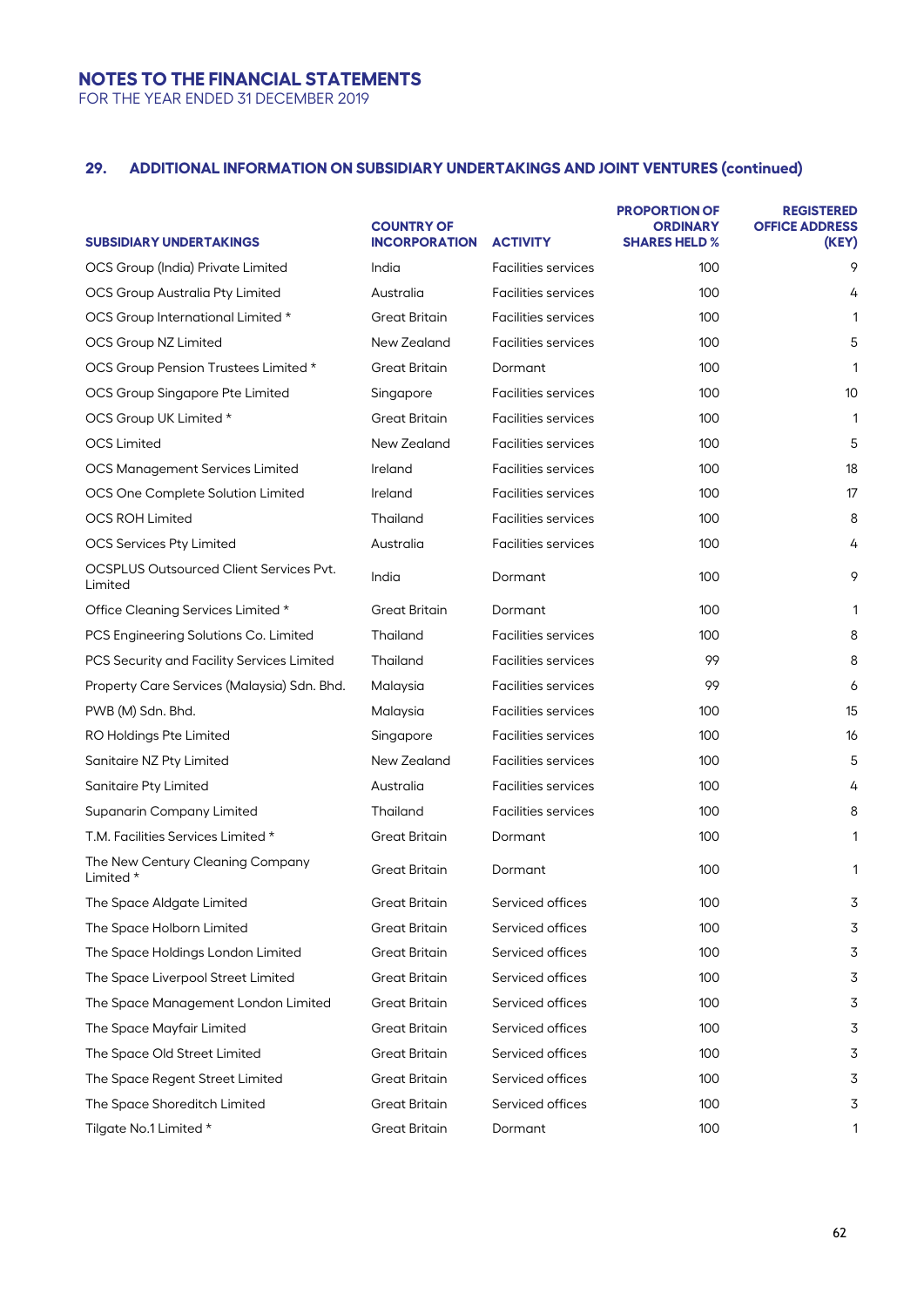FOR THE YEAR ENDED 31 DECEMBER 2019

### **29. ADDITIONAL INFORMATION ON SUBSIDIARY UNDERTAKINGS AND JOINT VENTURES (continued)**

| <b>JOINT VENTURES</b>                                         | <b>COUNTRY OF</b><br><b>INCORPORATION</b> | <b>ACTIVITY</b>            | <b>PROPORTION OF</b><br><b>ORDINARY</b><br><b>SHARES HELD %</b> | <b>REGISTERED</b><br><b>OFFICE ADDRESS</b><br>(KEY) |
|---------------------------------------------------------------|-------------------------------------------|----------------------------|-----------------------------------------------------------------|-----------------------------------------------------|
| AAS Aviation & Airport Services GmbH                          | Germany                                   | <b>Facilities services</b> | 40                                                              | $\overline{2}$                                      |
| Cannon Pest Management (Bangladesh)<br><b>Private Limited</b> | Bangladesh                                | <b>Facilities services</b> | 25                                                              | 7                                                   |
| Euroliance Limited *                                          | <b>Great Britain</b>                      | <b>Facilities services</b> | 33                                                              |                                                     |
| Foodhouse Catering Services Company<br>Limited                | Thailand                                  | <b>Facilities services</b> | 50                                                              | 8                                                   |
| OCS Arabia LLC                                                | Saudi Arabia                              | <b>Facilities services</b> | 49                                                              | 11                                                  |
| OCS Qatar LLC                                                 | Qatar                                     | <b>Facilities services</b> | 30                                                              | 12                                                  |
| OCS United Service Emirates Limited                           | <b>UAE</b>                                | <b>Facilities services</b> | 49                                                              | 13                                                  |
| OCS FM Consulting Limited *                                   | <b>Great Britain</b>                      | <b>Facilities services</b> | 50                                                              |                                                     |
| Property Care Services (Cambodia) Co.,<br>Limited             | Cambodia                                  | <b>Facilities services</b> | 50                                                              | 14                                                  |
| <b>Property Care Services Bangladesh</b><br>(Private) Limited | Bangladesh                                | <b>Facilities services</b> | 50                                                              | 7                                                   |

#### **REGISTERED OFFICE ADDRESS KEY**

- **1.** 4 Tilgate Forest Business Park, Brighton Road, Crawley, West Sussex, RH11 9BP
- **2.** Paul-Robeson-Strasse 37, 10439 Berlin, Germany
- **3.** 4 Irongate House, 22-30 Dukes Place, London, EC3A 7LP
- **4.** Level 2, 12 Waterloo Rd, Macquarie Park NSW 2113
- **5.** Suite 4, 26 Virginia Avenue, Eden Terrace, Auckland, 1021 NZ
- **6.** 8A Jalan Vivekananda, Off Jalan Tun Sambathan, Brickfields, 50470 Kuala Lumpur, Malaysia
- **7.** 134 New Easkaton Road, Dhaka 1000, Bangladesh
- **8.** 234 Soi Sukhumvit, 101 (Punnavithi) Sukhumvit Road, Bangchak, Prakhanong District, Bangkok 10260
- **9.** A 501, Fifth Floor, Thane One Corporate Business Park, Thane 400610
- **10.** 65 Chulia Street, #38-02/03 OCBC Center, Singapore, 049513
- **11.** Administration Building, Dreams Street, Industrial Valley A1, King Abdullah Economic City, Saudi Arabia
- **12.** Room 501-503, B Wing Zone 26, Street 220, Handasa Plaza, B Ring Road, Doha, Qatar
- **13.** 203 A&B Tessco Building, Zayed 2nd Street, Abu Dhabi, UAE
- **14.** No 2A, Down Town Road 7, Sangkat Teok Thlah, Khan Russey Keo, Phnom Penh, Kingdom of Cambodia
- **15.** 412A and 414A Jalan 5/132, Gasing Indah, 46000 Petaling Jaya, Selangor, Malaysia
- **16.** 17 Phillip Street, 05-01 Grand Building, Singapore, 048695
- **17.** Unit 38 Airways Industrial Estate, Dublin 17
- **18.** Unit 12 Northlink Business Park, Mallow Road, Blackpool, Cork
- **19.** Parque Industrial JE Pavilhão, Cannon Carrascal De Manique, 2645-423 Alcabideche, Portugal